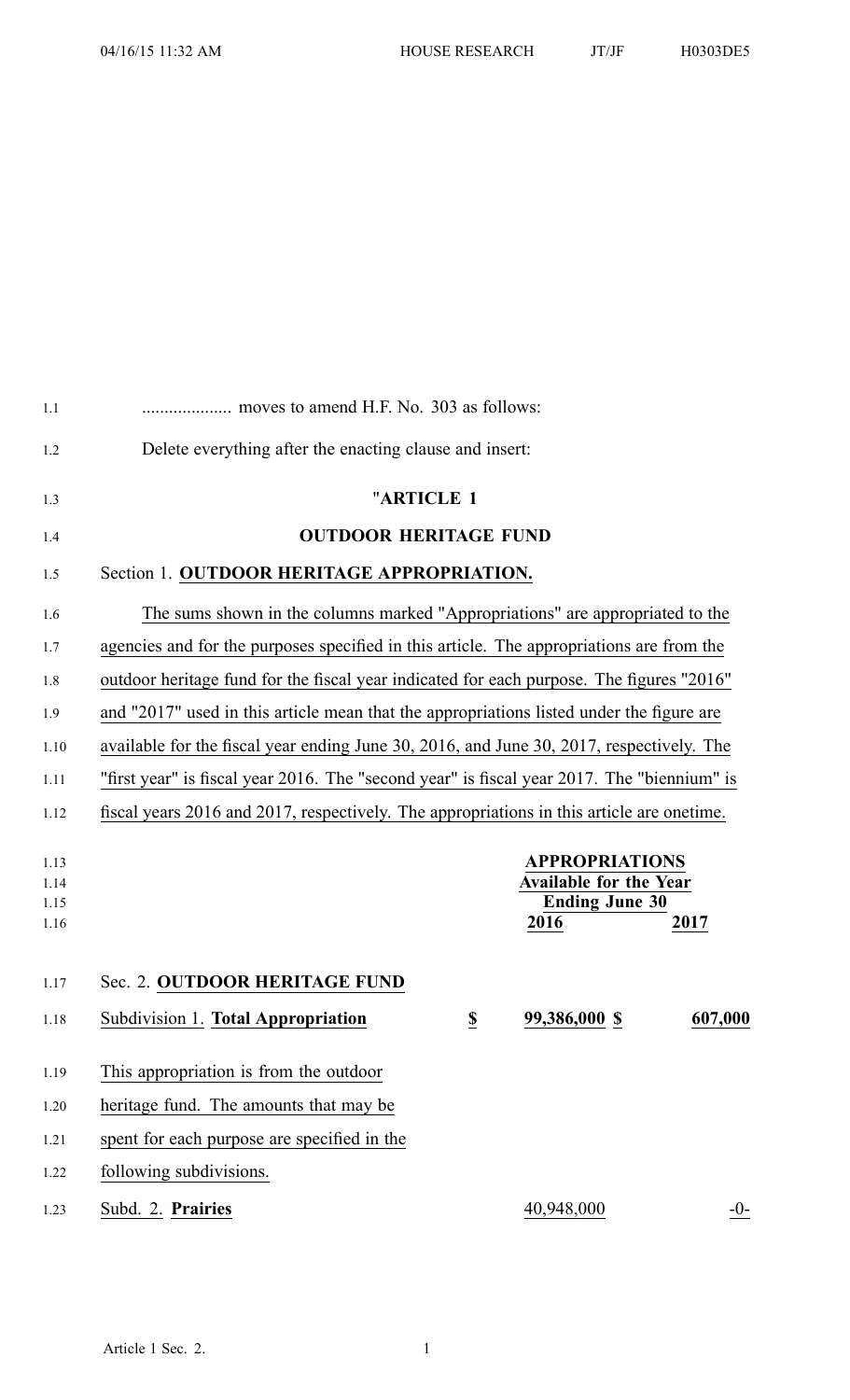| 2.1<br>2.2<br>2.3 | (a) DNR Wildlife Management Area and<br><b>Scientific and Natural Area Acquisition - Phase</b><br>VII |
|-------------------|-------------------------------------------------------------------------------------------------------|
| 2.4               | $$4,570,000$ in the first year is to the                                                              |
| 2.5               | commissioner of natural resources to acquire                                                          |
| 2.6               | land in fee for wildlife management purposes                                                          |
| 2.7               | under Minnesota Statutes, section 86A.05,                                                             |
| 2.8               | subdivision 8, and to acquire land in fee                                                             |
| 2.9               | for scientific and natural area purposes                                                              |
| 2.10              | under Minnesota Statutes, section 86A.05,                                                             |
| 2.11              | subdivision 5. Subject to evaluation criteria                                                         |
| 2.12              | in Minnesota Rules, part 6136.0900, priority                                                          |
| 2.13              | must be given to acquisition of lands that                                                            |
| 2.14              | are eligible for the native prairie bank under                                                        |
| 2.15              | Minnesota Statutes, section 84.96, or lands                                                           |
| 2.16              | adjacent to protected native prairie. A list of                                                       |
| 2.17              | proposed land and permanent conservation                                                              |
| 2.18              | easement acquisitions must be provided as                                                             |
| 2.19              | part of the required accomplishment plan.                                                             |
| 2.20<br>2.21      | (b) Accelerating Wildlife Management Area<br><b>Acquisition - Phase VII</b>                           |
| 2.22              | $$7,452,000$ in the first year is to the                                                              |
| 2.23              | commissioner of natural resources for an                                                              |
| 2.24              | agreement with Pheasants Forever to acquire                                                           |
| 2.25              | land in fee for wildlife management area                                                              |
| 2.26              | purposes under Minnesota Statutes, section                                                            |
| 2.27              | 86A.05, subdivision 8. Subject to evaluation                                                          |
| 2.28              | criteria in Minnesota Rules, part 6136.0900,                                                          |
| 2.29              | priority must be given to acquisition of                                                              |
| 2.30              | lands that are eligible for the native prairie                                                        |
| 2.31              | bank under Minnesota Statutes, section                                                                |
| 2.32              | 84.96, or lands adjacent to protected native                                                          |
| 2.33              | prairie. A list of proposed land acquisitions                                                         |
| 2.34              | must be provided as part of the required                                                              |
| 2.35              | accomplishment plan.                                                                                  |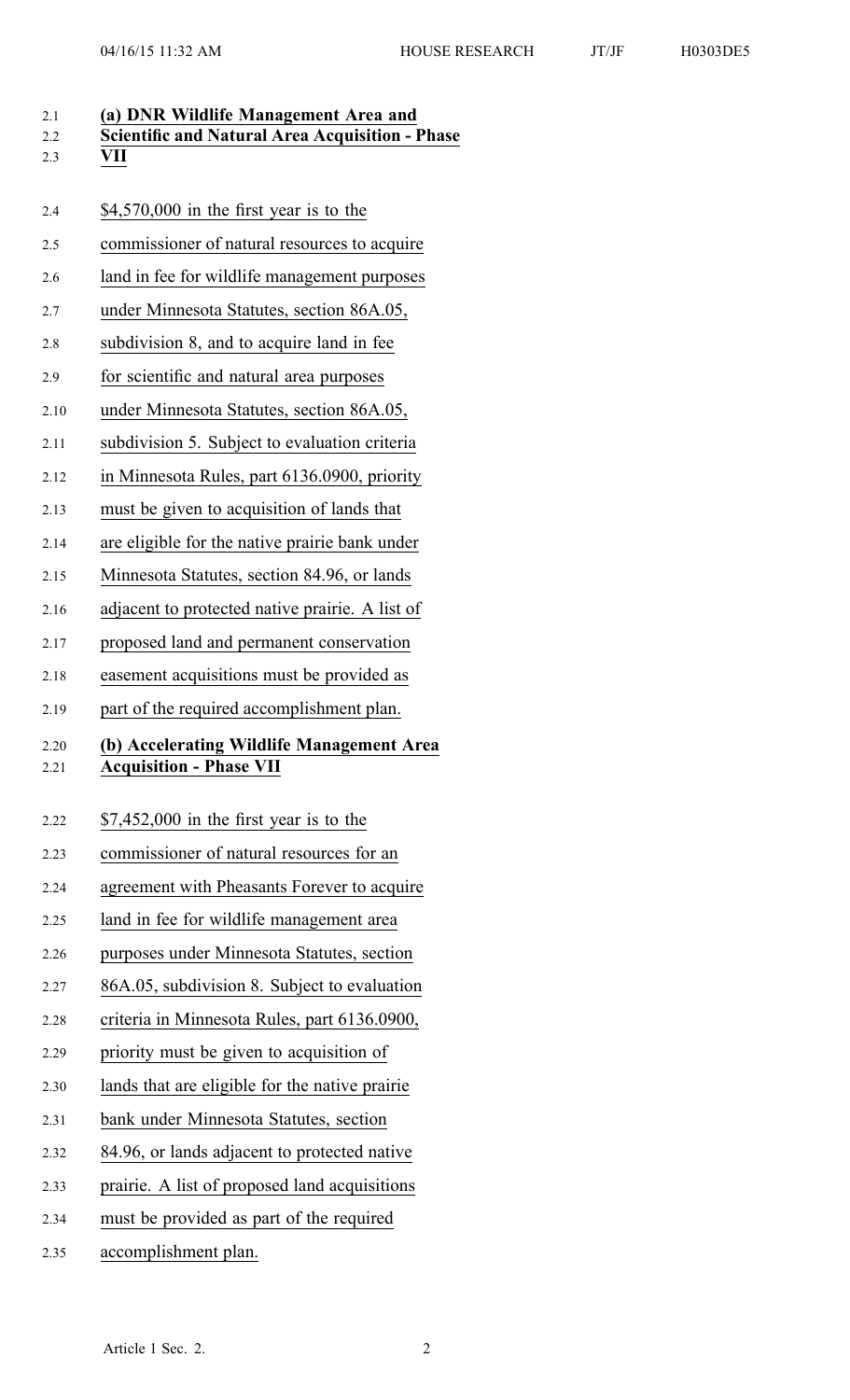| 3.1<br>3.2   | (c) Minnesota Prairie Recovery Project - Phase<br>VI                                         |
|--------------|----------------------------------------------------------------------------------------------|
| 3.3          | $$4,032,000$ in the first year is to the                                                     |
| 3.4          | commissioner of natural resources for an                                                     |
| 3.5          | agreement with The Nature Conservancy                                                        |
| 3.6          | to acquire native prairie, wetlands, and                                                     |
| 3.7          | savanna and restore and enhance grasslands,                                                  |
| 3.8          | wetlands, and savanna. Subject to evaluation                                                 |
| 3.9          | criteria in Minnesota Rules, part 6136.0900,                                                 |
| 3.10         | priority must be given to acquisition of lands                                               |
| 3.11         | that are eligible for the native prairie bank                                                |
| 3.12         | under Minnesota Statutes, section 84.96, or                                                  |
| 3.13         | lands adjacent to protected native prairie.                                                  |
| 3.14         | Annual income statements and balance sheets                                                  |
| 3.15         | for income and expenses from land acquired                                                   |
| 3.16         | with this appropriation must be submitted                                                    |
| 3.17         | to the Lessard-Sams Outdoor Heritage                                                         |
| 3.18         | Council no later than 180 days following                                                     |
| 3.19         | the close of The Nature Conservancy's fiscal                                                 |
| 3.20         | year. A list of proposed land acquisitions                                                   |
| 3.21         | must be provided as part of the required                                                     |
| 3.22         | accomplishment plan and must be consistent                                                   |
| 3.23         | with the priorities identified in the Minnesota                                              |
| 3.24         | Prairie Conservation Plan.                                                                   |
| 3.25<br>3.26 | (d) Northern Tallgrass Prairie National<br><b>Wildlife Refuge Land Acquisition - Phase V</b> |
| 3.27         | $$3,430,000$ in the first year is to the                                                     |
| 3.28         | commissioner of natural resources for an                                                     |
| 3.29         | agreement with The Nature Conservancy                                                        |
| 3.30         | in cooperation with the United States Fish                                                   |
| 3.31         | and Wildlife Service to acquire land in                                                      |
| 3.32         | fee or permanent conservation easements                                                      |
| 3.33         | within the Northern Tallgrass Prairie Habitat                                                |
| 3.34         | Preservation Area in western Minnesota                                                       |
| 3.35         | for addition to the Northern Tallgrass                                                       |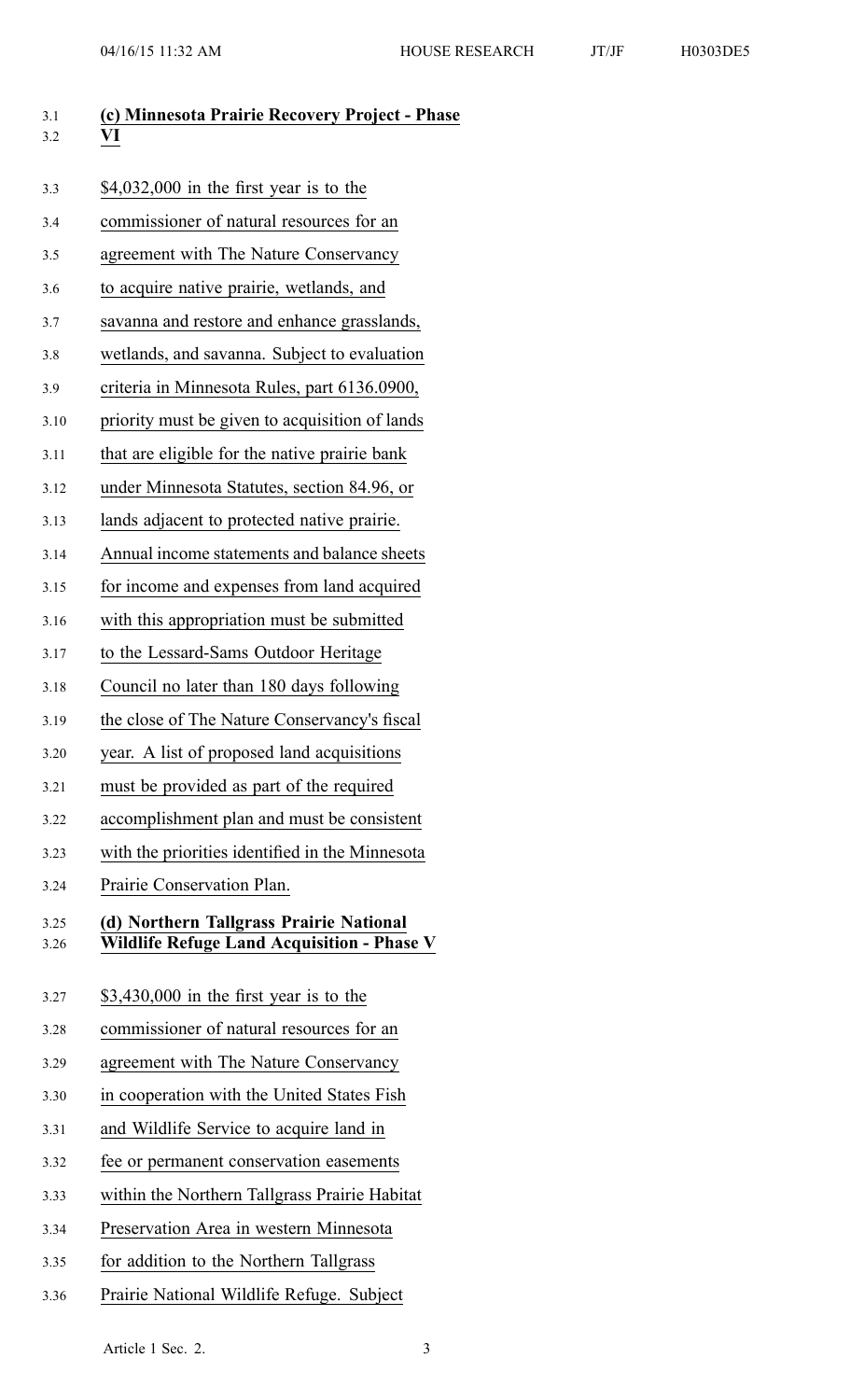- 4.1 to evaluation criteria in Minnesota Rules, 4.2 par<sup>t</sup> 6136.0900, priority must be given to 4.3 acquisition of lands that are eligible for 4.4 the native prairie bank under Minnesota 4.5 Statutes, section 84.96, or lands adjacent to 4.6 protected native prairie. A list of proposed 4.7 land acquisitions must be provided as par<sup>t</sup> 4.8 of the required accomplishment plan and 4.9 must be consistent with the priorities in the 4.10 Minnesota Prairie Conservation Plan. 4.11 **(e) Accelerated Native Prairie Bank Protection** 4.12 **- Phase IV** 4.13 \$3,740,000 in the first year is to the 4.14 commissioner of natural resources 4.15 to implement the Minnesota Prairie 4.16 Conservation Plan through the acquisition 4.17 of permanen<sup>t</sup> conservation easements to 4.18 protect native prairie and grasslands. Up 4.19 to \$165,000 is for establishing monitoring 4.20 and enforcement funds as approved in 4.21 the accomplishment plan and subject to 4.22 Minnesota Statutes, section 97A.056, 4.23 subdivision 17. Subject to evaluation criteria 4.24 in Minnesota Rules, par<sup>t</sup> 6136.0900, priority 4.25 must be given to acquisition of lands that 4.26 are eligible for the native prairie bank under 4.27 Minnesota Statutes, section 84.96, or lands 4.28 adjacent to protected native prairie. A list of 4.29 permanen<sup>t</sup> conservation easements must be 4.30 provided as par<sup>t</sup> of the final report. 4.31 **(f) Minnesota Buffers for Wildlife and Water** 4.32 **- Phase V** 4.33 \$4,544,000 in the first year is to the Board 4.34 of Water and Soil Resources to acquire 4.35 permanen<sup>t</sup> conservation easements to protect
- 4.36 and enhance habitat by expanding the clean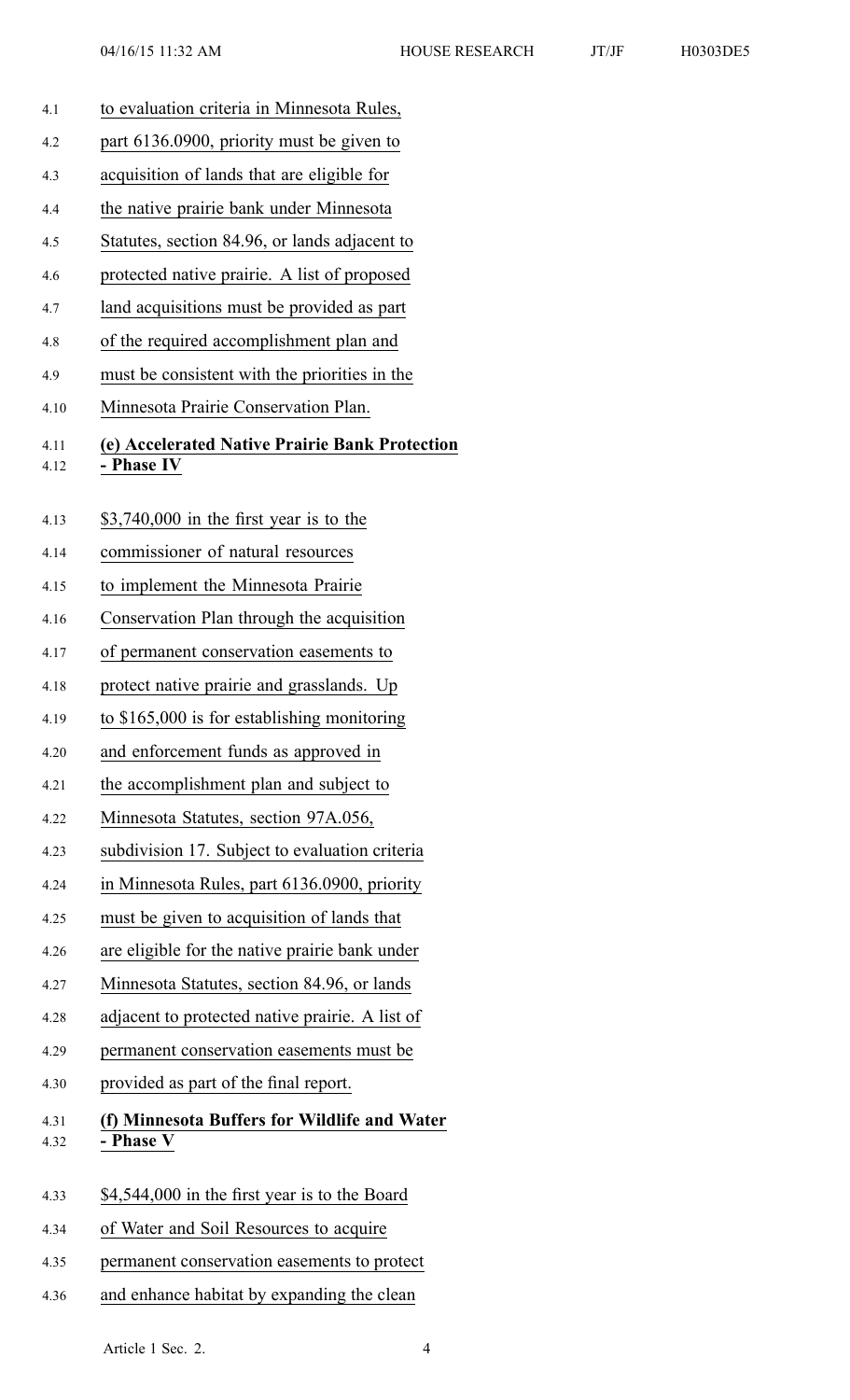- 5.1 water fund riparian buffer program for at 5.2 least equal wildlife benefits from buffers 5.3 on private land. Up to \$72,500 is for 5.4 establishing <sup>a</sup> monitoring and enforcement 5.5 fund as approved in the accomplishment plan 5.6 and subject to Minnesota Statutes, section 5.7 97A.056, subdivision 17. A list of permanen<sup>t</sup> 5.8 conservation easements must be provided as 5.9 par<sup>t</sup> of the final report. 5.10 **(g) Cannon River Headwaters Habitat** 5.11 **Complex - Phase V** 5.12 \$1,380,000 in the first year is to the 5.13 commissioner of natural resources for an 5.14 agreemen<sup>t</sup> with The Trust for Public Land to 5.15 acquire and restore lands in the Cannon River 5.16 watershed for wildlife managemen<sup>t</sup> purposes 5.17 under Minnesota Statutes, section 86A.05, 5.18 subdivision 8. Subject to evaluation criteria 5.19 in Minnesota Rules, par<sup>t</sup> 6136.0900, priority 5.20 must be given to acquisition of lands that 5.21 are eligible for the native prairie bank under 5.22 Minnesota Statutes, section 84.96, or lands 5.23 adjacent to protected native prairie. A list of 5.24 proposed land acquisitions must be provided 5.25 as par<sup>t</sup> of the required accomplishment plan. 5.26 **(h) Prairie Chicken Habitat Partnership of the** 5.27 **Southern Red River Valley** 5.28 \$1,800,000 in the first year is to the 5.29 commissioner of natural resources for 5.30 an agreemen<sup>t</sup> with Pheasants Forever in 5.31 cooperation with the Minnesota Prairie 5.32 Chicken Society to acquire and restore lands 5.33 in the southern Red River Valley for wildlife 5.34 managemen<sup>t</sup> purposes under Minnesota 5.35 Statutes, section 86A.05, subdivision 8,
- 5.36 or for designation and managemen<sup>t</sup> as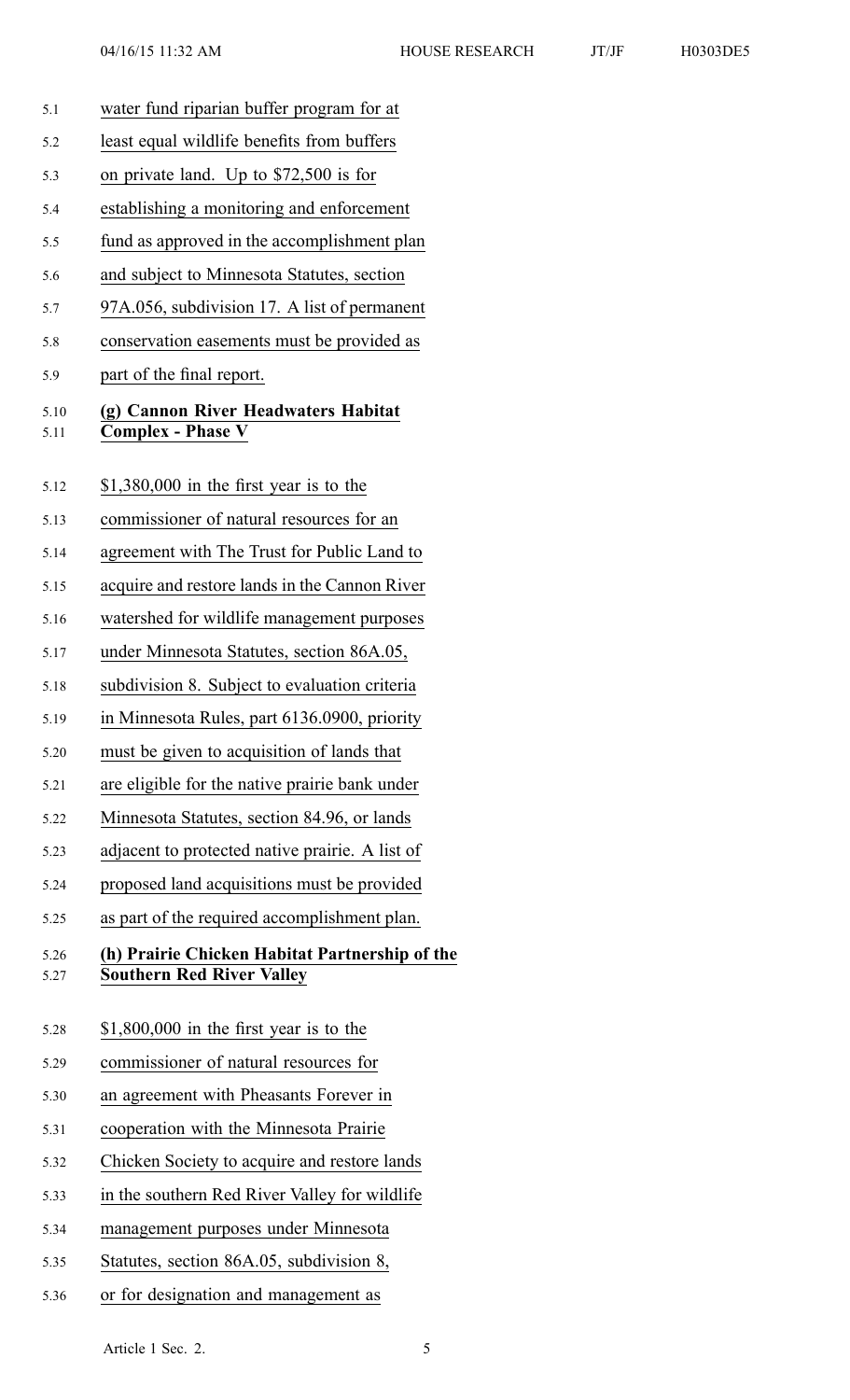6.1 waterfowl production areas in Minnesota, 6.2 in cooperation with the United States Fish 6.3 and Wildlife Service. A list of proposed land 6.4 acquisitions must be provided as par<sup>t</sup> of the 6.5 required accomplishment plan. 6.6 **(i) Protecting and Restoring Minnesota's** 6.7 **Important Bird Areas** 6.8 \$1,730,000 in the first year is to the 6.9 commissioner of natural resources for 6.10 agreements to acquire conservation 6.11 easements within important bird areas 6.12 identified in the Minnesota Prairie 6.13 Conservation Plan, to be used as follows: 6.14 \$408,000 is to Audubon Minnesota and 6.15 \$1,322,000 is to Minnesota Land Trust, of 6.16 which up to \$100,000 is for establishing 6.17 monitoring and enforcement funds as 6.18 approved in the accomplishment plan and 6.19 subject to Minnesota Statutes, section 6.20 97A.056, subdivision 17. A list of permanen<sup>t</sup> 6.21 conservation easements must be provided as 6.22 par<sup>t</sup> of the final report. 6.23 **(j) Wild Rice River Corridor Habitat** 6.24 **Restoration** 6.25 \$2,270,000 in the first year is to the 6.26 commissioner of natural resources for an 6.27 agreemen<sup>t</sup> with the Wild Rice Watershed 6.28 District to acquire land in fee and permanen<sup>t</sup> 6.29 conservation easement and to `restore river 6.30 and related habitat in the Wild Rice River 6.31 corridor. A list of proposed acquisitions and 6.32 restorations must be provided as par<sup>t</sup> of the 6.33 required accomplishment plan. 6.34 **(k) Accelerated Prairie Restoration and** 6.35 **Enhancement on DNR Lands - Phase VII**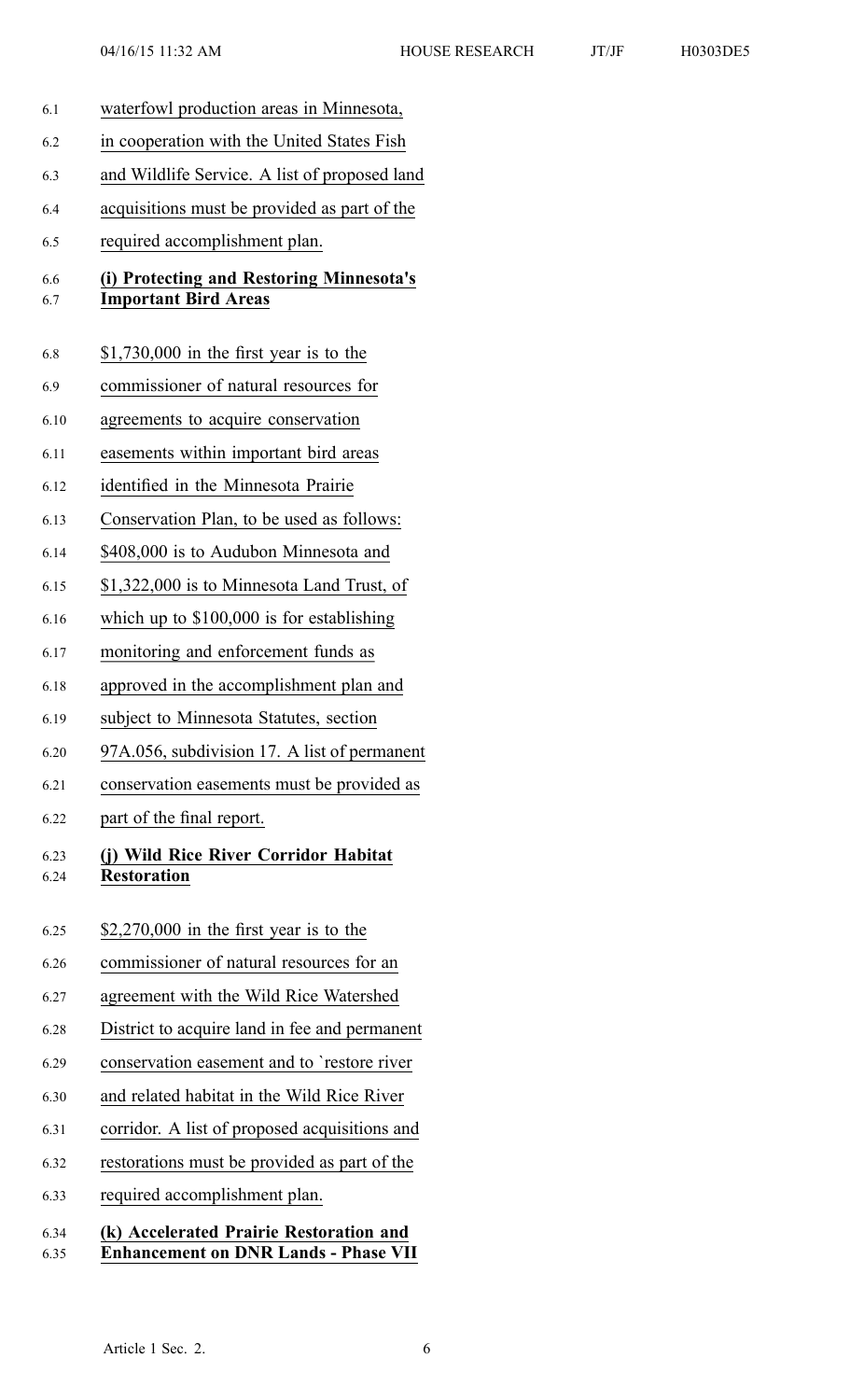| 7.1  | $$4,880,000$ in the first year is to the       |
|------|------------------------------------------------|
| 7.2  | commissioner of natural resources to           |
| 7.3  | accelerate the restoration and enhancement     |
| 7.4  | of prairie communities on wildlife             |
| 7.5  | management areas, scientific and natural       |
| 7.6  | areas, state forest land, and land under       |
| 7.7  | native prairie bank easements. A list of       |
| 7.8  | proposed land restorations and enhancements    |
| 7.9  | must be provided as part of the required       |
| 7.10 | accomplishment plan.                           |
| 7.11 | (I) Enhanced Public Land Grasslands - Phase II |
|      |                                                |
| 7.12 | $$1,120,000$ in the first year is to the       |
| 7.13 | commissioner of natural resources for an       |
| 7.14 | agreement with Pheasants Forever to enhance    |
| 7.15 | and restore habitat on public lands. A list of |
| 7.16 | proposed land restorations and enhancements    |
| 7.17 | must be provided as part of the final report.  |
|      |                                                |
| 7.18 | Subd. 3. Forests                               |
| 7.19 | (a) Camp Ripley Partnership - Phase V          |
|      |                                                |
| 7.20 | $$1,500,000$ in the first year is to the       |
| 7.21 | Board of Water and Soil Resources in           |
| 7.22 | cooperation with the Morrison County Soil      |
| 7.23 | and Water Conservation District to acquire     |
| 7.24 | permanent conservation easements within        |
| 7.25 | the boundaries of the Minnesota National       |
| 7.26 | Guard Compatible Use Buffer to protect         |
| 7.27 | forest wildlife habitat. Up to \$55,000 is for |
| 7.28 | establishing a monitoring and enforcement      |
| 7.29 | fund, as approved in the accomplishment        |
| 7.30 | plan and subject to Minnesota Statutes,        |
| 7.31 | section 97A.056, subdivision 17. A list of     |
| 7.32 | permanent conservation easements must be       |
| 7.33 | provided as part of the final report.          |

## 7.35 **Restoration - Phase III**

7.18 Subd. 3. **Forests** 12,634,000 -0-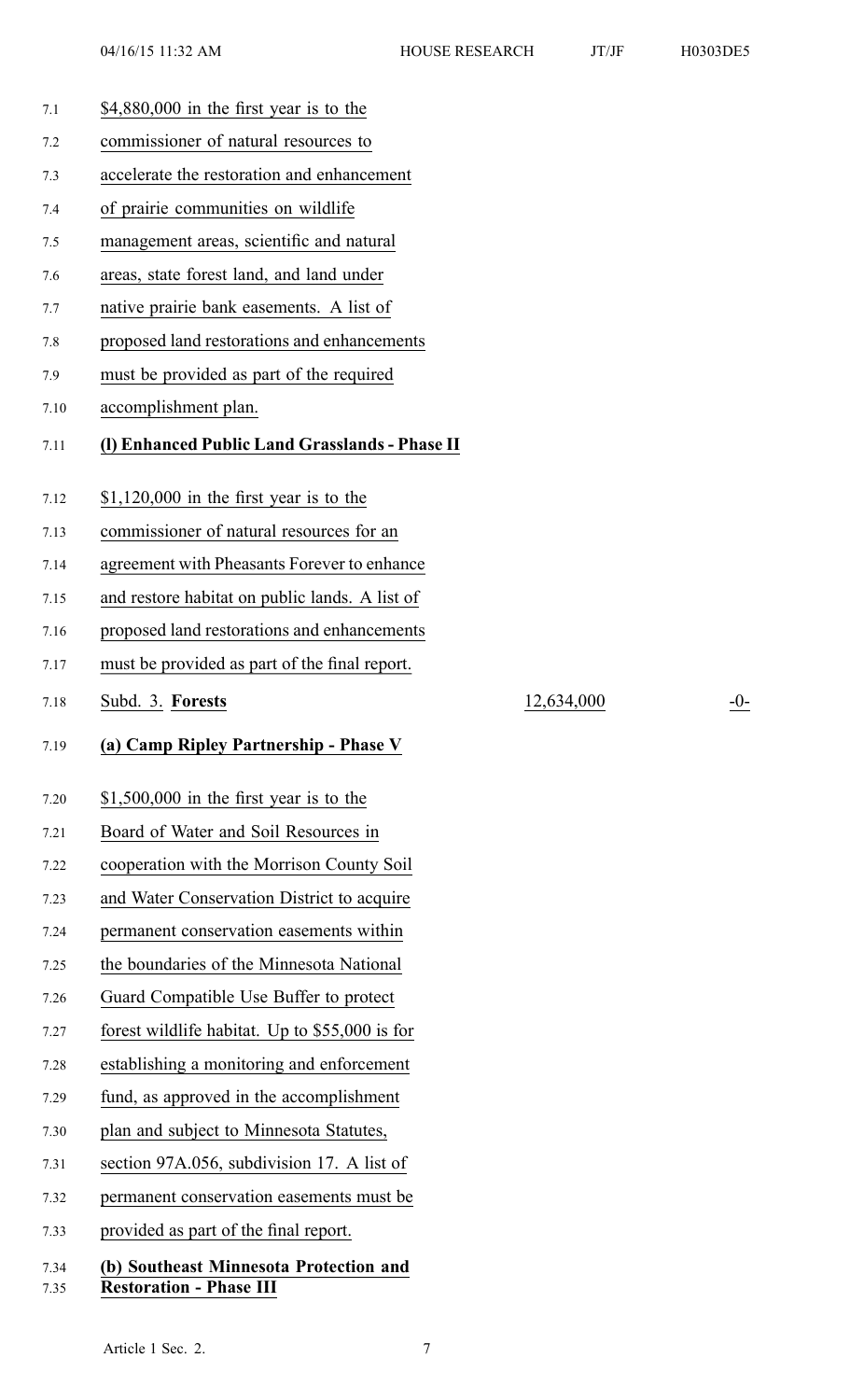| 8.1  | $$2,910,000$ in the first year is to the     |
|------|----------------------------------------------|
| 8.2  | commissioner of natural resources for an     |
| 8.3  | agreement with The Nature Conservancy to     |
| 8.4  | acquire land in fee for wildlife management  |
| 8.5  | purposes under Minnesota Statutes, section   |
| 8.6  | 86A.05, subdivision 8; to acquire land       |
| 8.7  | in fee for scientific and natural areas      |
| 8.8  | under Minnesota Statutes, section 86A.05,    |
| 8.9  | subdivision 5; for state forest purposes     |
| 8.10 | under Minnesota Statutes, section 86A.05,    |
| 8.11 | subdivision 7; and to enhance grasslands,    |
| 8.12 | forest, and savanna. A list of proposed      |
| 8.13 | acquisitions must be provided as part of the |
| 8.14 | required accomplishment plan.                |
| 8.15 | (c) Protecting Pinelands Sands Aquifer       |
| 8.16 | <b>Forestlands - Phase II</b>                |
| 8.17 | $$2,180,000$ in the first year is to the     |
| 8.18 | commissioner of natural resources to         |
| 8.19 | acquire forest lands in Cass and Wadena      |
| 8.20 | Counties for wildlife management purposes    |
| 8.21 | under Minnesota Statutes, section 86A.05,    |
| 8.22 | subdivision 8, and to acquire land in fee    |
| 8.23 | for state forests under Minnesota Statutes,  |
| 8.24 | section 86A.05, subdivision 7. A list of     |
| 8.25 | proposed land acquisitions must be provided  |
| 8.26 | as part of the required accomplishment plan. |
| 8.27 | (d) Protect Key Forest Lands in Cass County  |
| 8.28 | - Phase VI                                   |
|      |                                              |
| 8.29 | \$442,000 in the first year is to the        |
| 8.30 | commissioner of natural resources for an     |
| 8.31 | agreement with Cass County to acquire land   |
| 8.32 | in fee in Cass County for forest wildlife    |
| 8.33 | habitat or to prevent forest fragmentation.  |
| 8.34 | A list of proposed land acquisitions         |
| 8.35 | must be provided as part of the required     |

8.36 accomplishment plan.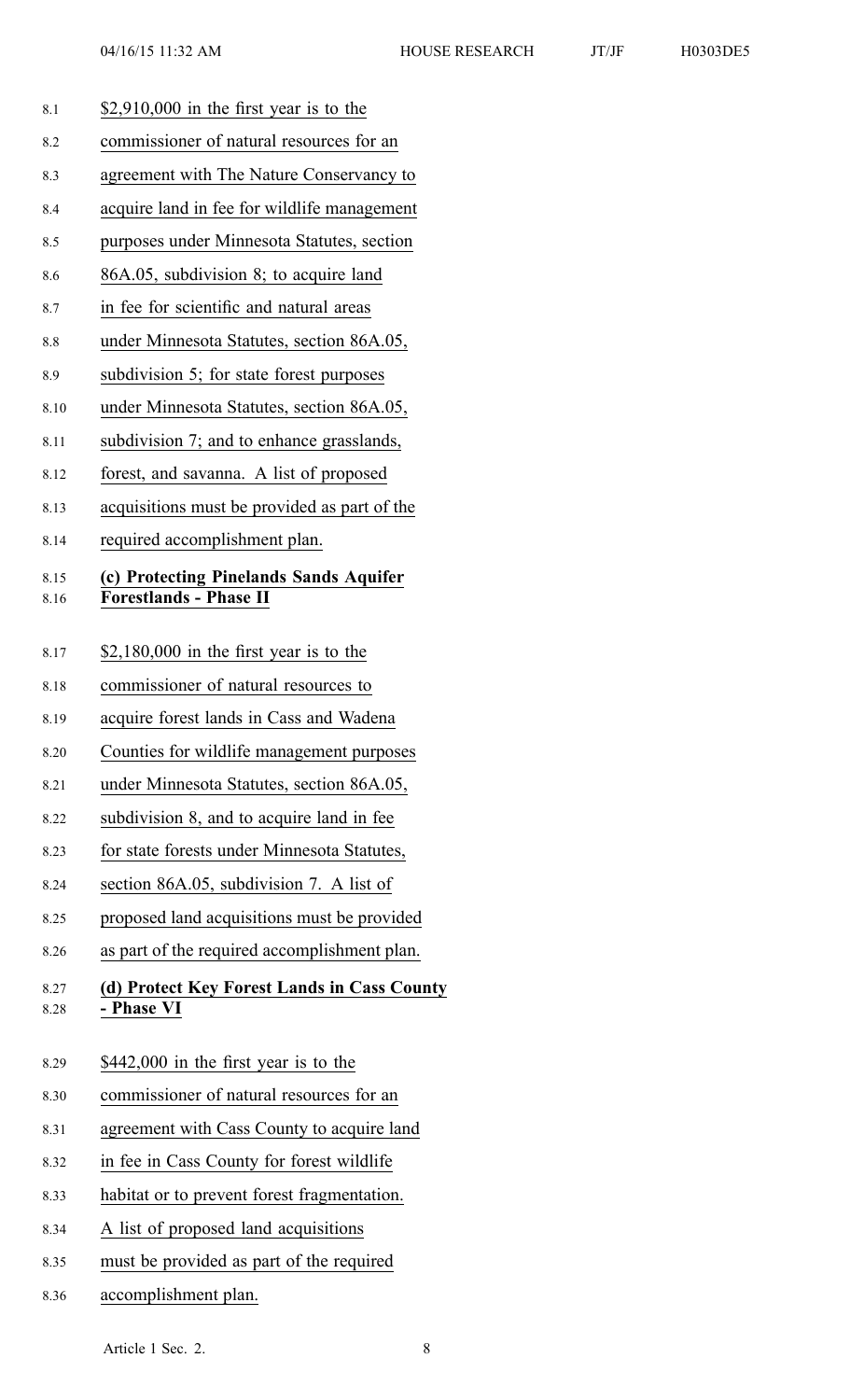| 9.1<br>9.2 | (e) Critical Shoreland Protection Program -<br><b>Phase III</b> |
|------------|-----------------------------------------------------------------|
| 9.3        | $$1,690,000$ in the first year is to the                        |
| 9.4        | commissioner of natural resources for an                        |
| 9.5        | agreement with Minnesota Land Trust to                          |
| 9.6        | acquire permanent conservation easements                        |
| 9.7        | along rivers and lakes in the northern                          |
| 9.8        | forest region. Up to $$220,000$ is for                          |
| 9.9        | establishing a monitoring and enforcement                       |
| 9.10       | fund, as approved in the accomplishment                         |
| 9.11       | plan and subject to Minnesota Statutes,                         |
| 9.12       | section 97A.056, subdivision 17. A list of                      |
| 9.13       | proposed permanent conservation easements                       |
| 9.14       | must be provided as part of the required                        |
| 9.15       | accomplishment plan.                                            |
| 9.16       | (f) Mississippi Headwaters Habitat Partnership                  |
| 9.17       | $$3,002,000$ in the first year is to the                        |
| 9.18       | commissioner of natural resources to                            |
| 9.19       | acquire lands in fee and for permanent                          |
| 9.20       | conservation easements in the Mississippi                       |
| 9.21       | Headwaters and for agreements as follows:                       |
| 9.22       | \$1,217,000 to The Trust for Public Land;                       |
| 9.23       | and \$824,000 to Minnesota Land Trust,                          |
| 9.24       | of which up to \$80,000 is for establishing                     |
| 9.25       | a monitoring and enforcement fund as                            |
| 9.26       | approved in the accomplishment plan and                         |
| 9.27       | subject to Minnesota Statutes, section                          |
| 9.28       | 97A.056, subdivision 17. A list of proposed                     |
| 9.29       | acquisitions must be included as part of the                    |
| 9.30       | required accomplishment plan.                                   |
| 9.31       | (g) Southeast Forest Habitat Enhancement                        |
| 9.32       | $$910,000$ in the first year is to the                          |
| 9.33       | commissioner of natural resources to                            |
| 9.34       | enhance forests in southeastern Minnesota.                      |
| 9.35       | A list of proposed land enhancements                            |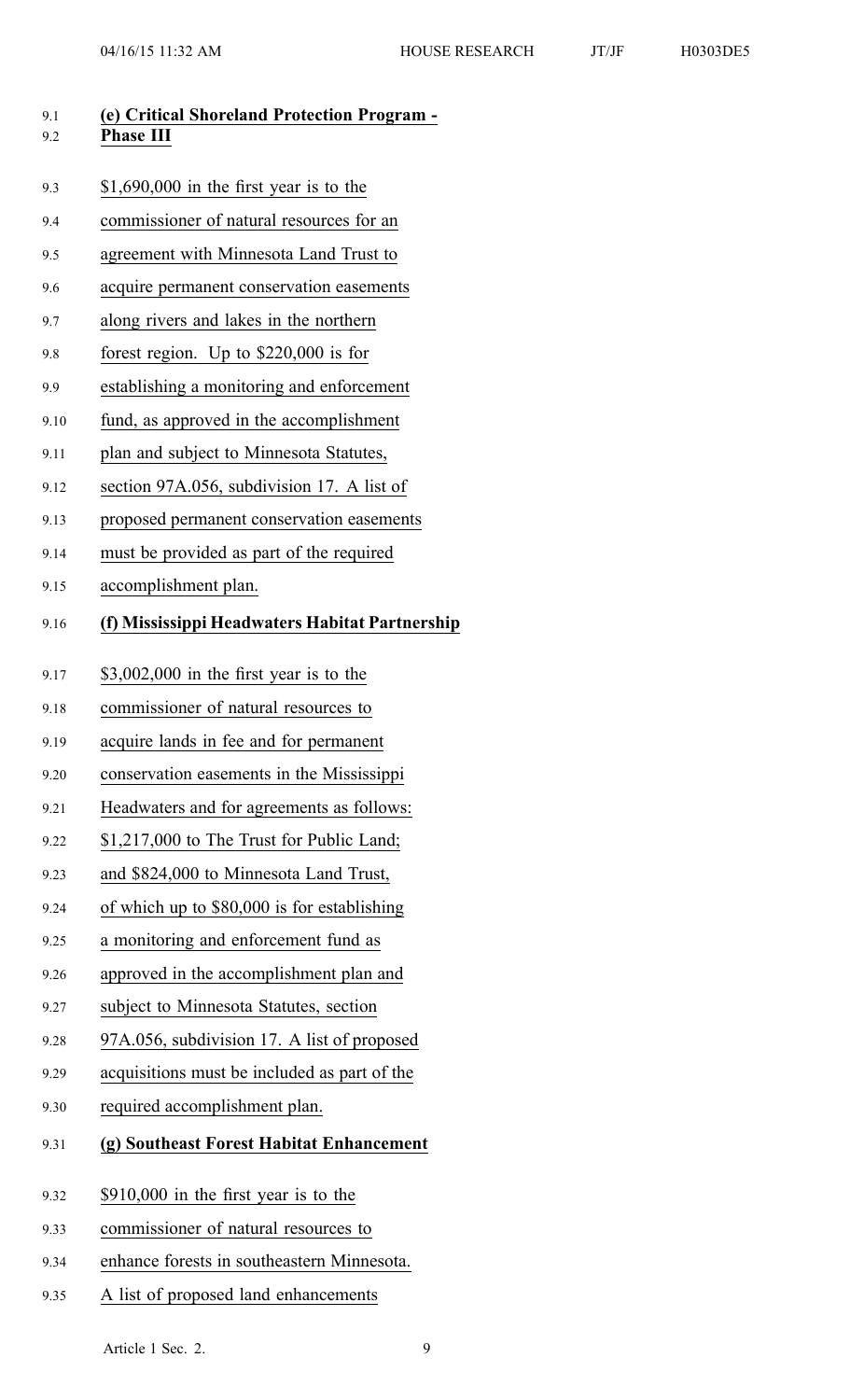04/16/15 11:32 AM HOUSE RESEARCH JT/JF H0303DE5

- 10.1 must be provided as par<sup>t</sup> of the required 10.2 accomplishment plan. 10.3 Subd. 4. **Wetlands** 22,578,000 -0- 10.4 **(a) Accelerating the Waterfowl Production** 10.5 **Area Acquisition - Phase VII** 10.6 \$7,620,000 in the first year is to the 10.7 commissioner of natural resources for an 10.8 agreemen<sup>t</sup> with Pheasants Forever to acquire 10.9 land in fee to be designated and managed as 10.10 waterfowl production areas in Minnesota, 10.11 in cooperation with the United States Fish 10.12 and Wildlife Service. A list of proposed land 10.13 acquisitions must be provided as par<sup>t</sup> of the 10.14 required accomplishment plan. 10.15 **(b) Living Shallow Lakes and Wetland** 10.16 **Initiative - Phase V** 10.17 \$9,040,000 in the first year is to the 10.18 commissioner of natural resources for an 10.19 agreemen<sup>t</sup> with Ducks Unlimited to acquire 10.20 land in fee for wildlife managemen<sup>t</sup> purposes 10.21 under Minnesota Statutes, section 86A.05, 10.22 subdivision 8. A list of proposed acquisitions 10.23 must be provided as par<sup>t</sup> of the required 10.24 accomplishment plan. 10.25 **(c) Wild Rice Shoreland Protection Program** 10.26 **- Phase IV** 10.27 \$131,000 in the first year is to the 10.28 commissioner of natural resources for the 10.29 acquisition of land in fee and \$1,469,000 is 10.30 to the Board of Water and Soil Resources to 10.31 acquire permanen<sup>t</sup> conservation easements 10.32 on wild rice lake shoreland habitat for native 10.33 wild rice bed protection. Of this amount, up
	- 10.34 to \$90,000 to the Board of Water and Soil
	- 10.35 Resources is for establishing <sup>a</sup> monitoring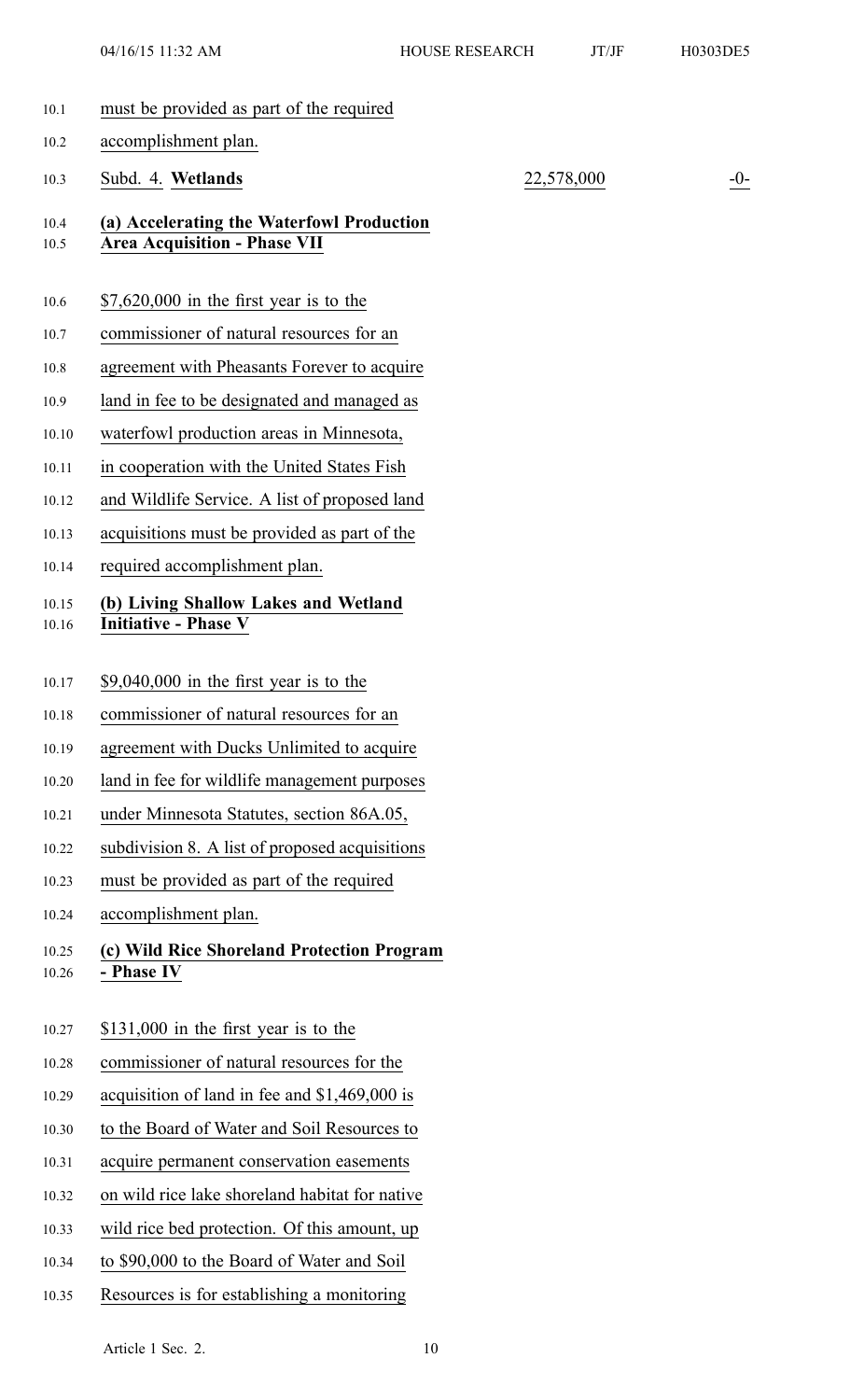- 11.1 and enforcement fund as approved in
- 11.2 the accomplishment plan and subject to
- 11.3 Minnesota Statutes, section 97A.056,
- 11.4 subdivision 17. A list of proposed fee land
- 11.5 acquisitions must be included as par<sup>t</sup> of
- 11.6 the required accomplishment plan by the
- 11.7 Department of Natural Resources and <sup>a</sup> list
- 11.8 of permanen<sup>t</sup> conservation easements must
- 11.9 be provided as par<sup>t</sup> of the final repor<sup>t</sup> by the
- 11.10 Board of Water and Soil Resources.

# 11.11 **(d) Accelerated Shallow Lakes and Wetlands**

- 11.12 **Enhancement - Phase VII**
- 11.13 \$4,318,000 in the first year is to the
- 11.14 commissioner of natural resources to
- 11.15 enhance and restore shallow lakes statewide.
- 11.16 A list of proposed land restorations and
- 11.17 enhancements must be provided as par<sup>t</sup> of
- 11.18 the required accomplishment plan.
- 11.19 Subd. 5. **Habitats** 22,368,000 -0-

## 11.20 **(a) DNR Aquatic Habitat - Phase VII**

- 11.21 \$4,540,000 in the first year is to the
- 11.22 commissioner of natural resources to acquire
- 11.23 interests in land in fee and permanen<sup>t</sup>
- 11.24 conservation easements for aquatic
- 11.25 managemen<sup>t</sup> purposes under Minnesota
- 11.26 Statutes, sections 86A.05, subdivision 14,
- 11.27 and 97C.02, to acquire interests in land in
- 11.28 permanen<sup>t</sup> conservation easements for fish
- 11.29 and wildlife habitat under Minnesota Statutes,
- 11.30 section 84.66, and to restore and enhance
- 11.31 aquatic habitat. Up to \$130,000 is for
- 11.32 establishing <sup>a</sup> monitoring and enforcement
- 11.33 fund as approved in the accomplishment
- 11.34 plan and subject to Minnesota Statutes,
- 11.35 section 97A.056, subdivision 17. A list of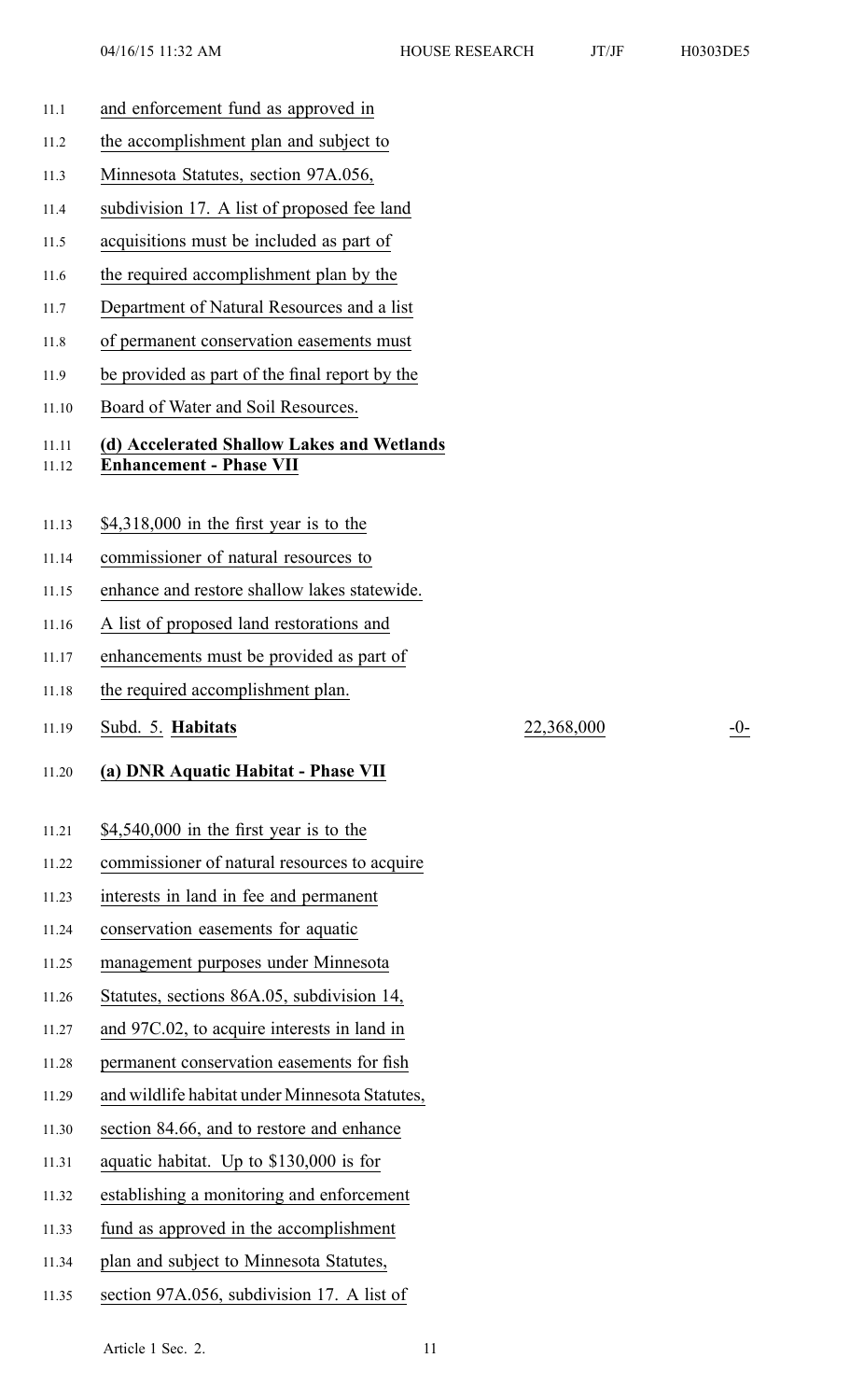| 12.1  | proposed land acquisitions and restorations        |
|-------|----------------------------------------------------|
| 12.2  | and enhancements must be provided as part          |
| 12.3  | of the required accomplishment plan.               |
| 12.4  | (b) Metro Big Rivers - Phase VI                    |
| 12.5  | \$2,000,000 in the first year is to the            |
| 12.6  | commissioner of natural resources for              |
| 12.7  | agreements to acquire land in fee and in           |
| 12.8  | permanent conservation easements and               |
| 12.9  | to restore and enhance natural systems             |
| 12.10 | associated with the Mississippi, Minnesota,        |
| 12.11 | and St. Croix Rivers as follows: \$475,000 to      |
| 12.12 | Minnesota Valley National Wildlife Refuge          |
| 12.13 | Trust, Inc.; $$275,000$ to Friends of the          |
| 12.14 | Mississippi River; \$400,000 to Great River        |
| 12.15 | Greening; \$375,000 to Minnesota Land Trust;       |
| 12.16 | and \$475,000 to The Trust for Public Land.        |
| 12.17 | Up to \$60,000 to Minnesota Land Trust is for      |
| 12.18 | establishing a monitoring and enforcement          |
| 12.19 | fund as approved in the accomplishment             |
| 12.20 | plan and subject to Minnesota Statutes,            |
| 12.21 | section 97A.056, subdivision 17. A list of         |
| 12.22 | proposed land acquisitions and permanent           |
| 12.23 | conservation easements must be provided as         |
| 12.24 | part of the required accomplishment plan.          |
| 12.25 | (c) Minnesota Trout Unlimited Coldwater Fish       |
| 12.26 | <b>Habitat Enhancement and Restoration - Phase</b> |
| 12.27 | VII                                                |
| 12.28 | $$1,890,000$ in the first year is to the           |
| 12.29 | commissioner of natural resources for an           |
| 12.30 | agreement with Minnesota Trout Unlimited           |
| 12.31 | to restore and enhance habitat for trout           |
| 12.32 | and other species in and along coldwater           |
| 12.33 | rivers and streams in Minnesota. A list of         |
| 12.34 | proposed restorations and enhancements             |

- 12.35 must be provided as par<sup>t</sup> of the required
- 12.36 accomplishment plan.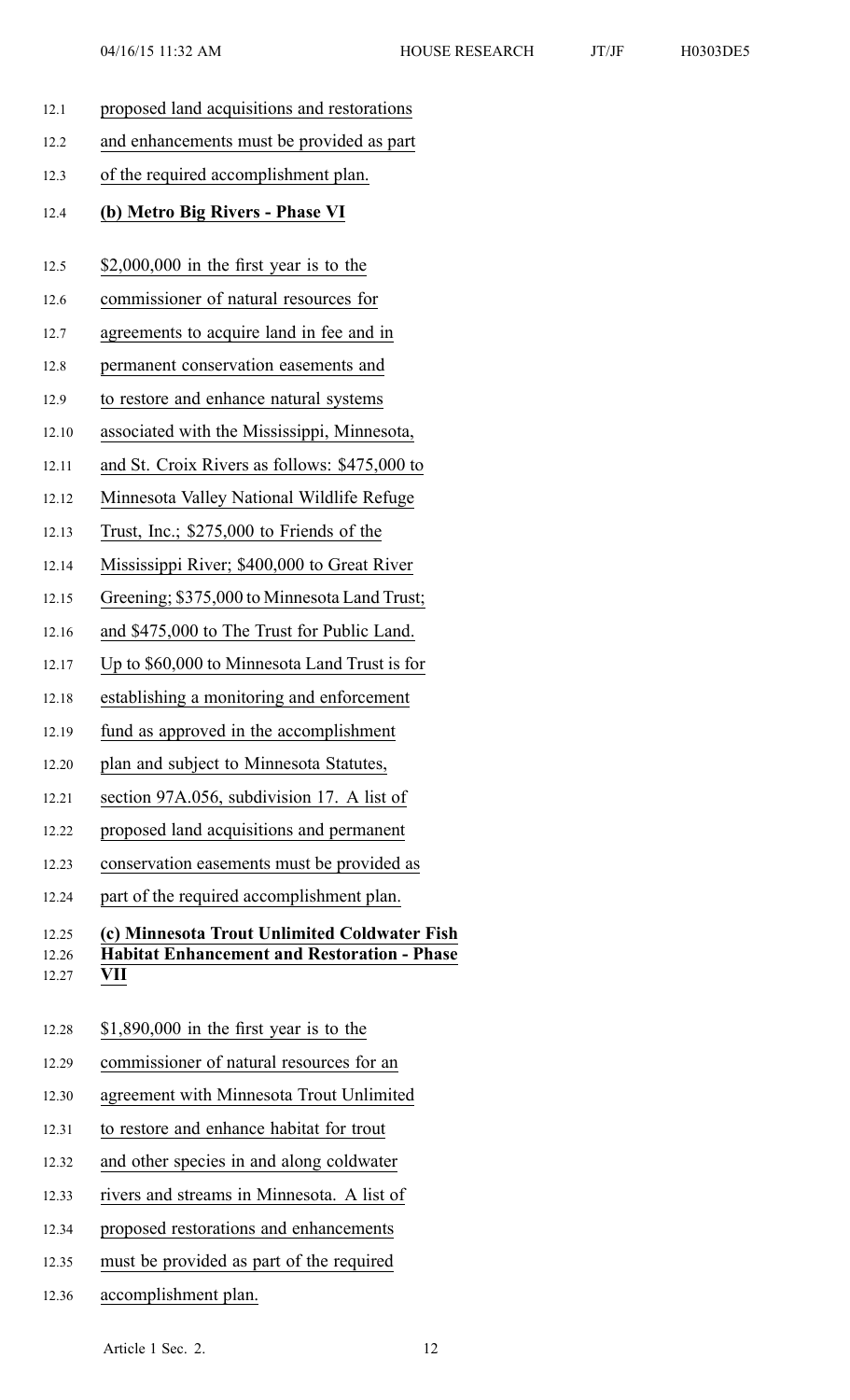| 13.1<br>13.2   | (d) Lake Bemidji South Shore Restoration and<br><b>Enhancement</b>              |
|----------------|---------------------------------------------------------------------------------|
| 13.3           | $$1,650,000$ in the first year is to the                                        |
| 13.4           | commissioner of natural resources for                                           |
| 13.5           | an agreement with the city of Bemidji to                                        |
| 13.6           | restore and enhance fish habitat on Lake                                        |
| 13.7           | Bemidji. A list of proposed restorations and                                    |
| 13.8           | enhancements must be provided as part of                                        |
| 13.9           | the required accomplishment plan.                                               |
| 13.10          | (e) Sand Hill River Fish Passage                                                |
| 13.11          | $$990,000$ in the first year is to the                                          |
| 13.12          | commissioner of natural resources for                                           |
| 13.13          | an agreement with the Sand Hill River                                           |
| 13.14          | Watershed District to restore fish habitat                                      |
| 13.15          | in the Sand Hill River watershed. A list of                                     |
| 13.16          | proposed restorations must be provided as                                       |
| 13.17          | part of the required accomplishment plan.                                       |
| 13.18<br>13.19 | (f) Shell Rock River Watershed Habitat<br><b>Restoration Program - Phase IV</b> |
| 13.20          | \$2,414,000 in the first year is to the                                         |
| 13.21          | commissioner of natural resources for                                           |
| 13.22          | an agreement with the Shell Rock River                                          |
| 13.23          | Watershed District to protect, restore,                                         |
| 13.24          | and enhance aquatic habitat in the Shell                                        |
| 13.25          | Rock River watershed. A list of proposed                                        |
| 13.26          | acquisitions, restorations, and enhancements                                    |
| 13.27          | must be provided as part of the required                                        |
| 13.28          | accomplishment plan.                                                            |
| 13.29<br>13.30 | (g) Lake Nokomis Integrated Habitat<br>Enhancement                              |
| 13.31          | \$444,000 in the first year is to the                                           |
| 13.32          | commissioner of natural resources for an                                        |
| 13.33          | agreement with the Minneapolis Park and                                         |
| 13.34          | Recreation Board to enhance aquatic habitat                                     |
| 13.35          | on Lake Nokomis. A list of proposed                                             |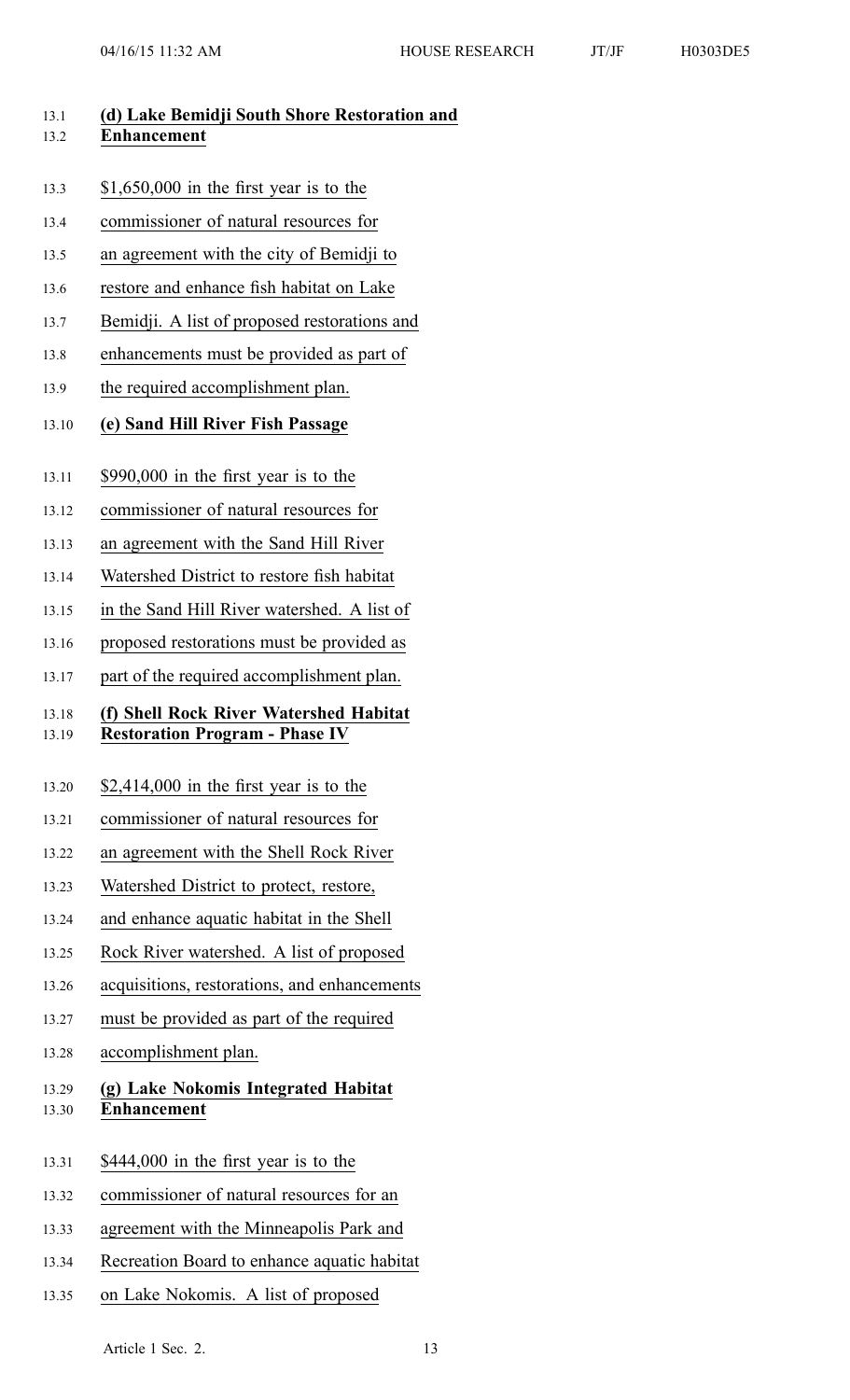- 14.1 enhancements must be provided as par<sup>t</sup> of
- 14.2 the required accomplishment plan.

## 14.3 **(h) Conservation Partners Legacy Grant** 14.4 **Program: Statewide and Metro Habitat -** 14.5 **Phase VII**

## 14.6 \$8,440,000 in the first year is to the

- 14.7 commissioner of natural resources for <sup>a</sup>
- 14.8 program to provide competitive, matching
- 14.9 grants of up to \$400,000 to local, regional,
- 14.10 state, and national organizations for
- 14.11 enhancing, restoring, or protecting forests,
- 14.12 wetlands, prairies, or habitat for fish, game,
- 14.13 or wildlife in Minnesota. Of this amount,
- 14.14 \$3,692,000 is for grants in the seven-county
- 14.15 metropolitan area and cities with <sup>a</sup> population
- 14.16 of 50,000 or greater. Grants shall not be made
- 14.17 for activities required to fulfill the duties
- 14.18 of owners of lands subject to conservation
- 14.19 easements. Grants shall not be made from the
- 14.20 appropriation in this paragraph for projects
- 14.21 that have a total project cost exceeding
- 14.22 \$575,000. Of this appropriation, \$596,000
- 14.23 may be spen<sup>t</sup> for personnel costs and other
- 14.24 direct and necessary administrative costs.
- 14.25 Grantees may acquire land or interests in
- 14.26 land. Easements must be permanent. Grants
- 14.27 may not be used to establish easement
- 14.28 stewardship accounts. Land acquired in fee
- 14.29 must be open to hunting and fishing during
- 14.30 the open season unless otherwise provided
- 14.31 by law. The program must require <sup>a</sup> match
- 14.32 of at least ten percen<sup>t</sup> from nonstate sources
- 14.33 for all grants. The match may be cash or
- 14.34 in-kind resources. For gran<sup>t</sup> applications
- 14.35 of \$25,000 or less, the commissioner shall
- 14.36 provide <sup>a</sup> separate, simplified application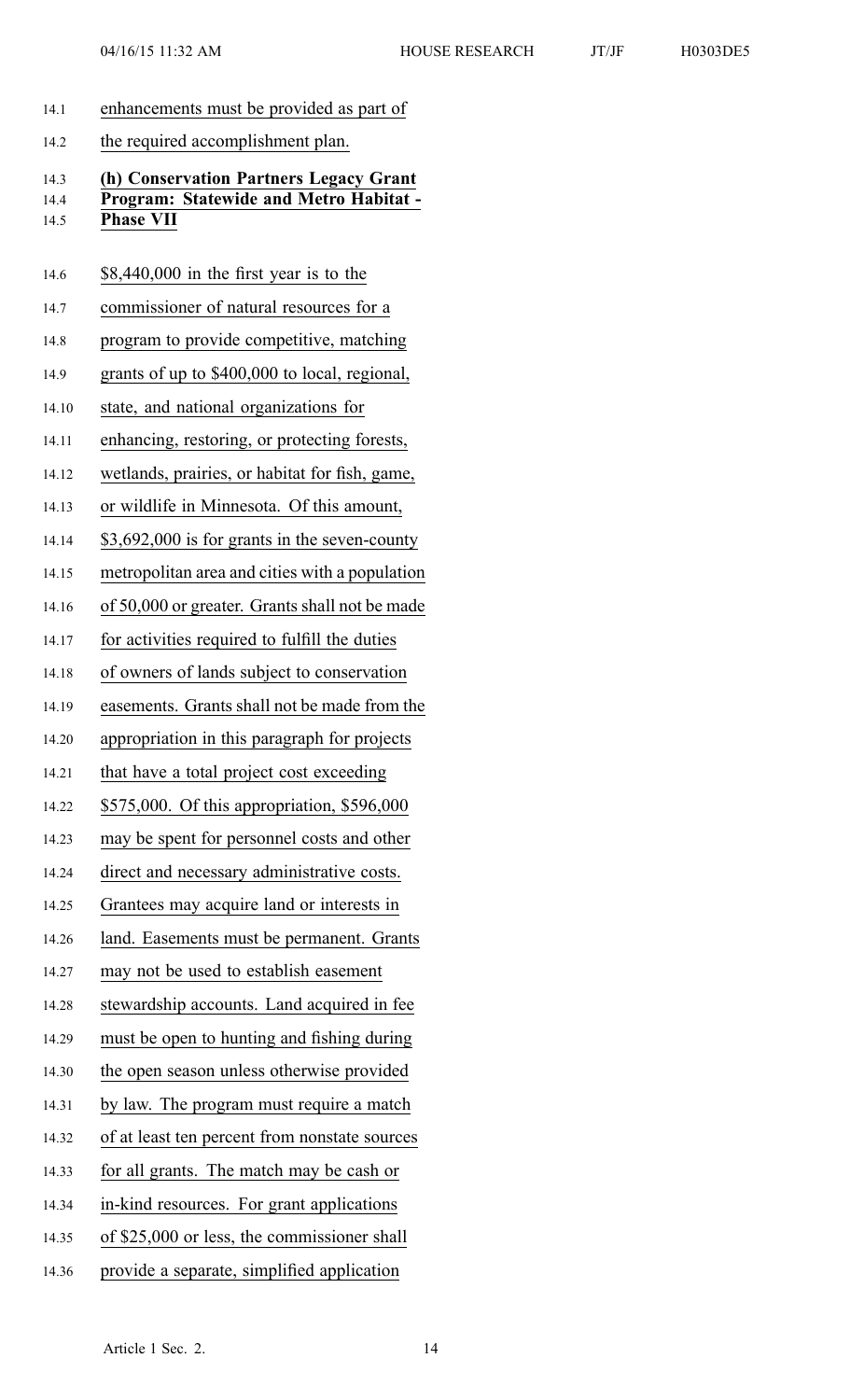| H0303DE |  |  |
|---------|--|--|
|         |  |  |
|         |  |  |

| 15.1  | process. Subject to Minnesota Statutes, the       |
|-------|---------------------------------------------------|
| 15.2  | commissioner of natural resources shall,          |
| 15.3  | when evaluating projects of equal value,          |
| 15.4  | give priority to organizations that have a        |
| 15.5  | history of receiving or a charter to receive      |
| 15.6  | private contributions for local conservation      |
| 15.7  | or habitat projects. If acquiring land or a       |
| 15.8  | conservation easement, priority must be           |
| 15.9  | given to projects associated with or within       |
| 15.10 | one mile of existing wildlife management          |
| 15.11 | areas under Minnesota Statutes, section           |
| 15.12 | 86A.05, subdivision 8; scientific and natural     |
| 15.13 | areas under Minnesota Statutes, sections          |
| 15.14 | $84.033$ and $86A.05$ , subdivision 5; or aquatic |
| 15.15 | management areas under Minnesota Statutes,        |
| 15.16 | sections 86A.05, subdivision 14, and 97C.02.      |
| 15.17 | All restoration or enhancement projects           |
| 15.18 | must be on land permanently protected by          |
| 15.19 | a permanent covenant ensuring perpetual           |
| 15.20 | maintenance and protection of restored            |
| 15.21 | and enhanced habitat, by a conservation           |
| 15.22 | easement, or by public ownership or in            |
| 15.23 | public waters as defined in Minnesota             |
| 15.24 | Statutes, section 103G.005, subdivision           |
| 15.25 | 15. Priority must be given to restoration         |
| 15.26 | and enhancement projects on public lands.         |
| 15.27 | Minnesota Statutes, section 97A.056,              |
| 15.28 | subdivision 13, applies to grants awarded         |
| 15.29 | under this paragraph. This appropriation is       |
| 15.30 | available until June 30, 2018. No less than       |
| 15.31 | five percent of the amount of each grant          |
| 15.32 | must be held back from reimbursement until        |
| 15.33 | the grant recipient has completed a grant         |
| 15.34 | accomplishment report by the deadline and         |
| 15.35 | in the form prescribed by and satisfactory to     |
| 15.36 | the Lessard-Sams Outdoor Heritage Council.        |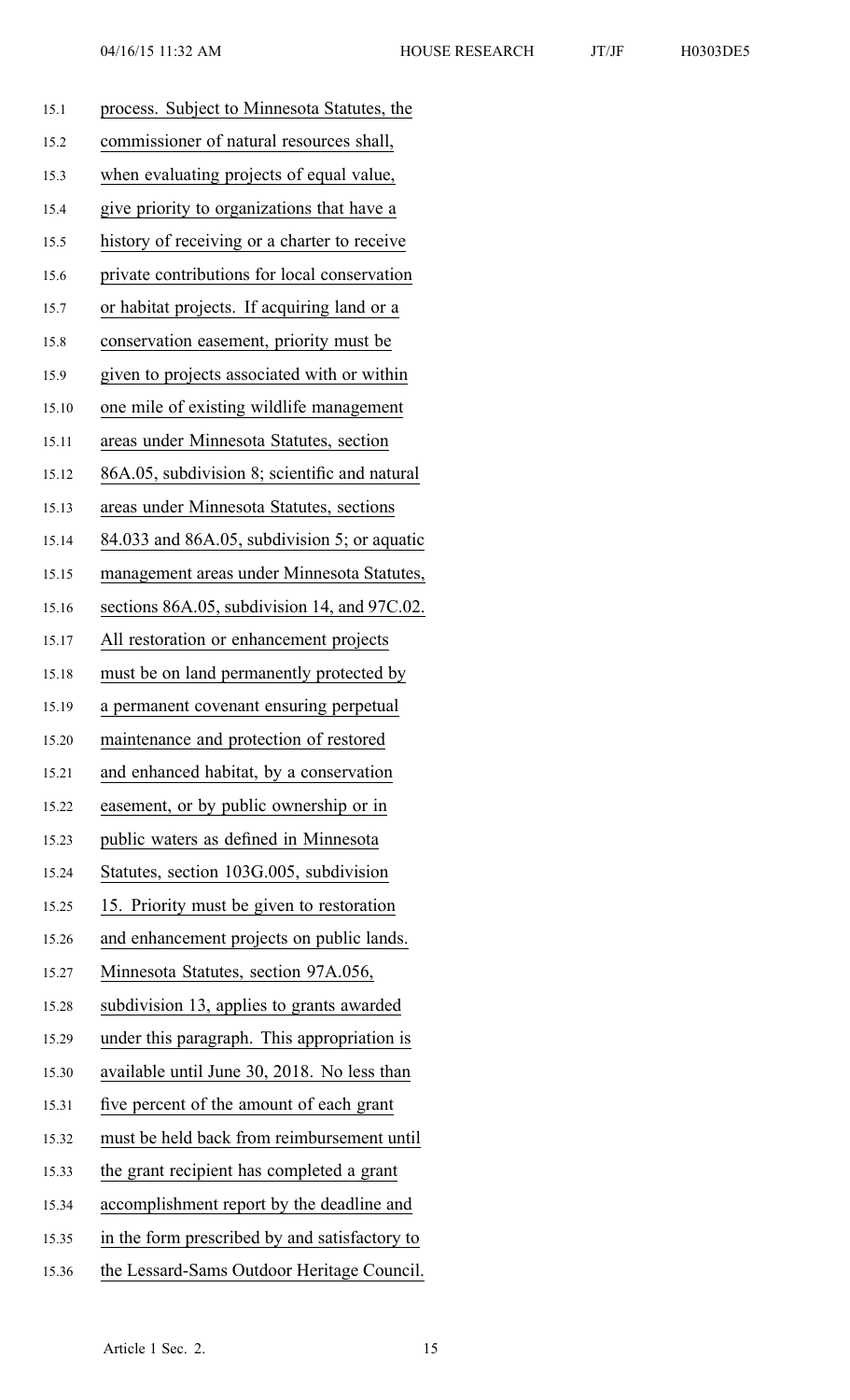| 16.1 |       | The commissioner shall provide notice of       |         |         |
|------|-------|------------------------------------------------|---------|---------|
| 16.2 |       | the grant program in the game and fish law     |         |         |
| 16.3 |       | summary prepared under Minnesota Statutes,     |         |         |
| 16.4 |       | section 97A.051, subdivision 2.                |         |         |
| 16.5 |       | Subd. 6. Administration                        | 858,000 | 607,000 |
| 16.6 |       | (a) Contract Management                        |         |         |
|      |       |                                                |         |         |
| 16.7 |       | \$150,000 in the first year is to the          |         |         |
| 16.8 |       | commissioner of natural resources for          |         |         |
| 16.9 |       | contract management duties assigned in this    |         |         |
|      | 16.10 | section. The commissioner shall provide an     |         |         |
|      | 16.11 | accomplishment plan in the form specified by   |         |         |
|      | 16.12 | the Lessard-Sams Outdoor Heritage Council      |         |         |
|      | 16.13 | on the expenditure of this appropriation.      |         |         |
|      | 16.14 | The accomplishment plan must include a         |         |         |
|      | 16.15 | copy of the grant contract template and        |         |         |
|      | 16.16 | reimbursement manual. No money may             |         |         |
|      | 16.17 | be expended prior to the Lessard-Sams          |         |         |
|      | 16.18 | Outdoor Heritage Council's approval of the     |         |         |
|      | 16.19 | accomplishment plan.                           |         |         |
|      | 16.20 | (b) Legislative Coordinating Commission        |         |         |
|      | 16.21 | \$608,000 in the first year and \$607,000      |         |         |
|      | 16.22 | in the second year are to the Legislative      |         |         |
|      | 16.23 | Coordinating Commission for administrative     |         |         |
|      | 16.24 | expenses of the Lessard-Sams Outdoor           |         |         |
|      | 16.25 | Heritage Council and for compensation and      |         |         |
|      | 16.26 | expense reimbursement of council members.      |         |         |
|      | 16.27 | This appropriation is available until June 30, |         |         |
|      | 16.28 | 2017. Minnesota Statutes, section 16A.281,     |         |         |
|      | 16.29 | applies to this appropriation.                 |         |         |
|      |       |                                                |         |         |
|      | 16.30 | (c) Technical Evaluation Panel                 |         |         |
|      | 16.31 | $$100,000$ in the first year is to the         |         |         |
|      | 16.32 | commissioner of natural resources for a        |         |         |
|      | 16.33 | technical evaluation panel to conduct up to    |         |         |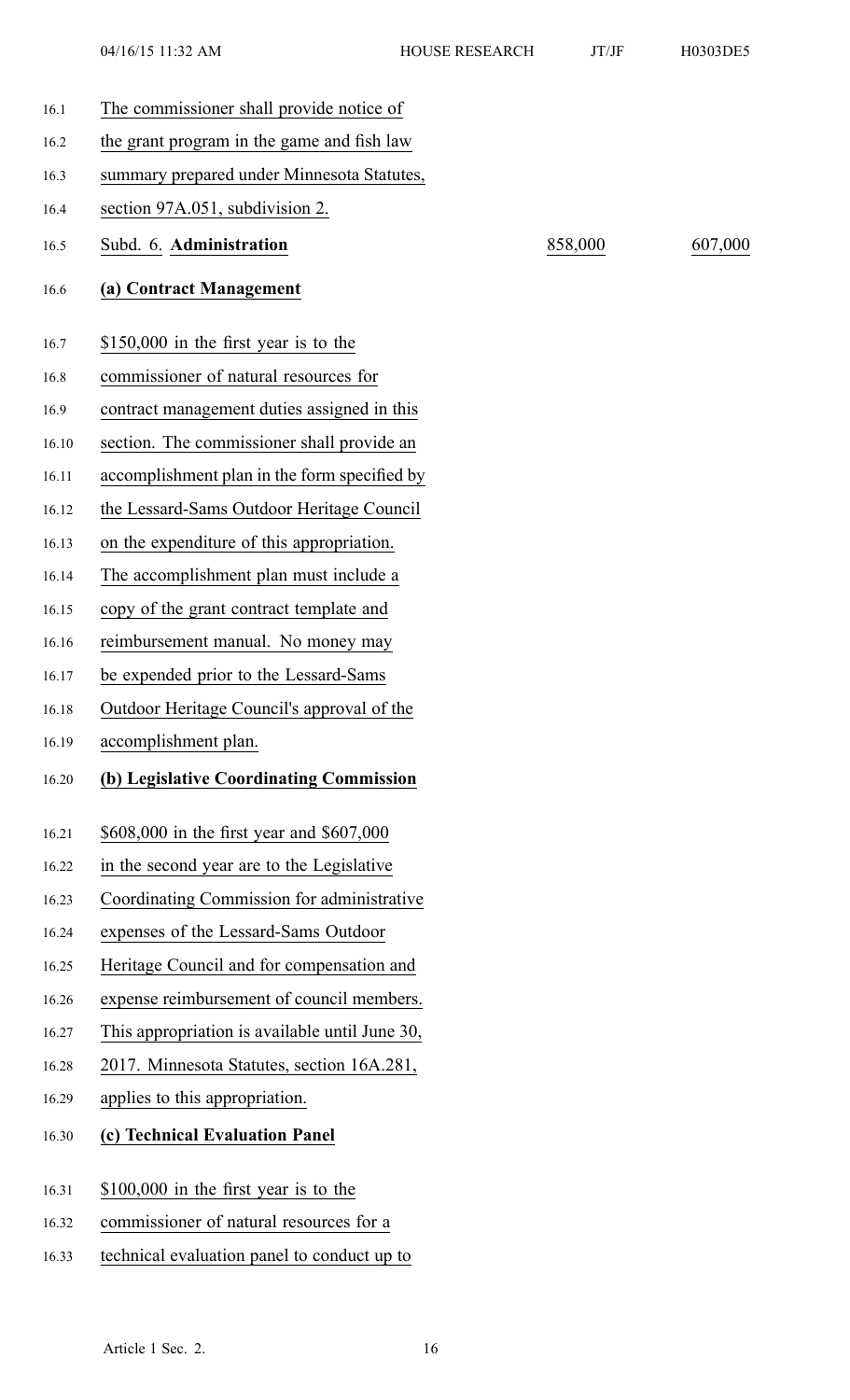| $04/16/15$ 11:32 AM                         | <b>HOUSE RESEARCH</b> | JT/JF | H0303DE5 |
|---------------------------------------------|-----------------------|-------|----------|
| ten restoration evaluations under Minnesota |                       |       |          |
| Statutes, section 97A.056, subdivision 10.  |                       |       |          |
| Subd. 7. Availability of Appropriation      |                       |       |          |
| Money appropriated in this section may      |                       |       |          |
| not be spent on activities unless they are  |                       |       |          |
| directly related to and necessary for a     |                       |       |          |

17.1 ten restoration evaluations under Minnesota 17.2 Statutes, section 97A.056, subdivision 10. 17.3 Subd. 7. **Availability of Appropriation** 17.4 Money appropriated in this section may 17.5 not be spen<sup>t</sup> on activities unless they are 17.6 directly related to and necessary for <sup>a</sup> 17.7 specific appropriation and are specified in 17.8 the accomplishment plan approved by the 17.9 Lessard-Sams Outdoor Heritage Council. 17.10 Money appropriated in this section must not 17.11 be spen<sup>t</sup> on indirect costs or other institutional 17.12 overhead charges that are not directly related 17.13 to and necessary for <sup>a</sup> specific appropriation. 17.14 Unless otherwise provided, the amounts 17.15 in this section are available until June 30, 17.16 2018. For acquisition of real property, the 17.17 amounts in this section are available until 17.18 June 30, 2019, if <sup>a</sup> binding agreemen<sup>t</sup> with <sup>a</sup> 17.19 landowner or purchase agreemen<sup>t</sup> is entered 17.20 into by June 30, 2018, and closed no later 17.21 than June 30, 2019. Money for restoration or 17.22 enhancement is available until June 30, 2020, 17.23 or five years after acquisition, whichever is 17.24 later, in order to complete initial restoration 17.25 or enhancement work. If <sup>a</sup> project receives 17.26 at least 15 percen<sup>t</sup> of its funding from federal 17.27 funds, the time period of the appropriation 17.28 may be extended to equal the availability 17.29 of federal funding to <sup>a</sup> maximum of six 17.30 years, provided the federal funding was 17.31 confirmed and included within the first draft 17.32 accomplishment plan. Money appropriated 17.33 for fee title acquisition of land may be used to 17.34 restore, enhance, and provide for public use 17.35 of the land acquired with the appropriation.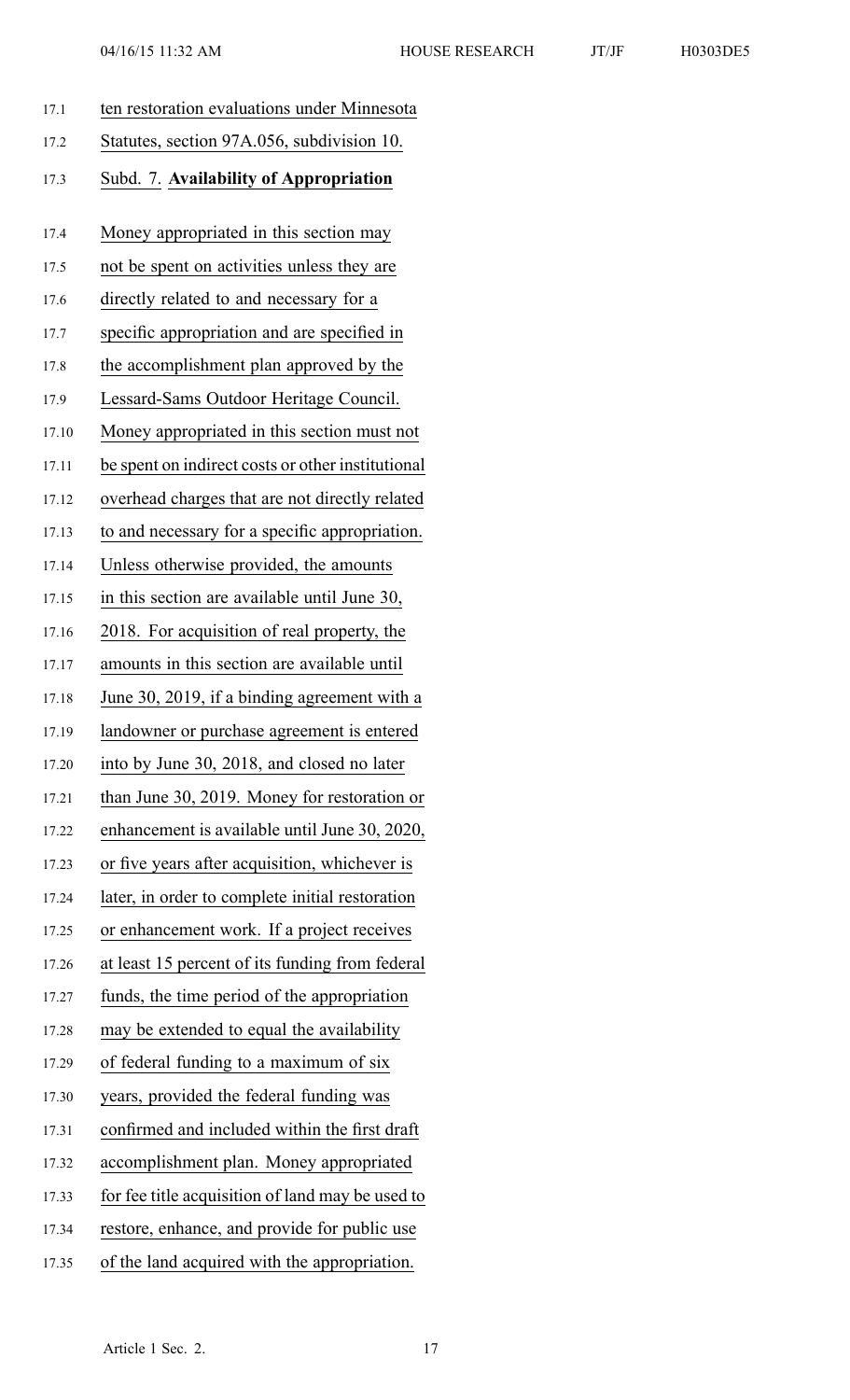| 18.1  | Public use facilities must have a minimal       |
|-------|-------------------------------------------------|
| 18.2  | impact on habitat in acquired lands.            |
| 18.3  | Subd. 8. Payment Conditions and Capital         |
| 18.4  | <b>Equipment Expenditures</b>                   |
| 18.5  | All agreements referred to in this section must |
| 18.6  | be administered on a reimbursement basis        |
| 18.7  | unless otherwise provided in this section.      |
| 18.8  | Notwithstanding Minnesota Statutes, section     |
| 18.9  | 16A.41, expenditures directly related           |
| 18.10 | to each appropriation's purpose made            |
| 18.11 | on or after July 1, 2015, or the date of        |
| 18.12 | accomplishment plan approval, whichever is      |
| 18.13 | later, are eligible for reimbursement unless    |
| 18.14 | otherwise provided in this section. For the     |
| 18.15 | purposes of administering appropriations        |
| 18.16 | and legislatively authorized agreements paid    |
| 18.17 | out of the outdoor heritage fund, an expense    |
| 18.18 | must be considered reimbursable by the          |
| 18.19 | administering agency when the recipient         |
| 18.20 | presents the agency with an invoice, or         |
| 18.21 | binding agreement with the landowner, and       |
| 18.22 | the recipient attests that the goods have       |
| 18.23 | been received or the landowner agreement        |
| 18.24 | is binding. Periodic reimbursement must         |
| 18.25 | be made upon receiving documentation that       |
| 18.26 | the items articulated in the accomplishment     |
| 18.27 | plan approved by the Lessard-Sams Outdoor       |
| 18.28 | Heritage Council have been achieved,            |
| 18.29 | including partial achievements as evidenced     |
| 18.30 | by progress reports approved by the             |
| 18.31 | Lessard-Sams Outdoor Heritage Council.          |
| 18.32 | Reasonable amounts may be advanced to           |
| 18.33 | projects to accommodate cash flow needs,        |
| 18.34 | support future management of acquired           |
| 18.35 | lands, or match a federal share. The            |
| 18.36 | advances must be approved as part of the        |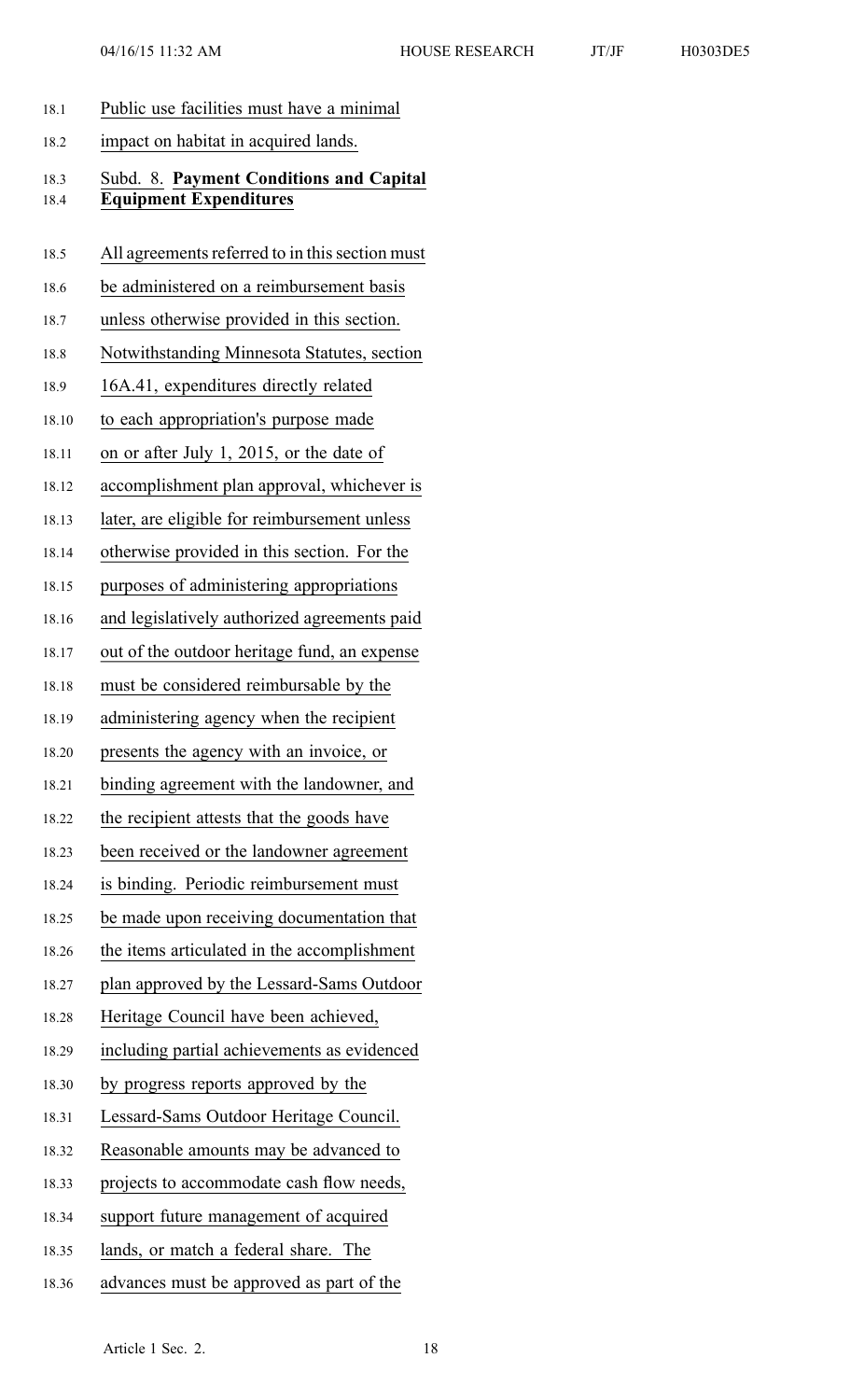- 19.1 accomplishment plan. Capital equipment 19.2 expenditures for specific items in excess of 19.3 \$10,000 must be itemized in and approved as 19.4 par<sup>t</sup> of the accomplishment plan. 19.5 Subd. 9. **Mapping** 19.6 Each direct recipient of money appropriated 19.7 in this section, as well as each recipient of 19.8 <sup>a</sup> gran<sup>t</sup> awarded pursuan<sup>t</sup> to this section, 19.9 must provide geographic information to the
- 19.10 Lessard-Sams Outdoor Heritage Council
- 19.11 for mapping any lands acquired in fee with
- 19.12 money appropriated in this section and
- 19.13 open to public taking of fish and game.
- 19.14 The commissioner of natural resources
- 19.15 shall include the lands acquired in fee with
- 19.16 money appropriated in this section on maps
- 19.17 showing public recreation opportunities.
- 19.18 Maps must include information on and
- 19.19 acknowledgement of the outdoor heritage
- 19.20 fund, including <sup>a</sup> notation of any restrictions.
- 19.21 Sec. 3. Minnesota Statutes 2014, section 97A.056, subdivision 2, is amended to read: 19.22 Subd. 2. **Lessard-Sams Outdoor Heritage Council.** (a) The Lessard-Sams 19.23 Outdoor Heritage Council of 12 members is created in the legislative branch, consisting of: 19.24 (1) two public members appointed by the senate Subcommittee on Committees of 19.25 the Committee on Rules and Administration; 19.26 (2) two public members appointed by the speaker of the house; 19.27 (3) four public members appointed by the governor; 19.28 (4) two members of the senate appointed by the senate Subcommittee on Committees 19.29 of the Committee on Rules and Administration; and 19.30 (5) two members of the house of representatives appointed by the speaker of the 19.31 house. 19.32 (b) Members appointed under paragraph (a) must not be registered lobbyists. In 19.33 making appointments, the governor, senate Subcommittee on Committees of the Committee 19.34 on Rules and Administration, and the speaker of the house shall consider geographic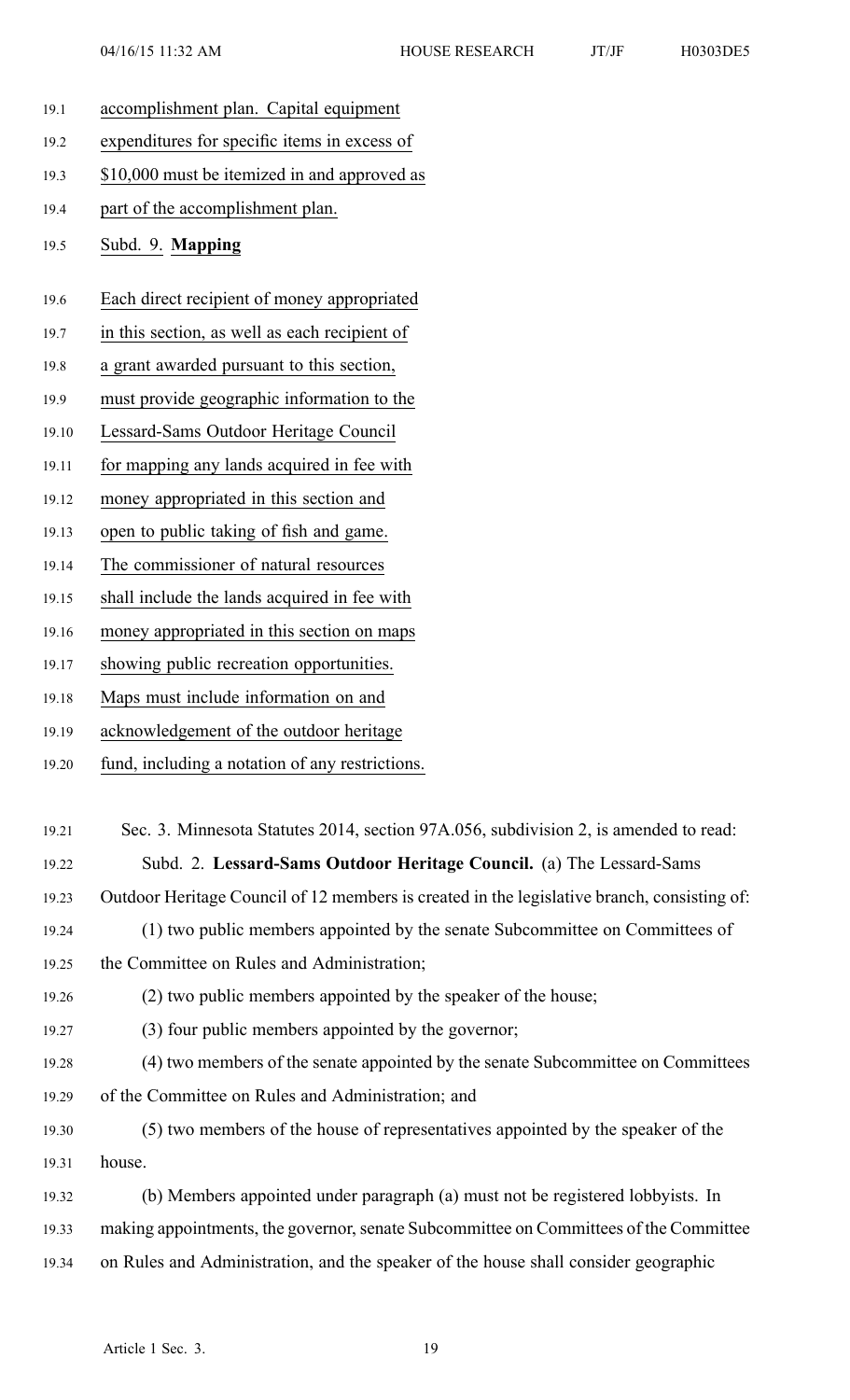20.1 balance, gender, age, ethnicity, and varying interests including hunting and fishing. The 20.2 governor's appointments to the council are subject to the advice and consent of the senate.

20.3 (c) Public members appointed under paragraph (a) shall have practical experience 20.4 or expertise or demonstrated knowledge in the science, policy, or practice of restoring, 20.5 protecting, and enhancing wetlands, prairies, forests, and habitat for fish, game, and 20.6 wildlife.

20.7 (d) Legislative members appointed under paragraph (a) shall include the chairs 20.8 of the legislative committees with jurisdiction over environment and natural resources 20.9 finance or their designee, one member from the minority party of the senate, and one 20.10 member from the minority party of the house of representatives.

20.11 (e) Public members serve four-year terms. Appointed legislative members serve 20.12 at the pleasure of the appointing authority. Public and legislative members continue to 20.13 serve until their successors are appointed. Public members shall be initially appointed 20.14 according to the following schedule of terms:

20.15 (1) two public members appointed by the governor for <sup>a</sup> term ending the first 20.16 Monday in January 2011;

20.17 (2) one public member appointed by the senate Subcommittee on Committees of the 20.18 Committee on Rules and Administration for <sup>a</sup> term ending the first Monday in January 2011;

20.19 (3) one public member appointed by the speaker of the house for <sup>a</sup> term ending 20.20 the first Monday in January 2011;

20.21 (4) two public members appointed by the governor for <sup>a</sup> term ending the first 20.22 Monday in January 2013;

20.23 (5) one public member appointed by the senate Subcommittee on Committees of the 20.24 Committee on Rules and Administration for <sup>a</sup> term ending the first Monday in January 20.25 2013; and

20.26 (6) one public member appointed by the speaker of the house for <sup>a</sup> term ending 20.27 the first Monday in January 2013.

20.28 (f) Terms, compensation, and removal of public members are as provided in section 20.29 15.0575. A vacancy on the council may be filled by the appointing authority for the 20.30 remainder of the unexpired term.

20.31 (g) The first meeting of the council shall be convened by the chair of the Legislative 20.32 Coordinating Commission no later than December 1, 2008. Members shall elect <sup>a</sup> chair, 20.33 vice-chair, secretary, and other officers as determined by the council. The chair may 20.34 convene meetings as necessary to conduct the duties prescribed by this section.

20.35 (h) Upon coordination with The Legislative Coordinating Commission, the council 20.36 may appoint nonpartisan staff and contract with consultants as necessary to earry out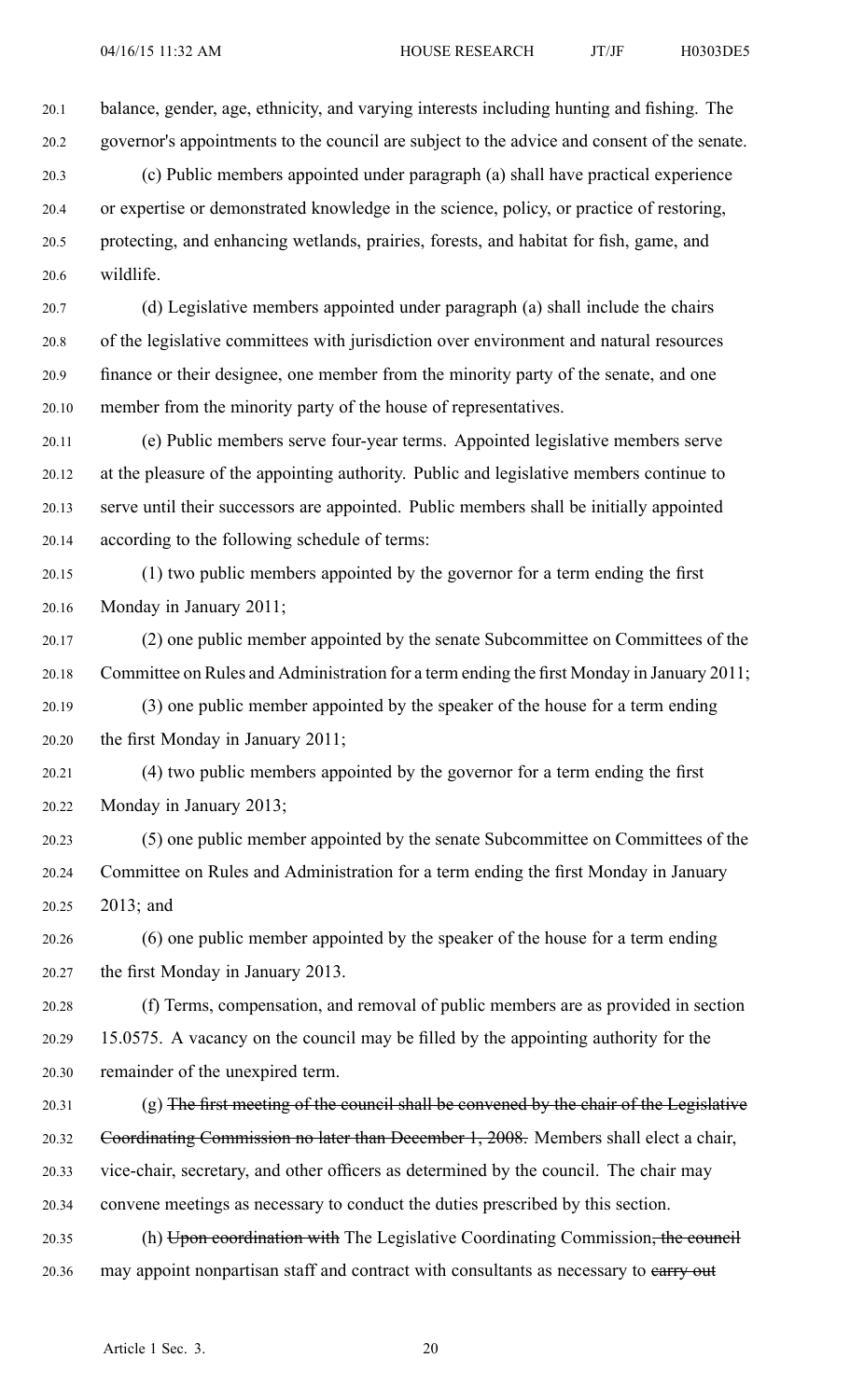21.1 suppor<sup>t</sup> the functions of the council. Up to one percen<sup>t</sup> of the money appropriated from the 21.2 fund may be used to pay for administrative expenses of the council and for compensation 21.3 and expense reimbursement of council members.

21.4 **EFFECTIVE DATE.** This section is effective the day following final enactment.

21.5 Sec. 4. Minnesota Statutes 2014, section 97A.056, subdivision 8, is amended to read: 21.6 Subd. 8. **Revenues.** (a) When <sup>a</sup> parcel of land that was previously purchased with 21.7 money from the outdoor heritage funds fund is transferred to the state, the owner of the 21.8 land shall disclose to the council and commissioner of natural resources: 21.9 (1) all revenues generated from activities on the land from the time the land was 21.10 purchased with money from the outdoor heritage funds fund until the land was transferred 21.11 to the state; 21.12 (2) all holding costs associated with managing the land between the time of purchase 21.13 with money from the outdoor heritage funds fund and the time the land was transferred to 21.14 the state; and 21.15 (3) the total net revenues as determined by subtracting the costs described in clause 21.16 (2) from the revenues described in clause (1). 21.17 (b) The owner of the land shall submit the total net revenues determined under 21.18 paragraph (a), clause (3), to the state no later than 60 days after the land is transferred to 21.19 the state. 21.20 Sec. 5. Minnesota Statutes 2014, section 97A.056, is amended by adding <sup>a</sup> subdivision 21.21 to read: 21.22 Subd. 20. **Donations.** A recipient shall not accep<sup>t</sup> <sup>a</sup> monetary donation or paymen<sup>t</sup> 21.23 from an owner of land that is acquired in fee in whole or in par<sup>t</sup> with an appropriation from 21.24 the outdoor heritage fund that exceeds the documented expenses that are directly related 21.25 to and necessary for activities specified in the accomplishment plan approved by the 21.26 Lessard-Sams Outdoor Heritage Council, unless expressly approved by the Lessard-Sams 21.27 Outdoor Heritage Council in the accomplishment plan. This subdivision does not apply to 21.28 donations that are not connected with the acquisition transaction or bargain sales, as defined 21.29 by Code of Federal Regulations, title 26, section 1.1011-2, provided that the purchase 21.30 price reimbursed by the state does not exceed the purchase price paid by the recipient.

# 21.31 **EFFECTIVE DATE.** This section is effective July 1, 2016, and applies to money 21.32 appropriated on or after that date.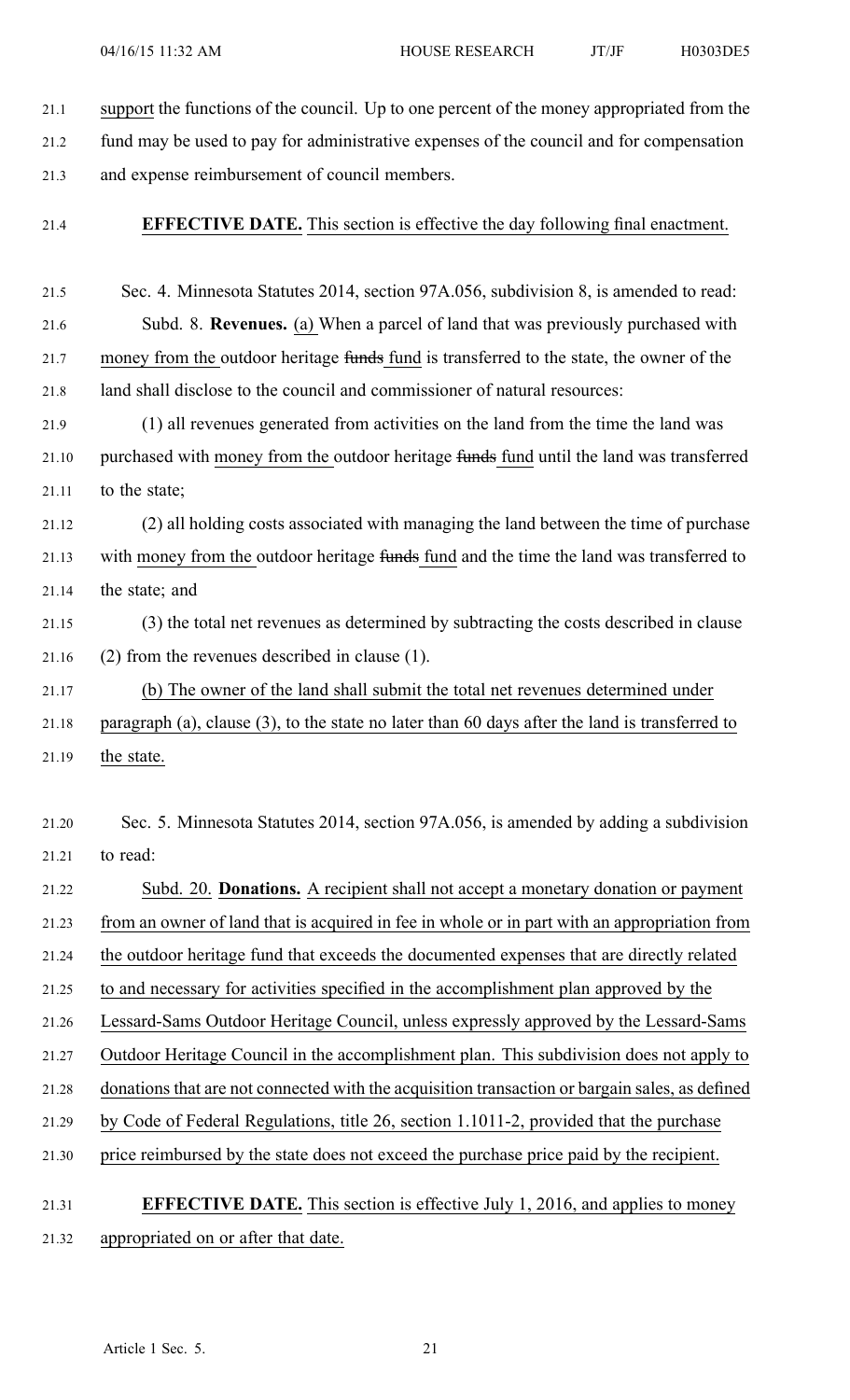| 22.1  | Sec. 6. Minnesota Statutes 2014, section 97A.056, is amended by adding a subdivision      |
|-------|-------------------------------------------------------------------------------------------|
| 22.2  | to read:                                                                                  |
| 22.3  | Subd. 21. Haying and grazing. Lands acquired with money appropriated from the             |
| 22.4  | outdoor heritage fund may not be used for emergency haying and grazing in response to     |
| 22.5  | federal or state disaster declarations. Conservation grazing under a management plan that |
| 22.6  | is being implemented prior to the emergency declaration may continue.                     |
|       |                                                                                           |
| 22.7  | Sec. 7. Laws 2012, chapter 264, article 1, section 2, subdivision 5, is amended to read:  |
| 22.8  | 28,620,000<br>Subd. 5. Habitats<br>$-0-$                                                  |
| 22.9  | (a) DNR Aquatic Habitat - Phase IV                                                        |
| 22.10 | $$3,480,000$ in the second year is to the                                                 |
| 22.11 | commissioner of natural resources to                                                      |
| 22.12 | acquire interests in land in fee or permanent                                             |
| 22.13 | conservation easements for aquatic                                                        |
| 22.14 | management areas under Minnesota Statutes,                                                |
| 22.15 | sections 86A.05, subdivision 14, and                                                      |
| 22.16 | 97C.02, and to restore and enhance aquatic                                                |
| 22.17 | habitat. A list of proposed land acquisitions                                             |
| 22.18 | must be provided as part of the required                                                  |
| 22.19 | accomplishment plan. The accomplishment                                                   |
| 22.20 | plan must include an easement stewardship                                                 |
| 22.21 | plan. Up to \$25,000 is for establishing                                                  |
| 22.22 | a monitoring and enforcement fund as                                                      |
| 22.23 | approved in the accomplishment plan                                                       |
| 22.24 | and subject to Minnesota Statutes, section                                                |
| 22.25 | 97A.056, subdivision 17. An annual financial                                              |
| 22.26 | report is required for any monitoring and                                                 |
| 22.27 | enforcement fund established, including                                                   |
| 22.28 | expenditures from the fund and a description                                              |
| 22.29 | of annual monitoring and enforcement                                                      |
| 22.30 | activities.                                                                               |
| 22.31 | (b) Metro Big Rivers Habitat - Phase III                                                  |
| 22.32 | $$3,680,000$ in the second year is to the                                                 |
| 22.33 | commissioner of natural resources for                                                     |

22.34 agreements to acquire interests in land in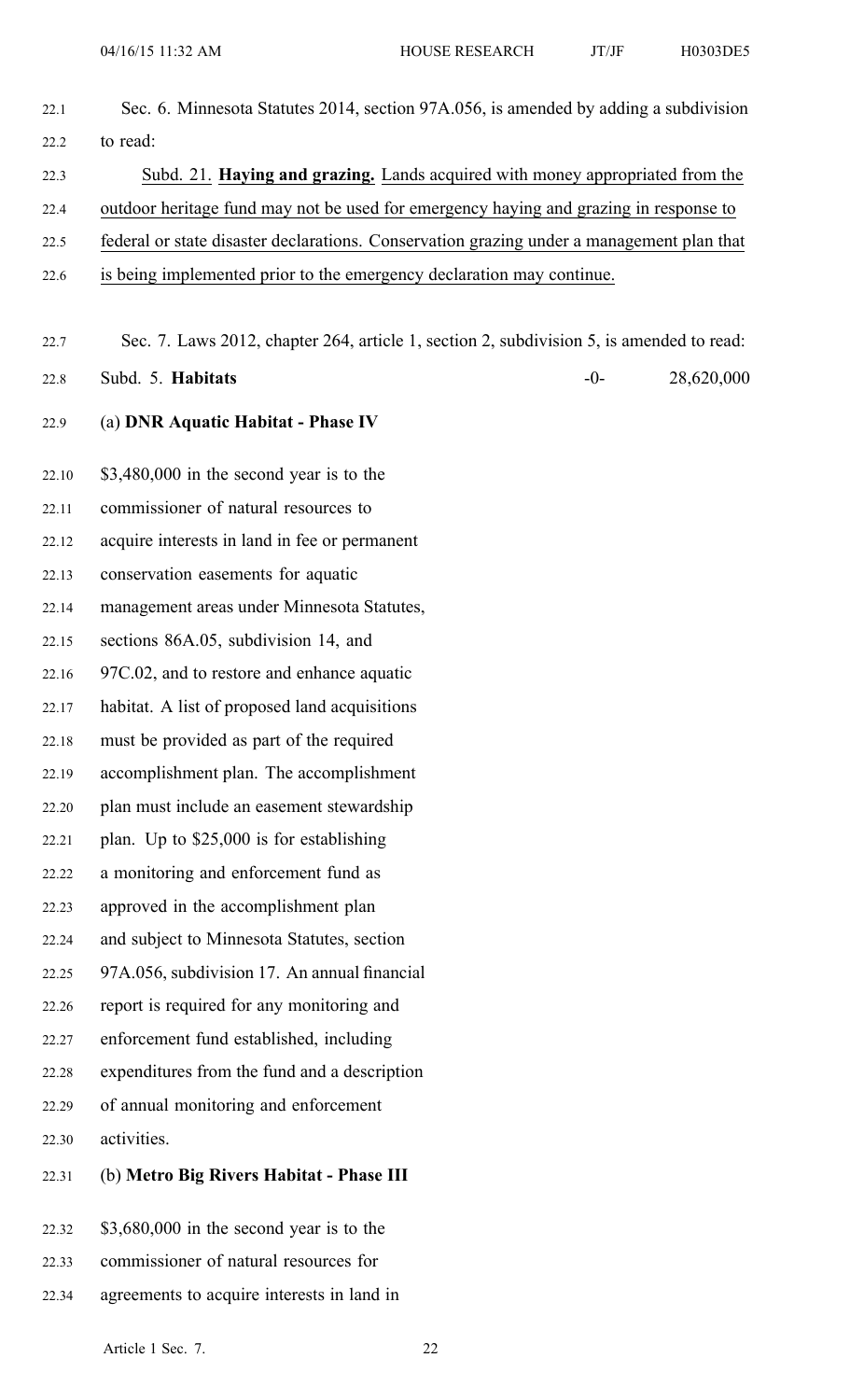| 23.1  | fee or permanent conservation easements          |
|-------|--------------------------------------------------|
| 23.2  | and to restore and enhance natural systems       |
| 23.3  | associated with the Mississippi, Minnesota,      |
| 23.4  | and St. Croix Rivers as follows: \$1,000,000     |
| 23.5  | to the Minnesota Valley National Wildlife        |
| 23.6  | Refuge Trust, Inc.; \$375,000 to the Friends     |
| 23.7  | of the Mississippi; \$375,000 to Great River     |
| 23.8  | Greening; \$930,000 to The Minnesota             |
| 23.9  | Land Trust; and \$1,000,000 to The Trust         |
| 23.10 | for Public Land. A list of proposed              |
| 23.11 | acquisitions, restorations, and enhancements     |
| 23.12 | must be provided as part of the required         |
| 23.13 | accomplishment plan. The accomplishment          |
| 23.14 | plan must include an easement stewardship        |
| 23.15 | plan. Up to \$51,000 is for establishing         |
| 23.16 | a monitoring and enforcement fund as             |
| 23.17 | approved in the accomplishment plan              |
| 23.18 | and subject to Minnesota Statutes, section       |
| 23.19 | 97A.056, subdivision 17. An annual financial     |
| 23.20 | report is required for any monitoring and        |
| 23.21 | enforcement fund established, including          |
| 23.22 | expenditures from the fund and a description     |
| 23.23 | of annual monitoring and enforcement             |
| 23.24 | activities.                                      |
|       | 22.25 (c) Dalzate County Dinorian and Lalzashoro |

# 23.25 (c) **Dakota County Riparian and Lakeshore** 23.26 **Protection and Management - Phase III**

23.27 \$480,000 in the second year is to the 23.28 commissioner of natural resources for an 23.29 agreemen<sup>t</sup> with Dakota County to acquire 23.30 permanen<sup>t</sup> conservation easements and 23.31 restore and enhance habitats along the 23.32 Mississippi, Cannon, and Vermillion Rivers. 23.33 A list of proposed acquisitions, restorations, 23.34 and enhancements must be provided as 23.35 par<sup>t</sup> of the required accomplishment plan. 23.36 The accomplishment plan must include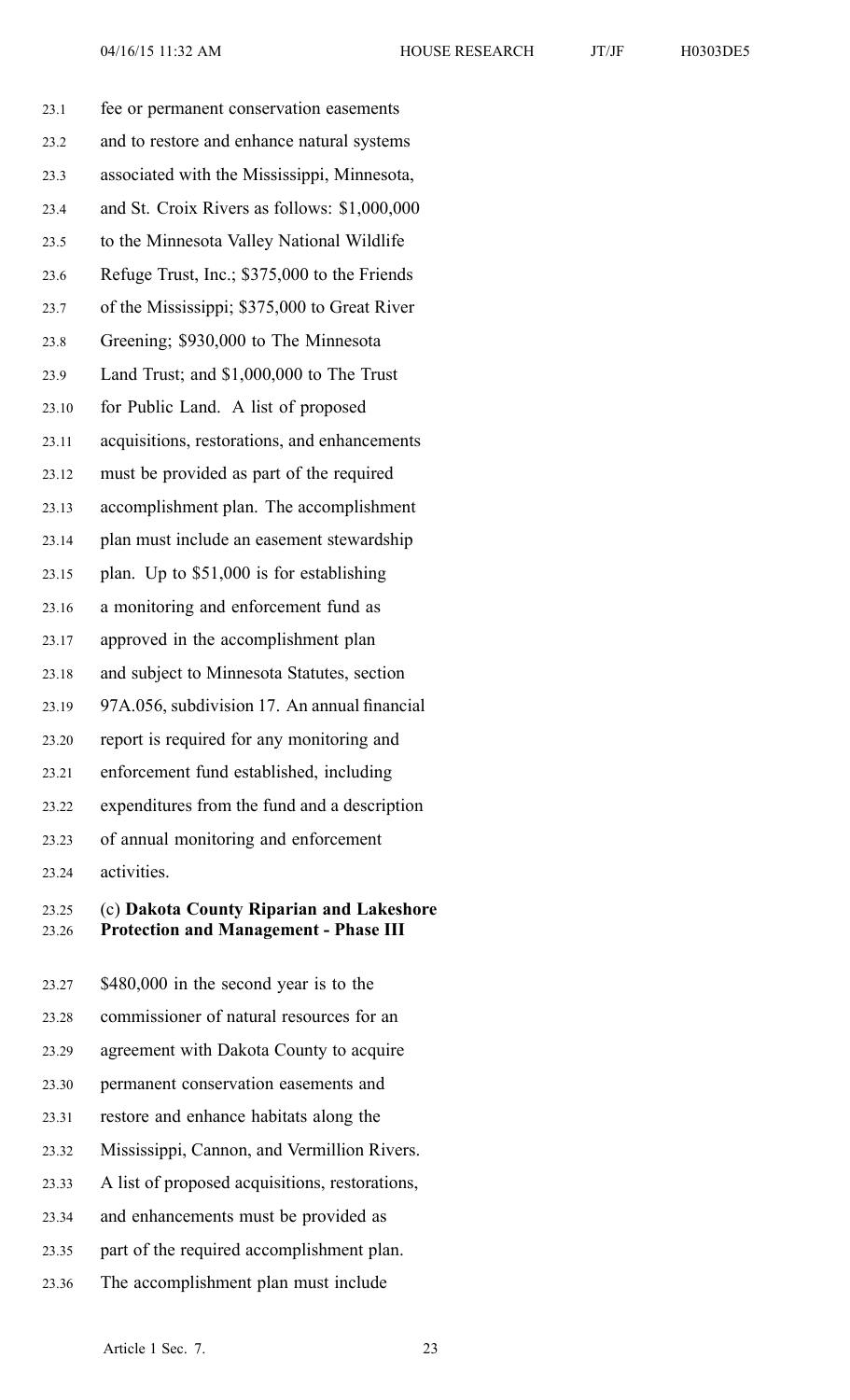- 24.1 an easement stewardship plan. Up to
- 24.2 \$20,000 is for establishing <sup>a</sup> monitoring
- 24.3 and enforcement fund as approved in
- 24.4 the accomplishment plan and subject to
- 24.5 Minnesota Statutes, section 97A.056,
- 24.6 subdivision 17. An annual financial repor<sup>t</sup> is
- 24.7 required for any monitoring and enforcement
- 24.8 fund established, including expenditures
- 24.9 from the fund and <sup>a</sup> description of annual
- 24.10 monitoring and enforcement activities.
- 24.11 (d) **Lower St. Louis River Habitat Restoration**
- 24.12 \$3,670,000 in the second year is to the
- 24.13 commissioner of natural resources to restore
- 24.14 habitat in the lower St. Louis River estuary.
- 24.15 A list of proposed projects must be provided
- 24.16 as par<sup>t</sup> of the required accomplishment plan.

# 24.17 (e) **Coldwater Fish Habitat Enhancement -** 24.18 **Phase IV**

- 24.19 \$2,120,000 in the second year is to the
- 24.20 commissioner of natural resources for an
- 24.21 agreemen<sup>t</sup> with Minnesota Trout Unlimited
- 24.22 to restore and enhance coldwater fish lake,
- 24.23 river, and stream habitats in Minnesota. A list
- 24.24 of proposed restorations and enhancements
- 24.25 must be provided as par<sup>t</sup> of the required
- 24.26 accomplishment plan.

#### 24.27 (f) **Grand Marais Creek Outlet Restoration**

- 24.28 \$2,320,000 in the second year is to the
- 24.29 commissioner of natural resources for an
- 24.30 agreemen<sup>t</sup> with the Red Lake Watershed
- 24.31 District to restore and enhance stream and
- 24.32 related habitat in Grand Marais Creek. A list
- 24.33 of proposed restorations and enhancements
- 24.34 must be provided as par<sup>t</sup> of the required
- 24.35 accomplishment plan.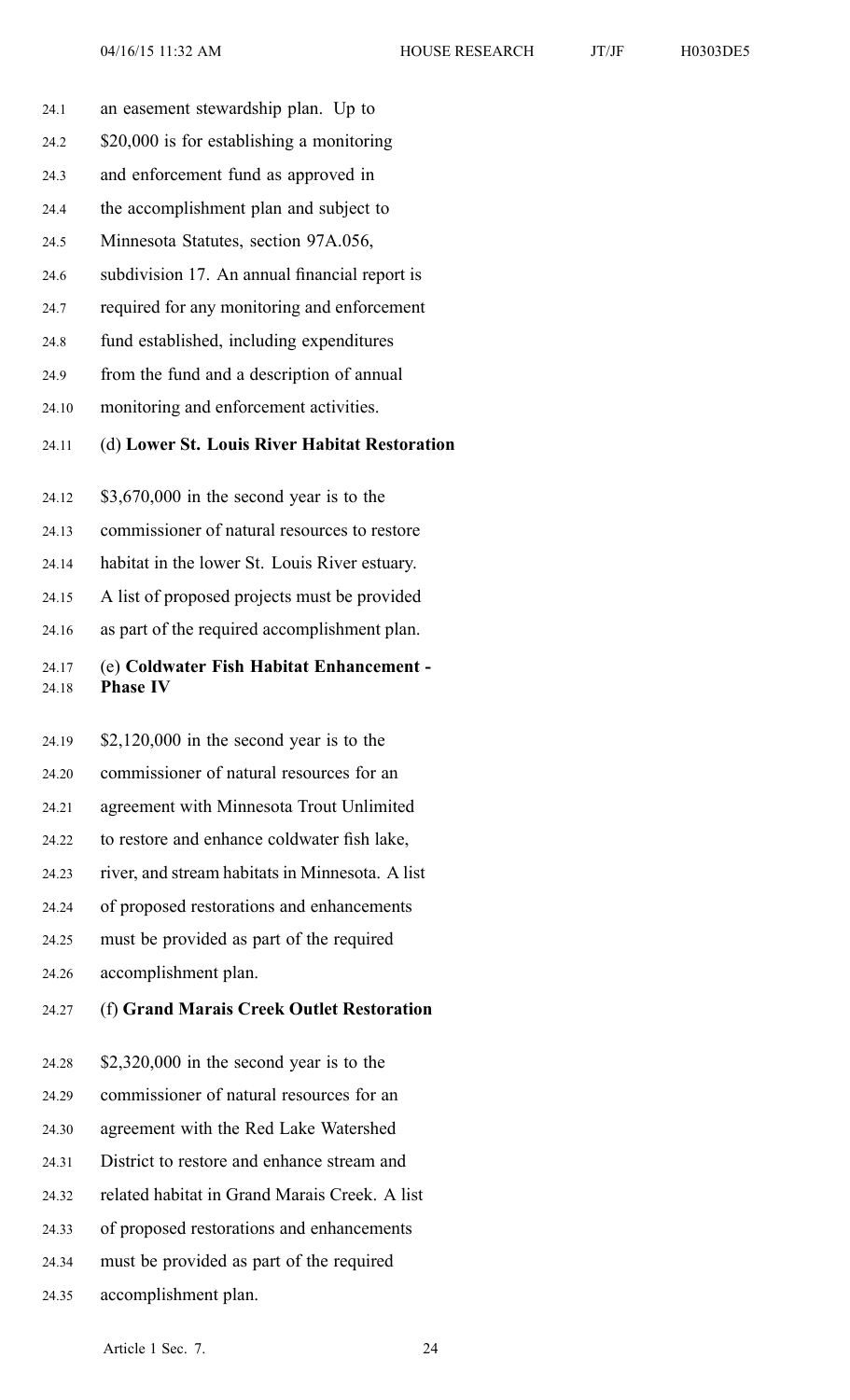#### 25.1 (g) **Knife River Habitat Restoration**

| 25.2           | \$380,000 in the second year is to the                         |
|----------------|----------------------------------------------------------------|
| 25.3           | commissioner of natural resources for an                       |
| 25.4           | agreement with the Lake Superior Steelhead                     |
| 25.5           | Association to restore trout habitat in the                    |
| 25.6           | Upper Knife River Watershed. A list of                         |
| 25.7           | proposed restorations must be provided as                      |
| 25.8           | part of the required accomplishment plan.                      |
| 25.9           | Notwithstanding rules of the commissioner                      |
| 25.10          | of natural resources, restorations conducted                   |
| 25.11          | pursuant to this paragraph may be                              |
| 25.12          | accomplished by excavation.                                    |
|                |                                                                |
| 25.13<br>25.14 | (h) Protect Aquatic Habitat from Asian<br><b>Invasive Carp</b> |
| 25.15          | $$7,500,000$ in the second year is to the                      |
| 25.16          | commissioner of natural resources to for                       |
| 25.17          | design <del>, construct, operate, and evaluate</del>           |
| 25.18          | construction, including acquisition,                           |
| 25.19          | operation, and evaluation of structural                        |
| 25.20          | deterrents for Asian invasive carp to protect                  |
| 25.21          | Minnesota's aquatic habitat. Use of this                       |
| 25.22          | money requires a one-to-one match for                          |
| 25.23          | projects on state boundary waters.                             |

- 25.24 (i) **Outdoor Heritage Conservation Partners** 25.25 **Grant Program - Phase IV**
- 25.26 \$4,990,000 in the second year is to the 25.27 commissioner of natural resources for <sup>a</sup> 25.28 program to provide competitive, matching 25.29 grants of up to \$400,000 to local, regional, 25.30 state, and national organizations for 25.31 enhancing, restoring, or protecting forests, 25.32 wetlands, prairies, and habitat for fish, game, 25.33 or wildlife in Minnesota. Grants shall not be 25.34 made for activities required to fulfill the duties 25.35 of owners of lands subject to conservation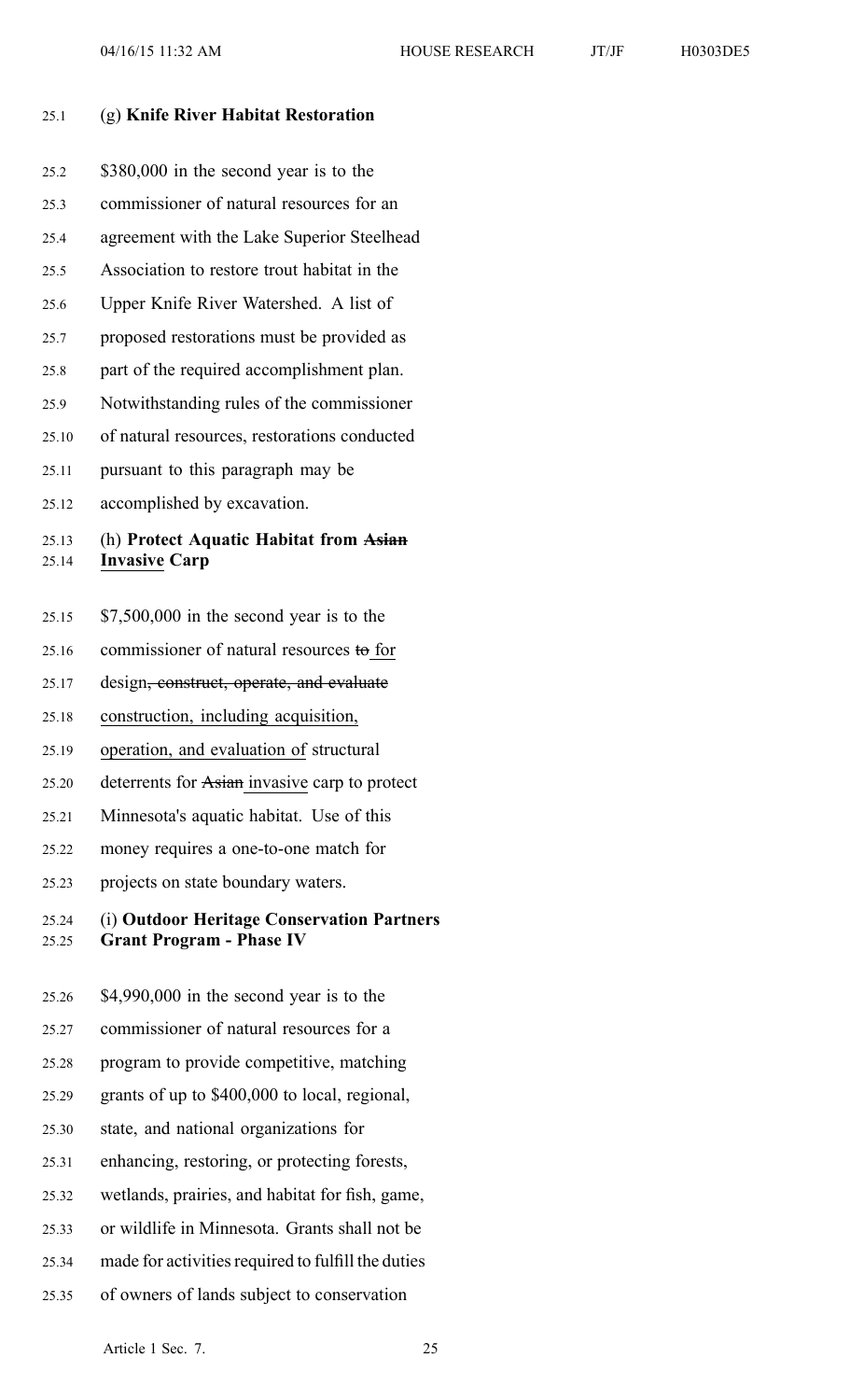| 26.1  | easements. Grants shall not be made from       |
|-------|------------------------------------------------|
| 26.2  | appropriations in this paragraph for projects  |
| 26.3  | that have a total project cost exceeding       |
| 26.4  | \$575,000. \$366,000 of this appropriation     |
| 26.5  | may be spent for personnel costs and other     |
| 26.6  | direct and necessary administrative costs.     |
| 26.7  | Grantees may acquire land or interests in      |
| 26.8  | land. Easements must be permanent. Land        |
| 26.9  | acquired in fee must be open to hunting        |
| 26.10 | and fishing during the open season unless      |
| 26.11 | otherwise provided by state law. The           |
| 26.12 | program shall require a match of at least ten  |
| 26.13 | percent from nonstate sources for all grants.  |
| 26.14 | The match may be cash or in-kind resources.    |
| 26.15 | For grant applications of \$25,000 or less,    |
| 26.16 | the commissioner shall provide a separate,     |
| 26.17 | simplified application process. Subject to     |
| 26.18 | Minnesota Statutes, the commissioner of        |
| 26.19 | natural resources shall, when evaluating       |
| 26.20 | projects of equal value, give priority to      |
| 26.21 | organizations that have a history of receiving |
| 26.22 | or charter to receive private contributions    |
| 26.23 | for local conservation or habitat projects. If |
| 26.24 | acquiring land or a conservation easement,     |
| 26.25 | priority shall be given to projects associated |
| 26.26 | with existing wildlife management areas        |
| 26.27 | under Minnesota Statutes, section 86A.05,      |
| 26.28 | subdivision 8; scientific and natural areas    |
| 26.29 | under Minnesota Statutes, sections 84.033      |
| 26.30 | and 86A.05, subdivision 5; and aquatic         |
| 26.31 | management areas under Minnesota Statutes,     |
| 26.32 | sections 86A.05, subdivision 14, and 97C.02.   |
| 26.33 | All restoration or enhancement projects        |
| 26.34 | must be on land permanently protected by a     |
| 26.35 | conservation easement or public ownership      |
| 26.36 | or in public waters as defined in Minnesota    |
|       |                                                |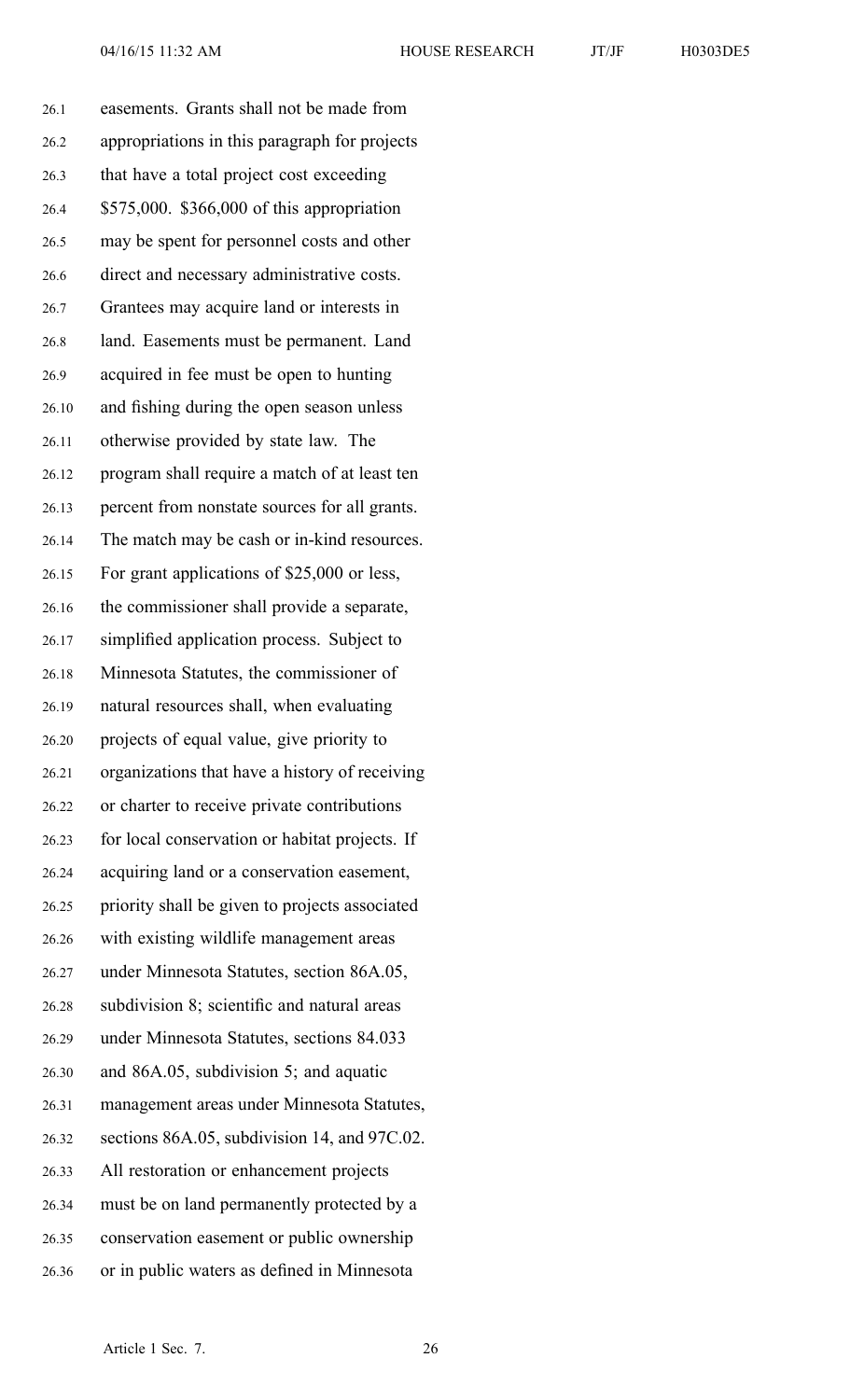27.1 Statutes, section 103G.005, subdivision 27.2 15. Priority shall be given to restoration 27.3 and enhancement projects on public lands. 27.4 Minnesota Statutes, section 97A.056, 27.5 subdivision 13, applies to grants awarded 27.6 under this paragraph. This appropriation is 27.7 available until June 30, 2016. No less than 27.8 five percen<sup>t</sup> of the amount of each gran<sup>t</sup> 27.9 must be held back from reimbursement until 27.10 the gran<sup>t</sup> recipient has completed <sup>a</sup> gran<sup>t</sup> 27.11 accomplishment repor<sup>t</sup> by the deadline and 27.12 in the form prescribed by and satisfactory to 27.13 the Lessard-Sams Outdoor Heritage Council. 27.14 The commissioner shall provide notice of 27.15 the gran<sup>t</sup> program in the game and fish law 27.16 summaries that are prepared under Minnesota 27.17 Statutes, section 97A.051, subdivision 2.

27.18 Sec. 8. Laws 2014, chapter 256, article 1, section 2, subdivision 5, is amended to read:

27.19 Subd. 5. **Habitats** -0- 30,890,000

#### 27.20 **(a) DNR Aquatic Habitat - Phase VI**

- 27.21 \$2,560,000 in the second year is to the
- 27.22 commissioner of natural resources to acquire
- 27.23 interests in land in fee and permanen<sup>t</sup>
- 27.24 conservation easements for aquatic
- 27.25 managemen<sup>t</sup> purposes under Minnesota
- 27.26 Statutes, sections 86A.05, subdivision 14,
- 27.27 and 97C.02, and to restore and enhance
- 27.28 aquatic habitat. Up to \$32,500 is for
- 27.29 establishing <sup>a</sup> monitoring and enforcement
- 27.30 fund as approved in the accomplishment
- 27.31 plan and subject to Minnesota Statutes,
- 27.32 section 97A.056, subdivision 17. A list of
- 27.33 proposed land acquisitions and restorations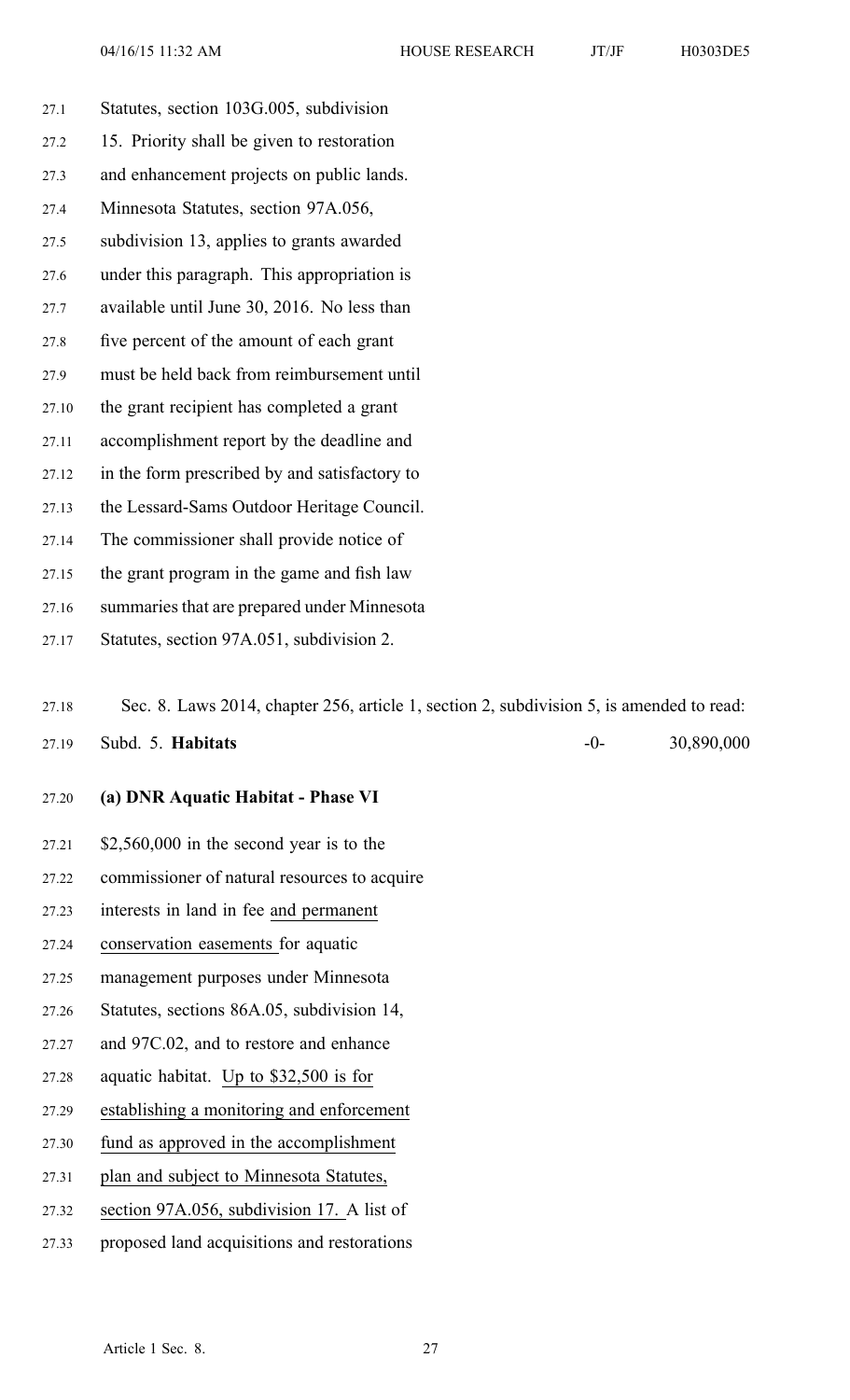28.1 and enhancements must be provided as par<sup>t</sup> 28.2 of the required accomplishment plan. 28.3 **(b) Fisheries Habitat Protection on** 28.4 **Strategic North Central Minnesota Lakes** 28.5 \$2,130,000 in the second year is to the 28.6 commissioner of natural resources for 28.7 agreements with the Leech Lake Area 28.8 Watershed Foundation and Minnesota Land 28.9 Trust to acquire land in fee and permanen<sup>t</sup> 28.10 conservation easements to sustain healthy 28.11 fish habitat on lakes in Aitkin, Cass, Crow 28.12 Wing, and Hubbard Counties as follows: 28.13 \$1,150,300 to Leech Lake Area Watershed 28.14 Foundation; and \$979,700 to Minnesota 28.15 Land Trust, of which up to \$120,000 to 28.16 Minnesota Land Trust is for establishing 28.17 <sup>a</sup> monitoring and enforcement fund as 28.18 approved in the accomplishment plan and 28.19 subject to Minnesota Statutes, section 28.20 97A.056, subdivision 17. A list of proposed 28.21 land acquisitions must be provided as par<sup>t</sup> of 28.22 the required accomplishment plan.

# 28.23 **(c) Habitat Protection in Dakota County** 28.24 **- Phase V**

- 28.25 \$1,190,000 in the second year is to the 28.26 commissioner of natural resources for <sup>a</sup> 28.27 contract with Dakota County to acquire 28.28 permanen<sup>t</sup> conservation easements and land 28.29 in fee and to restore and enhance habitats in 28.30 rivers and lake watersheds in Dakota County. 28.31 Up to \$15,000 to Dakota County is for 28.32 establishing <sup>a</sup> monitoring and enforcement 28.33 fund as approved in the accomplishment 28.34 plan and subject to Minnesota Statutes,
- 28.35 section 97A.056, subdivision 17. Lands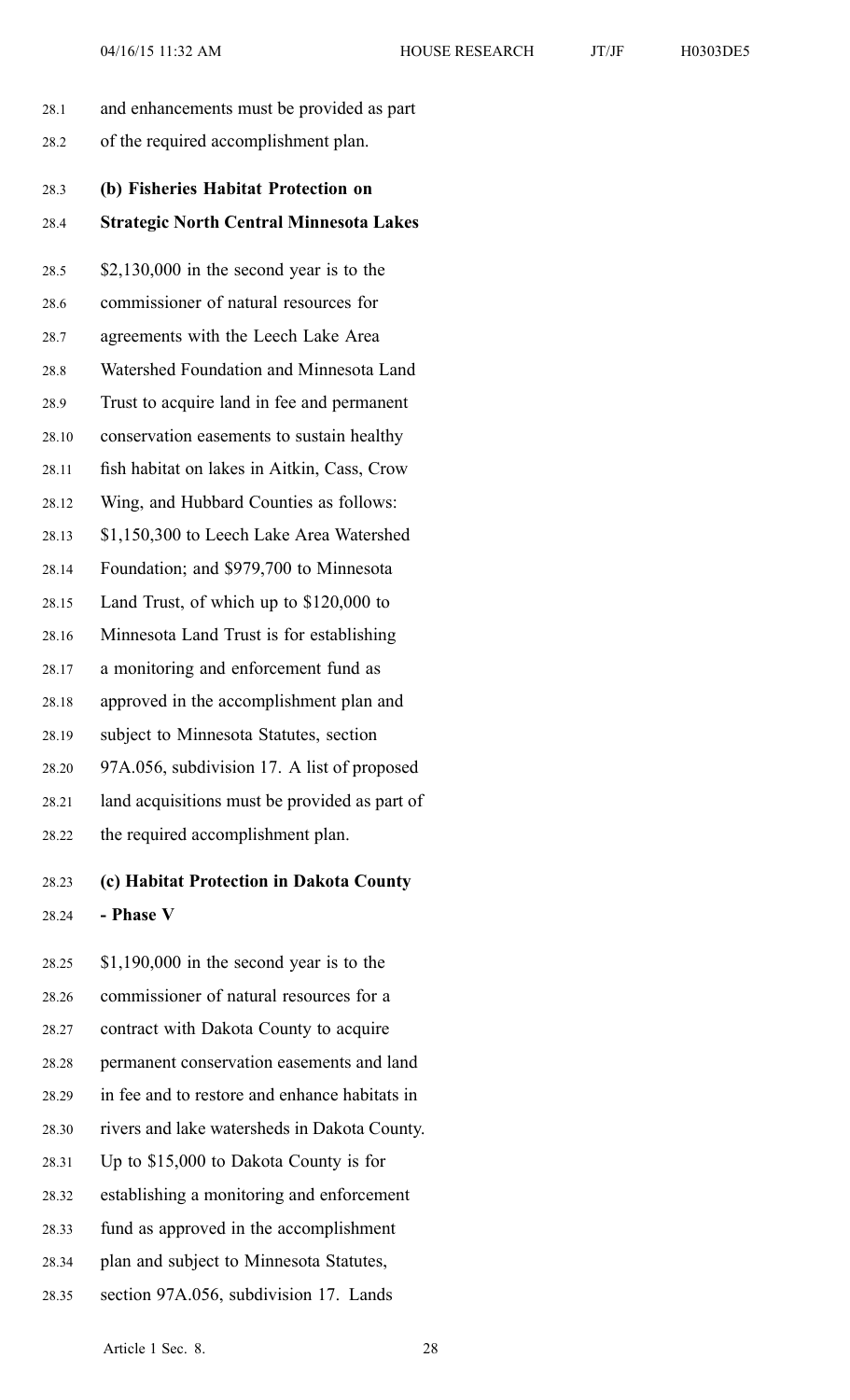29.1 acquired or lands with easements acquired 29.2 with this appropriation may not be used for 29.3 emergency haying and grazing in response 29.4 to federal or state disaster declarations. 29.5 Conservation grazing under <sup>a</sup> managemen<sup>t</sup> 29.6 plan that is already being implemented may 29.7 continue. A list of proposed land acquisitions 29.8 and restorations and enhancements must 29.9 be provided as par<sup>t</sup> of the required 29.10 accomplishment plan.

29.11 **(d) Metro Big Rivers - Phase V**

29.12 \$2,650,000 in the second year is to the 29.13 commissioner of natural resources for 29.14 agreements to acquire land in fee and 29.15 permanen<sup>t</sup> conservation easements and 29.16 to restore and enhance natural systems 29.17 associated with the Mississippi, Minnesota, 29.18 and St. Croix Rivers as follows: \$600,000 29.19 to Minnesota Valley National Wildlife 29.20 Refuge Trust, Inc.; \$160,000 to Friends of 29.21 the Mississippi River; \$400,000 to Great 29.22 River Greening; \$590,000 to Minnesota 29.23 Land Trust, of which up to \$77,000 is for 29.24 establishing <sup>a</sup> monitoring and enforcement 29.25 fund as approved in the accomplishment plan 29.26 and subject to Minnesota Statutes, section 29.27 97A.056, subdivision 17; and \$900,000 to 29.28 The Trust for Public Land. Lands acquired 29.29 or lands with easements acquired with 29.30 this appropriation may not be used for 29.31 emergency haying and grazing in response 29.32 to federal or state disaster declarations. 29.33 Conservation grazing under <sup>a</sup> managemen<sup>t</sup> 29.34 plan that is already being implemented may 29.35 continue. A list of proposed land acquisitions 29.36 and permanen<sup>t</sup> conservation easements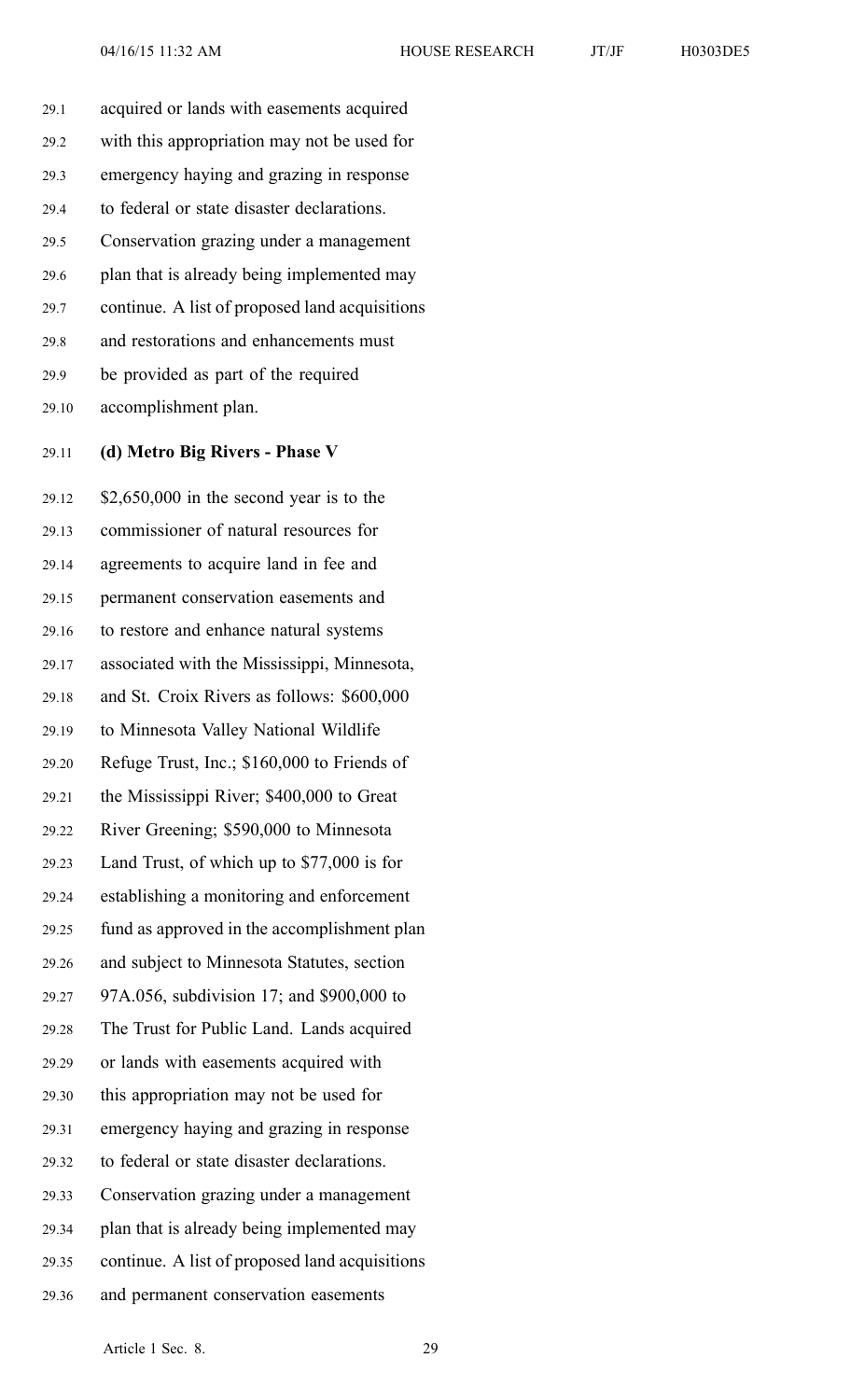- 30.1 must be provided as par<sup>t</sup> of the required
- 30.2 accomplishment plan.

# 30.3 **(e) Mustinka River Fish and Wildlife** 30.4 **Habitat Corridor Rehabilitation**

- 30.5 \$2,440,000 in the second year is to the 30.6 commissioner of natural resources for 30.7 an agreemen<sup>t</sup> with the Bois de Sioux 30.8 Watershed District to acquire land in fee 30.9 and to restore natural systems associated 30.10 with the Mustinka River located within the 30.11 Bois de Sioux Watershed. Lands acquired 30.12 with this appropriation may not be used for 30.13 emergency haying and grazing in response 30.14 to federal or state disaster declarations. 30.15 Conservation grazing under <sup>a</sup> managemen<sup>t</sup> 30.16 plan that is already being implemented may 30.17 continue. A list of proposed land acquisitions 30.18 must be provided as par<sup>t</sup> of the required 30.19 accomplishment plan.
- 30.20 **(f) Minnesota Trout Unlimited Coldwater**
- 30.21 **Fish Habitat Enhancement and**
- 30.22 **Restoration - Phase VI**
- 30.23 \$1,900,000 in the second year is to the 30.24 commissioner of natural resources for an 30.25 agreemen<sup>t</sup> with Minnesota Trout Unlimited 30.26 to restore and enhance habitat for trout 30.27 and other species in and along coldwater 30.28 rivers and streams in Minnesota. A list of 30.29 proposed land restorations and enhancements 30.30 must be provided as par<sup>t</sup> of the required 30.31 accomplishment plan.
- 30.32 **(g) St. Louis River Restoration Initiative -**
- 30.33 **Phase II**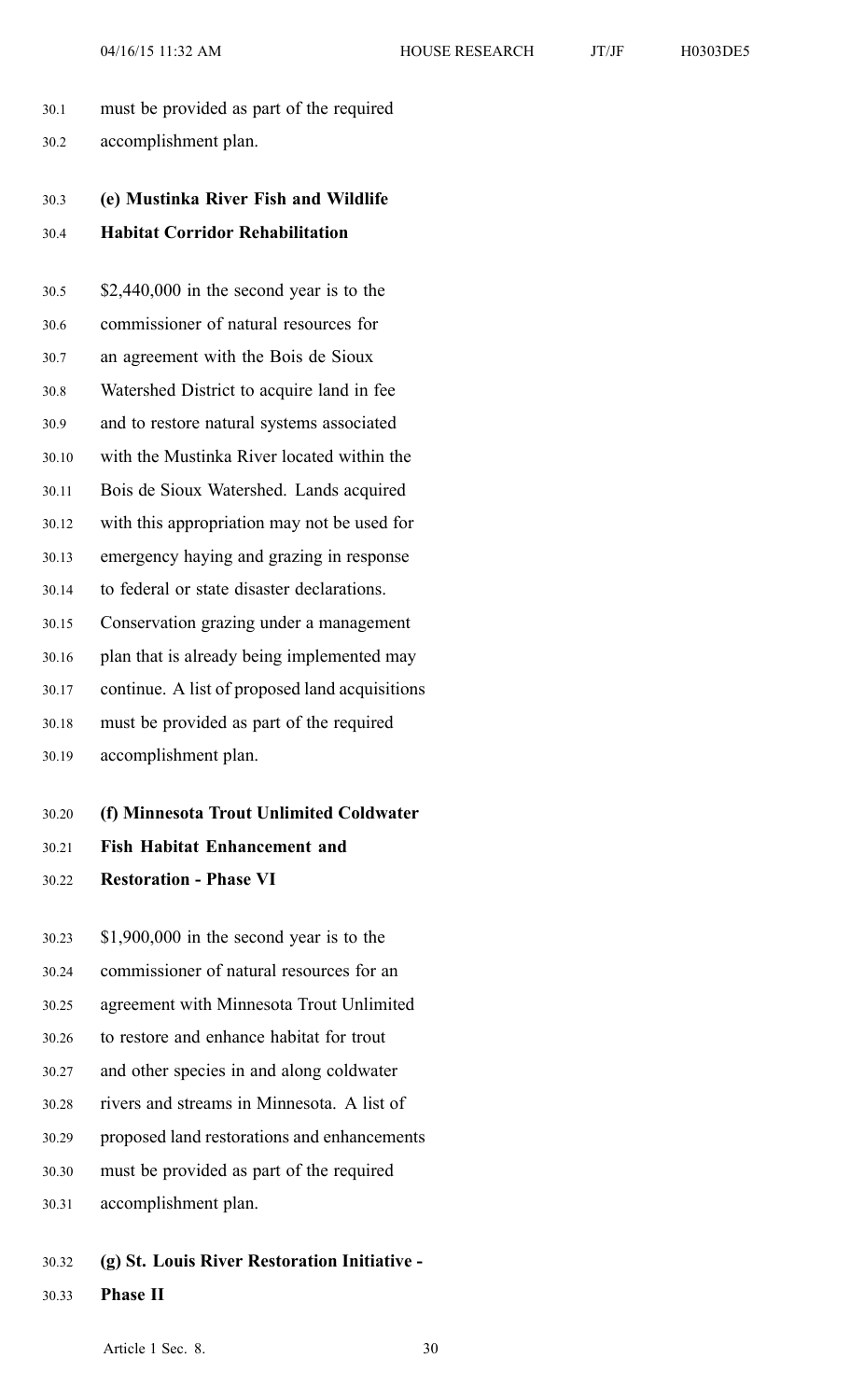- 31.1 \$2,290,000 in the second year is to the 31.2 commissioner of natural resources to restore 31.3 habitat in the lower St. Louis River estuary. 31.4 Of this appropriation, up to \$500,000 is for
- 31.5 an agreemen<sup>t</sup> with Minnesota Land Trust. A
- 31.6 list of proposed restorations must be provided
- 31.7 as par<sup>t</sup> of the required accomplishment plan.

# 31.8 **(h) Knife River Habitat Rehabilitation -**

# 31.9 **Phase II**

31.10 \$1,410,000 in the second year is to the

31.11 commissioner of natural resources for an

31.12 agreemen<sup>t</sup> with the Lake Superior Steelhead

31.13 Association to enhance trout habitat in the

31.14 Knife River watershed. A list of proposed

31.15 enhancements must be provided as par<sup>t</sup> of

31.16 the required accomplishment plan.

#### 31.17 **(i) Restoration and Enhancement of**

#### 31.18 **Washington County Public Lands**

31.19 \$430,000 in the second year is to the 31.20 commissioner of natural resources for an 31.21 agreemen<sup>t</sup> with Washington County to 31.22 restore and enhance habitat on public lands 31.23 in Washington County. A restoration and 31.24 enhancement plan and <sup>a</sup> list of proposed 31.25 land restorations and enhancements

31.26 must be provided as par<sup>t</sup> of the required

31.27 accomplishment plan.

31.28 **(j) Wirth Park Enhancements**

31.29 \$600,000 in the second year is to the 31.30 commissioner of natural resources for an

- 31.31 agreemen<sup>t</sup> with the Minneapolis Park Board
- 31.32 to enhance riparian and upland habitat
- 31.33 within Wirth Park in Hennepin County.
- 31.34 A restoration and enhancement plan and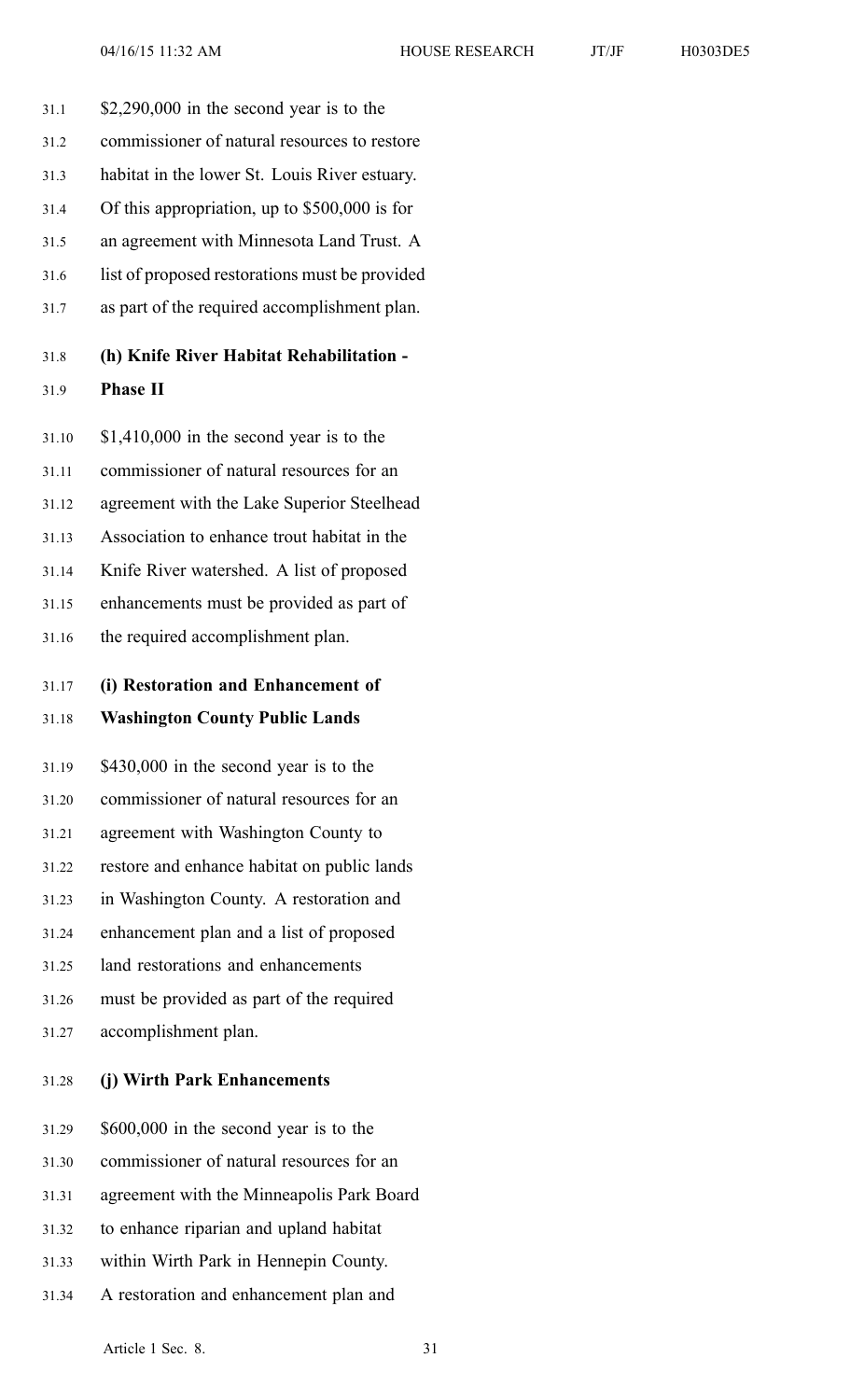| 32.1  | a list of proposed land restorations and        |
|-------|-------------------------------------------------|
| 32.2  | enhancements must be provided as part of        |
| 32.3  | the required accomplishment plan.               |
| 32.4  | (k) Evaluate Effectiveness of Aquatic           |
| 32.5  | <b>Invasive Species Prevention Strategies</b>   |
| 32.6  | $$4,040,000$ in the second year is to the       |
| 32.7  | commissioner of natural resources for an        |
| 32.8  | agreement with the Central Minnesota            |
| 32.9  | Initiative Fund to develop a series of pilot    |
| 32.10 | projects to enhance aquatic habitat by          |
| 32.11 | preventing the spread of aquatic invasive       |
| 32.12 | species, including pilot projects conducting    |
| 32.13 | education and outreach, inspection and          |
| 32.14 | decontamination, enforcement, and other         |
| 32.15 | activities. All pilot projects must be          |
| 32.16 | conducted on a reimbursement basis and          |
| 32.17 | require a match of nonoutdoor heritage fund     |
| 32.18 | dollars. A required evaluation of results       |
| 32.19 | must be funded with nonoutdoor heritage         |
| 32.20 | fund dollars. The required evaluation must      |
| 32.21 | evaluate the efficacy of inspection and         |
| 32.22 | decontamination activities utilized in any of   |
| 32.23 | the pilot projects in preventing the spread     |
| 32.24 | of aquatic invasive species. A list of pilot    |
| 32.25 | projects must be included in the required final |
| 32.26 | report. This appropriation is available until   |
| 32.27 | June 30, 2019. The accomplishment plan          |
| 32.28 | must accelerate the start of the pilot project. |
| 32.29 | (I) Albert Lea Lake Management and              |
| 32.30 | <b>Invasive Species Control Structure -</b>     |
| 32.31 | <b>Supplement</b>                               |
| 32.32 | \$700,000 in the second year is added to        |
| 32.33 | the appropriation contained in Laws 2013,       |
| 32.34 | chapter 137, article 1, section 2, subdivision  |
|       |                                                 |

32.35 5, paragraph (h), to the commissioner of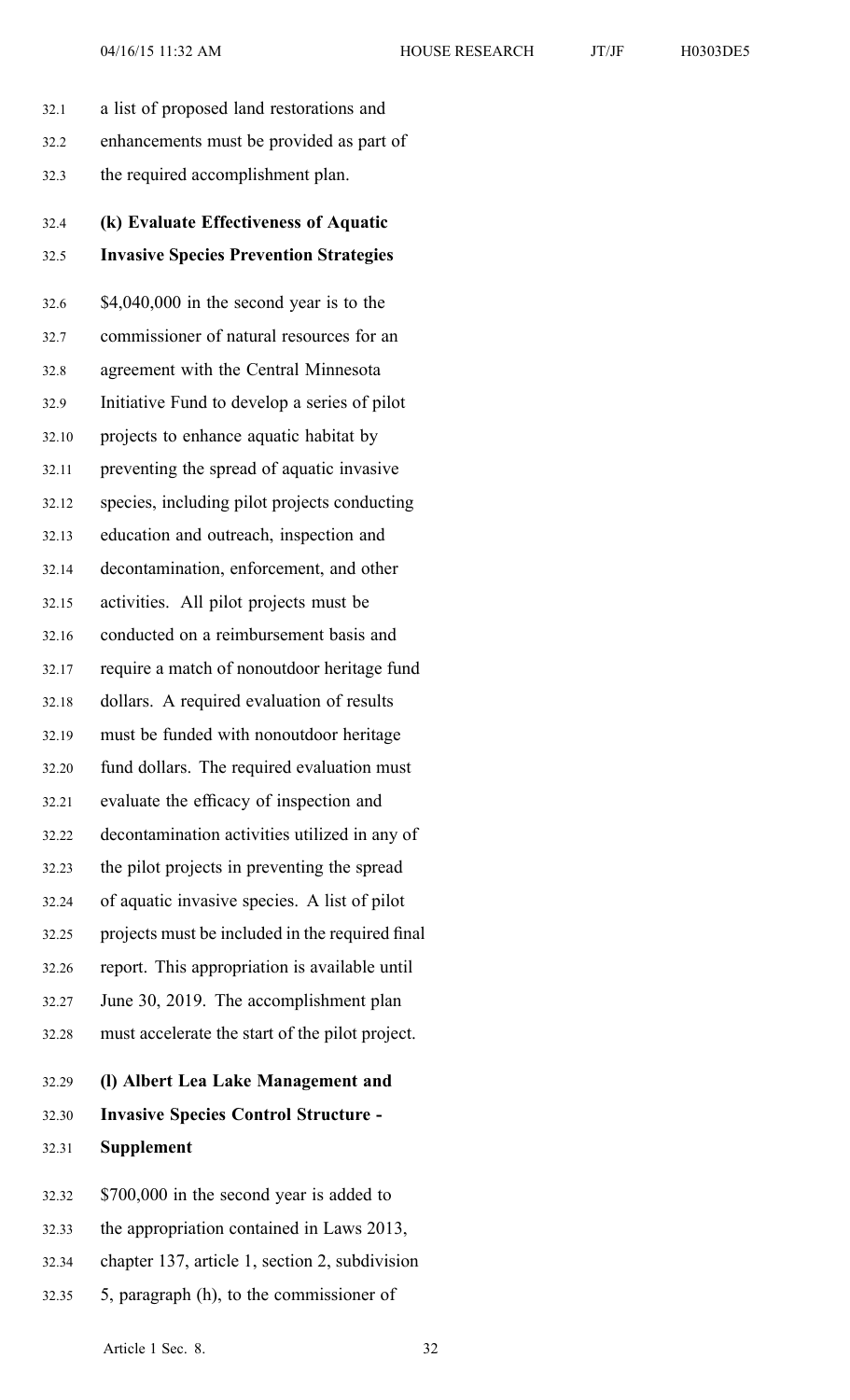- 33.1 natural resources for an agreemen<sup>t</sup> with 33.2 the Shell Rock River Watershed District to 33.3 construct structural deterrents and lake level 33.4 controls.
- 33.5 **(m) Conservation Partners Legacy Grant**

## 33.6 **Program - Phase VI**

33.7 \$4,550,000 in the second year is to the 33.8 commissioner of natural resources for <sup>a</sup> 33.9 program to provide competitive, matching 33.10 grants of up to \$400,000 to local, regional, 33.11 state, and national organizations for 33.12 enhancing, restoring, or protecting forests, 33.13 wetlands, prairies, or habitat for fish, game, 33.14 or wildlife in Minnesota. Grants shall not 33.15 be made for activities required to fulfill 33.16 the duties of owners of lands subject to 33.17 conservation easements. Grants shall not 33.18 be made from the appropriation in this 33.19 paragraph for projects that have <sup>a</sup> total 33.20 project cost exceeding \$575,000. Of this 33.21 appropriation, \$460,000 \$265,000 may be 33.22 spen<sup>t</sup> for personnel costs and other direct and 33.23 necessary administrative costs. Grantees may 33.24 acquire land or interests in land. Easements 33.25 must be permanent. Grants may not be used 33.26 to establish easement stewardship accounts. 33.27 Land acquired in fee must be open to hunting 33.28 and fishing during the open season unless 33.29 otherwise provided by law. Lands acquired 33.30 or lands with easements acquired with this 33.31 appropriation may not be used for emergency 33.32 haying and grazing in response to federal 33.33 or state disaster declarations. Conservation 33.34 grazing under <sup>a</sup> managemen<sup>t</sup> plan that is 33.35 already being implemented may continue. 33.36 The program shall require <sup>a</sup> match of at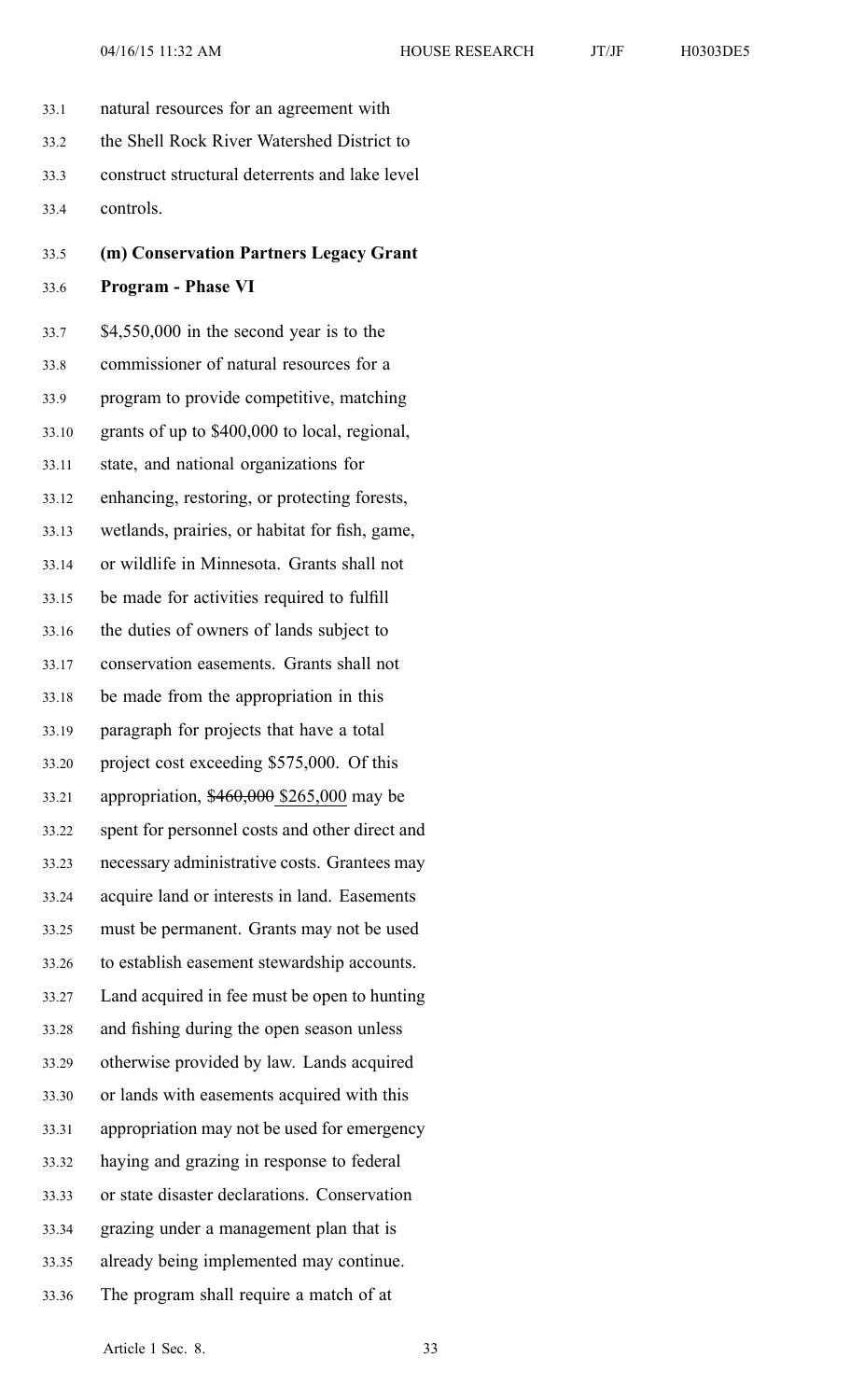34.1 least ten percen<sup>t</sup> from nonstate sources 34.2 for all grants. The match may be cash or 34.3 in-kind resources. For gran<sup>t</sup> applications 34.4 of \$25,000 or less, the commissioner shall 34.5 provide <sup>a</sup> separate, simplified application 34.6 process. Subject to Minnesota Statutes, the 34.7 commissioner of natural resources shall, 34.8 when evaluating projects of equal value, 34.9 give priority to organizations that have <sup>a</sup> 34.10 history of receiving or charter to receive 34.11 private contributions for local conservation 34.12 or habitat projects. If acquiring land or <sup>a</sup> 34.13 conservation easement, priority shall be 34.14 given to projects associated with or within 34.15 one mile of existing wildlife managemen<sup>t</sup> 34.16 areas under Minnesota Statutes, section 34.17 86A.05, subdivision 8; scientific and natural 34.18 areas under Minnesota Statutes, sections 34.19 84.033 and 86A.05, subdivision 5; or aquatic 34.20 managemen<sup>t</sup> areas under Minnesota Statutes, 34.21 sections 86A.05, subdivision 14, and 97C.02. 34.22 All restoration or enhancement projects 34.23 must be on land permanently protected by 34.24 <sup>a</sup> permanen<sup>t</sup> covenant ensuring perpetual 34.25 maintenance and protection of restored 34.26 and enhanced habitat, by <sup>a</sup> conservation 34.27 easement, or by public ownership or in public 34.28 waters as defined in Minnesota Statutes, 34.29 section 103G.005, subdivision 15. Priority 34.30 shall be given to restoration and enhancement 34.31 projects on public lands. Minnesota Statutes, 34.32 section 97A.056, subdivision 13, applies 34.33 to grants awarded under this paragraph. 34.34 This appropriation is available until June 34.35 30, 2018. No less than five percen<sup>t</sup> of the 34.36 amount of each gran<sup>t</sup> must be held back from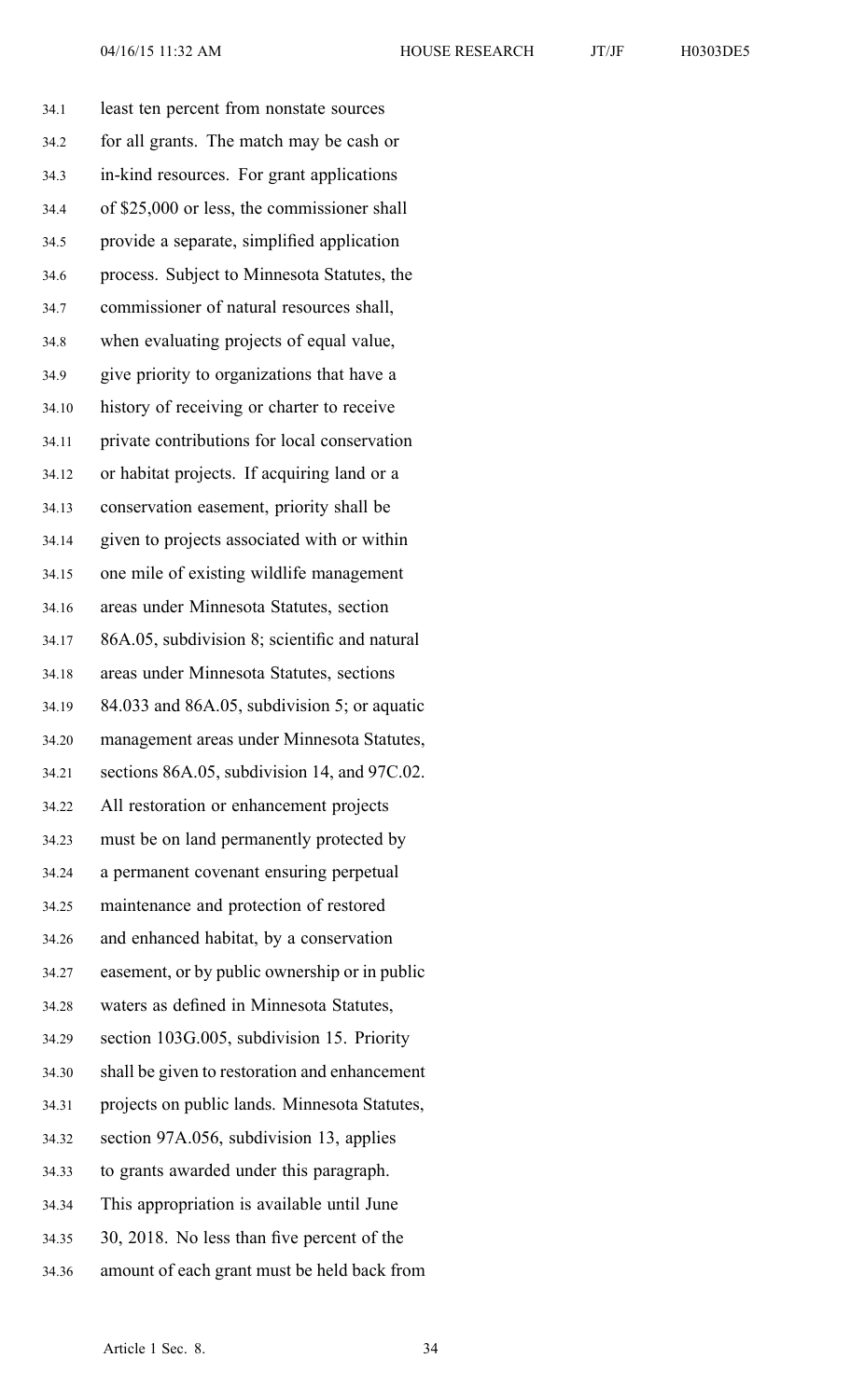35.1 reimbursement until the gran<sup>t</sup> recipient has

| 35.2  | completed a grant accomplishment report by     |
|-------|------------------------------------------------|
| 35.3  | the deadline and in the form prescribed by     |
| 35.4  | and satisfactory to the Lessard-Sams Outdoor   |
| 35.5  | Heritage Council. The commissioner shall       |
| 35.6  | provide notice of the grant program in         |
| 35.7  | the game and fish law summary prepared         |
| 35.8  | under Minnesota Statutes, section 97A.051,     |
| 35.9  | subdivision 2.                                 |
| 35.10 | (n) Conservation Partners Legacy Metro         |
| 35.11 | <b>Grant Program</b>                           |
| 35.12 | $$4,000,000$ in the second year is to the      |
| 35.13 | commissioner of natural resources for a        |
| 35.14 | program to provide competitive, matching       |
| 35.15 | grants of up to \$400,000 to local, regional,  |
| 35.16 | state, and national organizations for          |
| 35.17 | enhancing, restoring, or protecting forests,   |
| 35.18 | wetlands, prairies, or habitat for fish, game, |
| 35.19 | or wildlife in the seven-county metropolitan   |
| 35.20 | area and cities with a population of 50,000    |
| 35.21 | or greater. Grants shall not be made for       |
| 35.22 | activities required to fulfill the duties of   |
| 35.23 | owners of lands subject to conservation        |
| 35.24 | easements. Grants shall not be made from the   |
| 35.25 | appropriation in this paragraph for projects   |
| 35.26 | that have a total project cost exceeding       |
| 35.27 | \$575,000. Of this appropriation, \$70,000     |
| 35.28 | \$250,000 may be spent for personnel costs     |
| 35.29 | and other direct and necessary administrative  |
| 35.30 | costs. Grantees may acquire land or interests  |
| 35.31 | in land. Easements must be permanent.          |
| 35.32 | Grants may not be used to establish easement   |
| 35.33 | stewardship accounts. Land acquired in fee     |
| 35.34 | must be open to hunting and fishing during     |
| 35.35 | the open season unless otherwise provided      |
| 35.36 | by law. Lands acquired or lands with           |
|       | Article 1 Sec. 8.<br>35                        |
|       |                                                |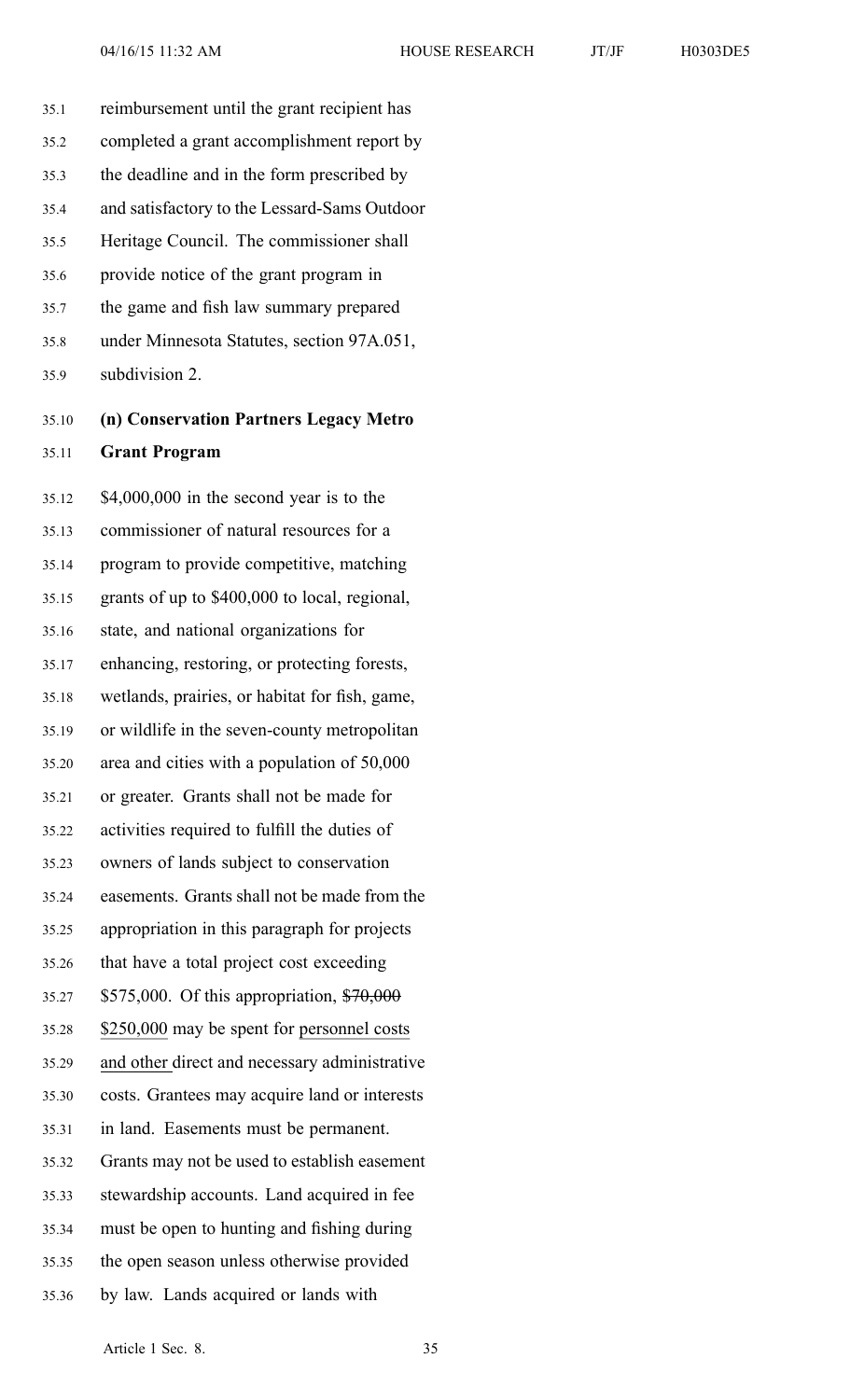36.1 easements acquired with this appropriation 36.2 may not be used for emergency haying and 36.3 grazing in response to federal or state disaster 36.4 declarations. Conservation grazing under 36.5 <sup>a</sup> managemen<sup>t</sup> plan that is already being 36.6 implemented may continue. The program 36.7 shall require <sup>a</sup> match of at least ten percen<sup>t</sup> 36.8 from nonstate sources for all grants. The 36.9 match may be cash or in-kind resources. 36.10 For gran<sup>t</sup> applications of \$25,000 or less, 36.11 the commissioner shall provide <sup>a</sup> separate, 36.12 simplified application process. Subject to 36.13 Minnesota Statutes, the commissioner of 36.14 natural resources shall, when evaluating 36.15 projects of equal value, give priority to 36.16 organizations that have <sup>a</sup> history of receiving 36.17 or charter to receive private contributions 36.18 for local conservation or habitat projects. If 36.19 acquiring land or <sup>a</sup> conservation easement, 36.20 priority shall be given to projects associated 36.21 with or within one mile of existing wildlife 36.22 managemen<sup>t</sup> areas under Minnesota Statutes, 36.23 section 86A.05, subdivision 8; scientific 36.24 and natural areas under Minnesota Statutes, 36.25 sections 84.033 and 86A.05, subdivision 36.26 5; or aquatic managemen<sup>t</sup> areas under 36.27 Minnesota Statutes, sections 86A.05, 36.28 subdivision 14, and 97C.02. All restoration 36.29 or enhancement projects must be on land 36.30 permanently protected by <sup>a</sup> permanen<sup>t</sup> 36.31 covenant ensuring perpetual maintenance 36.32 and protection of restored and enhanced 36.33 habitat, by <sup>a</sup> conservation easement, or 36.34 by public ownership or in public waters 36.35 as defined in Minnesota Statutes, section 36.36 103G.005, subdivision 15. Priority shall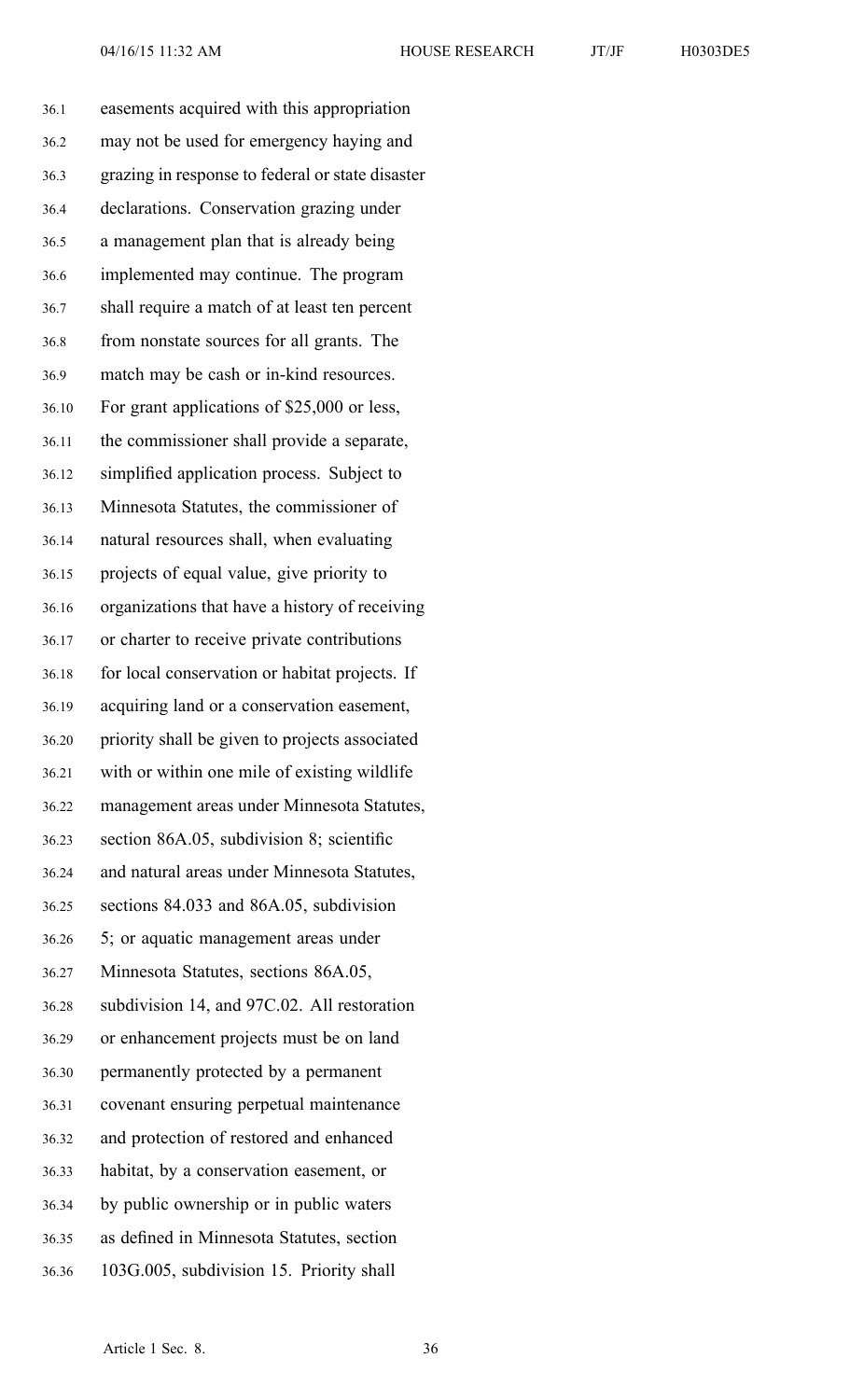| 37.1                             | be given to restoration and enhancement                                                         |  |
|----------------------------------|-------------------------------------------------------------------------------------------------|--|
| 37.2                             | projects on public lands. Minnesota Statutes,                                                   |  |
| 37.3                             | section 97A.056, subdivision 13, applies                                                        |  |
| 37.4                             | to grants awarded under this paragraph.                                                         |  |
| 37.5                             | This appropriation is available until June                                                      |  |
| 37.6                             | 30, 2018. No less than five percent of the                                                      |  |
| 37.7                             | amount of each grant must be held back from                                                     |  |
| 37.8                             | reimbursement until the grant recipient has                                                     |  |
| 37.9                             | completed a grant accomplishment report by                                                      |  |
| 37.10                            | the deadline and in the form prescribed by                                                      |  |
| 37.11                            | and satisfactory to the Lessard-Sams Outdoor                                                    |  |
| 37.12                            | Heritage Council. The commissioner shall                                                        |  |
| 37.13                            | provide notice of the grant program in                                                          |  |
| 37.14                            | the game and fish law summary prepared                                                          |  |
| 37.15                            | under Minnesota Statutes, section 97A.051,                                                      |  |
| 37.16                            | subdivision 2.                                                                                  |  |
| 37.17                            | <b>EFFECTIVE DATE.</b> This section is effective retroactively from July 1, 2014.               |  |
|                                  |                                                                                                 |  |
| 37.18                            | <b>ARTICLE 2</b>                                                                                |  |
| 37.19                            | <b>CLEAN WATER FUND</b>                                                                         |  |
| 37.20                            | Section 1. CLEAN WATER FUND APPROPRIATIONS.                                                     |  |
| 37.21                            | The sums shown in the columns marked "Appropriations" are appropriated to the                   |  |
| 37.22                            | agencies and for the purposes specified in this article. The appropriations are from the        |  |
| 37.23                            | clean water fund and are available for the fiscal years indicated for allowable activities      |  |
| 37.24                            | under the Minnesota Constitution, article XI, section 15. The figures "2016" and "2017"         |  |
| 37.25                            | used in this article mean that the appropriations listed under them are available for the       |  |
| 37.26                            | fiscal year ending June 30, 2016, or June 30, 2017, respectively. "The first year" is fiscal    |  |
| 37.27                            | year 2016. "The second year" is fiscal year 2017. "The biennium" is fiscal years 2016           |  |
| 37.28                            | and 2017. The appropriations in this article are onetime.                                       |  |
| 37.29<br>37.30<br>37.31<br>37.32 | <b>APPROPRIATIONS</b><br><b>Available for the Year</b><br><b>Ending June 30</b><br>2017<br>2016 |  |
| 37.33                            | Sec. 2. CLEAN WATER                                                                             |  |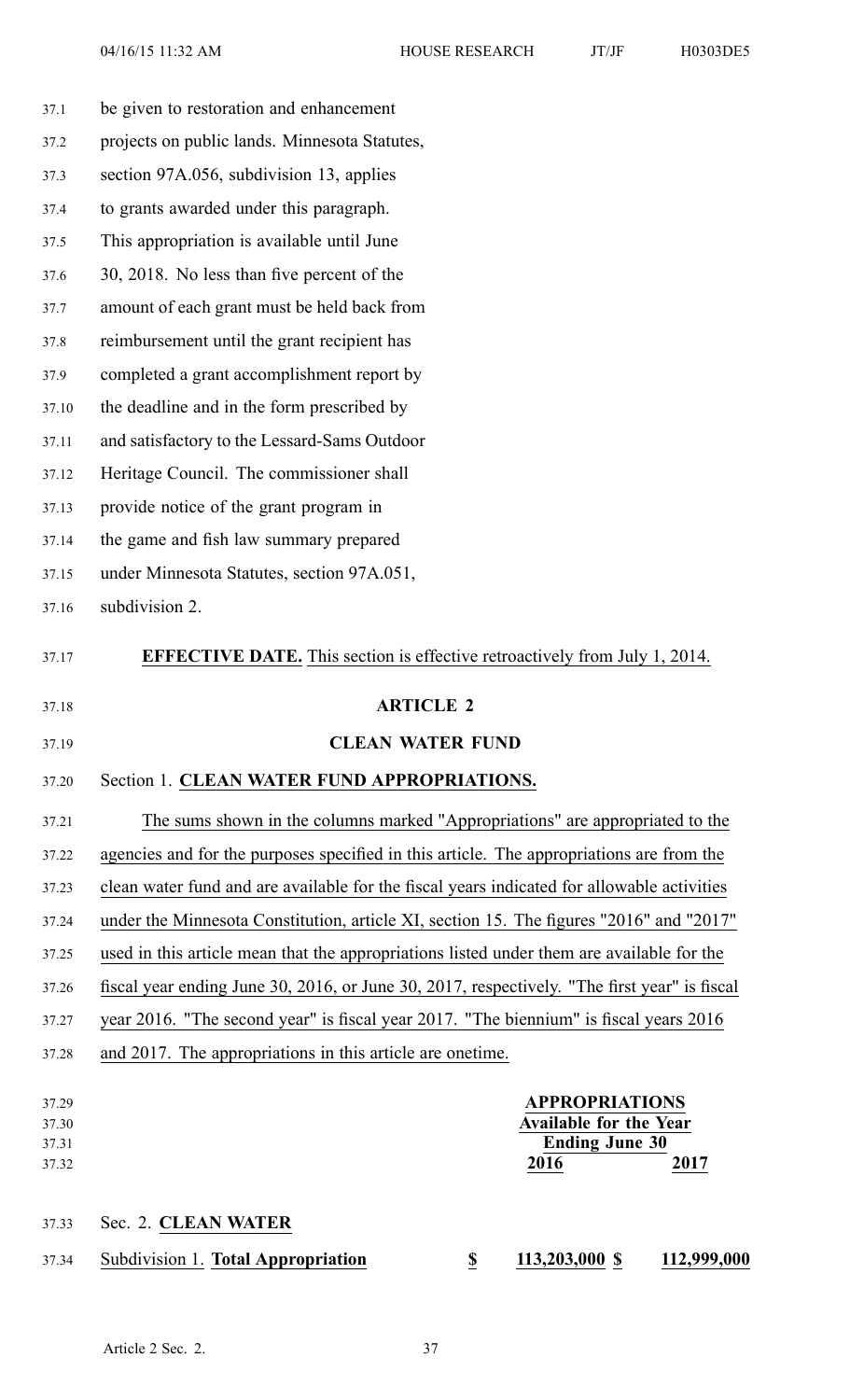38.1 The amounts that may be spen<sup>t</sup> for each 38.2 purpose are specified in the following 38.3 sections. 38.4 Subd. 2. **Availability of Appropriation** 38.5 Money appropriated in this article may 38.6 not be spen<sup>t</sup> on activities unless they are 38.7 directly related to and necessary for <sup>a</sup> 38.8 specific appropriation. Money appropriated 38.9 in this article must be spen<sup>t</sup> in accordance 38.10 with Minnesota Management and Budget's 38.11 Guidance to Agencies on Legacy Fund 38.12 Expenditure. Notwithstanding Minnesota 38.13 Statutes, section 16A.28, and unless 38.14 otherwise specified in this article, fiscal year 38.15 2016 appropriations are available until June 38.16 30, 2017, and fiscal year 2017 appropriations 38.17 are available until June 30, 2018. If <sup>a</sup> project 38.18 receives federal funds, the time period of 38.19 the appropriation is extended to equal the 38.20 availability of federal funding. 38.21 Sec. 3. **DEPARTMENT OF AGRICULTURE \$ 5,834,000 \$ 5,832,000** 38.22 (a) \$350,000 the first year and \$350,000 the 38.23 second year are to increase monitoring for 38.24 pesticides and pesticide degradates in surface 38.25 water and groundwater and to use data 38.26 collected to assess pesticide use practices. 38.27 (b) \$2,586,000 the first year and \$2,585,000 38.28 the second year are for monitoring and 38.29 evaluating trends in the concentration of 38.30 nitrate in groundwater in areas vulnerable

38.31 to groundwater degradation; monitoring

- 38.32 for pesticides when nitrate is detected;
- 38.33 promoting, developing, and evaluating
- 38.34 regional and crop-specific nutrient best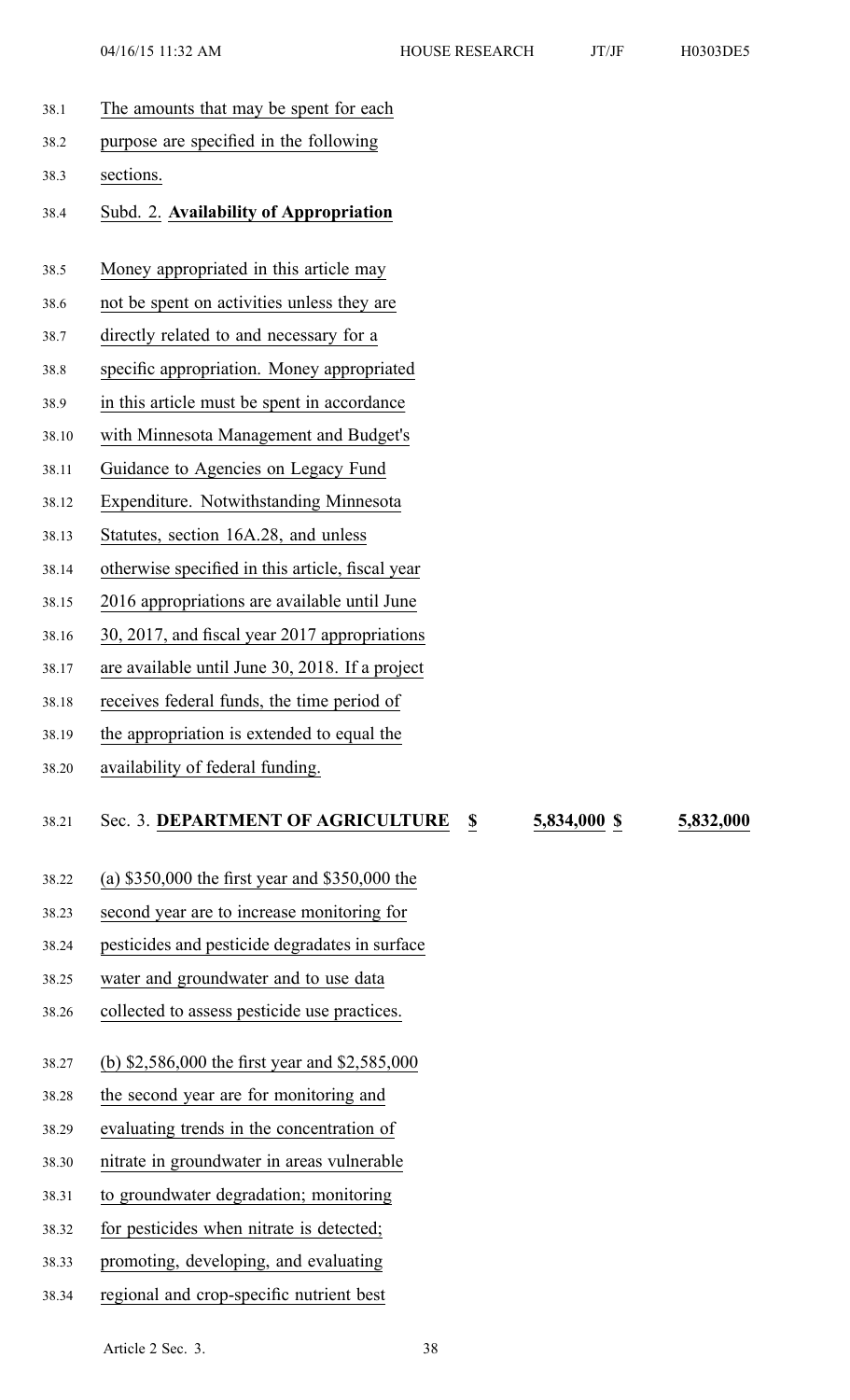| 39.1  | management practices; assessing best             |
|-------|--------------------------------------------------|
| 39.2  | management practice adoption; education          |
| 39.3  | and technical support from University of         |
| 39.4  | Minnesota Extension; and other actions to        |
| 39.5  | protect groundwater from degradation from        |
| 39.6  | nitrate. This appropriation is available until   |
| 39.7  | June 30, 2018.                                   |
| 39.8  | (c) $$75,000$ the first year and $$75,000$ the   |
| 39.9  | second year are for administering clean water    |
| 39.10 | funds managed through the agriculture best       |
| 39.11 | management practices loan program. Any           |
| 39.12 | unencumbered balance at the end of the           |
| 39.13 | second year shall be added to the corpus of      |
| 39.14 | the loan fund.                                   |
| 39.15 | (d) $$1,125,000$ the first year and $$1,125,000$ |
| 39.16 | the second year are for technical assistance,    |
| 39.17 | research, and demonstration projects on          |
| 39.18 | proper implementation of best management         |
| 39.19 | practices and more precise information on        |
| 39.20 | nonpoint contributions to impaired waters.       |
| 39.21 | This appropriation is available until June 30,   |
| 39.22 | 2020.                                            |
| 39.23 | (e) $$788,000$ the first year and $$787,000$ the |
| 39.24 | second year are for research to quantify and     |
| 39.25 | reduce agricultural contributions to impaired    |
| 39.26 | waters and for development and evaluation        |
| 39.27 | of best management practices to protect and      |
| 39.28 | restore water resources. This appropriation      |
| 39.29 | is available until June 30, 2020.                |
| 39.30 | (f) $$50,000$ the first year and $$50,000$ the   |
| 39.31 | second year are for a research inventory         |
| 39.32 | database containing water-related research       |
| 39.33 | activities. Costs for information technology     |
| 39.34 | development or support for this research         |
| 39.35 | inventory database may be paid to the Office     |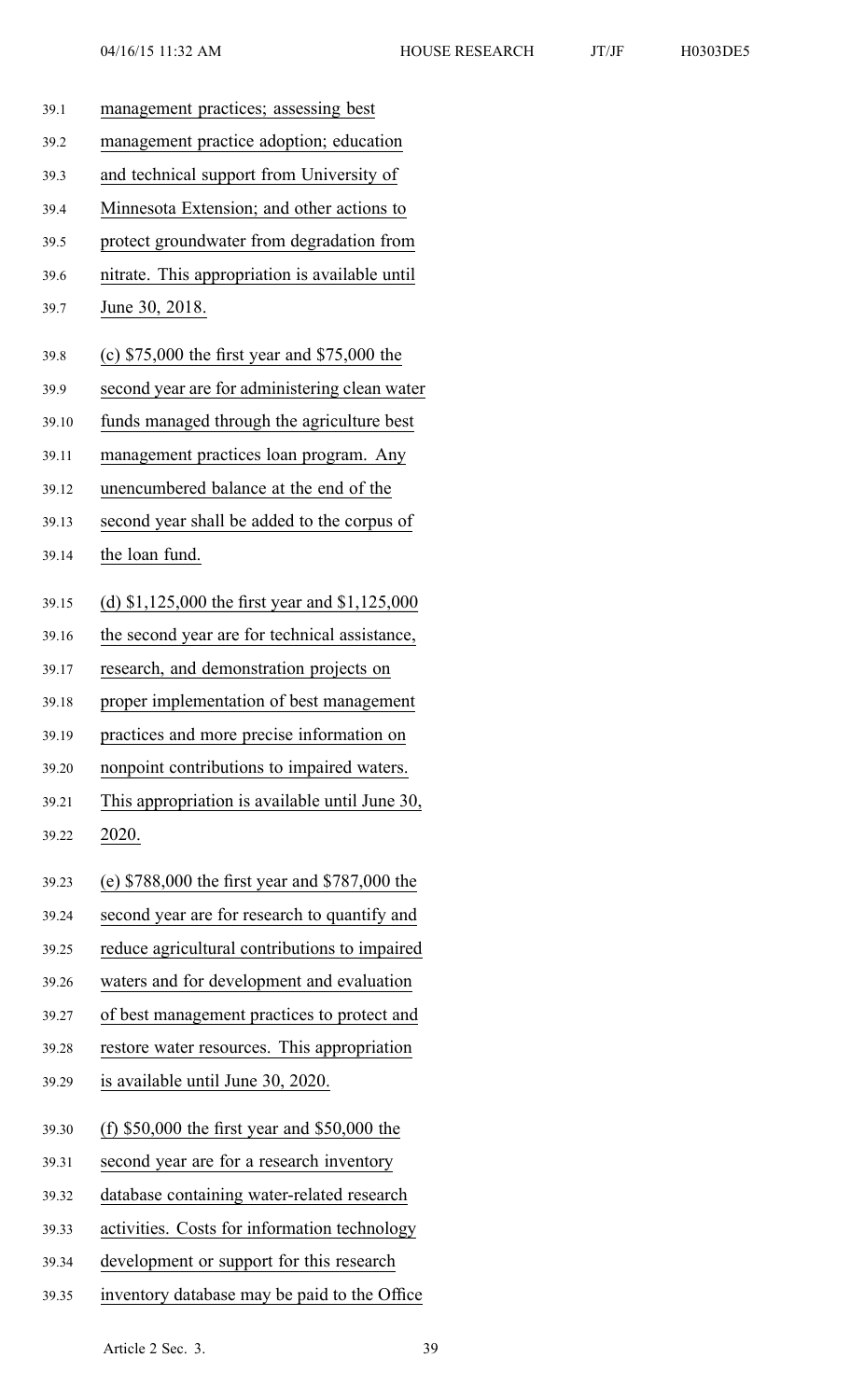|       | 04/16/15 11:32 AM                                | <b>HOUSE RESEARCH</b> | JT/JF | H0303DE5 |
|-------|--------------------------------------------------|-----------------------|-------|----------|
| 40.1  | of MN.IT Services. This appropriation is         |                       |       |          |
| 40.2  | available until June 30, 2018.                   |                       |       |          |
| 40.3  | $(g)$ \$500,000 the first year and \$500,000 the |                       |       |          |
| 40.4  | second year are to implement the Minnesota       |                       |       |          |
| 40.5  | agricultural water quality certification         |                       |       |          |
| 40.6  | program statewide. This appropriation is         |                       |       |          |
| 40.7  | available until June 30, 2020.                   |                       |       |          |
|       | (h) $$110,000$ the first year and $$110,000$ the |                       |       |          |
| 40.8  |                                                  |                       |       |          |
| 40.9  | second year are to provide funding for a         |                       |       |          |
| 40.10 | regional irrigation water quality specialist     |                       |       |          |
| 40.11 | through University of Minnesota Extension.       |                       |       |          |
| 40.12 | (i) $$250,000$ the first year and $$250,000$ the |                       |       |          |
| 40.13 | second year are for a perennial and cover crop   |                       |       |          |
| 40.14 | research program to develop perennial and        |                       |       |          |
| 40.15 | cover cropping systems specific to Minnesota     |                       |       |          |
| 40.16 | that are necessary to protect and restore the    |                       |       |          |
| 40.17 | state's surface and groundwater resources        |                       |       |          |
| 40.18 | while increasing efficiency, profitability, and  |                       |       |          |
| 40.19 | productivity of Minnesota farmers. This          |                       |       |          |
| 40.20 | appropriation is available until June 30, 2018.  |                       |       |          |
|       |                                                  |                       |       |          |

## 40.21 Sec. 4. **PUBLIC FACILITIES AUTHORITY \$ 9,250,000 \$ 9,250,000**

- 40.22 (a) \$9,000,000 the first year and \$9,000,000
- 40.23 the second year are for the point source
- 40.24 implementation grants program under
- 40.25 Minnesota Statutes, section 446A.073. This
- 40.26 appropriation is available until June 30, 2020.
- 40.27 (b) \$250,000 the first year and \$250,000
- 40.28 the second year are for small community
- 40.29 wastewater treatment grants and loans under
- 40.30 Minnesota Statues, section 446A.075. This
- 40.31 appropriation is available until June 30, 2020.
- 40.32 (c) If there are any uncommitted funds at
- 40.33 the end of each fiscal year under paragraph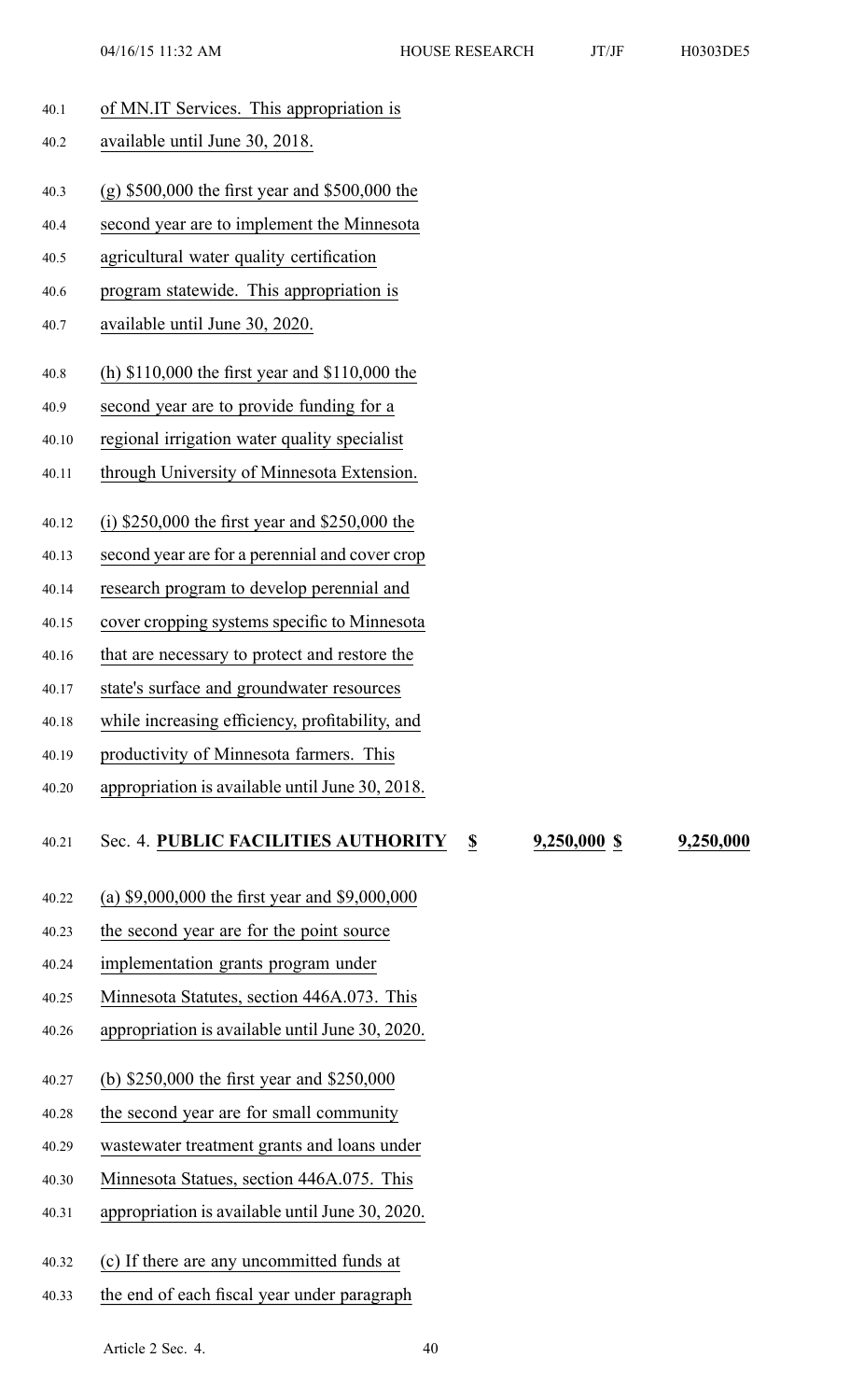41.1 (a) or (b), the Public Facilities Authority 41.2 may transfer the remaining funds to eligible 41.3 projects under any of the programs listed 41.4 in this section based on their priority rank 41.5 on the Pollution Control Agency's project 41.6 priority list. 41.7 Sec. 5. **POLLUTION CONTROL AGENCY \$ 26,250,000 \$ 26,248,000** 41.8 (a) \$8,250,000 the first year and \$8,250,000 41.9 the second year are for completion of 20 41.10 percen<sup>t</sup> of the needed statewide assessments 41.11 of surface water quality and trends. If the 41.12 amount in the first year is insufficient, the 41.13 amount in the second year is available in the 41.14 first year. 41.15 (b) \$9,795,000 the first year and \$9,795,000 41.16 the second year are to develop watershed 41.17 restoration and protection strategies 41.18 (WRAPS), which include total maximum 41.19 daily load (TMDL) studies and TMDL 41.20 implementation plans for waters listed on 41.21 the Unites States Environmental Protection 41.22 Agency approved impaired waters list in 41.23 accordance with Minnesota Statutes, chapter 41.24 114D. The agency shall complete an average 41.25 of ten percen<sup>t</sup> of the TMDLs each year over 41.26 the biennium. 41.27 (c) \$1,182,000 the first year and \$1,181,000 41.28 the second year are for groundwater 41.29 assessment, including enhancing the 41.30 ambient monitoring network, modeling, and 41.31 evaluating trends, including the reassessment 41.32 of groundwater that was assessed ten to 15 41.33 years ago and found to be contaminated.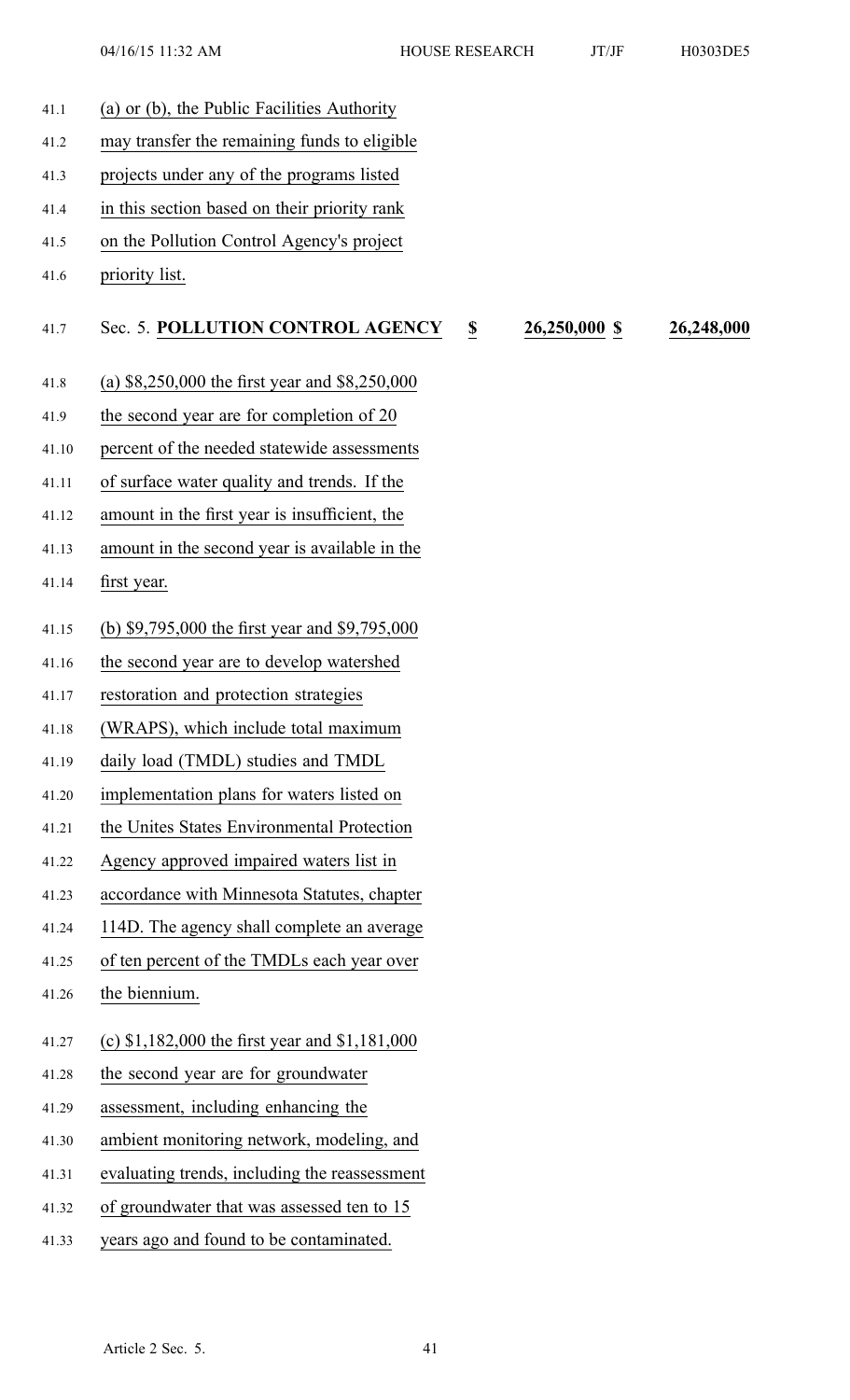| 42.1  | (d) \$750,000 the first year and \$750,000       |
|-------|--------------------------------------------------|
| 42.2  | the second year are for water quality            |
| 42.3  | improvements in the lower St. Louis River        |
| 42.4  | and Duluth harbor within the St. Louis River     |
| 42.5  | System Area of Concern. This appropriation       |
| 42.6  | must be matched at a rate of 65 percent          |
| 42.7  | nonstate money to 35 percent state money.        |
| 42.8  | (e) $$275,000$ the first year and $$275,000$ the |
| 42.9  | second year are for storm water research and     |
| 42.10 | guidance.                                        |
| 42.11 | (f) $$1,150,000$ the first year and $$1,150,000$ |
| 42.12 | the second year are for TMDL research and        |
| 42.13 | database development.                            |
| 42.14 | $(g)$ \$900,000 the first year and \$900,000     |
| 42.15 | the second year are for national pollutant       |
| 42.16 | discharge elimination system wastewater and      |
| 42.17 | storm water TMDL implementation efforts.         |
|       |                                                  |
|       |                                                  |
| 42.18 | (h) $$3,623,000$ the first year and $$3,622,000$ |
| 42.19 | the second year are for enhancing the            |
| 42.20 | county-level delivery systems for subsurface     |
| 42.21 | sewage treatment system (SSTS) activities        |
| 42.22 | necessary to implement Minnesota Statutes,       |
| 42.23 | sections 115.55 and 115.56, for protection       |
| 42.24 | of groundwater, including base grants            |
| 42.25 | for all counties with SSTS programs and          |
| 42.26 | competitive grants to counties with specific     |
| 42.27 | plans to significantly reduce water pollution    |
| 42.28 | by reducing the number of systems that           |
| 42.29 | are an imminent threat to public health or       |
| 42.30 | safety or are otherwise failing. Counties that   |
| 42.31 | receive base grants must report the number       |
| 42.32 | of sewage noncompliant properties upgraded       |
| 42.33 | through SSTS replacement, connection             |
| 42.34 | to a centralized sewer system, or other          |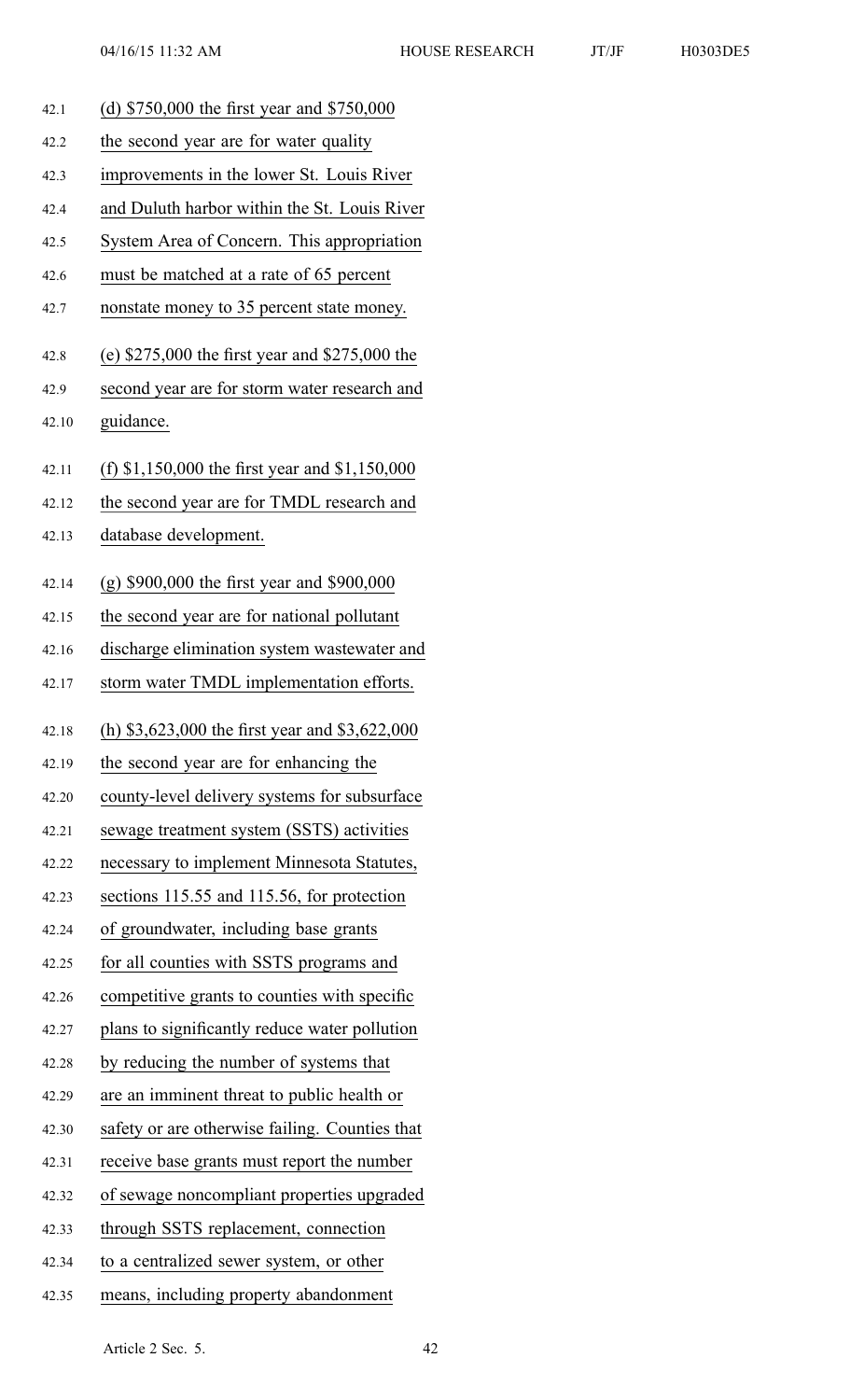| 43.1  | or buy-out. Counties also must report            |
|-------|--------------------------------------------------|
| 43.2  | the number of existing SSTS compliance           |
| 43.3  | inspections conducted in areas under county      |
| 43.4  | jurisdiction. These required reports are to      |
| 43.5  | be part of established annual reporting for      |
| 43.6  | SSTS programs. Counties that conduct SSTS        |
| 43.7  | inventories or those with an ordinance in        |
| 43.8  | place that requires an SSTS to be inspected      |
| 43.9  | as a condition of transferring property or as a  |
| 43.10 | condition of obtaining a local permit must be    |
| 43.11 | given priority for competitive grants under      |
| 43.12 | this paragraph. Of this amount, \$750,000        |
| 43.13 | each year is available to counties for grants to |
| 43.14 | low-income landowners to address systems         |
| 43.15 | that pose an imminent threat to public health    |
| 43.16 | or safety or fail to protect groundwater. A      |
| 43.17 | grant awarded under this paragraph may not       |
| 43.18 | exceed \$500,000 for the biennium. A county      |
| 43.19 | receiving a grant under this paragraph must      |
| 43.20 | submit a report to the agency listing the        |
| 43.21 | projects funded, including an account of the     |
| 43.22 | expenditures.                                    |
|       |                                                  |
| 43.23 | (i) $$275,000$ the first year and $$275,000$     |
| 43.24 | the second year are for a storm water            |
| 43.25 | best management practice performance             |
| 43.26 | evaluation and technology transfer program       |
| 43.27 | to enhance data and information management       |
| 43.28 | of storm water best management practices;        |
| 43.29 | evaluate best management performance             |
| 43.30 | and effectiveness to support meeting total       |
| 43.31 | maximum daily loads; develop standards           |
| 43.32 | and incorporate state of the art guidance        |
| 43.33 | using minimal impact design standards as         |
| 43.34 | the model; and implement a knowledge             |
| 43.35 | and technology transfer system across            |
|       |                                                  |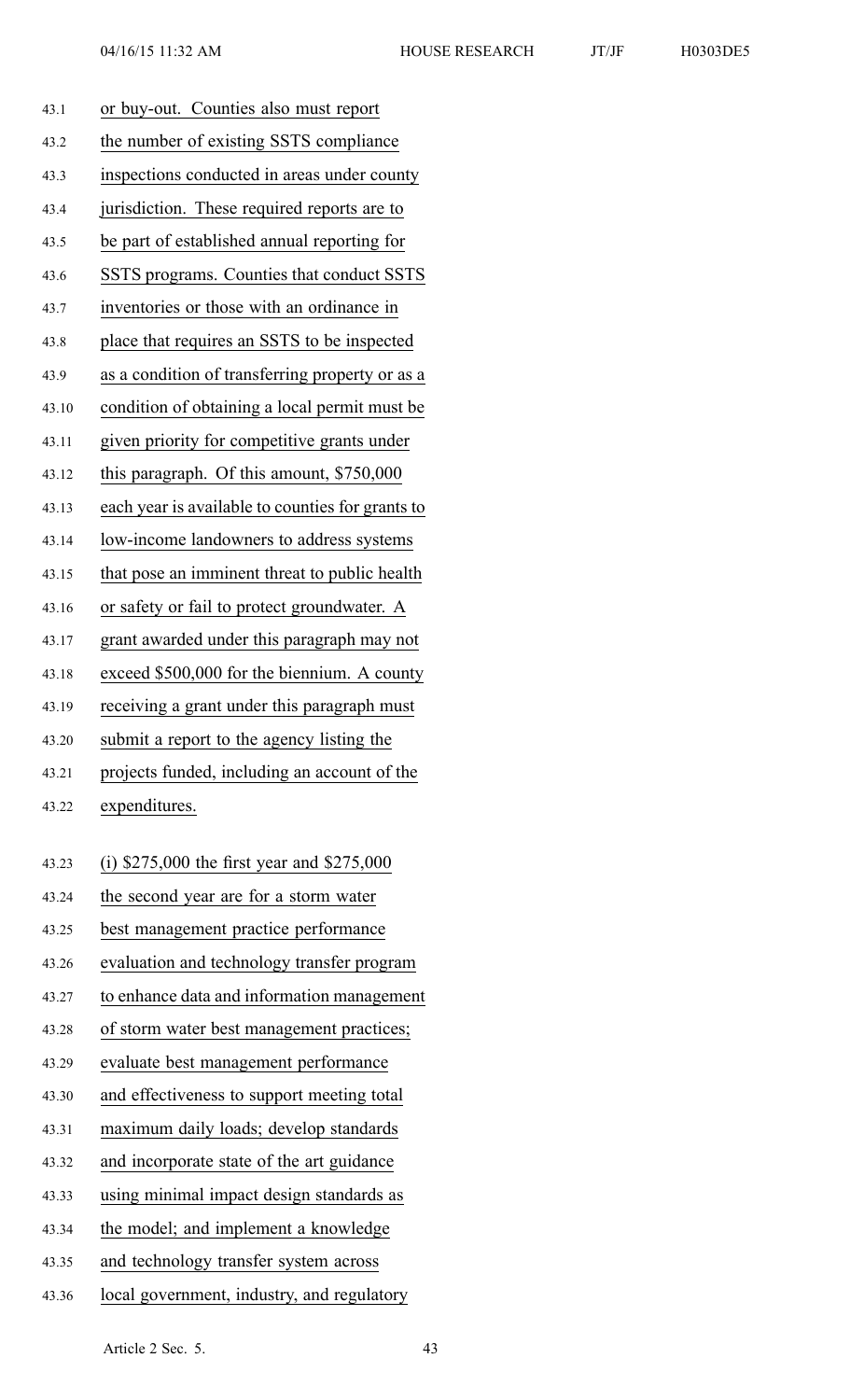44.1 sectors for pass-through to the University of 44.2 Minnesota. This appropriation is available 44.3 until June 30, 2018. 44.4 (j) \$50,000 the first year and \$50,000 the 44.5 second year are to suppor<sup>t</sup> activities of the 44.6 Clean Water Council according to Minnesota 44.7 Statutes, section 114D.30, subdivision 1. 44.8 (k) Notwithstanding Minnesota Statutes, 44.9 section 16A.28, the appropriations in this 44.10 section encumbered on or before June 30, 44.11 2017, as grants or contracts are available 44.12 until June 30, 2020. 44.13 Sec. 6. **DEPARTMENT OF NATURAL** 44.14 **RESOURCES \$ 8,500,000 \$ 8,500,000** 44.15 (a) \$2,000,000 the first year and \$2,000,000 44.16 the second year are for stream flow 44.17 monitoring. 44.18 (b) \$1,300,000 the first year and \$1,300,000 44.19 the second year are for lake Index of 44.20 Biological Integrity (IBI) assessments. 44.21 (c) \$135,000 the first year and \$135,000 44.22 the second year are for assessing mercury 44.23 and other contaminants of fish, including 44.24 monitoring to track the status of impaired 44.25 waters over time. 44.26 (d) \$1,940,000 the first year and \$1,940,000 44.27 the second year are for developing targeted, 44.28 science-based watershed restoration and 44.29 protection strategies. 44.30 (e) \$1,375,000 the first year and \$1,375,000 44.31 the second year are for water supply planning, 44.32 aquifer protection, and monitoring activities. Article 2 Sec. 6. 44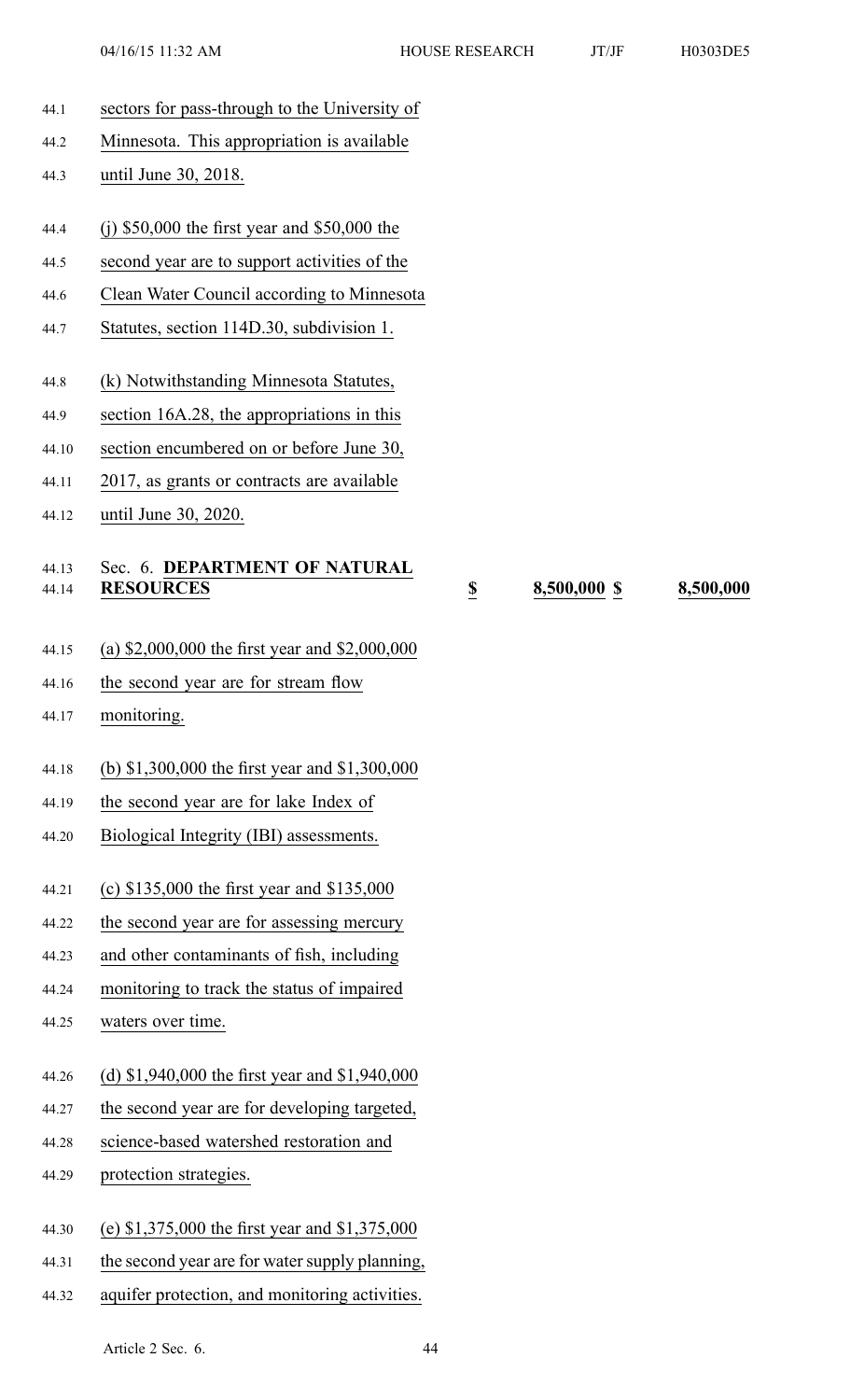45.1 (f) \$500,000 the first year and \$500,000 the 45.2 second year are for technical assistance to 45.3 suppor<sup>t</sup> local implementation of nonpoint 45.4 source restoration and protection activities, 45.5 including water quality protection in forested 45.6 watersheds. 45.7 (g) \$675,000 the first year and \$675,000 the 45.8 second year are for applied research and tools, 45.9 including watershed hydrologic modeling; 45.10 maintaining and updating spatial data for 45.11 watershed boundaries, streams, and water 45.12 bodies and integrating high-resolution digital 45.13 elevation data; assessing effectiveness of 45.14 forestry best managemen<sup>t</sup> practices for water 45.15 quality; and developing <sup>a</sup> biomonitoring 45.16 database. 45.17 (h) \$250,000 the first year and \$250,000 45.18 the second year are for developing county 45.19 geologic atlases. 45.20 (i) \$325,000 the first year and \$325,000 the 45.21 second year are for analysis and mapping 45.22 in each county related to compliance 45.23 with riparian buffer or alternate practice 45.24 requirements and to provide statewide 45.25 coordination and guidance to local units of 45.26 governmen<sup>t</sup> for implementation of buffer 45.27 requirements. Maps must be provided to 45.28 local units of governmen<sup>t</sup> and made available 45.29 to landowners on the Department of Natural 45.30 Resources' Web site. 45.31 (j) A portion of the funds in this section may 45.32 be used for programs to train state and local 45.33 outreach staff in the intersection between 45.34 agricultural economics and agricultural

45.35 conservation.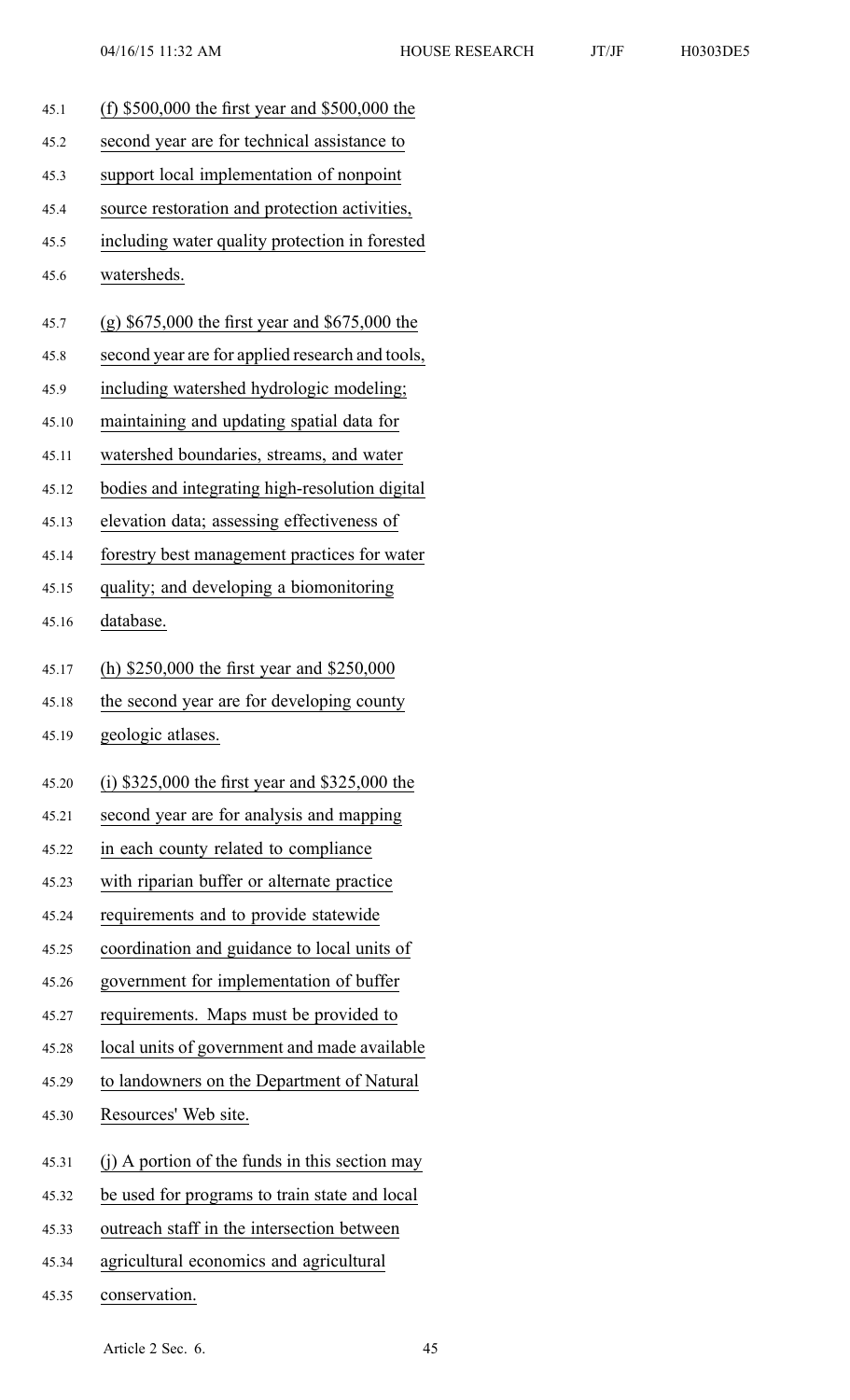46.2 **RESOURCES \$ 58,131,000 \$ 58,132,000**

| 46.1<br>46.2 | Sec. 7. BOARD OF WATER AND SOIL<br><b>RESOURCES</b> | $\overline{\mathbf{z}}$ |
|--------------|-----------------------------------------------------|-------------------------|
| 46.3         | (a) $$8,929,000$ the first year and $$8,929,000$    |                         |
| 46.4         | the second year are for grants to local             |                         |
| 46.5         | government units organized for the                  |                         |
| 46.6         | management of water in a watershed or               |                         |
| 46.7         | subwatershed that have multiyear plans              |                         |
| 46.8         | that will result in a significant reduction in      |                         |
| 46.9         | water pollution in a selected subwatershed.         |                         |
| 46.10        | The grants may be used for establishment            |                         |
| 46.11        | of riparian buffers; practices to store             |                         |
| 46.12        | water for natural treatment and infiltration,       |                         |
| 46.13        | including rain gardens; capturing storm             |                         |
| 46.14        | water for reuse; stream bank, shoreland, and        |                         |
| 46.15        | ravine stabilization; enforcement activities;       |                         |
| 46.16        | and implementation of best management               |                         |
| 46.17        | practices for feedlots within riparian areas        |                         |
| 46.18        | and other practices demonstrated to be              |                         |
| 46.19        | most effective in protecting, enhancing, and        |                         |
| 46.20        | restoring water quality in lakes, rivers, and       |                         |
| 46.21        | streams and protecting groundwater from             |                         |
| 46.22        | degradation. Grant recipients must identify         |                         |
| 46.23        | a nonstate match and may use other legacy           |                         |
| 46.24        | funds to supplement projects funded under           |                         |
| 46.25        | this paragraph. Grants awarded under this           |                         |
| 46.26        | paragraph are available for four years and          |                         |
| 46.27        | priority must be given to the best designed         |                         |
| 46.28        | plans each year.                                    |                         |
| 46.29        | (b) $$14,775,000$ the first year and                |                         |
| 46.30        | \$14,775,000 the second year are for grants         |                         |
| 46.31        | to protect and restore surface water and            |                         |
| 46.32        | drinking water; to keep water on the land; to       |                         |
| 46.33        | protect, enhance, and restore water quality         |                         |
| 46.34        | in lakes, rivers, and streams; and to protect       |                         |
| 46.35        | groundwater and drinking water, including           |                         |
| 46.36        | feedlot water quality and subsurface sewage         |                         |
|              |                                                     |                         |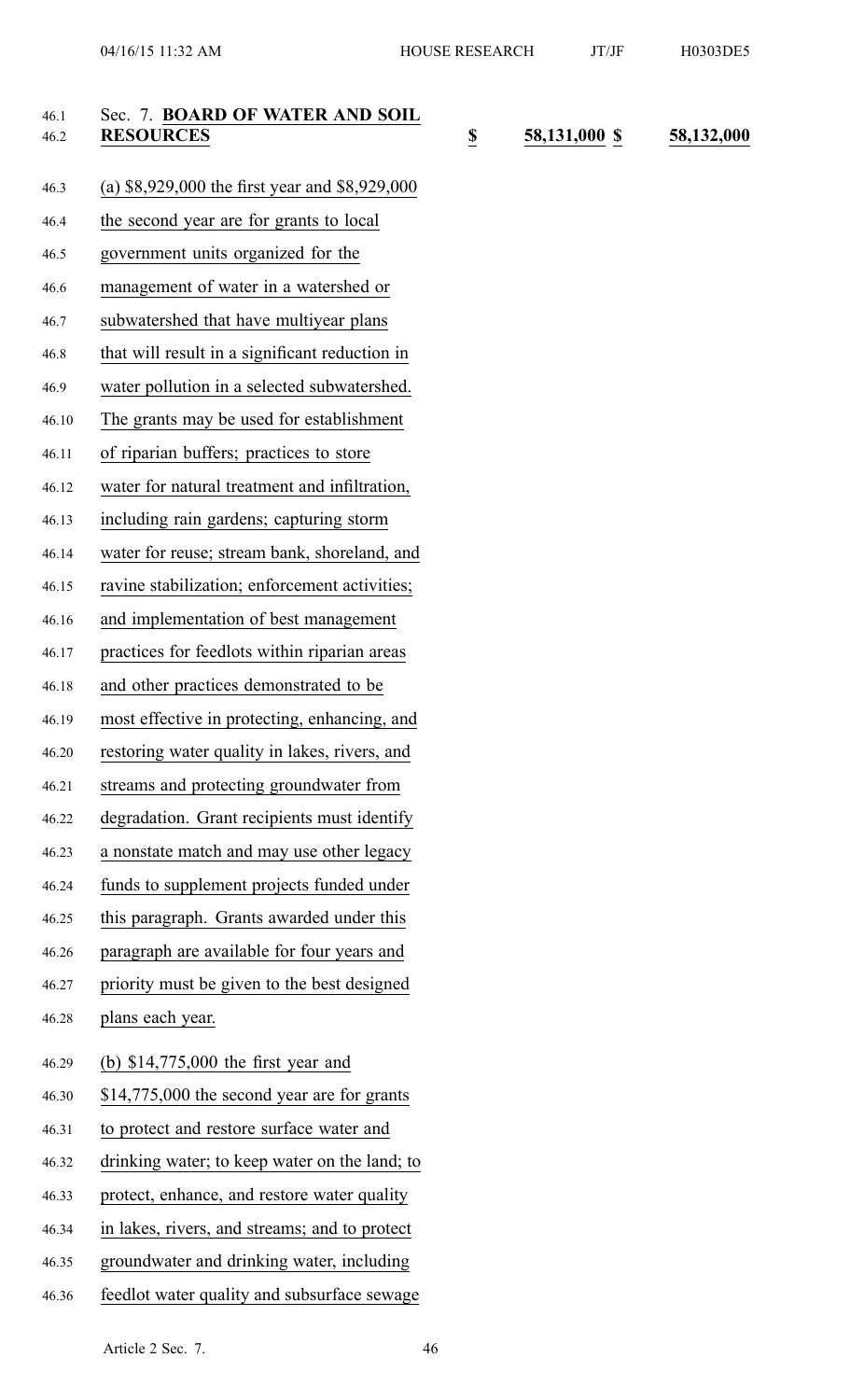| 47.1  | treatment system projects and stream bank,       |
|-------|--------------------------------------------------|
| 47.2  | stream channel, shoreline restoration,           |
| 47.3  | and ravine stabilization projects. The           |
| 47.4  | projects must use practices demonstrated         |
| 47.5  | to be effective, be of long-lasting public       |
| 47.6  | benefit, include a match, and be consistent      |
| 47.7  | with total maximum daily load (TMDL)             |
| 47.8  | implementation plans, watershed restoration      |
| 47.9  | and protection strategies (WRAPS), or local      |
| 47.10 | water management plans or their equivalents.     |
| 47.11 | A portion of these funds may be used to seek     |
| 47.12 | administrative efficiencies through shared       |
| 47.13 | resources by multiple local governmental         |
| 47.14 | units.                                           |
| 47.15 | (c) $$6,000,000$ the first year and $$6,000,000$ |
| 47.16 | the second year are for targeted local           |
| 47.17 | resource protection and enhancement grants       |
| 47.18 | and statewide program enhancements for           |
| 47.19 | technical assistance, citizen and community      |
| 47.20 | outreach, and training and certification, as     |
| 47.21 | well as projects, practices, and programs that   |
| 47.22 | supplement or otherwise exceed current state     |
| 47.23 | standards for protection, enhancement, and       |
| 47.24 | restoration of water quality in lakes, rivers,   |
| 47.25 | and streams or that protect groundwater from     |
| 47.26 | degradation, including compliance.               |
| 47.27 | (d) \$950,000 the first year and \$950,000       |
| 47.28 | the second year are to provide state             |
| 47.29 | oversight and accountability, evaluate           |
| 47.30 | results, provide implementation tools, and       |
| 47.31 | measure the value of conservation program        |
| 47.32 | implementation by local governments,             |
| 47.33 | including submission to the legislature by       |
| 47.34 | March 1 each even-numbered year a biennial       |
| 47.35 | report prepared by the board, in consultation    |
| 47.36 | with the commissioners of natural resources,     |
|       |                                                  |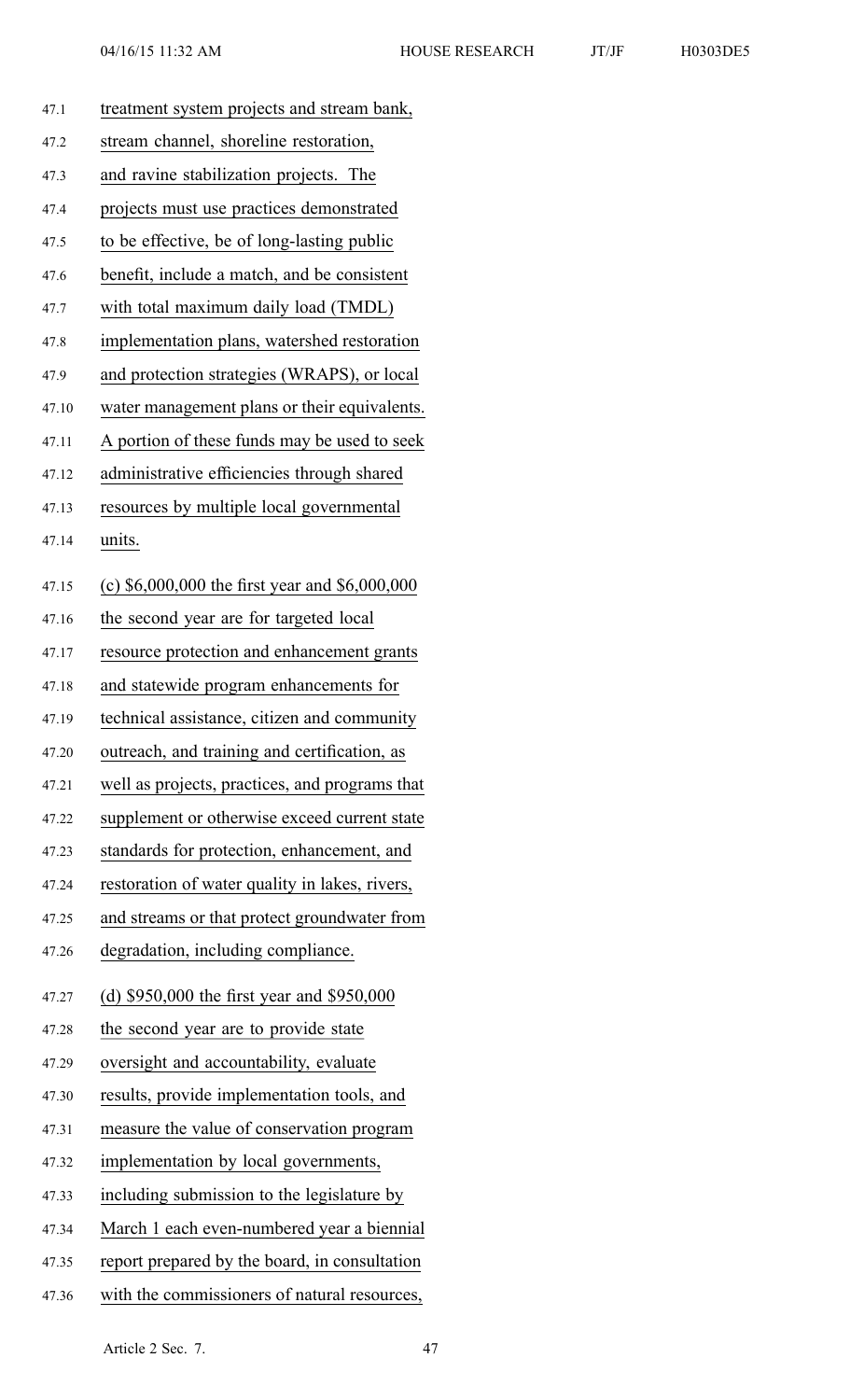| 48.1  | health, agriculture, and the Pollution Control     |
|-------|----------------------------------------------------|
| 48.2  | Agency, detailing the recipients, the projects     |
| 48.3  | funded under this section, and the amount of       |
| 48.4  | pollution reduced.                                 |
| 48.5  | (e) $$1,000,000$ the first year and $$1,000,000$   |
| 48.6  | the second year are for grants to local units      |
| 48.7  | of government to enhance compliance                |
| 48.8  | with riparian buffer or alternate practice         |
| 48.9  | requirements.                                      |
|       |                                                    |
| 48.10 | (f) $$10,043,000$ the first year and $$10,044,000$ |
| 48.11 | the second year are to restore or preserve         |
| 48.12 | permanent conservation on riparian buffers         |
| 48.13 | adjacent to lakes, rivers, streams, and            |
| 48.14 | tributaries, to keep water on the land in order    |
| 48.15 | to decrease sediment, pollutant, and nutrient      |
| 48.16 | transport; reduce hydrologic impacts to            |
| 48.17 | surface waters; and increase infiltration for      |
| 48.18 | groundwater recharge. This appropriation           |
| 48.19 | may be used for restoration of riparian            |
| 48.20 | buffers permanently protected by easements         |
| 48.21 | purchased with this appropriation or contracts     |
| 48.22 | to achieve permanent protection for riparian       |
| 48.23 | buffers or stream bank restorations when the       |
| 48.24 | riparian buffers have been restored. Up to         |
| 48.25 | \$344,000 is for deposit in a monitoring and       |
| 48.26 | enforcement account.                               |
| 48.27 | (g) \$1,750,000 the first year and \$1,750,000     |
| 48.28 | the second year are for permanent                  |
| 48.29 | conservation easements on wellhead                 |
| 48.30 | protection areas under Minnesota Statutes,         |
| 48.31 | section 103F.515, subdivision 2, paragraph         |
| 48.32 | (d), or for grants to local units of government    |
| 48.33 | for fee title acquisition to permanently           |
| 48.34 | protect groundwater supply sources on              |

48.35 wellhead protection areas or for otherwise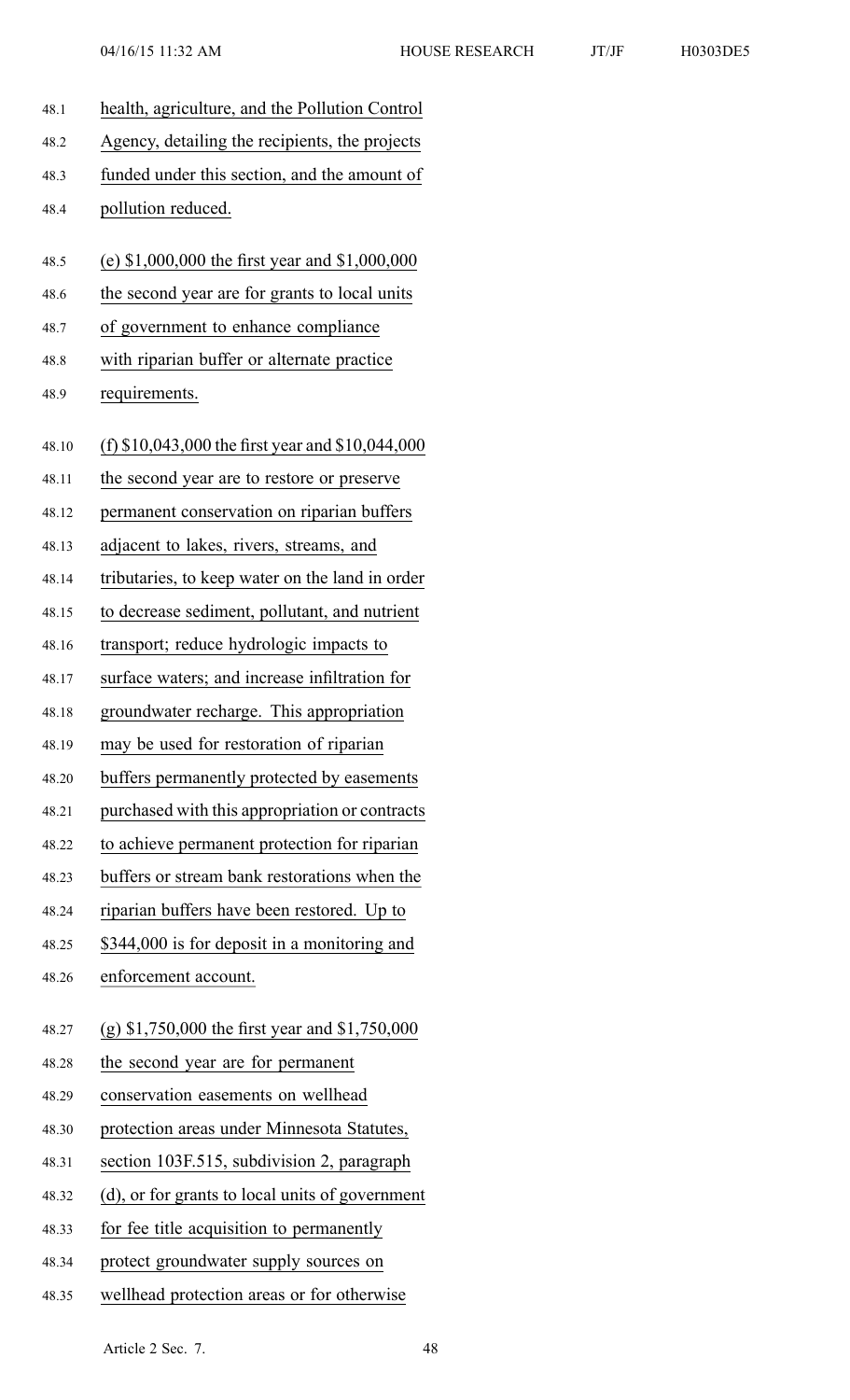| 49.1  | assuring long-term protection of groundwater    |
|-------|-------------------------------------------------|
| 49.2  | supply sources as described under alternative   |
| 49.3  | management tools in the Department              |
| 49.4  | of Agriculture's Nitrogen Fertilizer            |
| 49.5  | Management Plan, including low nitrogen         |
| 49.6  | cropping systems or implementing nitrogen       |
| 49.7  | fertilizer best management practices. Priority  |
| 49.8  | must be placed on land that is located where    |
| 49.9  | the vulnerability of the drinking water supply  |
| 49.10 | is designated as high or very high by the       |
| 49.11 | commissioner of health, where drinking          |
| 49.12 | water protection plans have identified          |
| 49.13 | specific activities that will achieve long-term |
| 49.14 | protection, and on lands with expiring          |
| 49.15 | Conservation Reserve Program contracts.         |
| 49.16 | Up to $$52,500$ is for deposit in a monitoring  |
| 49.17 | and enforcement account.                        |
|       |                                                 |
| 49.18 | (h) \$750,000 the first year and \$750,000      |
| 49.19 | the second year are for community partner       |
| 49.20 | grants to local units of government for:        |
| 49.21 | (1) structural or vegetative management         |
| 49.22 | practices that reduce storm water runoff        |
| 49.23 | from developed or disturbed lands to reduce     |
| 49.24 | the movement of sediment, nutrients, and        |
| 49.25 | pollutants for restoration, protection, or      |
| 49.26 | enhancement of water quality in lakes, rivers,  |
| 49.27 | and streams and to protect groundwater          |
| 49.28 | and drinking water; and (2) installation        |
| 49.29 |                                                 |
| 49.30 | of proven and effective water retention         |
|       | practices including, but not limited to, rain   |
| 49.31 | gardens and other vegetated infiltration        |
| 49.32 | basins and sediment control basins in order     |
| 49.33 | to keep water on the land. The projects must    |
| 49.34 | be of long-lasting public benefit, include a    |
| 49.35 | local match, and be consistent with TMDL        |
| 49.36 | implementation plans, watershed restoration     |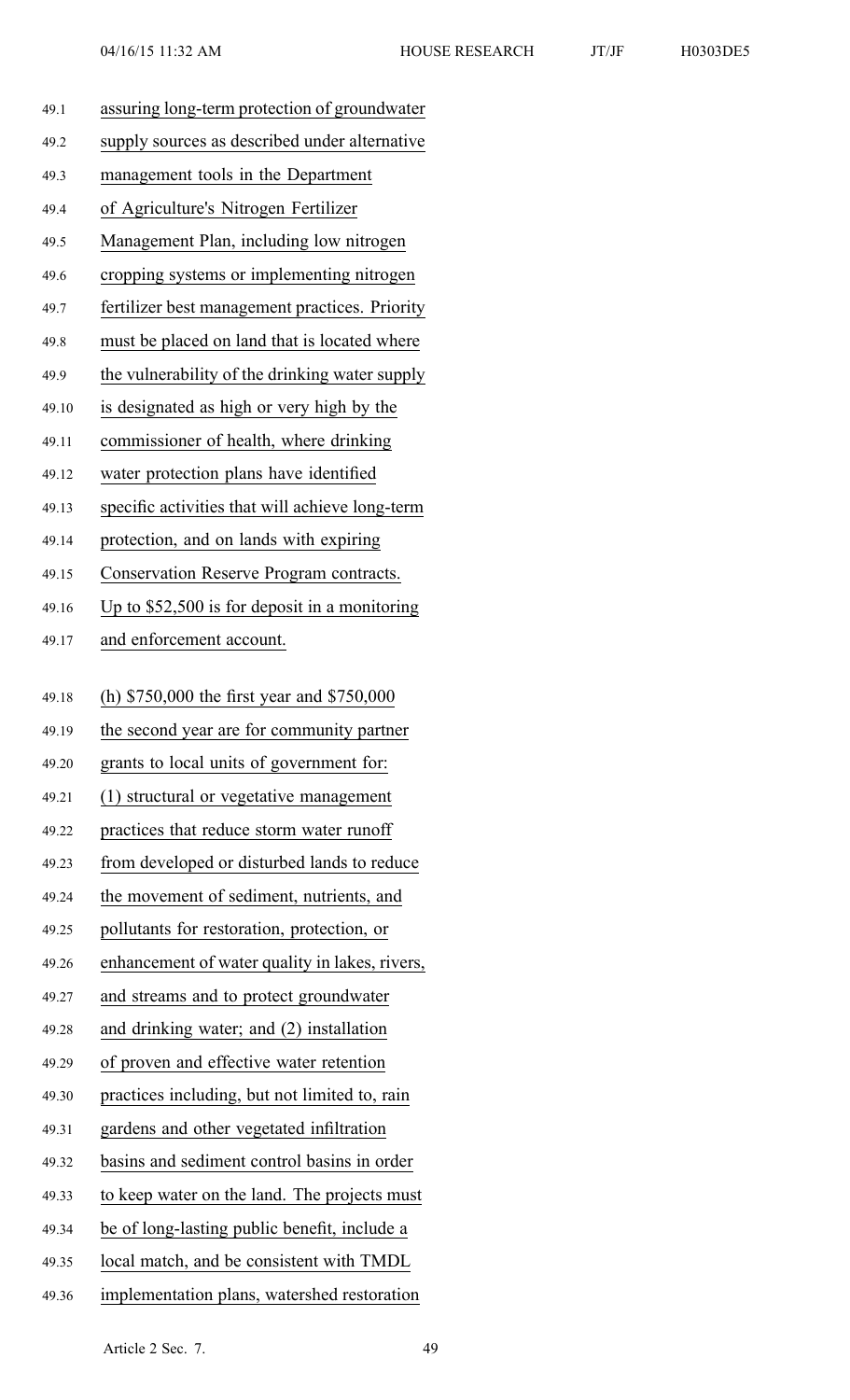| 50.1  | and protection strategies (WRAPS), or local    |
|-------|------------------------------------------------|
| 50.2  | water management plans or their equivalents.   |
| 50.3  | Local government unit costs may be used as     |
| 50.4  | a match.                                       |
| 50.5  | (i) $$84,000$ the first year and $$84,000$ the |
| 50.6  | second year are for a technical evaluation     |
| 50.7  | panel to conduct ten restoration evaluations   |
| 50.8  | under Minnesota Statutes, section 114D.50,     |
| 50.9  | subdivision 6.                                 |
| 50.10 | (j) \$2,100,000 the first year and \$2,100,000 |
| 50.11 | the second year are for assistance, oversight, |
| 50.12 | and grants to local governments to transition  |
| 50.13 | local water management plans to a watershed    |
| 50.14 | approach as provided for in Minnesota          |
| 50.15 | Statutes, chapters 103B, 103C, 103D, and       |
| 50.16 | 114D.                                          |
| 50.17 | (k) $$750,000$ the first year and $$750,000$   |
| 50.18 | the second year are for technical assistance   |
| 50.19 | and grants for the conservation drainage       |
| 50.20 | program in consultation with the Drainage      |
| 50.21 | Work Group, coordinated under Minnesota        |
| 50.22 | Statutes, section 103B.101, subdivision        |
| 50.23 | 13, that includes projects to improve          |
| 50.24 | multipurpose water management under            |
| 50.25 | Minnesota Statutes, section 103E.015.          |
| 50.26 | (1) \$9,000,000 the first year and \$9,000,000 |
| 50.27 | the second year are to purchase and restore    |
| 50.28 | permanent conservation sites via easements     |
| 50.29 | or contracts to treat and store water on the   |
| 50.30 | land for water quality improvement purposes    |
| 50.31 | and related technical assistance. This work    |
| 50.32 | may be done in cooperation with the United     |
| 50.33 | States Department of Agriculture with a first  |
| 50.34 | priority use to accomplish a conservation      |
| 50.35 | reserve enhancement program, or equivalent,    |
|       |                                                |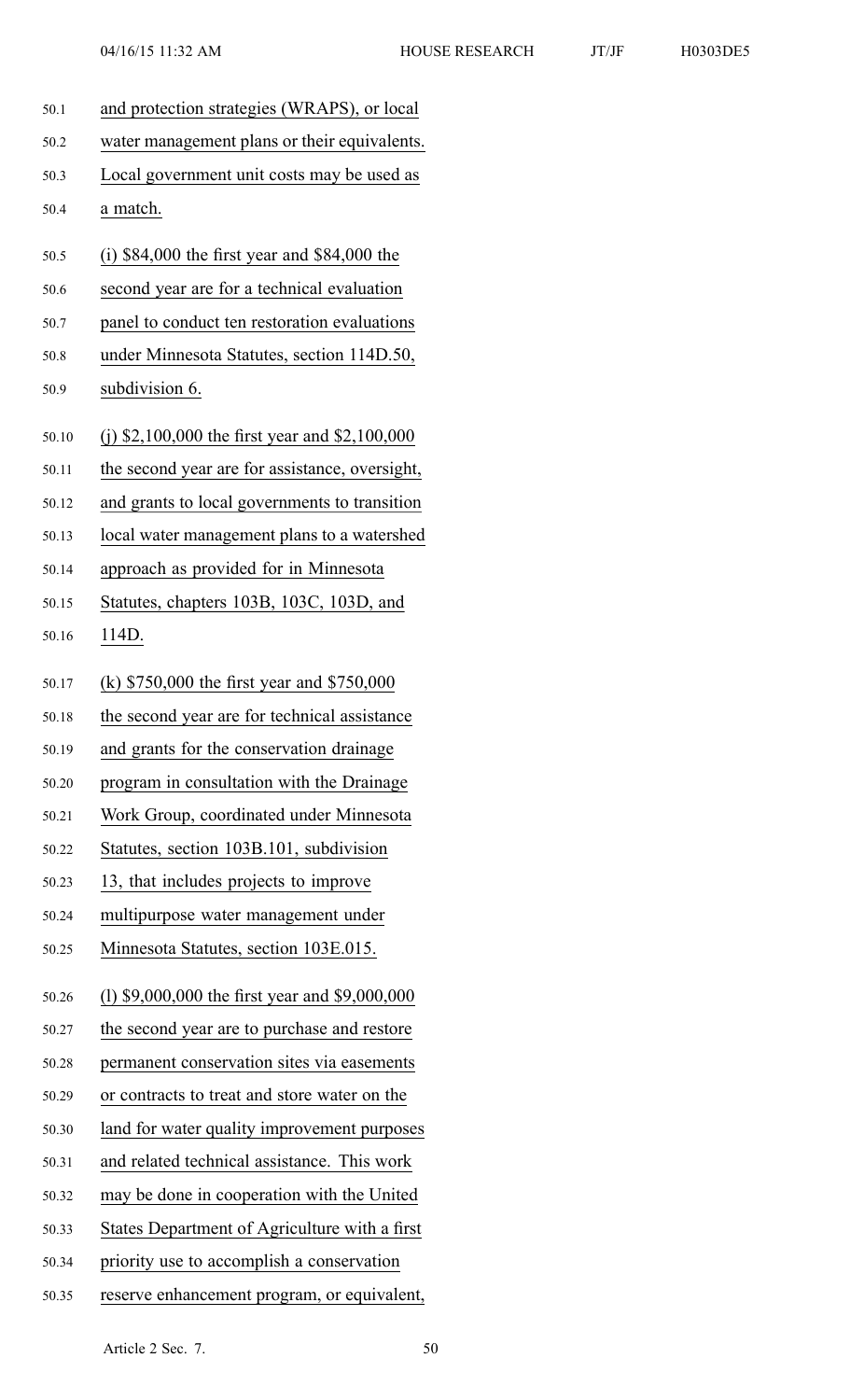| H0303DE: |
|----------|
|          |

| 51.1  | in the state. Up to $$1,285,000$ is for deposit |
|-------|-------------------------------------------------|
| 51.2  | in a monitoring and enforcement account.        |
| 51.3  | (m) \$1,000,000 the first year and \$1,000,000  |
| 51.4  | the second year are to purchase permanent       |
| 51.5  | conservation easements to protect lands         |
| 51.6  | adjacent to public waters with good water       |
| 51.7  | quality but threatened with degradation. Up     |
| 51.8  | to \$190,000 is for deposit in a monitoring     |
| 51.9  | and enforcement account.                        |
| 51.10 | (n) $$500,000$ the first year and $$500,000$    |
| 51.11 | the second year are for a program to            |
| 51.12 | systematically collect data and produce         |
| 51.13 | county, watershed, and statewide estimates      |
| 51.14 | of soil erosion caused by water and wind        |
| 51.15 | along with tracking adoption of conservation    |
| 51.16 | measures to address erosion.                    |
| 51.17 | (o) \$500,000 the first year and \$500,000      |
| 51.18 | the second year are to supplement, in equal     |
| 51.19 | amounts, each soil and water conservation       |
| 51.20 | district's general service grant.               |
| 51.21 | (p) The board may contract for delivery of      |
| 51.22 | services with Conservation Corps Minnesota      |
| 51.23 | for restoration, maintenance, and other         |
| 51.24 | activities under this section.                  |
| 51.25 | (q) The board may shift grant or cost-share     |
| 51.26 | funds in this section and may adjust the        |
| 51.27 | technical and administrative assistance         |
| 51.28 | portion of the funds to leverage federal or     |
| 51.29 | other nonstate funds or to address oversight    |
| 51.30 | responsibilities or high-priority needs         |
| 51.31 | identified in local water management plans.     |
| 51.32 | (r) The board shall require grantees to specify |
| 51.33 | the outcomes that will be achieved by the       |
| 51.34 | grants prior to any grant awards.               |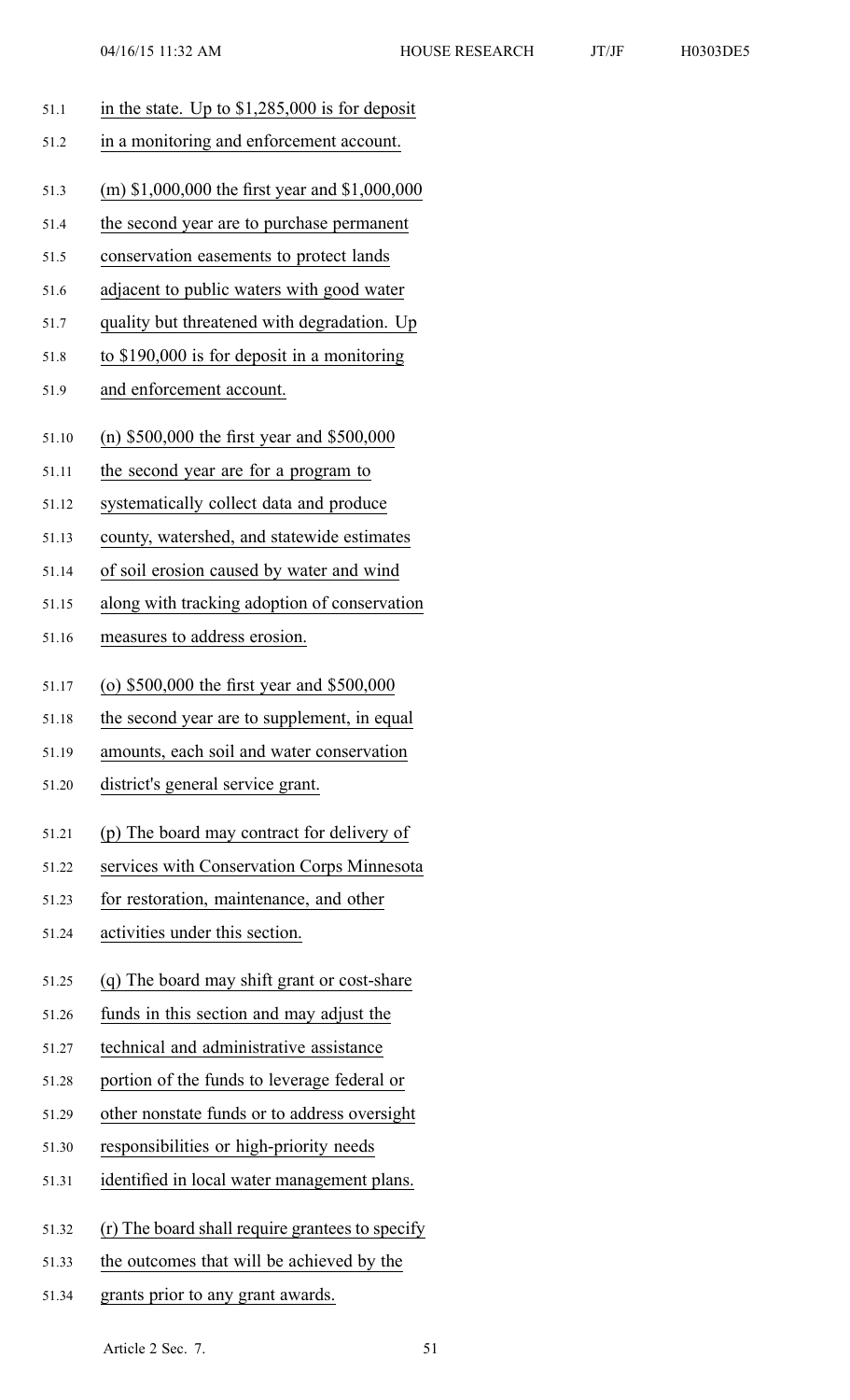52.6 Sec. 8. **DEPARTMENT OF HEALTH \$ 4,013,000 \$ 3,812,000**

| 52.1  | (s) The appropriations in this section are              |
|-------|---------------------------------------------------------|
| 52.2  | available until June 30, 2020. Returned grant           |
| 52.3  | funds are available until expended and shall            |
| 52.4  | be regranted consistent with the purposes of            |
| 52.5  | this section.                                           |
| 52.6  | Sec. 8. DEPARTMENT OF HEALTH<br>$\overline{\mathbf{z}}$ |
| 52.7  | (a) $$1,100,000$ the first year and $$1,100,000$        |
| 52.8  | the second year are for addressing public               |
| 52.9  | health concerns related to contaminants                 |
| 52.10 | found in Minnesota drinking water for which             |
| 52.11 | no health-based drinking water standards                |
| 52.12 | exist, including accelerating the development           |
| 52.13 | of health risk limits and improving the                 |
| 52.14 | capacity of the department's laboratory to              |
| 52.15 | analyze unregulated contaminants. The                   |
| 52.16 | commissioner shall contract with the Board              |
| 52.17 | of Regents of the University of Minnesota               |
| 52.18 | to provide an independent review of the                 |
| 52.19 | department's drinking water contaminants                |
| 52.20 | of emerging concern program. The review                 |
| 52.21 | must include an assessment and ranking of               |
| 52.22 | contaminants that are threats to drinking               |
| 52.23 | water supplies and include benchmarking                 |
| 52.24 | that compares efforts at the department with            |
| 52.25 | efforts by other states and the United States           |
| 52.26 | Environmental Protection Agency. The                    |
| 52.27 | review must be submitted to the Clean Water             |
| 52.28 | Council and the chairs and ranking minority             |
| 52.29 | members of the house of representatives                 |
| 52.30 | and senate committees and divisions with                |
| 52.31 | jurisdiction over environment and natural               |
| 52.32 | resources by June 1, 2016.                              |
| 52.33 | (b) $$1,900,000$ the first year and $$1,900,000$        |
| 52.34 | the second year are for protection of drinking          |

52.35 water sources.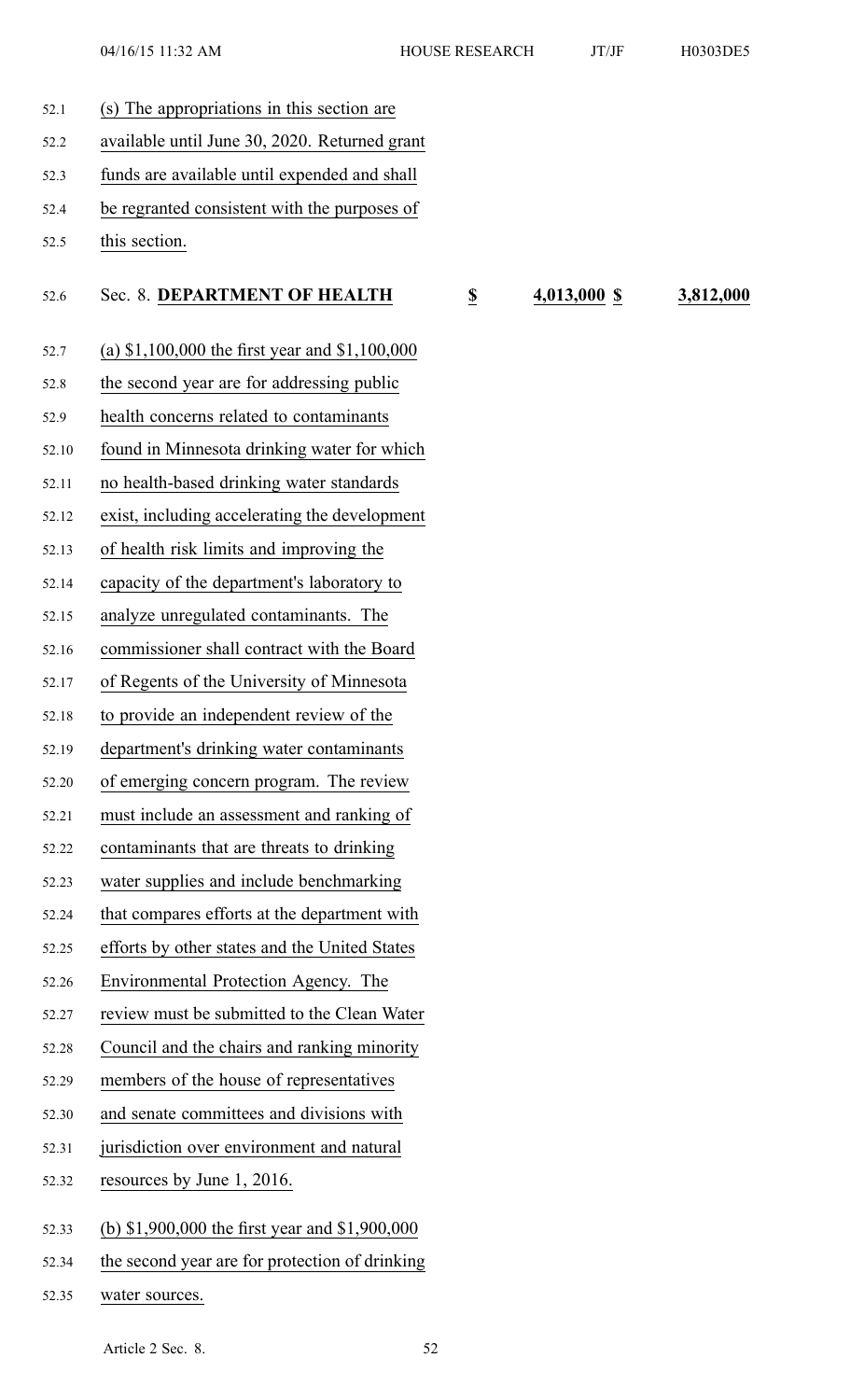- 53.1 (c) \$113,000 the first year and \$112,000 the 53.2 second year are for cost-share assistance to 53.3 public and private well owners for up to 50 53.4 percen<sup>t</sup> of the cost of sealing unused wells. 53.5 (d) \$125,000 the first year and \$125,000 53.6 the second year are to develop and deliver 53.7 groundwater restoration and protection 53.8 strategies for use on <sup>a</sup> watershed scale for use 53.9 in local water planning efforts and to provide 53.10 resources to local governments for drinking 53.11 water source protection activities. 53.12 (e) \$325,000 the first year and \$325,000 the 53.13 second year are for studying the occurrence 53.14 and magnitude of contaminants in private 53.15 wells and developing guidance to ensure 53.16 that new well placement minimizes the 53.17 potential for risks, in cooperation with the 53.18 commissioner of agriculture. 53.19 (f) \$275,000 the first year and \$75,000 53.20 the second year are for development 53.21 and implementation of <sup>a</sup> groundwater 53.22 virus monitoring plan, including an 53.23 epidemiological study to determine the 53.24 association between groundwater virus 53.25 concentration and community illness rates. 53.26 (g) \$175,000 the first year and \$175,000 the 53.27 second year are to prepare <sup>a</sup> comprehensive 53.28 study of and recommendations for regulatory 53.29 and nonregulatory approaches to water reuse 53.30 for use in the development of state policy for 53.31 water reuse in Minnesota.
- 53.32 (h) Unless otherwise specified, the
- 53.33 appropriations in this section are available
- 53.34 until June 30, 2019.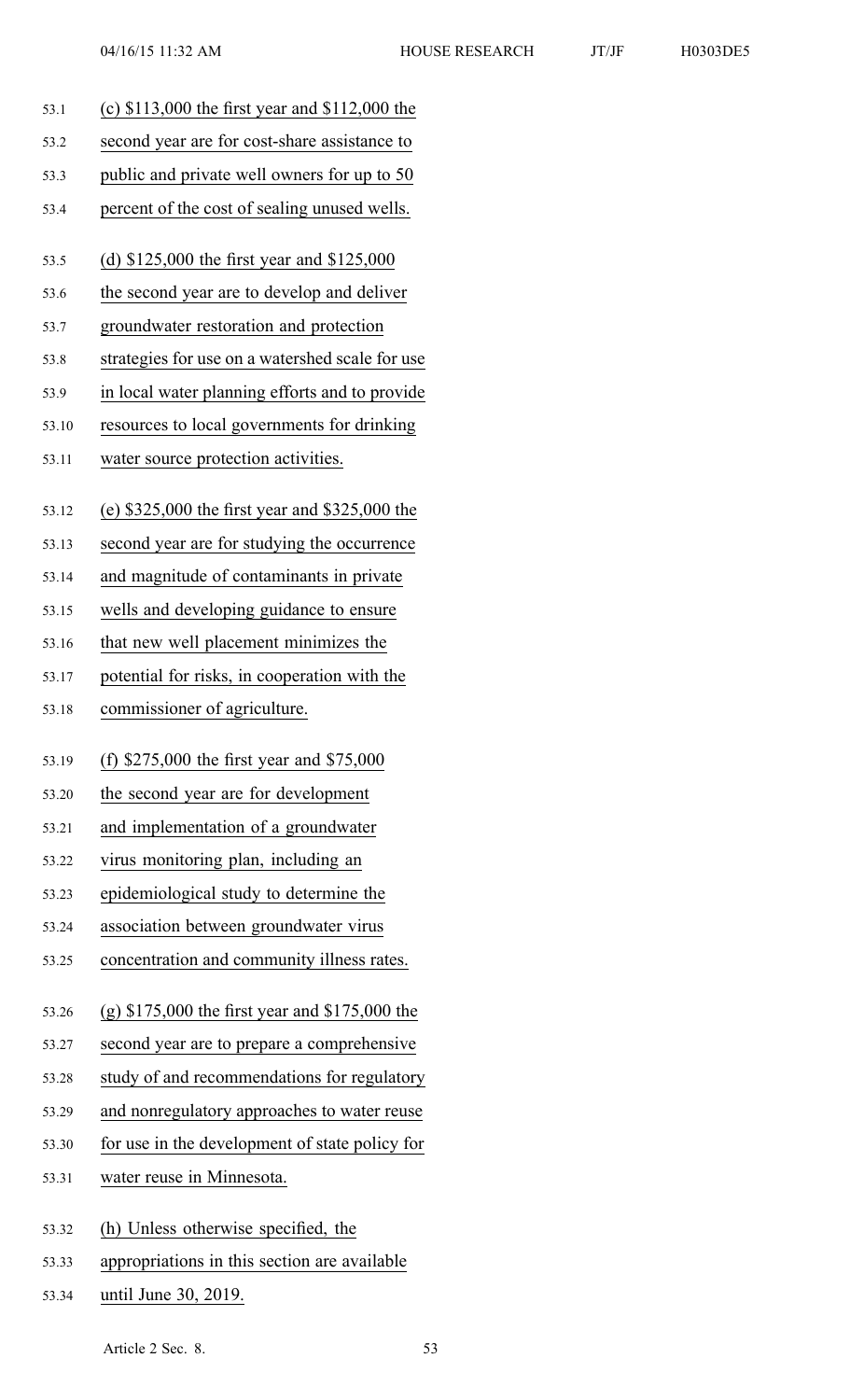| 54.1  | Sec. 9. METROPOLITAN COUNCIL                    | $\overline{\mathbf{z}}$ | 1,225,000 \$ | 1,225,000 |
|-------|-------------------------------------------------|-------------------------|--------------|-----------|
| 54.2  | (a) $$975,000$ the first year and $$975,000$    |                         |              |           |
| 54.3  | the second year are to implement projects       |                         |              |           |
| 54.4  | that address emerging drinking water supply     |                         |              |           |
| 54.5  | threats, provide cost-effective regional        |                         |              |           |
| 54.6  | solutions, leverage interjurisdictional         |                         |              |           |
| 54.7  | coordination, support local implementation      |                         |              |           |
| 54.8  | of water supply reliability projects, and       |                         |              |           |
| 54.9  | prevent degradation of groundwater              |                         |              |           |
| 54.10 | resources in the metropolitan area. These       |                         |              |           |
| 54.11 | projects will provide to communities:           |                         |              |           |
| 54.12 | (1) potential solutions to leverage regional    |                         |              |           |
| 54.13 | water use through utilization of surface water, |                         |              |           |
| 54.14 | storm water, wastewater, and groundwater;       |                         |              |           |
| 54.15 | (2) an analysis of infrastructure requirements  |                         |              |           |
| 54.16 | for different alternatives;                     |                         |              |           |
| 54.17 | (3) development of planning level cost          |                         |              |           |
| 54.18 | estimates, including capital cost and           |                         |              |           |
| 54.19 | operation cost;                                 |                         |              |           |
| 54.20 | (4) identification of funding mechanisms        |                         |              |           |
| 54.21 | and an equitable cost-sharing structure         |                         |              |           |
| 54.22 | for regionally beneficial water supply          |                         |              |           |
| 54.23 | development projects; and                       |                         |              |           |
| 54.24 | (5) development of subregional groundwater      |                         |              |           |
| 54.25 | models.                                         |                         |              |           |
| 54.26 | (b) $$250,000$ the first year and $$250,000$    |                         |              |           |
| 54.27 | the second year are for the water demand        |                         |              |           |
| 54.28 | reduction grant program to encourage            |                         |              |           |
| 54.29 | implementation of water demand reduction        |                         |              |           |
| 54.30 | measures by municipalities in the               |                         |              |           |
| 54.31 | metropolitan area to ensure the reliability and |                         |              |           |
| 54.32 | protection of drinking water supplies.          |                         |              |           |
|       |                                                 |                         |              |           |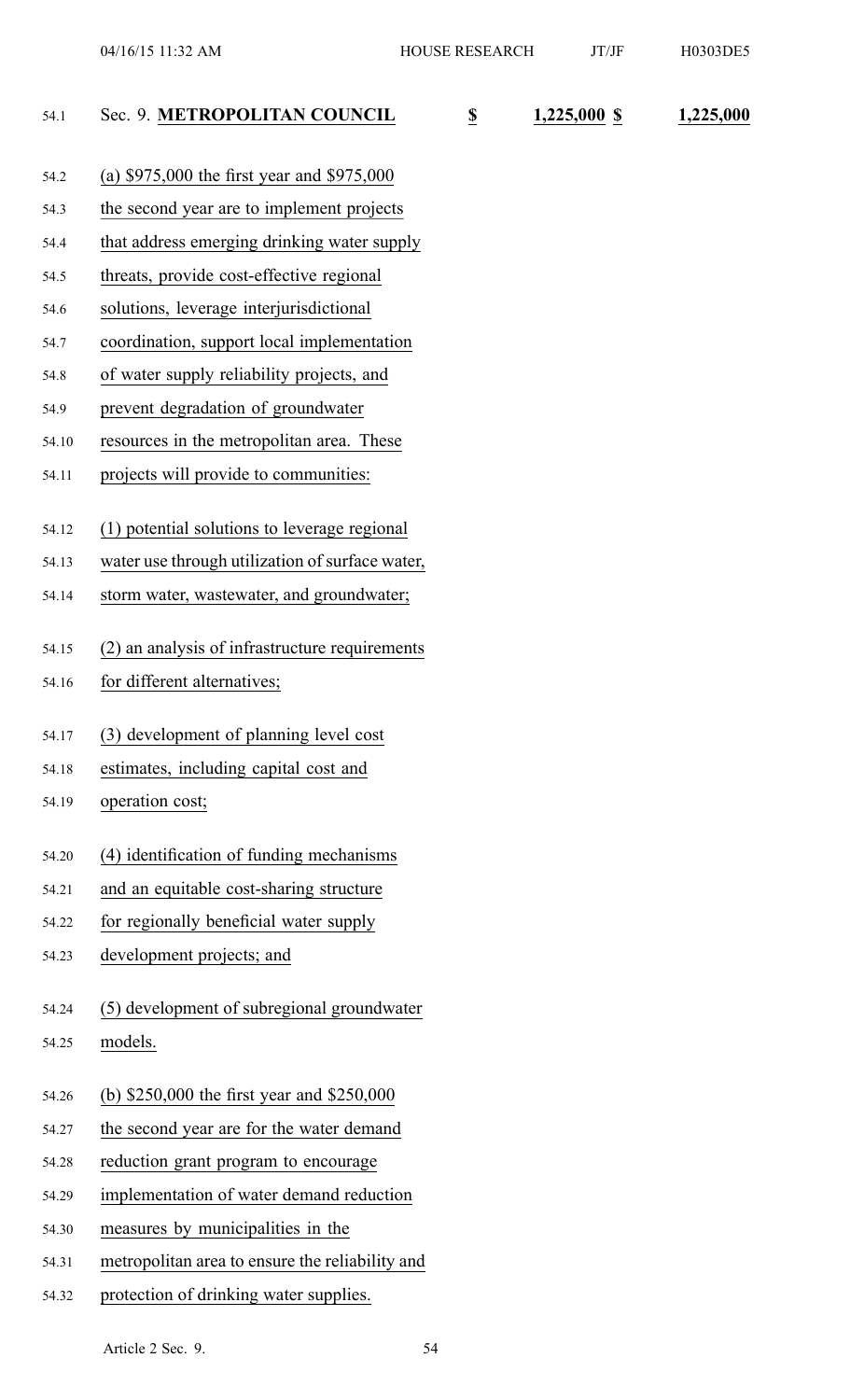| 55.1  | Sec. 10. Minnesota Statutes 2014, section 103A.206, is amended to read:                       |
|-------|-----------------------------------------------------------------------------------------------|
| 55.2  | 103A.206 SOIL AND WATER CONSERVATION POLICY.                                                  |
| 55.3  | Maintaining and enhancing the quality of soil and water for the environmental and             |
| 55.4  | economic benefits they produce, preventing degradation, and restoring degraded soil and       |
| 55.5  | water resources of this state contribute greatly to the health, safety, economic well-being,  |
| 55.6  | and general welfare of this state and its citizens. Land occupiers have the responsibility to |
| 55.7  | implement practices that conserve the soil and water resources of the state. Soil and water   |
| 55.8  | conservation measures implemented on private lands in this state provide benefits to the      |
| 55.9  | general public by reducing erosion, sedimentation, siltation, water pollution, and damages    |
| 55.10 | caused by floods. The soil and water conservation policy of the state is to encourage land    |
| 55.11 | occupiers to conserve soil, water, and the natural resources they support through the         |
| 55.12 | implementation of practices that:                                                             |
| 55.13 | (1) control or prevent erosion, sedimentation, siltation, and related pollution in            |
| 55.14 | order to preserve natural resources;                                                          |
| 55.15 | (2) ensure continued soil health, as defined under section 103C.101, subdivision              |
| 55.16 | 10a, and soil productivity;                                                                   |
| 55.17 | (3) protect water quality;                                                                    |
| 55.18 | (4) prevent impairment of dams and reservoirs;                                                |
| 55.19 | (5) reduce damages caused by floods;                                                          |
| 55.20 | $(6)$ preserve wildlife;                                                                      |
| 55.21 | (7) protect the tax base; and                                                                 |
| 55.22 | (8) protect public lands and waters.                                                          |
|       |                                                                                               |
| 55.23 | Sec. 11. Minnesota Statutes 2014, section 103B.101, is amended by adding a                    |
| 55.24 | subdivision to read:                                                                          |
| 55.25 | Subd. 16. Water quality practices; standardized specifications. The Board of                  |
| 55.26 | Water and Soil Resources shall work with state and federal agencies, academic institutions,   |
| 55.27 | local governments, practitioners, and stakeholders to foster mutual understanding and         |
| 55.28 | provide recommendations for standardized specifications for water quality and soil            |
| 55.29 | conservation protection and improvement practices and projects. The board may convene         |
| 55.30 | working groups or work teams to develop information, education, and recommendations.          |
|       |                                                                                               |
| 55.31 | Sec. 12. [103B.801] COMPREHENSIVE WATERSHED MANAGEMENT                                        |
| 55.32 | PLANNING PROGRAM.                                                                             |
| 55.33 | Subdivision 1. Definitions. The definitions under section 103B.3363, subdivisions 2           |

55.34 to 4, apply to this section.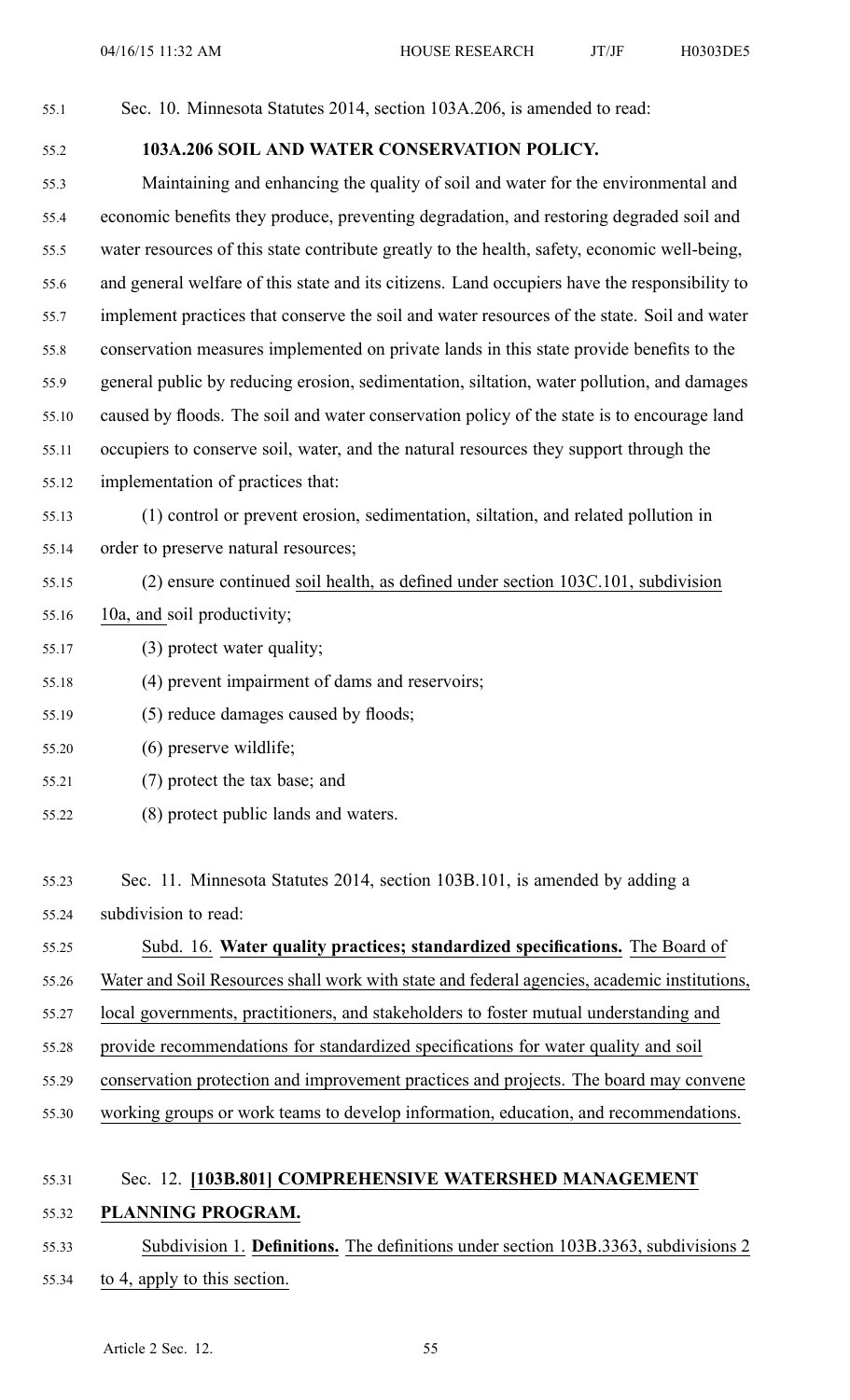| 56.1  | Subd. 2. Program purposes. The purposes of the comprehensive watershed                     |
|-------|--------------------------------------------------------------------------------------------|
| 56.2  | management plan program under section 103B.101, subdivision 14, paragraph (a), are to:     |
| 56.3  | (1) align local water planning purposes and procedures under chapters 103B, 103C,          |
| 56.4  | and 103D on watershed boundaries to create a systematic, watershed-wide, science-based     |
| 56.5  | approach to watershed management;                                                          |
| 56.6  | (2) acknowledge and build off existing local government structure, water plan              |
| 56.7  | services, and local capacity;                                                              |
| 56.8  | (3) incorporate and make use of data and information, including watershed                  |
| 56.9  | restoration and protection strategies under section 114D.26;                               |
| 56.10 | (4) solicit input and engage experts from agencies, citizens, and stakeholder groups;      |
| 56.11 | (5) focus on implementation of prioritized and targeted actions capable of achieving       |
| 56.12 | measurable progress; and                                                                   |
| 56.13 | (6) serve as a substitute for a comprehensive plan, local water management plan, or        |
| 56.14 | watershed management plan developed or amended, approved, and adopted, according           |
| 56.15 | to chapter 103B, 103C, or 103D.                                                            |
| 56.16 | Subd. 3. Coordination. The board shall develop policies for coordination and               |
| 56.17 | development of comprehensive watershed management plans. To ensure effectiveness           |
| 56.18 | and accountability in meeting the purposes of subdivision 2, these policies must address,  |
| 56.19 | at a minimum:                                                                              |
| 56.20 | (1) a boundary framework consistent with section 103B.101, subdivision 14,                 |
| 56.21 | paragraph (a), and procedures, requirements, and criteria for establishing or modifying    |
| 56.22 | the framework consistent with the goals of section 103A.212. The metropolitan area, as     |
| 56.23 | defined under section 473.121, subdivision 2, may be considered for inclusion in the       |
| 56.24 | boundary framework. If included, the metropolitan area is not excluded from the water      |
| 56.25 | management programs under sections 103B.201 to 103B.255;                                   |
| 56.26 | (2) requirements for coordination, participation, and commitment between local             |
| 56.27 | government units in the development, approval, adoption, and implementation of             |
| 56.28 | comprehensive watershed management plans within planning boundaries identified             |
| 56.29 | according to this subdivision;                                                             |
| 56.30 | (3) requirements for consistency with state agency-adopted water and natural               |
| 56.31 | resources-related plans and documents required by chapters 103A, 103B, 103C, 103D,         |
| 56.32 | 103E, 103F, 103G, and 114D; and                                                            |
| 56.33 | (4) procedures for plan development, review, and approval consistent with the intent       |
| 56.34 | of sections 103B.201, 103B.255, 103B.311, 103B.321, 103D.401, and 103D.405. If the         |
| 56.35 | procedures in these sections are contradictory as applied to a specific proceeding, the    |
| 56.36 | board must establish a forum where the public interest conflicts involved can be presented |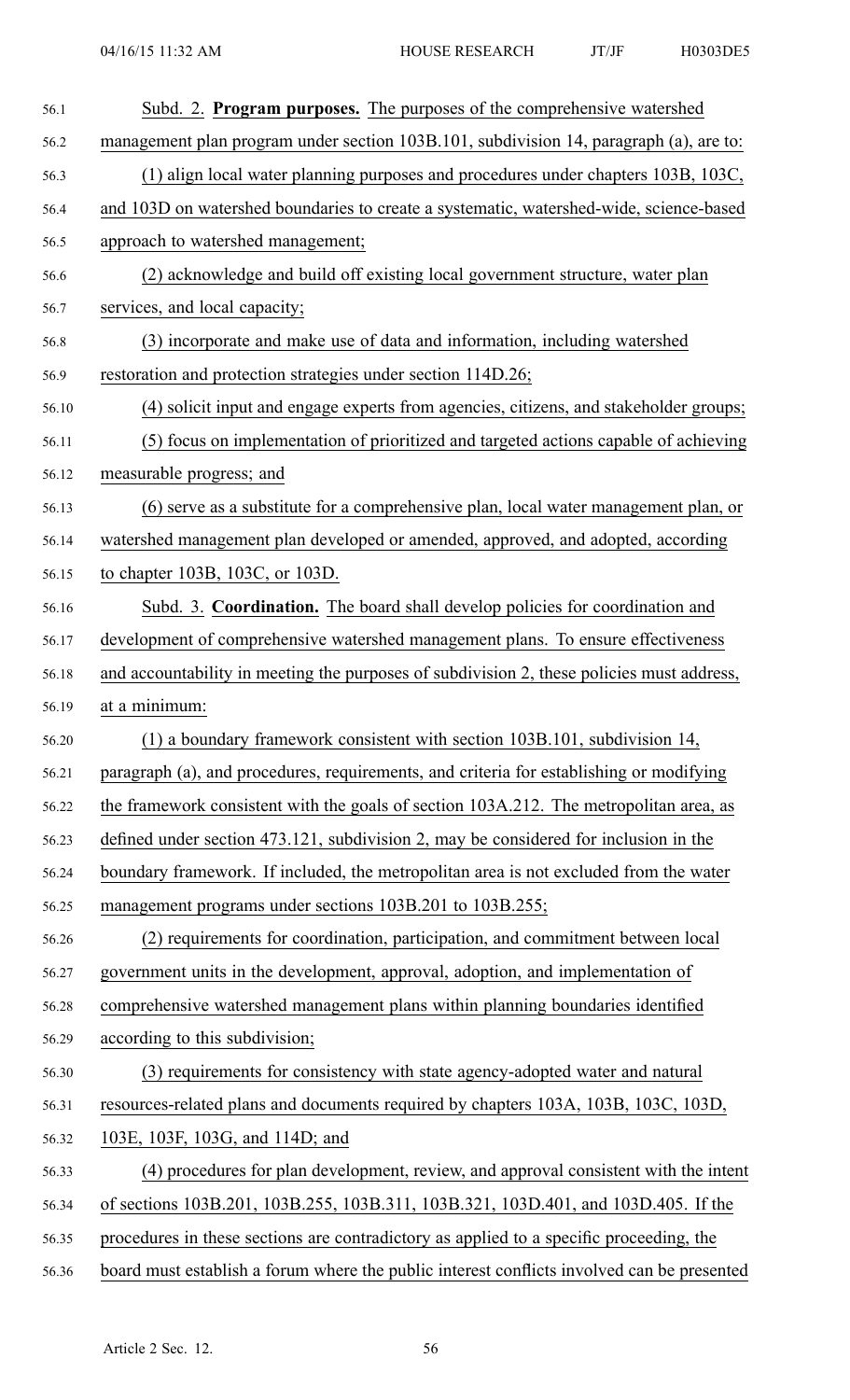| 57.1  | and, by consideration of the whole body of water law, the controlling policy can be      |
|-------|------------------------------------------------------------------------------------------|
| 57.2  | determined and apparent inconsistencies resolved.                                        |
| 57.3  | Subd. 4. <b>Plan content.</b> (a) The board shall develop policies for required          |
| 57.4  | comprehensive watershed management plan content consistent with comprehensive local      |
| 57.5  | water management planning. To ensure effectiveness and accountability in meeting the     |
| 57.6  | purposes of subdivision 2, plan content must include, at a minimum:                      |
| 57.7  | (1) an analysis and prioritization of issues and resource concerns;                      |
| 57.8  | (2) measurable goals to address the issues and concerns, including but not limited to:   |
| 57.9  | (i) restoration, protection, and preservation of natural surface water and groundwater   |
| 57.10 | storage and retention systems;                                                           |
| 57.11 | (ii) minimization of public capital expenditures needed to correct flooding and          |
| 57.12 | water quality problems;                                                                  |
| 57.13 | (iii) restoration, protection, and improvement of surface water and groundwater          |
| 57.14 | quality;                                                                                 |
| 57.15 | (iv) establishment of more uniform local policies and official controls for surface      |
| 57.16 | water and groundwater management;                                                        |
| 57.17 | (v) identification of priority areas for wetland enhancement, restoration, and           |
| 57.18 | establishment;                                                                           |
| 57.19 | (vi) identification of priority areas for riparian zone management and buffers;          |
| 57.20 | (vii) prevention of erosion and soil transport into surface water systems;               |
| 57.21 | (viii) promotion of groundwater recharge;                                                |
| 57.22 | (ix) protection and enhancement of fish and wildlife habitat and water recreational      |
| 57.23 | facilities; and                                                                          |
| 57.24 | (x) securing other benefits associated with the proper management of surface water       |
| 57.25 | and groundwater;                                                                         |
| 57.26 | (3) a targeted implementation schedule describing at a minimum the actions,              |
| 57.27 | locations, timeline, estimated costs, method of measurement, and identification of roles |
| 57.28 | and responsible government units;                                                        |
| 57.29 | (4) a description of implementation programs, including how the implementation           |
| 57.30 | schedule will be achieved and how the plan will be administered and coordinated between  |
| 57.31 | local water management responsibilities; and                                             |
| 57.32 | (5) a land and water resource inventory.                                                 |
| 57.33 | Subd. 5. Timelines; administration. (a) The board shall develop and adopt, by            |
| 57.34 | June 30, 2016, a transition plan for development, approval, adoption, and coordination   |
| 57.35 | of plans consistent with section 103A.212. The transition plan must include a goal of    |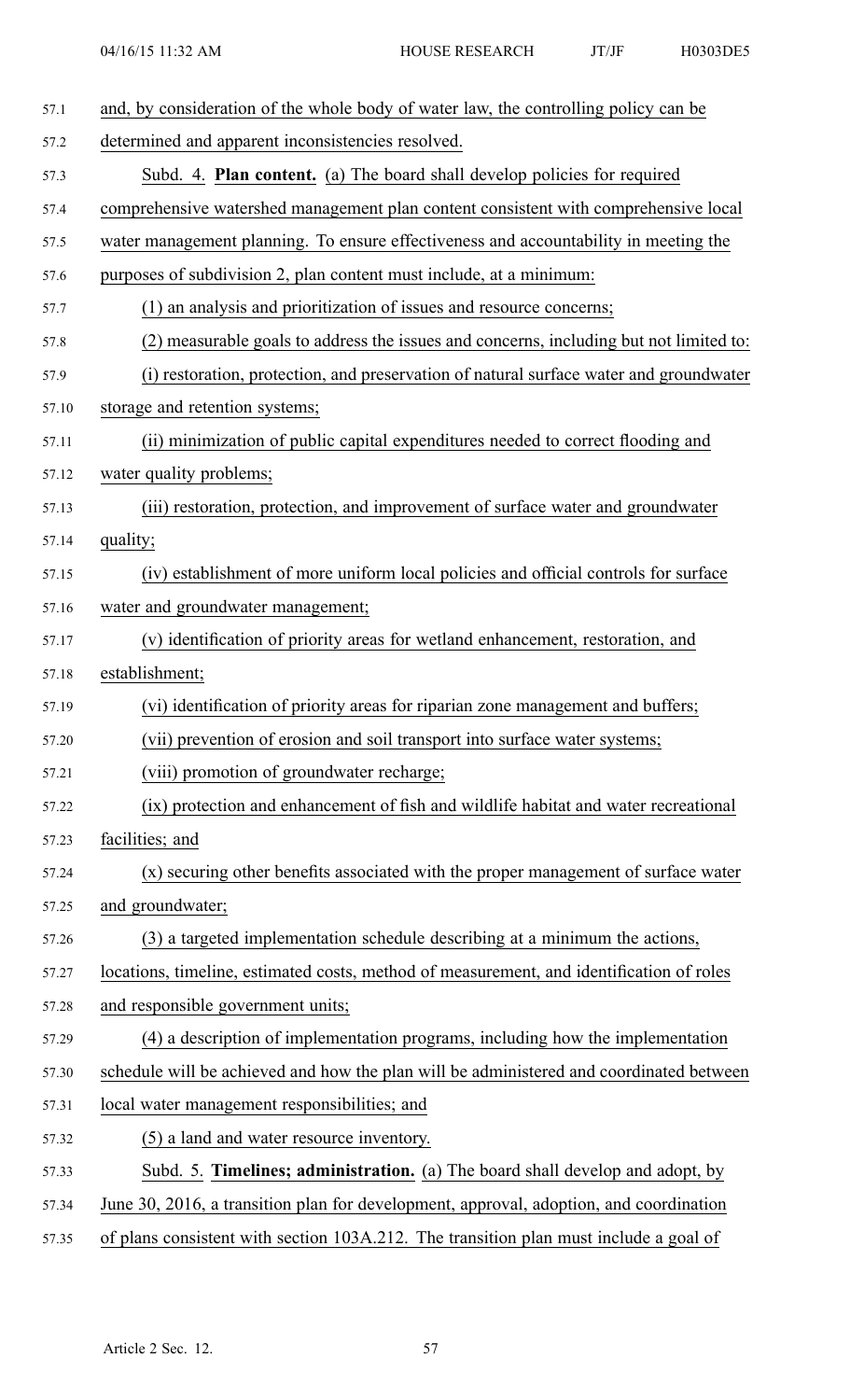| 58.1  | completing statewide transition to comprehensive watershed management plans by 2025.      |
|-------|-------------------------------------------------------------------------------------------|
| 58.2  | The metropolitan area may be considered for inclusion in the transition plan.             |
| 58.3  | (b) The board may use the authority under section 103B.3369, subdivision 9, to            |
| 58.4  | support development or implementation of a comprehensive watershed management             |
| 58.5  | plan under this section.                                                                  |
| 58.6  | Subd. 6. Authority. Notwithstanding any laws to the contrary, the authorities             |
| 58.7  | granted to local government through chapters 103B, 103C, and 103D are retained when       |
| 58.8  | a comprehensive watershed management plan is adopted as a substitute for a watershed      |
| 58.9  | management plan required under section 103B.231, a county groundwater plan authorized     |
| 58.10 | under section 103B.255, a county water plan authorized under section 103B.311, a          |
| 58.11 | comprehensive plan authorized under section 103C.331, or a watershed management plan      |
| 58.12 | required under section 103D.401 or 103D.405.                                              |
|       |                                                                                           |
| 58.13 | Sec. 13. Minnesota Statutes 2014, section 103C.101, is amended by adding a                |
| 58.14 | subdivision to read:                                                                      |
| 58.15 | Subd. 10a. Soil health. "Soil health" means the continued capacity of soil to             |
| 58.16 | function as a vital living system that sustains plants, animals, and humans. Indicators   |
| 58.17 | of soil health include water infiltration capacity; organic matter content; water holding |
| 58.18 | capacity; biological capacity to break down plant residue and other substances and        |
| 58.19 | to maintain soil aggregation; nutrient sequestration and cycling capacity; carbon         |
| 58.20 | sequestration; and soil resistance.                                                       |
|       |                                                                                           |
| 58.21 | Sec. 14. Minnesota Statutes 2014, section 103C.401, subdivision 1, is amended to read:    |
| 58.22 | Subdivision 1. Powers and duties. In addition to the powers and duties of the state       |
| 58.23 | board provided by other law, the state board shall:                                       |
| 58.24 | (1) offer to assist the district boards to implement their programs;                      |
| 58.25 | (2) keep the district boards of the state informed of the activities and experience of    |
| 58.26 | other districts and facilitate cooperation and an interchange of advice and experience    |
| 58.27 | among the districts;                                                                      |
| 58.28 | (3) coordinate the programs and activities of the districts with appropriate agencies     |
| 58.29 | by advice and consultation;                                                               |
| 58.30 | (4) approve or disapprove the plans or programs of districts relating to the use of       |
| 58.31 | state funds administered by the state board;                                              |
| 58.32 | (5) secure the cooperation and assistance of agencies in the work of the districts        |
| 58.33 | and develop a program to advise and assist appropriate agencies in obtaining state and    |
|       |                                                                                           |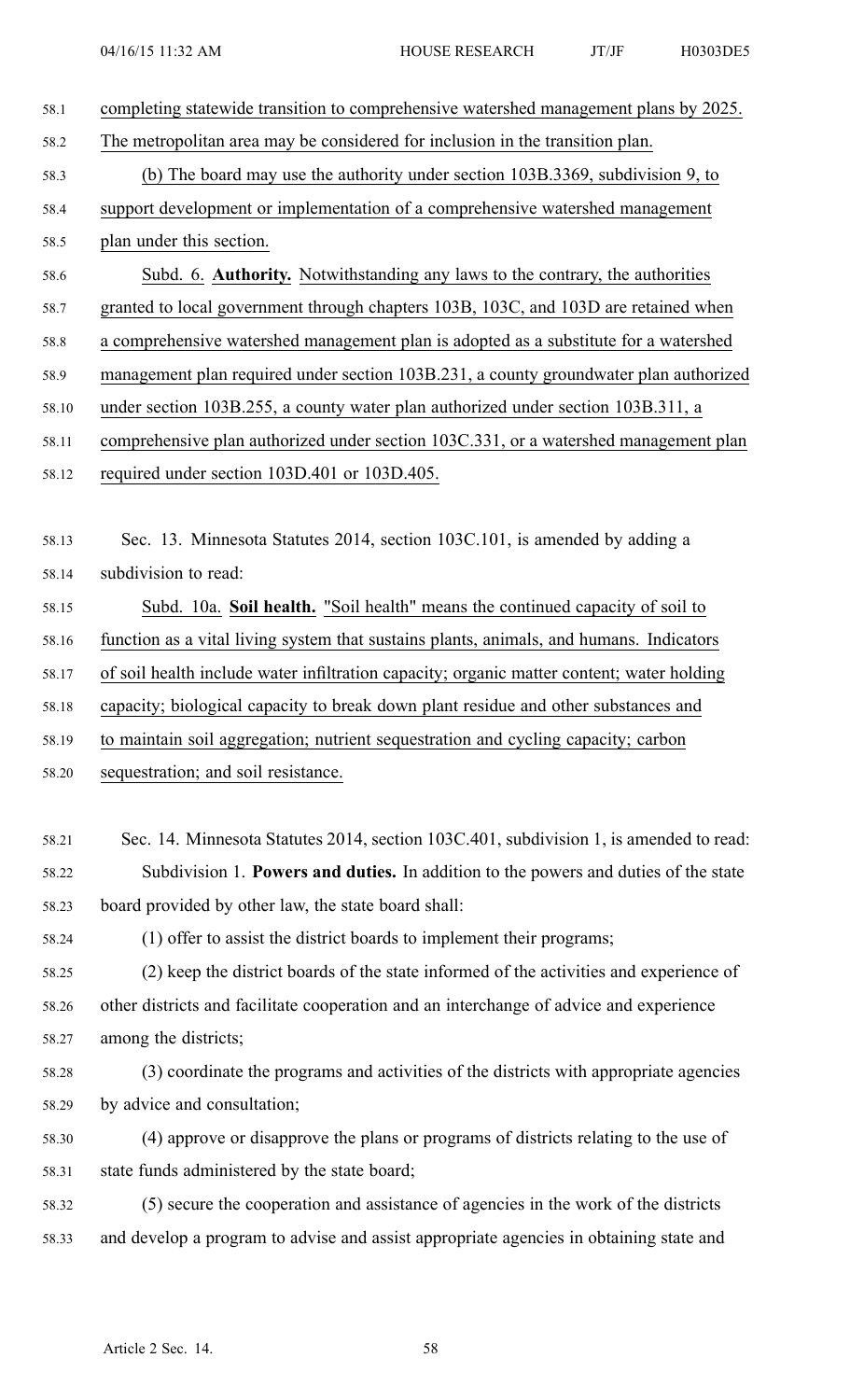- 59.1 federal funds for erosion, sedimentation, flooding, and agriculturally related pollution 59.2 control programs; 59.3 (6) develop and implement <sup>a</sup> public information program concerning the districts' 59.4 activities and programs, the problems and preventive practices relating to erosion control, 59.5 sedimentation, agriculturally related pollution, flood prevention, and the advantages of 59.6 formation of districts in areas where their organization is desirable; 59.7 (7) consolidate districts without <sup>a</sup> hearing or <sup>a</sup> referendum; 59.8 (8) assist the statewide program to inventory and classify the types of soils in the 59.9 state as determined by the Minnesota Cooperative Soil Survey; 59.10 (9) identify research needs and cooperate with other public agencies in research 59.11 concerning the nature and extent of erosion, sedimentation, flooding and agriculturally 59.12 related pollution, the amounts and sources of sediment and pollutants delivered to the 59.13 waters of the state, and long-term soil productivity;
- 59.14 (10) develop structural, land use managemen<sup>t</sup> practice, and other programs to reduce 59.15 or preven<sup>t</sup> soil erosion, sedimentation, flooding, and agriculturally related pollution;
- 59.16 (11) develop <sup>a</sup> system of priorities to identify the erosion, flooding, sediment, and 59.17 agriculturally related pollution problem areas that most need control systems;
- 59.18 (12) ensure compliance with statewide programs and policies established by the state 59.19 board by advice, consultation, and approval of grant agreements with the districts; and
- 59.20 (13) service requests from districts to consolidate districts across county boundaries 59.21 and facilitate other agreed-to reorganizations of districts with other districts or other 59.22 local units of government, including making grants, within the limits of available funds, 59.23 to offset the cost of consolidation or reorganization; and
- 

## 59.24 (14) develop and implement <sup>a</sup> state-led technical training and certification program.

- 59.25 Sec. 15. Minnesota Statutes 2014, section 103C.501, subdivision 5, is amended to read: 59.26 Subd. 5. **Contracts by districts.** (a) A district board may contract on <sup>a</sup> cost-share 59.27 basis to furnish financial aid to <sup>a</sup> land occupier or to <sup>a</sup> state agency for permanen<sup>t</sup> systems 59.28 for erosion or sedimentation control or water quality or water quantity improvements that 59.29 are consistent with the district's comprehensive and annual work plans.
- 59.30 (b) A district board, with approval from the state board and consistent with state 59.31 board rules and policies, may contract on <sup>a</sup> cost-share basis to furnish financial aid to <sup>a</sup> 59.32 land occupier for nonstructural land managemen<sup>t</sup> practices that are par<sup>t</sup> of <sup>a</sup> planned
- 59.33 erosion control or water quality improvement plan.
- 59.34 (b) (c) The duration of the contract must, at a minimum, be the time required to 59.35 complete the planned systems. A contract must specify that the land occupier is liable for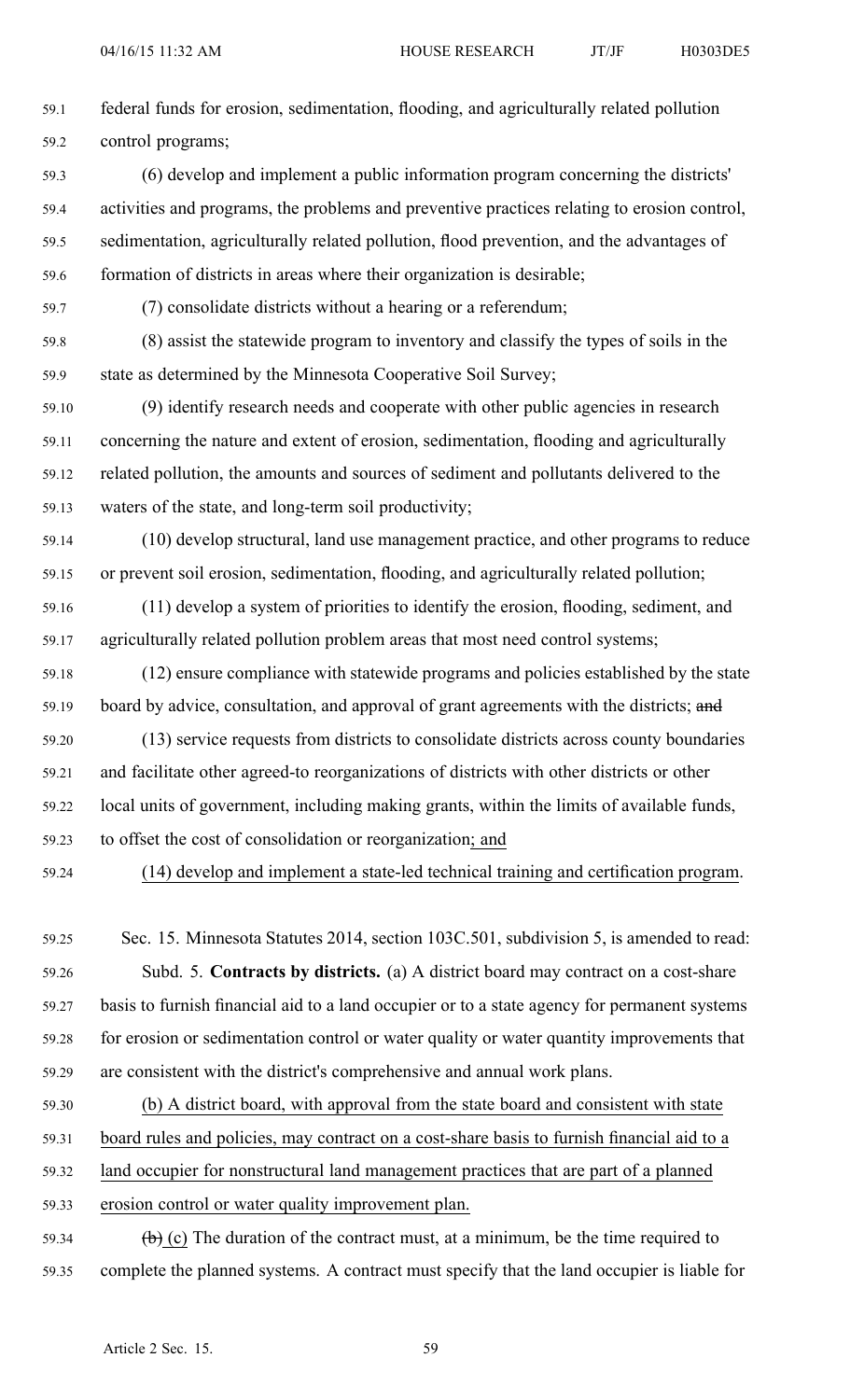60.1 monetary damages and penalties in an amount up to 150 percen<sup>t</sup> of the financial assistance 60.2 received from the district, for failure to complete the systems or practices in <sup>a</sup> timely 60.3 manner or maintain the systems or practices as specified in the contract.

- $60.4$  (c) (d) A contract may provide for cooperation or funding with federal agencies. 60.5 A land occupier or state agency may provide the cost-sharing portion of the contract 60.6 through services in kind.
- 60.7 (d) (e) The state board or the district board may not furnish any financial aid for 60.8 practices designed only to increase land productivity.
- $(60.9)$  (e) (f) When a district board determines that long-term maintenance of a system or 60.10 practice is desirable, the board may require that maintenance be made <sup>a</sup> covenant upon 60.11 the land for the effective life of the practice. A covenant under this subdivision shall be 60.12 construed in the same manner as <sup>a</sup> conservation restriction under section 84.65.
- 60.13 Sec. 16. Minnesota Statutes 2014, section 114D.30, subdivision 2, is amended to read: 60.14 Subd. 2. **Membership; appointment.** (a) The commissioners of natural resources, 60.15 agriculture, health, and the Pollution Control Agency, and the executive director of the 60.16 Board of Water and Soil Resources, the Board of Regents of the University of Minnesota, 60.17 and the Metropolitan Council shall each appoint one person from their respective agency 60.18 entity to serve as <sup>a</sup> nonvoting member of the council. Two members of the house of 60.19 representatives, including one member from the majority party and one member from the 60.20 minority party, appointed by the speaker and two senators, including one member from 60.21 the majority party and one member from the minority party, appointed according to the 60.22 rules of the senate shall serve at the pleasure of the appointing authority as nonvoting 60.23 members of the council. Agency and legislative Members appointed under this paragraph 60.24 serve as nonvoting members of the council.
- 60.25 (b) Nineteen Seventeen voting members of the council shall be appointed by the 60.26 governor as follows:
- 60.27 (1) two members representing statewide farm organizations;
- 60.28 (2) two members representing business organizations;
- 60.29 (3) two members representing environmental organizations;
- 60.30 (4) one member representing soil and water conservation districts;
- 60.31 (5) one member representing watershed districts;

60.32 (6) one member representing nonprofit organizations focused on improvement of 60.33 Minnesota lakes or streams;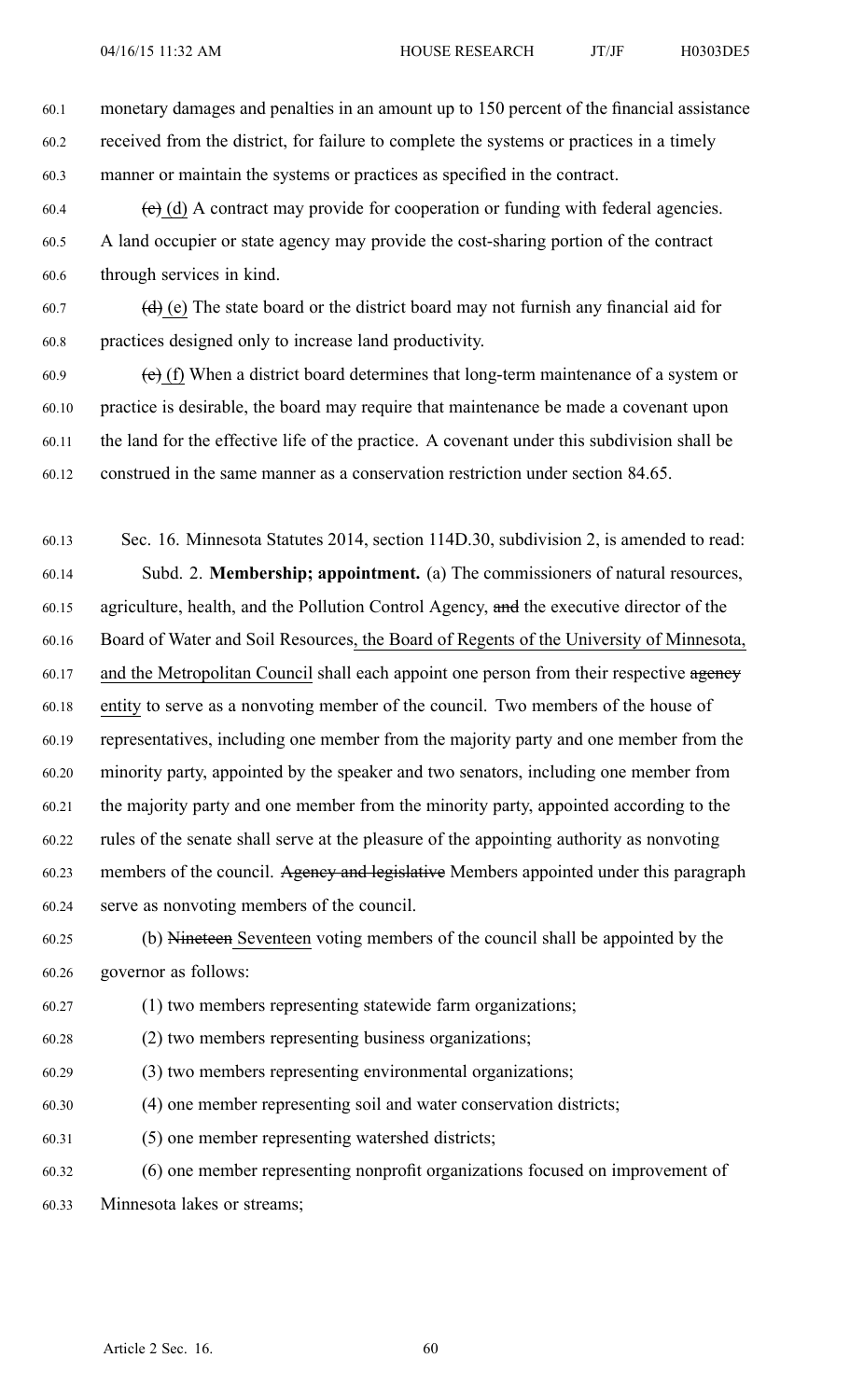- 61.1 (7) two members representing organizations of county governments, one member 61.2 representing the interests of rural counties and one member representing the interests of 61.3 counties in the seven-county metropolitan area; 61.4 (8) two members representing organizations of city governments; 61.5 (9) one member representing the Metropolitan Council established under section 61.6  $473.123$ ; 61.7  $(10)(9)$  one member representing township officers; 61.8  $(11)(10)$  one member representing the interests of tribal governments;  $(12)(11)$  one member representing statewide hunting organizations; and 61.10 (13) one member representing the University of Minnesota or <sup>a</sup> Minnesota state 61.11 university; and 61.12 (14) (12) one member representing statewide fishing organizations. 61.13 Members appointed under this paragraph must not be registered lobbyists or legislators. 61.14 In making appointments, the governor must attempt to provide for geographic balance. 61.15 The members of the council appointed by the governor are subject to the advice and 61.16 consent of the senate.
- 61.17 Sec. 17. Laws 2013, chapter 137, article 2, section 6, is amended to read:

| 61.18 | Sec. 6. DEPARTMENT OF NATURAL | 12,635,000    | 9,450,000 |
|-------|-------------------------------|---------------|-----------|
| 61.19 | <b>RESOURCES</b>              | 12,135,000 \$ | 8,950,000 |

- 61.20 (a) \$2,000,000 the first year and \$2,000,000
- 61.21 the second year are for stream flow
- 61.22 monitoring, including the installation of
- 61.23 additional monitoring gauges, and monitoring
- 61.24 necessary to determine the relationship
- 61.25 between stream flow and groundwater.
- 61.26 (b) \$1,300,000 the first year and \$1,300,000
- 61.27 the second year are for lake Index of
- 61.28 Biological Integrity (IBI) assessments.
- 61.29 (c) \$135,000 the first year and \$135,000
- 61.30 the second year are for assessing mercury
- 61.31 contamination and other contaminants of
- 61.32 fish, including monitoring to track the status
- 61.33 of waters impaired by mercury and mercury
- 61.34 reduction efforts over time.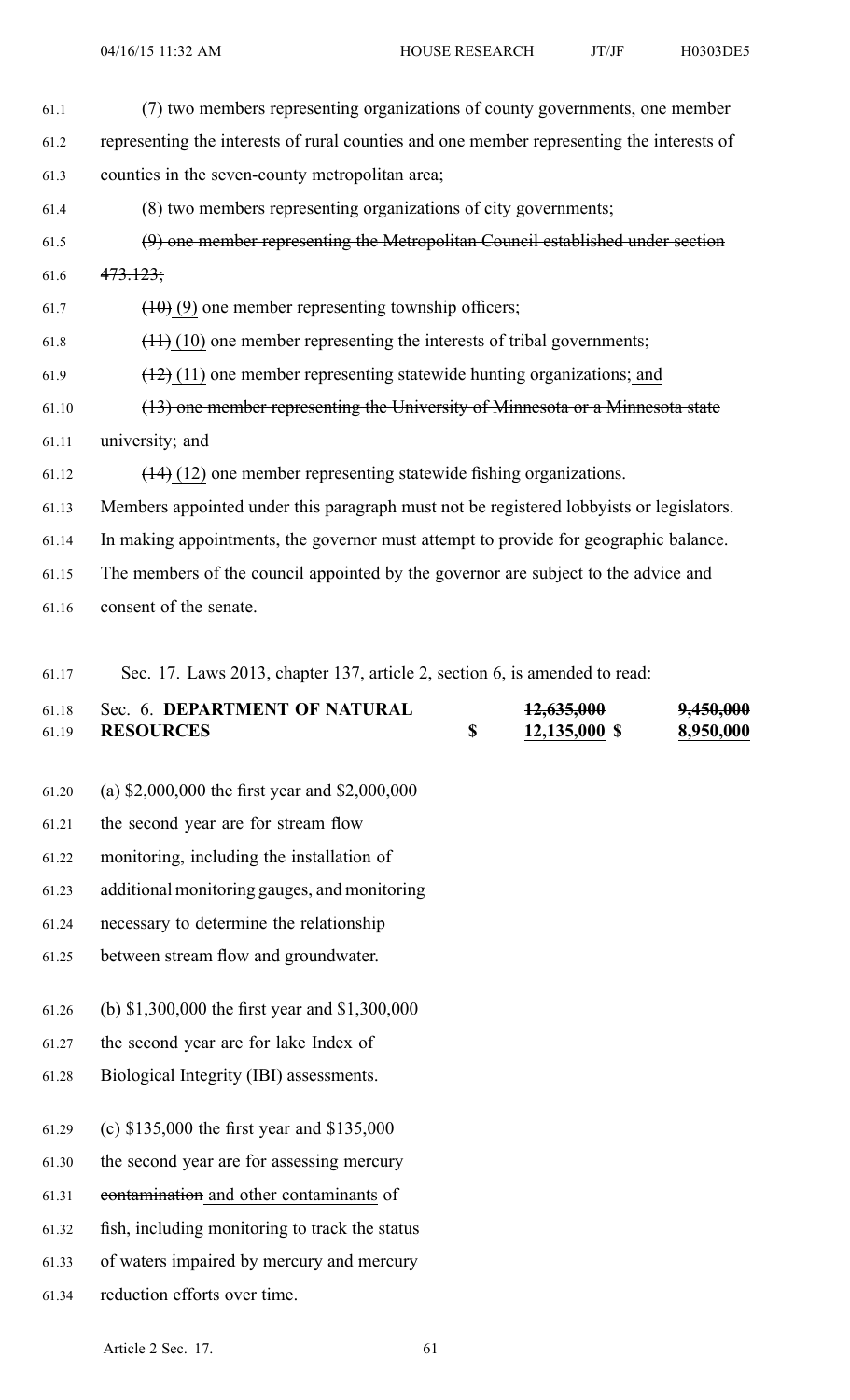| 62.1  | (d) \$1,850,000 the first year and \$1,850,000 |
|-------|------------------------------------------------|
| 62.2  | the second year are for developing targeted,   |
| 62.3  | science-based watershed restoration and        |
| 62.4  | protection strategies, including regional      |
| 62.5  | technical assistance for TMDL plans and        |
| 62.6  | development of a watershed assessment tool,    |
| 62.7  | in cooperation with the commissioner of the    |
| 62.8  | Pollution Control Agency. By January 15,       |
| 62.9  | 2016, the commissioner shall submit a report   |
| 62.10 | to the chairs and ranking minority members     |
| 62.11 | of the senate and house of representatives     |
| 62.12 | committees and divisions with jurisdiction     |
| 62.13 | over environment and natural resources         |
| 62.14 | policy and finance providing the outcomes      |
| 62.15 | to lakes, rivers, streams, and groundwater     |
| 62.16 | achieved with this appropriation and           |
| 62.17 | recommendations.                               |
| 62.18 | (e) \$1,375,000 the first year and \$1,375,000 |
| 62.19 | the second year are for water supply planning, |
| 62.20 | aquifer protection, and monitoring activities. |
| 62.21 | (f) \$1,000,000 the first year and \$1,000,000 |
| 62.22 | the second year are for technical assistance   |
| 62.23 | to support local implementation of nonpoint    |
| 62.24 | source restoration and protection activities,  |
| 62.25 | including water quality protection in forested |
| 62.26 | watersheds.                                    |
| 62.27 | (g) $$675,000$ the first year and $$675,000$   |
| 62.28 | the second year are for applied research       |
| 62.29 | and tools, including watershed hydrologic      |
| 62.30 | modeling; maintaining and updating spatial     |
| 62.31 | data for watershed boundaries, streams, and    |
| 62.32 | water bodies and integrating high-resolution   |

- 62.33 digital elevation data; assessing effectiveness
- 62.34 of forestry best managemen<sup>t</sup> practices for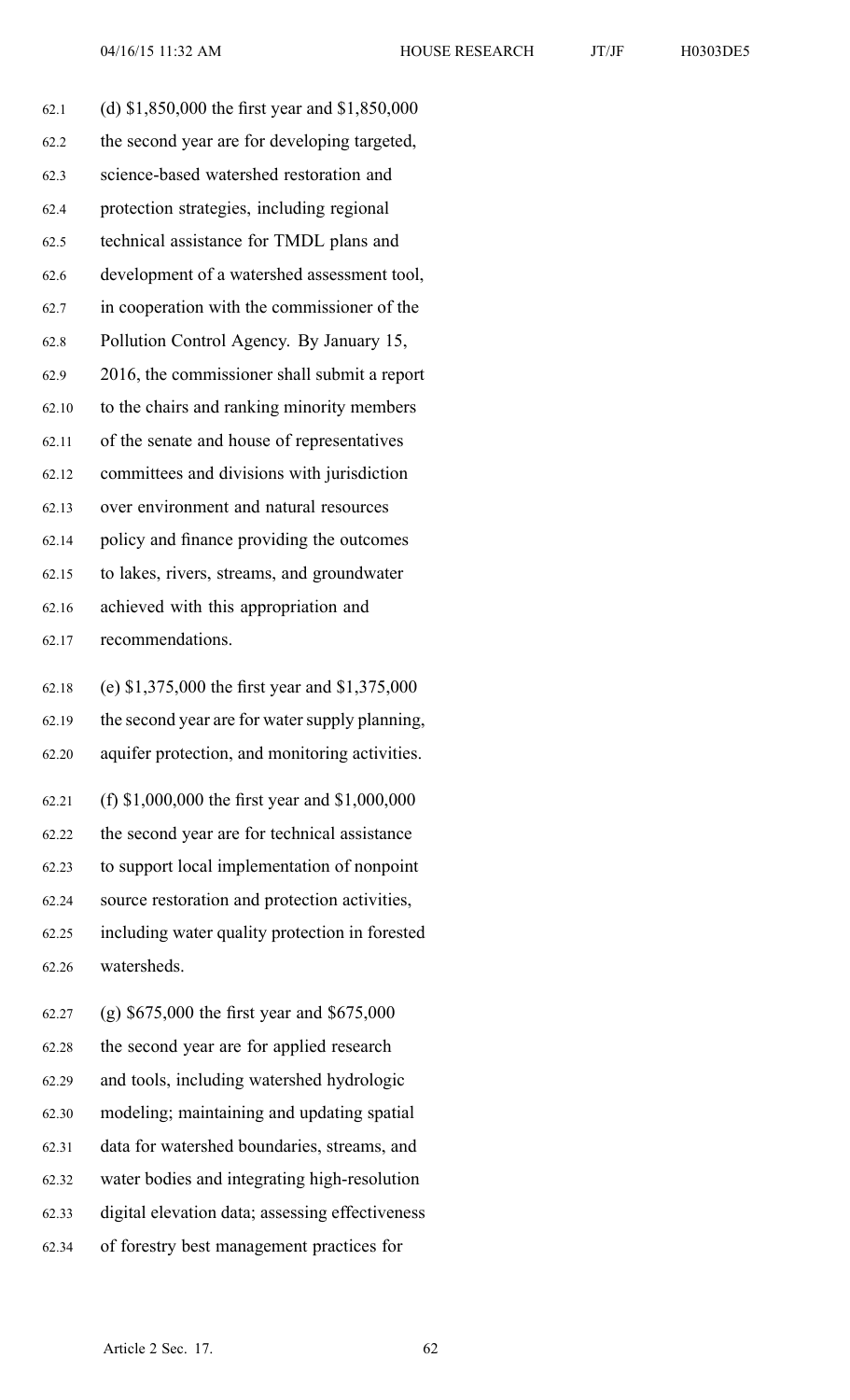63.1 water quality; and developing an ecological 63.2 monitoring database. 63.3 (h) \$615,000 the first year and \$615,000 63.4 the second year are for developing county 63.5 geologic atlases. 63.6 (i) \$85,000 the first year is to develop design 63.7 standards and best managemen<sup>t</sup> practices 63.8 for public water access sites to maintain and 63.9 improve water quality by avoiding shoreline 63.10 erosion and runoff. 63.11 (j) \$3,000,000 the first year is for beginning 63.12 to develop and designate groundwater 63.13 managemen<sup>t</sup> areas under Minnesota Statutes, 63.14 section 103G.287, subdivision 4. The 63.15 commissioner, in consultation with the 63.16 commissioners of the Pollution Control 63.17 Agency, health, and agriculture, shall 63.18 establish <sup>a</sup> uniform statewide hydrogeologic 63.19 mapping system that will include designated 63.20 groundwater managemen<sup>t</sup> areas. The 63.21 mapping system must include wellhead 63.22 protection areas, special well construction 63.23 areas, groundwater provinces, groundwater 63.24 recharge areas, and other designated or 63.25 geographical areas related to groundwater. 63.26 This mapping system shall be used to 63.27 implement all groundwater-related laws 63.28 and for reporting and evaluations. This 63.29 appropriation is available until June 30, 2017. 63.30 (k) \$500,000 the first year and \$500,000 the 63.31 second year are for grants to counties and 63.32 other local units of governmen<sup>t</sup> to adopt and 63.33 implement advanced shoreland protection 63.34 measures. The grants awarded under this 63.35 paragraph shall be for up to \$100,000 and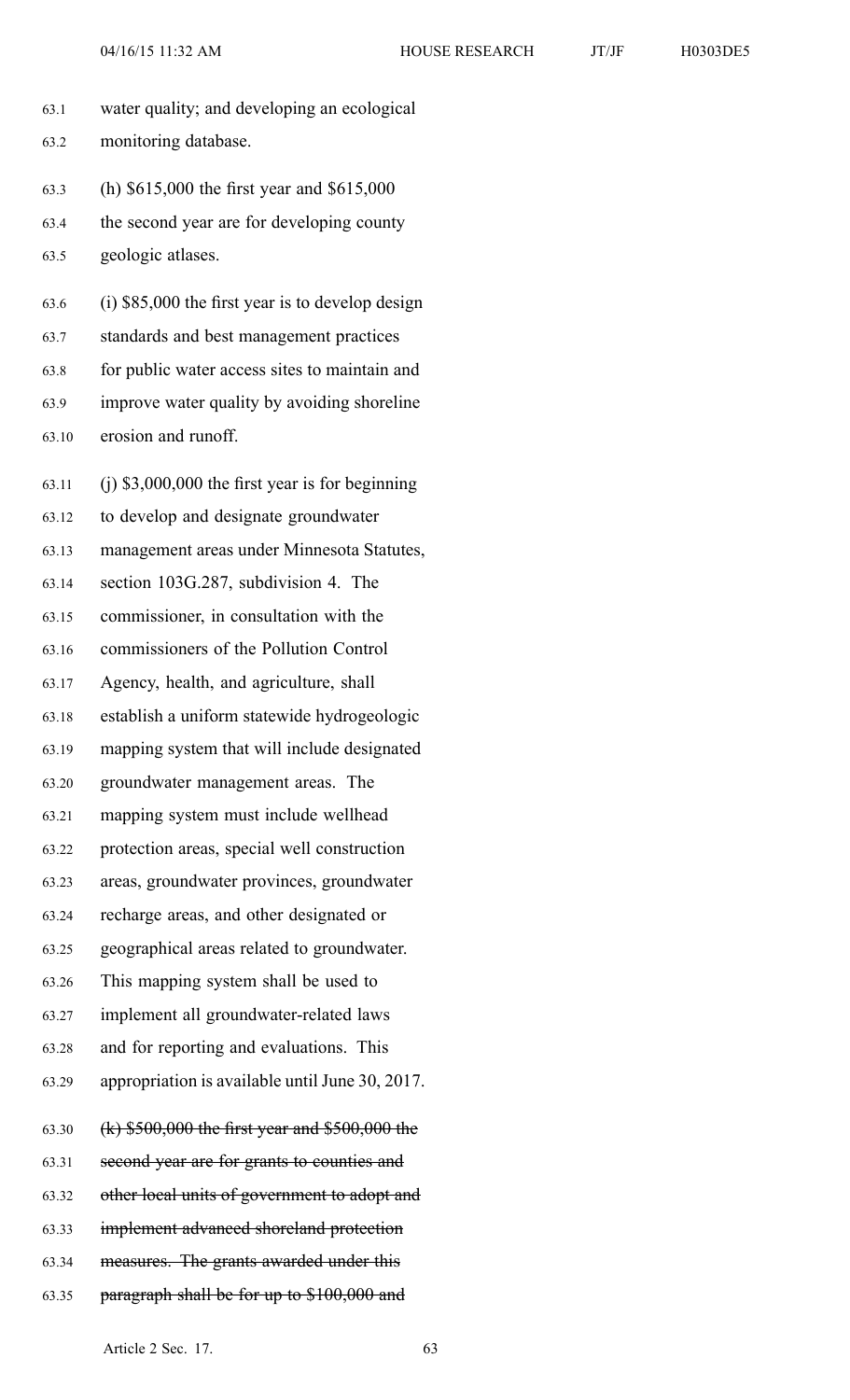|  | H0303DE5 |  |
|--|----------|--|
|  |          |  |
|  |          |  |

| 64.1  | must be used to restore and enhance riparian  |
|-------|-----------------------------------------------|
| 64.2  | areas to protect, enhance, and restore water  |
| 64.3  | quality in lakes, rivers, and streams. Grant  |
| 64.4  | recipients must submit a report to the        |
| 64.5  | commissioner on the outcomes achieved         |
| 64.6  | with the grant. To be eligible for a grant    |
| 64.7  | under this paragraph, a county or other local |
| 64.8  | unit of government must be adopting or have   |
| 64.9  | adopted an ordinance for the subdivision,     |
| 64.10 | use, redevelopment, and development of        |
| 64.11 | shoreland that has been approved by the       |
| 64.12 | commissioner of natural resources as having   |
| 64.13 | advanced shoreland protection measures. An    |
| 64.14 | ordinance must meet or exceed the following   |
| 64.15 | standards:                                    |
|       |                                               |
| 64.16 | (1) requires new sewage treatment systems     |
| 64.17 | to be set back at least 100 feet from the     |
| 64.18 | ordinary high water level for recreational    |
| 64.19 | development shorelands and 75 feet for        |
| 64.20 | general development lake shorelands;          |
| 64.21 | $(2)$ requires redevelopment and new          |
| 64.22 | development on shoreland to have at least     |
| 64.23 | a 50-foot vegetative buffer. An access path   |
| 64.24 | and recreational use area may be allowed;     |
|       |                                               |
| 64.25 | (3) requires mitigation when any variance to  |
| 64.26 | standards designed to protect lakes, rivers,  |
| 64.27 | and streams is granted;                       |
| 64.28 | (4) requires best management practices to be  |
| 64.29 | used to control storm water and sediment as   |
| 64.30 | part of a land alteration;                    |
|       |                                               |
| 64.31 | (5) includes other criteria developed by the  |
| 64.32 | commissioner; and                             |
| 64.33 | $(6)$ has been adopted by July 1, 2015.       |
|       |                                               |

Article 2 Sec. 17. 64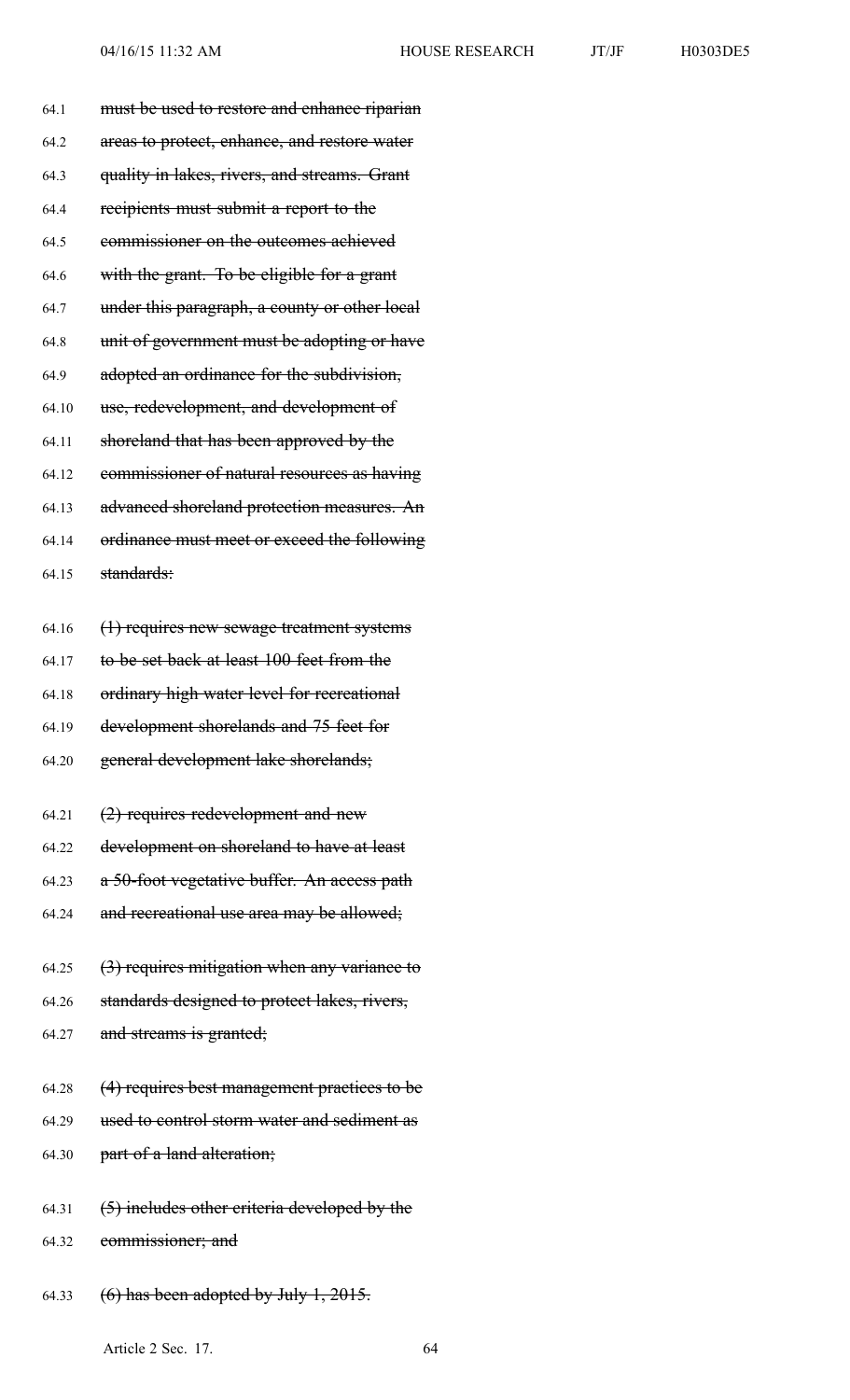65.1 An ordinance that does not exceed all the 65.2 standards in clauses  $(1)$  to  $(5)$  is considered 65.3 to meet the requirement if the commissioner 65.4 determines that the ordinance provides 65.5 significantly greater protection for both 65.6 waters and shoreland than those standards. 65.7 The commissioner of natural resources 65.8 may develop additional criteria for the 65.9 grants awarded under this paragraph. In 65.10 developing the criteria, the commissioner 65.11 shall consider the proposed changes to 65.12 the department's shoreland rules discussed 65.13 during the rulemaking process authorized 65.14 under Laws 2007, chapter 57, article 1, 65.15 section 4, subdivision 3. This appropriation 65.16 is available until spent. 65.17 (a)  $(k)$  \$100,000 the first year is for the 65.18 commissioner of natural resources for

- 65.19 rulemaking under Minnesota Statutes,
- 65.20 section 116G.15, subdivision 7.

## 65.21 Sec. 18. **CANCELLATION OF PRIOR APPROPRIATIONS.**

| 65.22 | (a) The unspent balance of the appropriation to the Public Facilities Authority for the |
|-------|-----------------------------------------------------------------------------------------|
| 65.23 | clean water legacy phosphorus reduction grant program under Minnesota Statutes, section |
| 65.24 | 446A.074, in Laws 2009, chapter 172, article 2, section 3, paragraph (b), is canceled.  |
| 65.25 | (b) The unspent balance of the appropriation to the Public Facilities Authority for     |
| 65.26 | the clean water legacy phosphorus reduction grant program under Minnesota Statutes,     |
| 65.27 | section 446A.074, in Laws 2011, First Special Session chapter 6, article 2, section 4,  |
| 65.28 | paragraph (b), is canceled.                                                             |
| 65.29 | <b>EFFECTIVE DATE.</b> This section is effective the day following final enactment.     |
| 65.30 | <b>ARTICLE 3</b>                                                                        |

- 65.31 **PARKS AND TRAILS FUND**
- 65.32 Section 1. **PARKS AND TRAILS FUND APPROPRIATIONS.**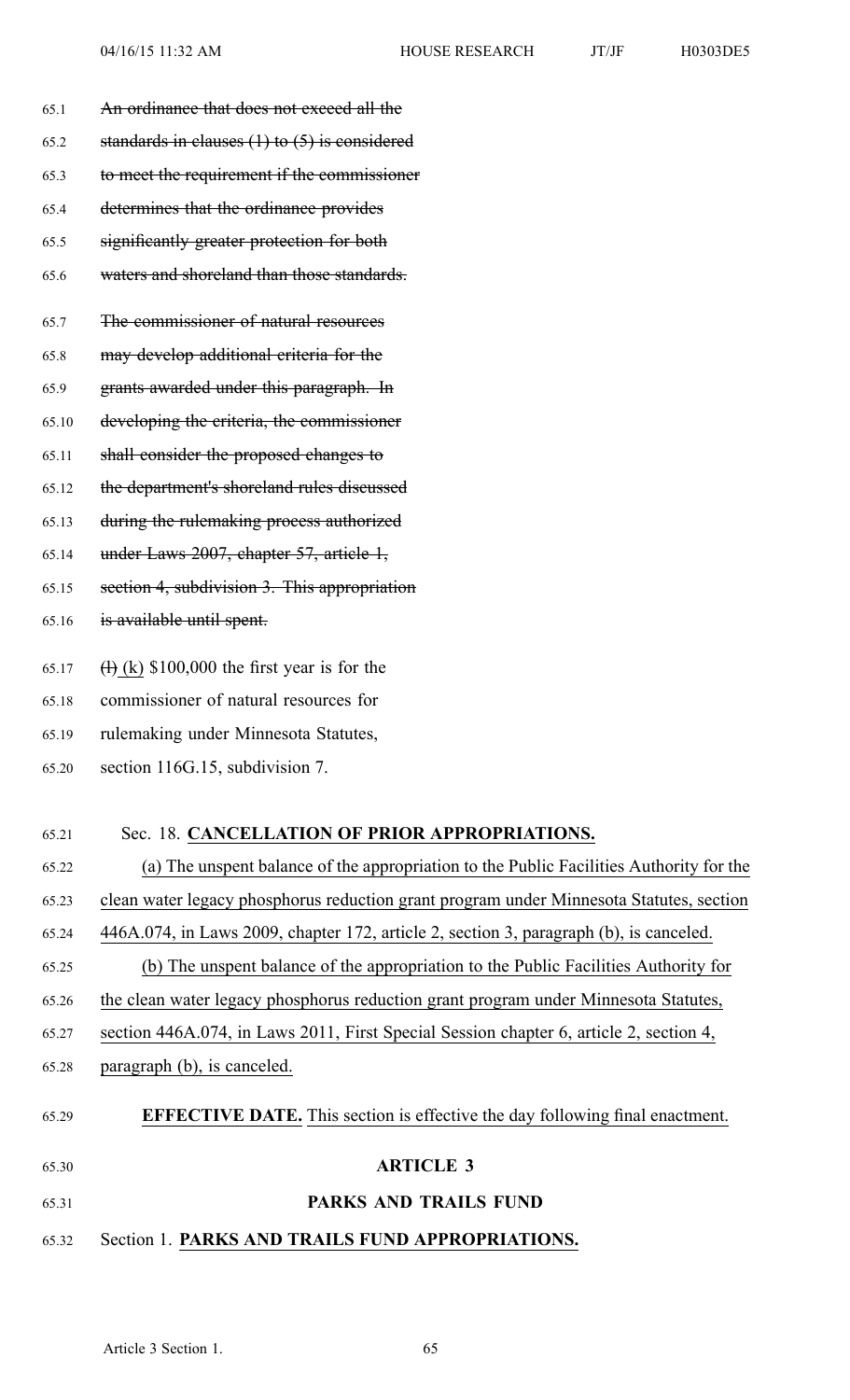| 66.1                           | The sums shown in the columns marked "Appropriations" are appropriated to the                |                                                                                          |                                                                                         |            |  |
|--------------------------------|----------------------------------------------------------------------------------------------|------------------------------------------------------------------------------------------|-----------------------------------------------------------------------------------------|------------|--|
| 66.2                           | agencies and for the purposes specified in this article. The appropriations are from the     |                                                                                          |                                                                                         |            |  |
| 66.3                           | parks and trails fund and are available for the fiscal years indicated for each purpose. The |                                                                                          |                                                                                         |            |  |
| 66.4                           |                                                                                              | figures "2016" and "2017" used in this article mean that the appropriations listed under |                                                                                         |            |  |
| 66.5                           | them are available for the fiscal year ending June 30, 2016, or June 30, 2017, respectively. |                                                                                          |                                                                                         |            |  |
| 66.6                           | "The first year" is fiscal year 2016. "The second year" is fiscal year 2017. "The biennium"  |                                                                                          |                                                                                         |            |  |
| 66.7                           | is fiscal years 2016 and 2017. All appropriations in this article are onetime.               |                                                                                          |                                                                                         |            |  |
| 66.8<br>66.9<br>66.10<br>66.11 |                                                                                              |                                                                                          | <b>APPROPRIATIONS</b><br><b>Available for the Year</b><br><b>Ending June 30</b><br>2016 | 2017       |  |
| 66.12                          | Sec. 2. PARKS AND TRAILS                                                                     |                                                                                          |                                                                                         |            |  |
| 66.13                          | Subdivision 1. Total Appropriation                                                           | $\underline{\$}$                                                                         | 43,628,000 \$                                                                           | 45,722,000 |  |
|                                | The amounts that may be spent for each                                                       |                                                                                          |                                                                                         |            |  |
| 66.14<br>66.15                 | purpose are specified in the following                                                       |                                                                                          |                                                                                         |            |  |
| 66.16                          | sections.                                                                                    |                                                                                          |                                                                                         |            |  |
|                                |                                                                                              |                                                                                          |                                                                                         |            |  |
| 66.17                          | Subd. 2. Availability of Appropriation                                                       |                                                                                          |                                                                                         |            |  |
| 66.18                          | Money appropriated in this article may                                                       |                                                                                          |                                                                                         |            |  |
| 66.19                          | not be spent on activities unless they are                                                   |                                                                                          |                                                                                         |            |  |
| 66.20                          | directly related to and necessary for a                                                      |                                                                                          |                                                                                         |            |  |
| 66.21                          | specific appropriation. Money appropriated                                                   |                                                                                          |                                                                                         |            |  |
| 66.22                          | in this article must be spent in accordance                                                  |                                                                                          |                                                                                         |            |  |
| 66.23                          | with Minnesota Management and Budget's                                                       |                                                                                          |                                                                                         |            |  |
| 66.24                          | Guidance to Agencies on Legacy Fund                                                          |                                                                                          |                                                                                         |            |  |
| 66.25                          | Expenditure. Notwithstanding Minnesota                                                       |                                                                                          |                                                                                         |            |  |
| 66.26                          | Statutes, section 16A.28, and unless                                                         |                                                                                          |                                                                                         |            |  |
| 66.27                          | otherwise specified in this article, fiscal year                                             |                                                                                          |                                                                                         |            |  |
| 66.28                          | 2016 appropriations are available until June                                                 |                                                                                          |                                                                                         |            |  |
| 66.29                          | 30, 2018, and fiscal year 2017 appropriations                                                |                                                                                          |                                                                                         |            |  |
| 66.30                          | are available until June 30, 2019. If a project                                              |                                                                                          |                                                                                         |            |  |
| 66.31                          | receives federal funds, the time period of                                                   |                                                                                          |                                                                                         |            |  |
| 66.32                          | the appropriation is extended to equal the                                                   |                                                                                          |                                                                                         |            |  |
| 66.33                          | availability of federal funding.                                                             |                                                                                          |                                                                                         |            |  |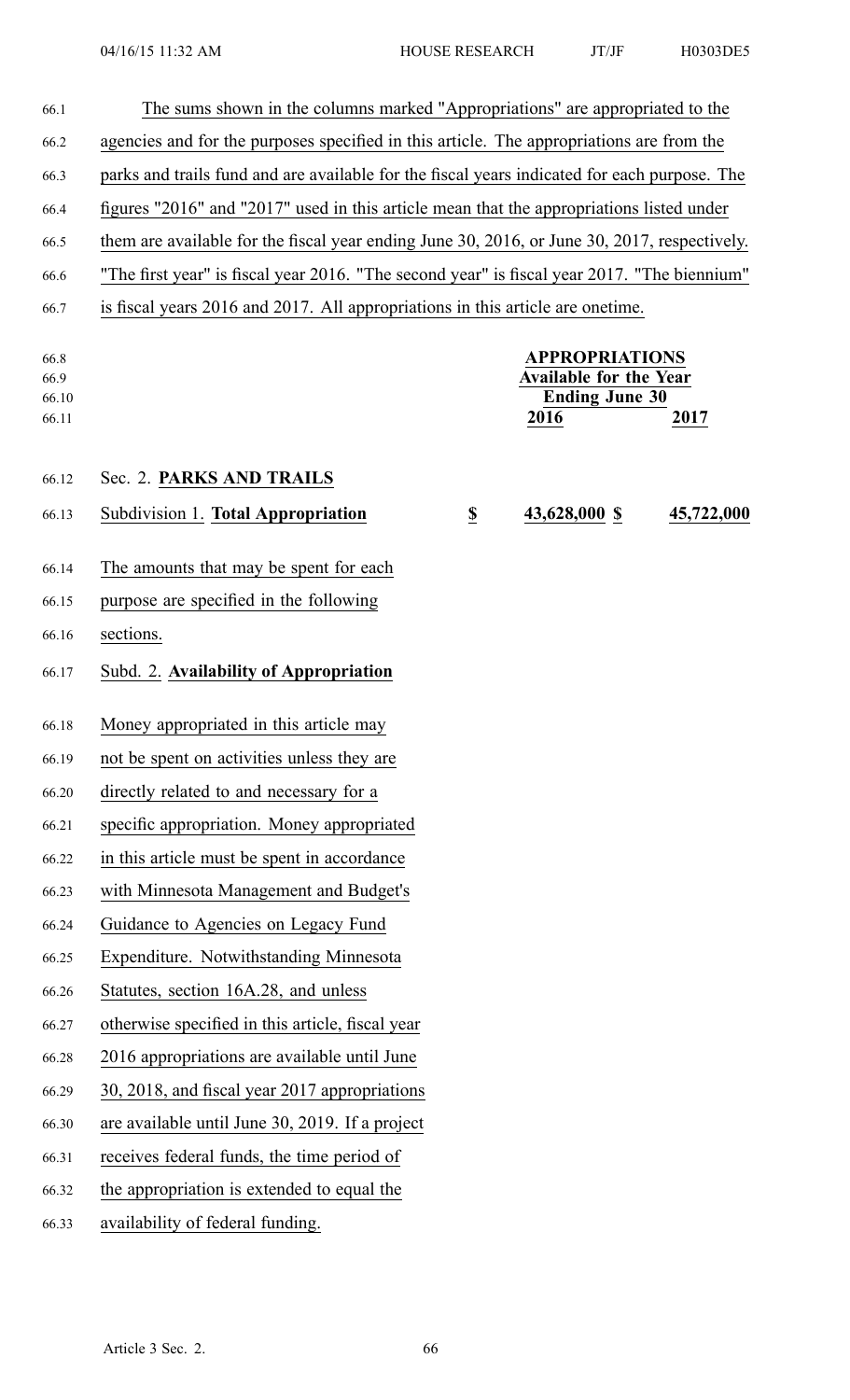| 67.1<br>67.2 | Sec. 3. DEPARTMENT OF NATURAL<br><b>RESOURCES</b> | $\underline{\mathbb{S}}$ | 26,391,000 \$ | 27,655,000 |
|--------------|---------------------------------------------------|--------------------------|---------------|------------|
| 67.3         | (a) $$17,237,000$ the first year and              |                          |               |            |
| 67.4         | $$18,067,000$ the second year are for state       |                          |               |            |
| 67.5         | parks, recreation areas, and trails to:           |                          |               |            |
| 67.6         | (1) connect people to the outdoors;               |                          |               |            |
| 67.7         | (2) acquire land and create opportunities;        |                          |               |            |
| 67.8         | (3) maintain existing holdings; and               |                          |               |            |
| 67.9         | (4) improve cooperation by coordinating           |                          |               |            |
| 67.10        | with partners to implement the 25-year            |                          |               |            |
| 67.11        | long-range parks and trails legacy plan.          |                          |               |            |
| 67.12        | (b) \$8,618,000 the first year and \$9,033,000    |                          |               |            |
| 67.13        | the second year are for grants in accordance      |                          |               |            |
| 67.14        | with Minnesota Statutes, section 85.535,          |                          |               |            |
| 67.15        | for parks and trails of regional or statewide     |                          |               |            |
| 67.16        | significance outside of the metropolitan area,    |                          |               |            |
| 67.17        | as defined in Minnesota Statutes, section         |                          |               |            |
| 67.18        | 473.121, subdivision 2. Up to 2.5 percent of      |                          |               |            |
| 67.19        | the total appropriation may be used by the        |                          |               |            |
| 67.20        | department for administering the grants. Of       |                          |               |            |
| 67.21        | the total appropriation, \$356,000 the first year |                          |               |            |
| 67.22        | and \$362,000 the second year are for grants      |                          |               |            |
| 67.23        | to the Greater Minnesota Regional Parks and       |                          |               |            |
| 67.24        | Trails Commission for operating costs.            |                          |               |            |
| 67.25        | (c) $$536,000$ the first year and $$555,000$ the  |                          |               |            |
| 67.26        | second year are for coordination and projects     |                          |               |            |
| 67.27        | between the department, Metropolitan              |                          |               |            |
| 67.28        | Council, and the Greater Minnesota Regional       |                          |               |            |
| 67.29        | Parks and Trails Commission; enhanced             |                          |               |            |
| 67.30        | Web-based information for park and trail          |                          |               |            |
| 67.31        | users; and support of activities of the Parks     |                          |               |            |
| 67.32        | and Trails Legacy Advisory Committee.             |                          |               |            |
| 67.33        | (d) The commissioner shall contract for           |                          |               |            |
| 67.34        | services with Conservation Corps Minnesota        |                          |               |            |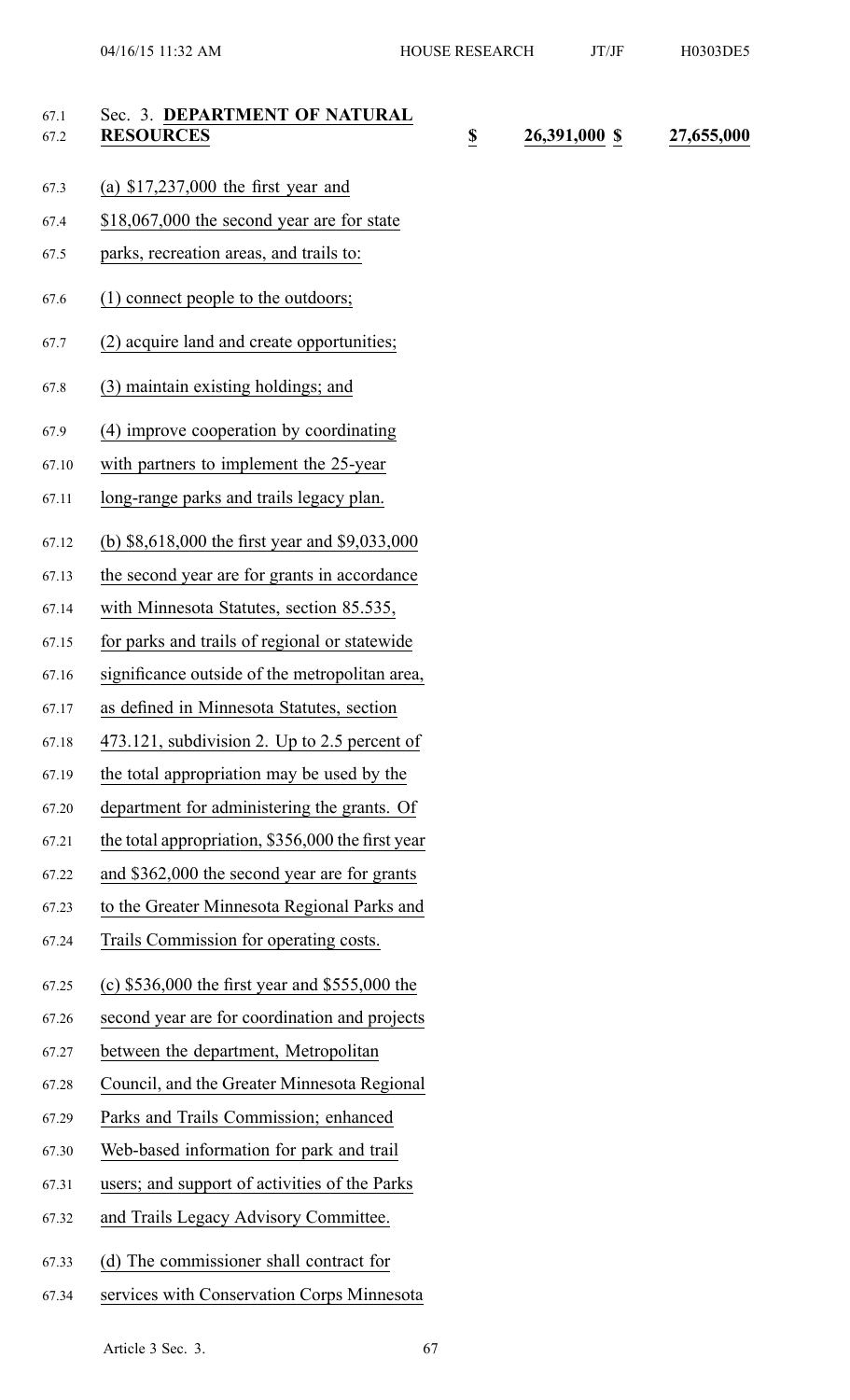68.1 for restoration, maintenance, and other 68.2 activities under this section for at least 68.3 \$1,000,000 the first year and \$1,000,000 the 68.4 second year. 68.5 (e) The implementing agencies receiving 68.6 appropriations under this section shall 68.7 give consideration to contracting with 68.8 Conservation Corps Minnesota for 68.9 restoration, maintenance, and other activities. 68.10 Sec. 4. **METROPOLITAN COUNCIL \$ 17,237,000 \$ 18,067,000** 68.11 (a) \$17,237,000 the first year and 68.12 \$18,067,000 the second year are for 68.13 distribution according to Minnesota Statutes, 68.14 section 85.53, subdivision 3. 68.15 (b) Money appropriated under this section 68.16 and distributed to implementing agencies 68.17 must be used to fund the list of recommended 68.18 projects in the repor<sup>t</sup> submitted pursuan<sup>t</sup> to 68.19 Laws 2013, chapter 137, article 3, section 68.20 4, paragraph (o). Projects funded by the 68.21 money appropriated under this section must 68.22 be substantially consistent with the project 68.23 descriptions and dollar amounts in the report. 68.24 Any funds remaining after completion of 68.25 the listed projects may be spen<sup>t</sup> by the 68.26 implementing agencies on projects to suppor<sup>t</sup> 68.27 parks and trails. 68.28 (c) Grant agreements entered into by the 68.29 Metropolitan Council and recipients of 68.30 money appropriated under this section must 68.31 ensure that the funds are used to supplement 68.32 and not substitute for traditional sources of 68.33 funding.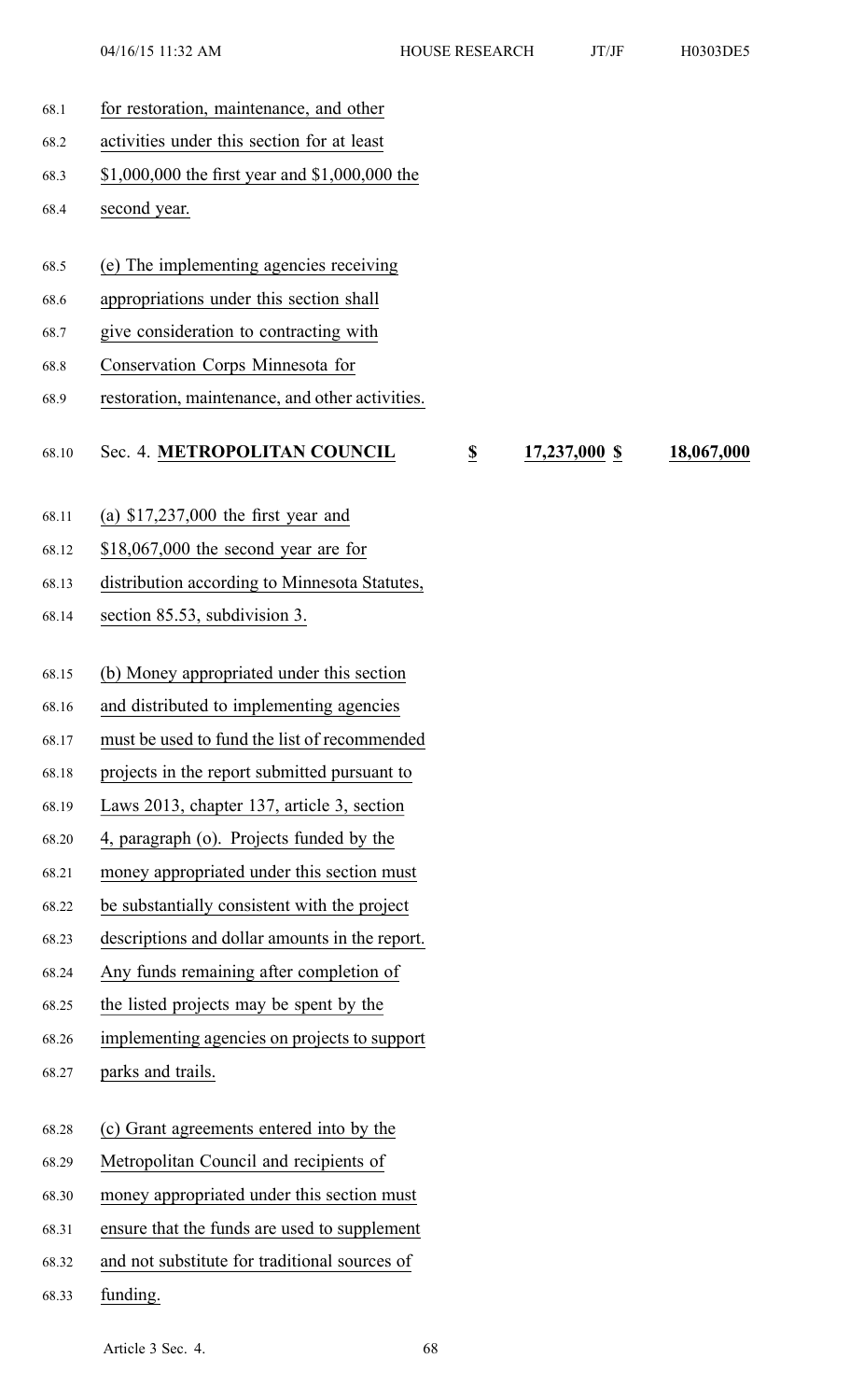04/16/15 11:32 AM HOUSE RESEARCH JT/JF H0303DE5

69.1 (d) The implementing agencies receiving 69.2 appropriations under this section shall 69.3 give consideration to contracting with 69.4 Conservation Corps Minnesota for 69.5 restoration, maintenance, and other activities. 69.6 Sec. 5. Laws 2013, chapter 137, article 3, section 4, is amended to read: 69.7 Sec. 4. **METROPOLITAN COUNCIL \$ 16,821,000 \$ 16,953,000** 69.8 (a) \$16,821,000 the first year and \$16,953,000 69.9 the second year are for parks and trails of 69.10 regional or statewide significance in the 69.11 metropolitan area, distributed according to 69.12 paragraphs (b) to (1). Any funds remaining 69.13 after completion of the listed project may be 69.14 spen<sup>t</sup> on projects to suppor<sup>t</sup> parks and trails 69.15 by the implementing agency. 69.16 (b) \$1,443,000 the first year and \$1,455,000 69.17 the second year are for grants to Anoka 69.18 County for: 69.19 (1) <sup>a</sup> trail connection for Bunker Hills 69.20 Regional Park from Avocet Street; 69.21 (2) restoration, including erosion repair, 69.22 along Pleasure Creek and the Mississippi 69.23 River Regional Trail at the Coon Rapids 69.24 Dam Regional Park; 69.25 (3) <sup>a</sup> new playground and surfacing at Lake 69.26 George Regional Park; 69.27 (4) land acquisition for the Rice Creek Chain 69.28 of Lakes Park Reserve; 69.29 (5) improvements at the Rice Creek Chain of 69.30 Lakes Park Reserve, including maintenance 69.31 shop rehabilitation, road and parking 69.32 construction, fencing, beach improvements, 69.33 and roof repairs;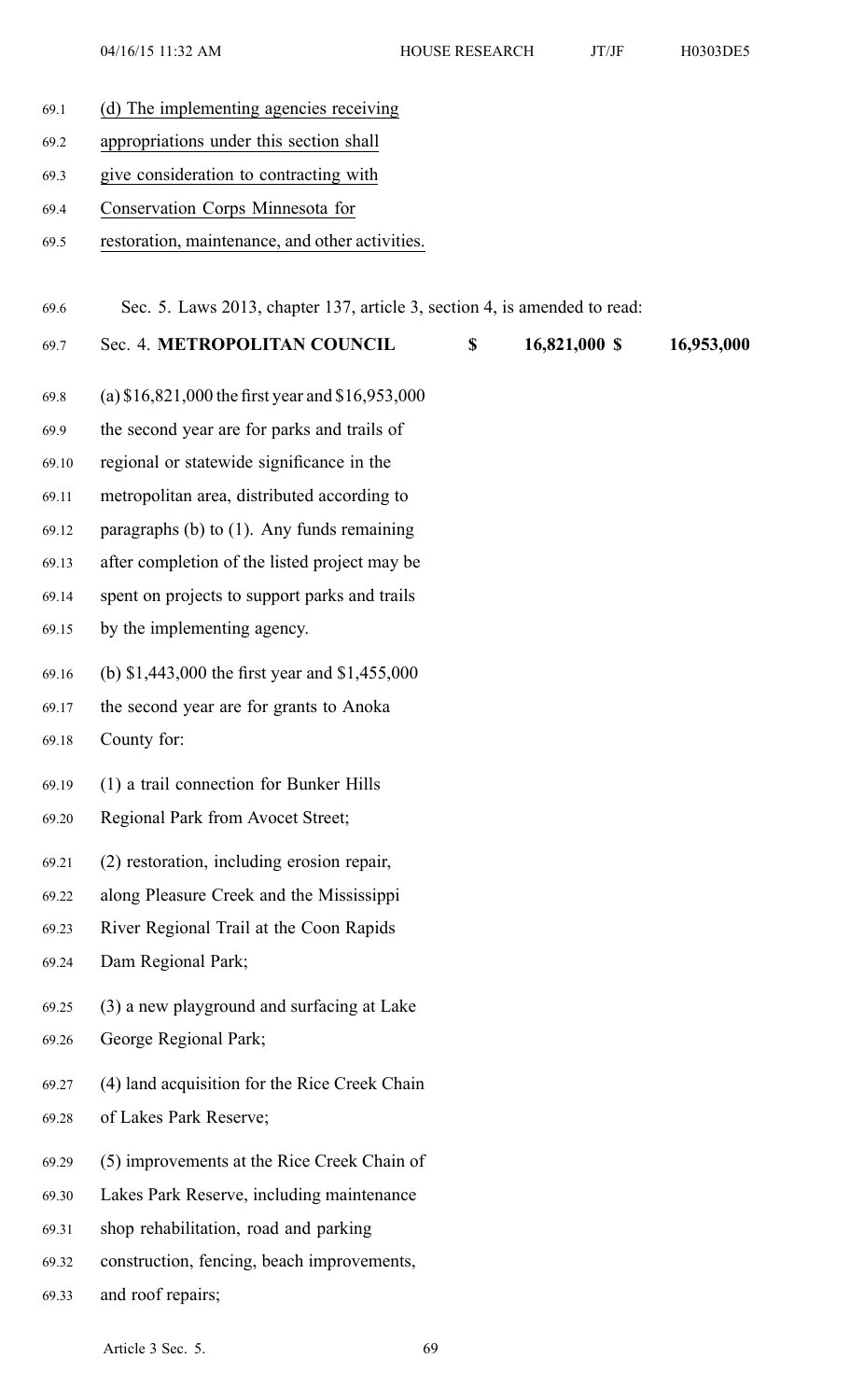- 70.1 (6) trail reconstruction under East River
- 70.2 Road on the Rice Creek West Regional Trail;
- 70.3 (7) contracts with Conservation Corps
- 70.4 Minnesota;
- 70.5 (8) <sup>a</sup> volunteer or resource coordinator
- 70.6 position;
- 70.7 (9) <sup>a</sup> landscape designer or architect;
- 70.8 (10) design, engineering, and construction of
- 70.9 the Central Anoka County Regional Trail;
- 70.10 (11) road rehabilitation at Lake George
- 70.11 Regional Park;
- 70.12 (12) reconstruction of <sup>a</sup> retaining wall on the
- 70.13 Mississippi River Regional Trail;
- 70.14 (13) <sup>a</sup> trail connection on the Mississippi
- 70.15 River Regional Trail to connect Mississippi
- 70.16 West Regional Park to the city of Ramsey;
- 70.17 (14) improvements of the Heritage
- 70.18 Laboratory/Day Camp at the Rice Creek
- 70.19 Chain of Lakes Park Reserve; and
- 70.20 (15) trail reconstruction on the Rice Creek
- 70.21 North Regional Trail from Lexington Avenue
- 70.22 to Golden Lake Elementary School.
- 70.23 (c) \$289,000 the first year and \$292,000
- 70.24 the second year are for grants to the city of
- 70.25 Bloomington to reconstruct parking lots at the
- 70.26 Hyland-Bush-Anderson Lakes Park Reserve.
- 70.27 (d) \$294,000 the first year and \$297,000 the
- 70.28 second year are for grants to Carver County
- 70.29 to connect the Minnesota River Bluffs
- 70.30 Regional Trail and Southwest Regional Trail
- 70.31 and for trail and bridge construction on the
- 70.32 Minnesota River Bluff Regional Trail.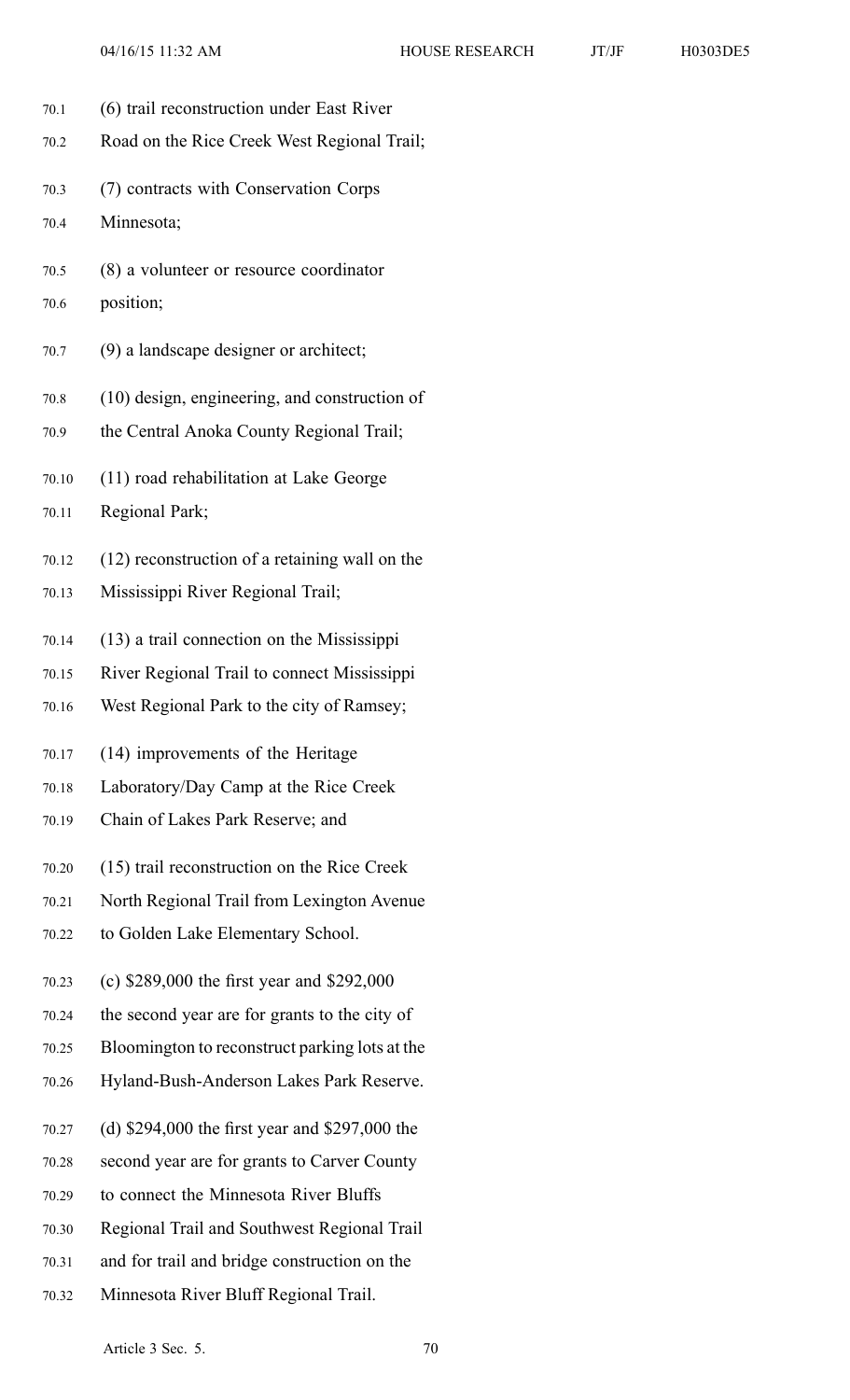- 71.1 (e) \$1,174,000 the first year and \$1,183,000
- 71.2 the second year are for grants to Dakota 71.3 County for:
- 71.4 (1) engineering to extend the Mississippi
- 71.5 River Regional Trail and Big Rivers Regional
- 71.6 Trails, including extensions to St. Paul, and
- 71.7 to provide <sup>a</sup> connection to Lilydale Regional
- 71.8 Trail;
- 71.9 (2) <sup>a</sup> trail connection for the Mississippi
- 71.10 River Regional Trail to connect St. Paul and
- 71.11 to construct <sup>a</sup> bridge over railroad tracks;
- 71.12 (3) engineering and construction of regional
- 71.13 trail segments throughout the county;
- 71.14 (4) engineering and construction of <sup>a</sup> bridge
- 71.15 and trails through the Minnesota Zoological
- 71.16 Garden on the North Creek Regional
- 71.17 Greenway; and
- 71.18 (5) resource managemen<sup>t</sup> of the county's
- 71.19 parks and trails system.
- 71.20 (f) \$3,221,000 the first year and \$3,246,000
- 71.21 the second are for grants to the Minneapolis
- 71.22 Park and Recreation Board for:
- 71.23 (1) design and construction of trail loops,
- 71.24 river access areas, landscapes, and storm
- 71.25 water managemen<sup>t</sup> improvements at Above
- 71.26 the Falls Regional Park;
- 71.27 (2) land acquisition at Above the Falls
- 71.28 Regional Park;
- 71.29 (3) <sup>a</sup> master plan and trail design for Central
- 71.30 Mississippi Riverfront Regional Park;
- 71.31 (4) planning and design for the Central
- 71.32 Riverfront including the water works and the
- 71.33 Mississippi Whitewater Park sites;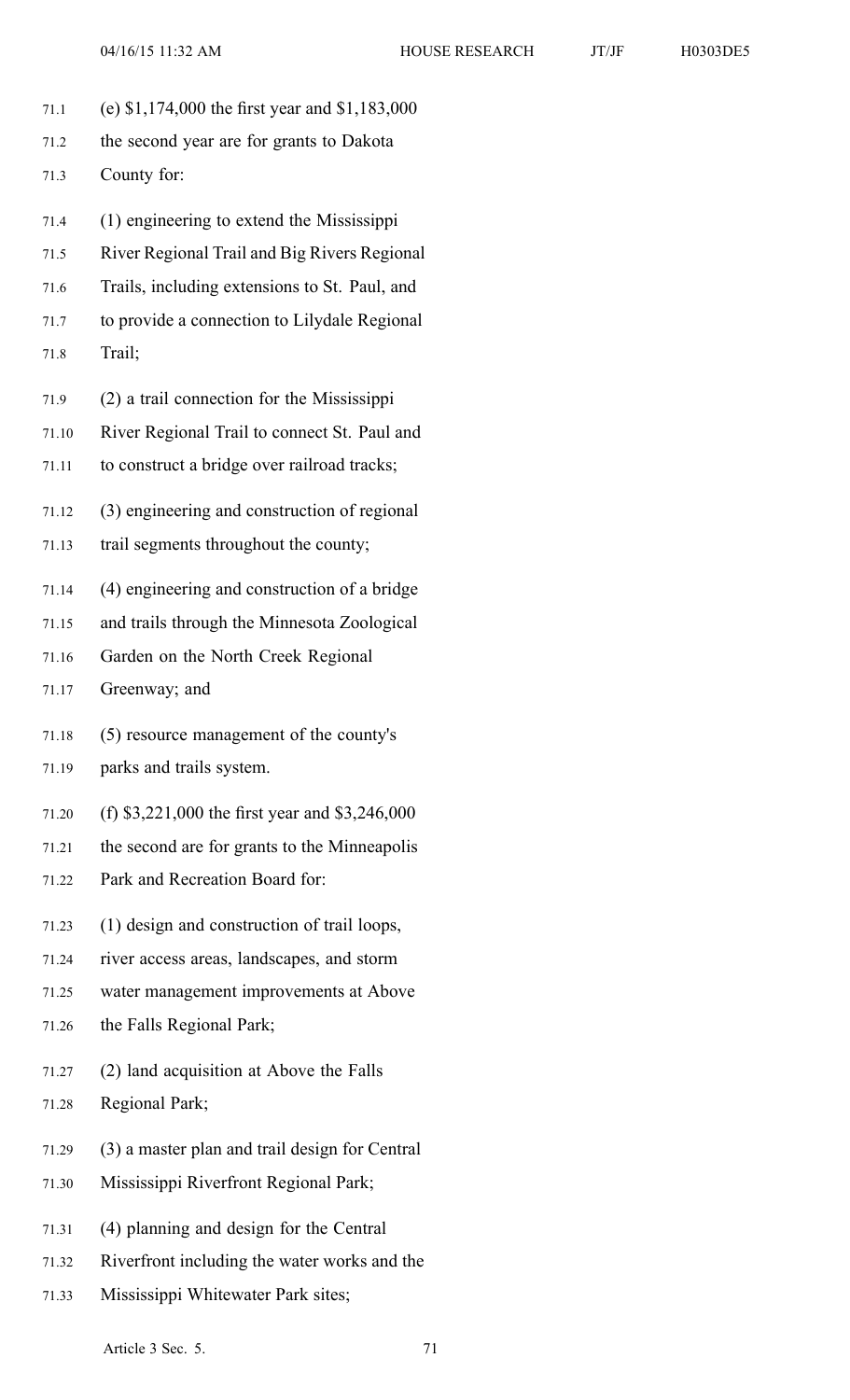- 72.1 (5) trail, path, and shoreline improvements
- 72.2 and play area rehabilitation at
- 72.3 Nokomis-Hiawatha Regional Park;
- 72.4 (6) trail, shoreline, water access,
- 72.5 picnic, sailboat facility, and concession
- 72.6 improvements at Minneapolis Chain of
- 72.7 Lakes Regional Park;
- 72.8 (7) <sup>a</sup> bird sanctuary, trail stabilization, habitat
- 72.9 restoration, accessibility improvements, and
- 72.10 construction of new entrances at Minneapolis
- 72.11 Chain of Lakes Regional Park;
- 72.12 (8) <sup>a</sup> trail connection for the Minnehaha
- 72.13 Parkway Regional Trail below Lyndale
- 72.14 Avenue; and
- 72.15 (9) trail work at Theodore Wirth Regional 72.16 Park.
- 72.17 (g) \$1,299,000 the first year and \$1,309,000
- 72.18 the second year are for grants to Ramsey
- 72.19 County for:
- 72.20 (1) wayfinding for cross-country ski trails
- 72.21 at Battle Creek Regional Park, Tamarack
- 72.22 Nature Center, and Grass-Vadnais-Snail

72.23 Lakes Regional Park;

72.24 (2) contracts with Conservation Corps 72.25 Minnesota;

- 72.26 (3) design and construction of an early
- 72.27 learning center at Tamarack Nature Center
- 72.28 and pedestrian connections, landscape
- 72.29 restoration, signage, and other site amenities
- 72.30 at Bald Eagle-Otter Lakes Regional Park;
- 72.31 (4) improvements to Tamarack Nature
- 72.32 Center;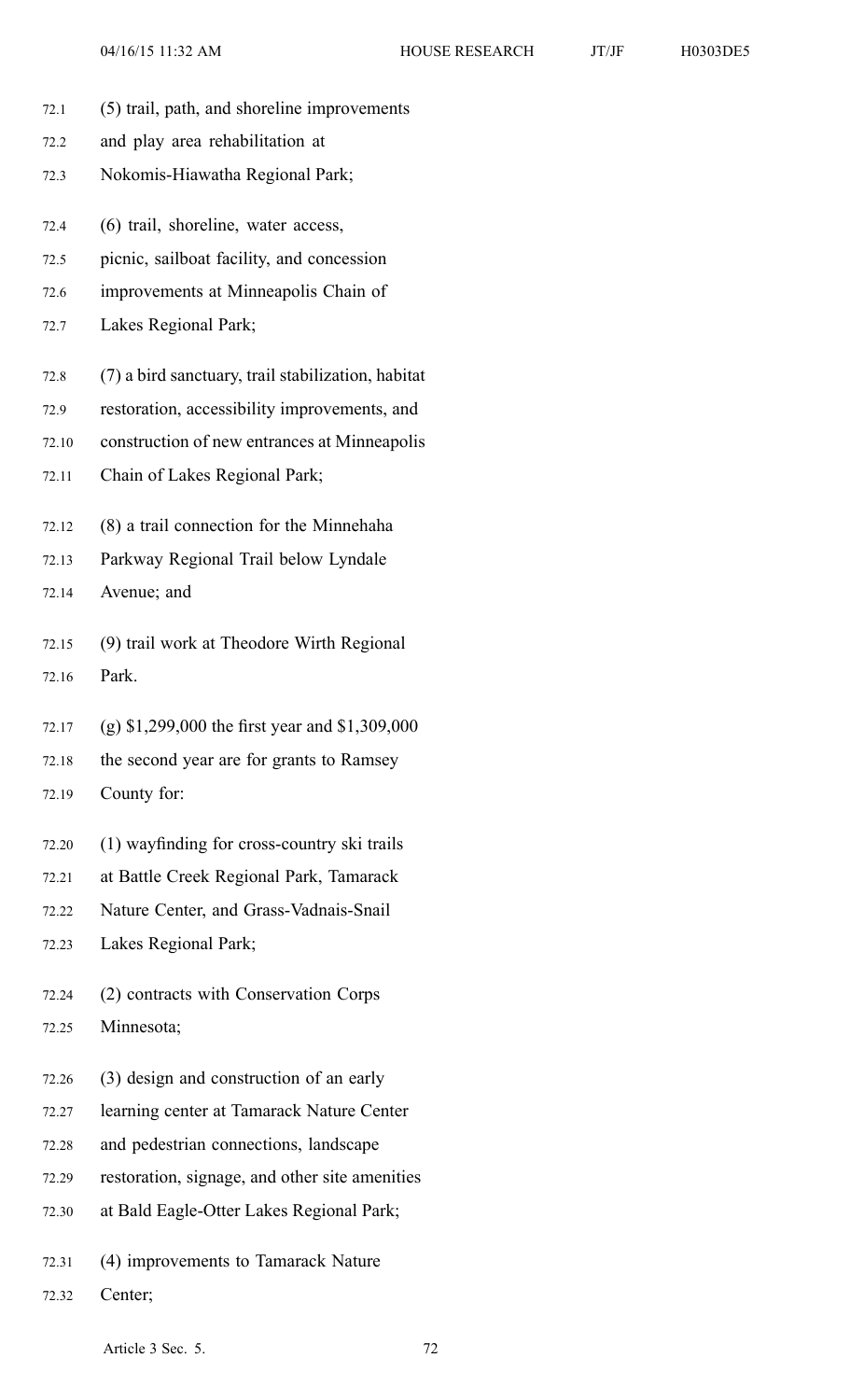- 73.1 (5) building and supporting <sup>a</sup> volunteer corps
- 73.2 for Tamarack Nature Center and Discovery 73.3 Hollow;
- 73.4 (6) trail development to connect Tamarack
- 73.5 Nature Center to the Otter Lake boat launch;
- 73.6 (7) <sup>a</sup> trail on Vadnais Lake, storm water
- 73.7 managemen<sup>t</sup> improvements, and site
- 73.8 amenities at Grass-Vadnais-Snail Lakes
- 73.9 Regional Park;
- 73.10 (8) trail development and connection, storm
- 73.11 water managemen<sup>t</sup> improvements, and site
- 73.12 amenities at Rice Creek North Regional
- 73.13 Trail; and
- 73.14 (9) the Bruce Vento Regional Trail.
- 73.15 (h) \$2,378,000 the first year and \$2,397,000
- 73.16 the second year are for grants to the city of
- 73.17 Saint Paul for:
- 73.18 (1) an education coordinator;
- 73.19 (2) <sup>a</sup> volunteer coordinator;
- 73.20 (3) Como Regional Park shuttle operation;
- 73.21 (4) <sup>a</sup> trail connection to connect Harriet
- 73.22 Island to the Mississippi Regional Trail;
- 73.23 (5) Estabrook Road reconstruction and
- 73.24 lighting upgrades at Como Regional Park;
- 73.25 and
- 73.26 (6) <sup>a</sup> trail connection and railroad bridge
- 73.27 reconstruction at Lilydale Regional Park.
- 73.28 (i) \$550,000 the first year and \$554,000 the
- 73.29 second year are for grants to Scott County for
- 73.30 construction at Cedar Lake Farm Regional
- 73.31 Park.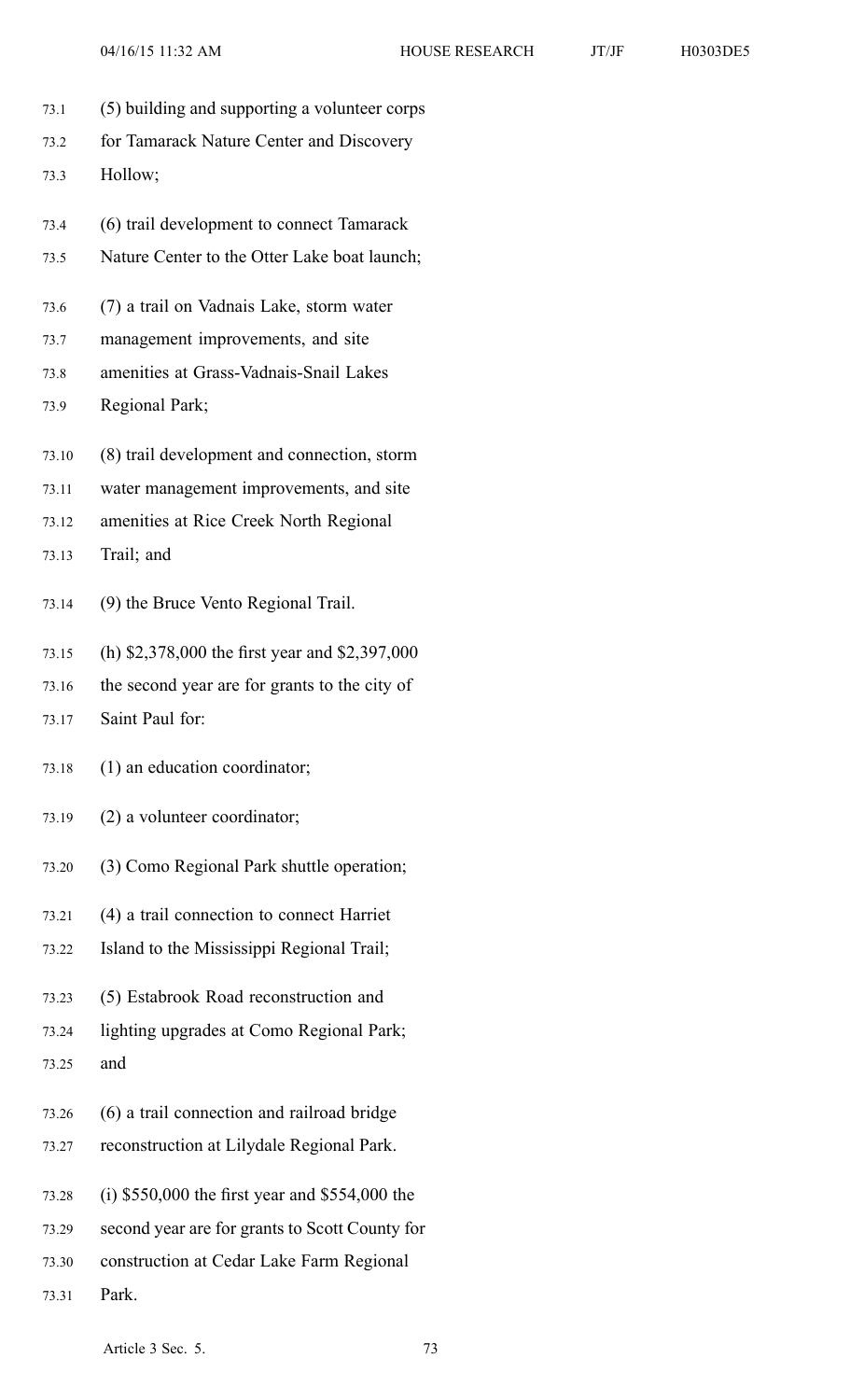- 74.1 (j) \$3,669,000 the first year and \$3,697,000
- 74.2 the second year are for grants to Three Rivers
- 74.3 Park District for:
- 74.4 (1) <sup>a</sup> trail connection to connect Grand
- 74.5 Rounds to Nine Mile Creek Trail;
- 74.6  $(2)$  a trail bridge over safe trail crossing of
- 74.7 County State-Aid Highway 19 for the Lake
- 74.8 Minnetonka LRT Regional Trail;
- 74.9 (3) trail construction on the Crystal Lake
- 74.10 Regional Trail;
- 74.11 (4) trail construction on the Bassett Creek
- 74.12 Regional Trail;
- 74.13 (5) trail construction on the Twin Lakes
- 74.14 Regional Trail; and
- 74.15 (6) trail construction on the Nine Mile Creek
- 74.16 Regional Trail.
- 74.17 (k) \$821,000 the first year and \$827,000 the
- 74.18 second year are for grants to Washington
- 74.19 County for:
- 74.20 (1) parking, buildings, and other
- 74.21 improvements at the Swim Pond in Lake
- 74.22 Elmo Park Reserve;
- 74.23 (2) design and construction of the Point
- 74.24 Douglas Regional Trail, which connects to
- 74.25 Wisconsin; and
- 74.26 (3) paving improvements to Hardwood Creek
- 74.27 Regional Trail, which may include new trail
- 74.28 sections toward Bald Eagle Regional Park.
- 74.29 (l) \$1,682,000 the first year and \$1,695,000
- 74.30 the second year are for grants to implementing
- 74.31 agencies for land acquisition within
- 74.32 Metropolitan Council approved regional
- 74.33 parks and trails master plan boundaries as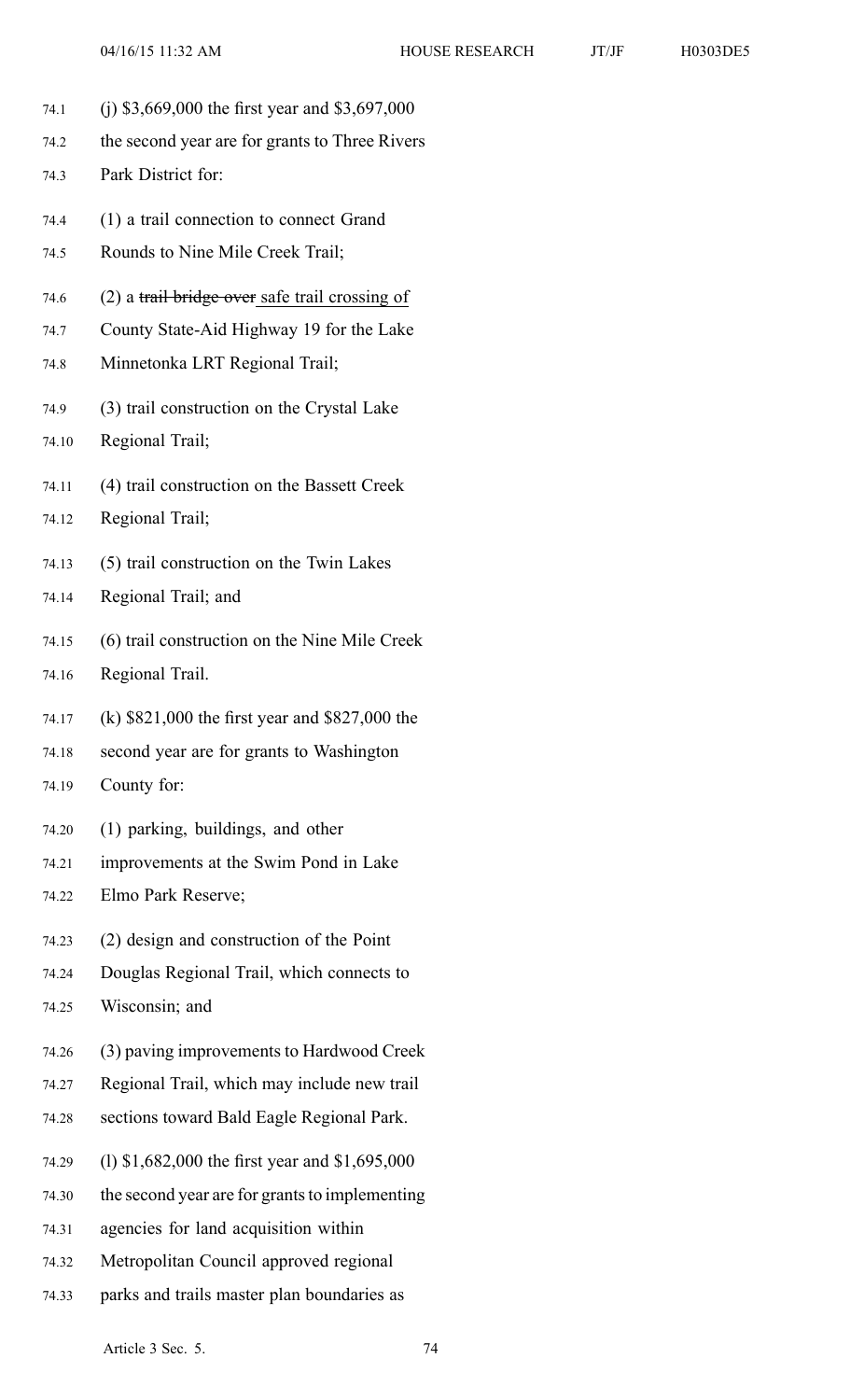| provided under Minnesota Statutes, section                                          |
|-------------------------------------------------------------------------------------|
| $85.53$ , subdivision 3, clause (4).                                                |
|                                                                                     |
| (m) A recipient of a grant awarded under                                            |
| this section must give consideration to                                             |
| <b>Conservation Corps Minnesota for possible</b>                                    |
| use of corps services to contract for                                               |
| restoration and enhancement services.                                               |
| (n) For projects with the potential to need                                         |
|                                                                                     |
| historic preservation services, a recipient                                         |
| of a grant awarded under this section must                                          |
| give consideration to the Northern Bedrock                                          |
| Conservation Corps for possible use of the                                          |
| corps' services.                                                                    |
| (o) By January 15, 2015, the council                                                |
| shall submit a list of projects, ranked in                                          |
| priority order, that contains the council's                                         |
| recommendations for funding from the                                                |
| parks and trails fund for the 2016 and                                              |
| 2017 biennium to the chairs and ranking                                             |
| minority members of the senate and house                                            |
| of representatives committees and divisions                                         |
| with jurisdiction over the environment and                                          |
| natural resources and the parks and trails                                          |
| fund.                                                                               |
| <b>EFFECTIVE DATE.</b> This section is effective the day following final enactment. |
|                                                                                     |

# 75.26 Sec. 6. **MESABI TRAIL GRANT EXTENSION.**

- 75.27 Notwithstanding Minnesota Statutes, section 16A.28, or other law to the contrary, 75.28 \$512,000 of the money appropriated in fiscal year 2013 under Laws 2011, First Special 75.29 Session chapter 6, article 3, section 3, paragraph (c), clause (1), for grants under Minnesota
- 75.30 Statutes, section 85.535, is available until June 30, 2017. The commissioner of natural
- 75.31 resources shall extend the \$512,000 gran<sup>t</sup> to the St. Louis and Lake Counties Regional
- 75.32 Railroad Authority for extension of the Mesabi Trail to June 30, 2017.

#### 75.33 **EFFECTIVE DATE.** This section is effective the day following final enactment.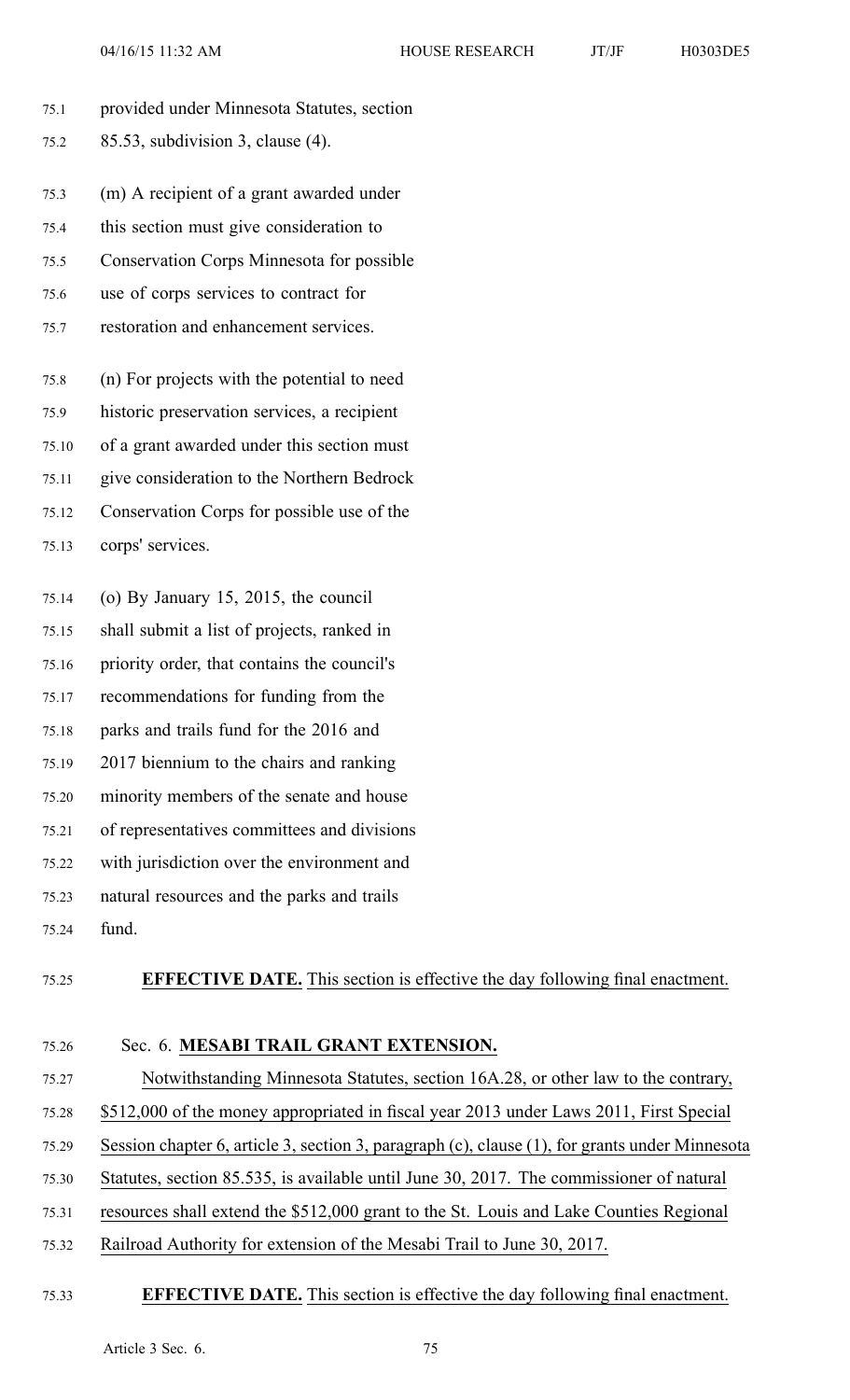| 76.1                             | <b>ARTICLE 4</b>                                                                                |  |  |
|----------------------------------|-------------------------------------------------------------------------------------------------|--|--|
| 76.2                             | ARTS AND CULTURAL HERITAGE FUND                                                                 |  |  |
| 76.3                             | Section 1. ARTS AND CULTURAL HERITAGE FUND APPROPRIATIONS.                                      |  |  |
| 76.4                             | The sums shown in the columns marked "Appropriations" are appropriated to the                   |  |  |
| 76.5                             | entities and for the purposes specified in this article. The appropriations are from the arts   |  |  |
| 76.6                             | and cultural heritage fund and are available for the fiscal years indicated for allowable       |  |  |
| 76.7                             | activities under the Minnesota Constitution, article XI, section 15. The figures "2016" and     |  |  |
| 76.8                             | "2017" used in this article mean that the appropriations listed under the figure are available  |  |  |
| 76.9                             | for the fiscal year ending June 30, 2016, and June 30, 2017, respectively. "The first year"     |  |  |
| 76.10                            | is fiscal year 2016. "The second year" is fiscal year 2017. "The biennium" is fiscal years      |  |  |
| 76.11                            | 2016 and 2017. All appropriations in this article are onetime.                                  |  |  |
| 76.12<br>76.13<br>76.14<br>76.15 | <b>APPROPRIATIONS</b><br><b>Available for the Year</b><br><b>Ending June 30</b><br>2016<br>2017 |  |  |
| 76.16                            | Sec. 2. ARTS AND CULTURAL HERITAGE                                                              |  |  |
| 76.17                            | Subdivision 1. Total Appropriation<br>$\underline{\mathbb{S}}$<br>61,192,000 \$<br>62,823,000   |  |  |
| 76.18                            | The amounts that may be spent for each                                                          |  |  |
| 76.19                            | purpose are specified in the following                                                          |  |  |
| 76.20                            | subdivisions.                                                                                   |  |  |
| 76.21                            | Subd. 2. Availability of Appropriation                                                          |  |  |
| 76.22                            | Money appropriated in this article may not                                                      |  |  |
| 76.23                            | be spent on activities unless they are directly                                                 |  |  |
| 76.24                            | related to and necessary for a specific                                                         |  |  |
| 76.25                            | appropriation. Money appropriated in this                                                       |  |  |
| 76.26                            | article must not be spent on indirect costs                                                     |  |  |
| 76.27                            | or other institutional overhead charges that                                                    |  |  |
| 76.28                            | are not directly related to and necessary for                                                   |  |  |
| 76.29                            | a specific appropriation. Notwithstanding                                                       |  |  |
| 76.30                            | Minnesota Statutes, section 16A.28, and                                                         |  |  |
| 76.31                            | unless otherwise specified in this article,                                                     |  |  |
| 76.32                            | fiscal year 2016 appropriations are available                                                   |  |  |
| 76.33                            | until June 30, 2017, and fiscal year 2017                                                       |  |  |
| 76.34                            | appropriations are available until June 30,                                                     |  |  |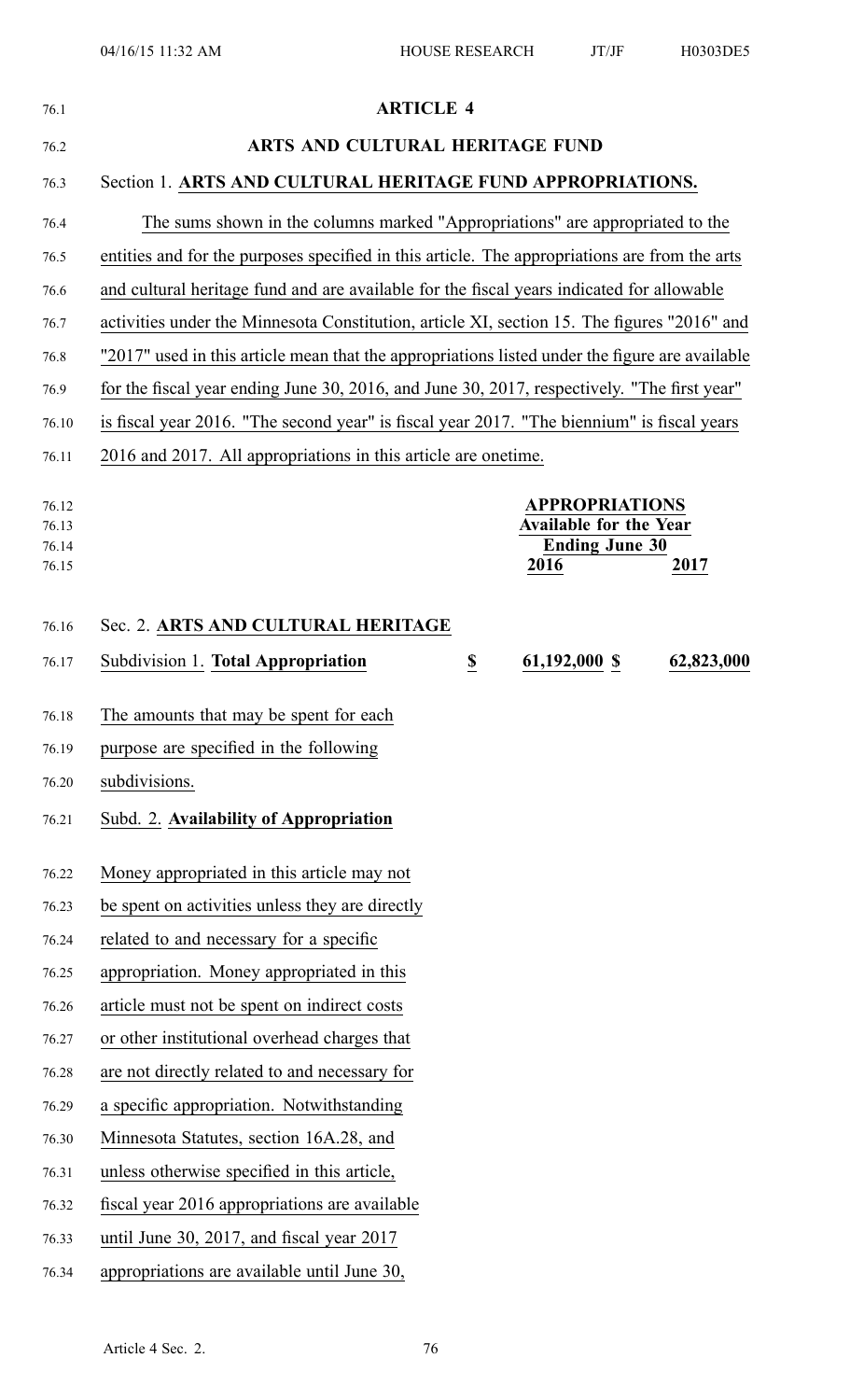77.4 Subd. 3. **Minnesota State Arts Board** 28,300,000 29,040,000

| 77.1  | 2018. If a project receives federal funds, the    |
|-------|---------------------------------------------------|
| 77.2  | time period of the appropriation is extended      |
| 77.3  | to equal the availability of federal funding.     |
| 77.4  | Subd. 3. Minnesota State Arts Board               |
| 77.5  | (a) These amounts are appropriated to             |
| 77.6  | the Minnesota State Arts Board for arts,          |
| 77.7  | arts education, arts preservation, and arts       |
| 77.8  | access. Grant agreements entered into             |
| 77.9  | by the Minnesota State Arts Board and             |
| 77.10 | other recipients of appropriations in this        |
| 77.11 | subdivision shall ensure that these funds are     |
| 77.12 | used to supplement and not substitute for         |
| 77.13 | traditional sources of funding. Each grant        |
| 77.14 | program established within this appropriation     |
| 77.15 | shall be separately administered from other       |
| 77.16 | state appropriations for program planning         |
| 77.17 | and outcome measurements, but may take            |
| 77.18 | into consideration other state resources          |
| 77.19 | awarded in the selection of applicants and        |
| 77.20 | grant award size.                                 |
| 77.21 | (b) Arts Preservation                             |
| 77.22 | \$2,200,000 the first year are for transfer       |
| 77.23 | to the commissioner of administration for         |
| 77.24 | restoration and preservation of the fine art      |
| 77.25 | located in the state capitol complex.             |
| 77.26 | (c) Arts and Arts Access Initiatives              |
| 77.27 | \$20,300,00 the first year and \$23,240,000 the   |
| 77.28 | second year are to support Minnesota artists      |
| 77.29 | and arts organizations in creating, producing,    |
| 77.30 | and presenting high-quality arts activities; to   |
| 77.31 | overcome barriers to accessing high-quality       |
| 77.32 | arts activities; and to instill the arts into the |
| 77.33 | community and public life in this state.          |
| 77.34 | (d) Arts Education                                |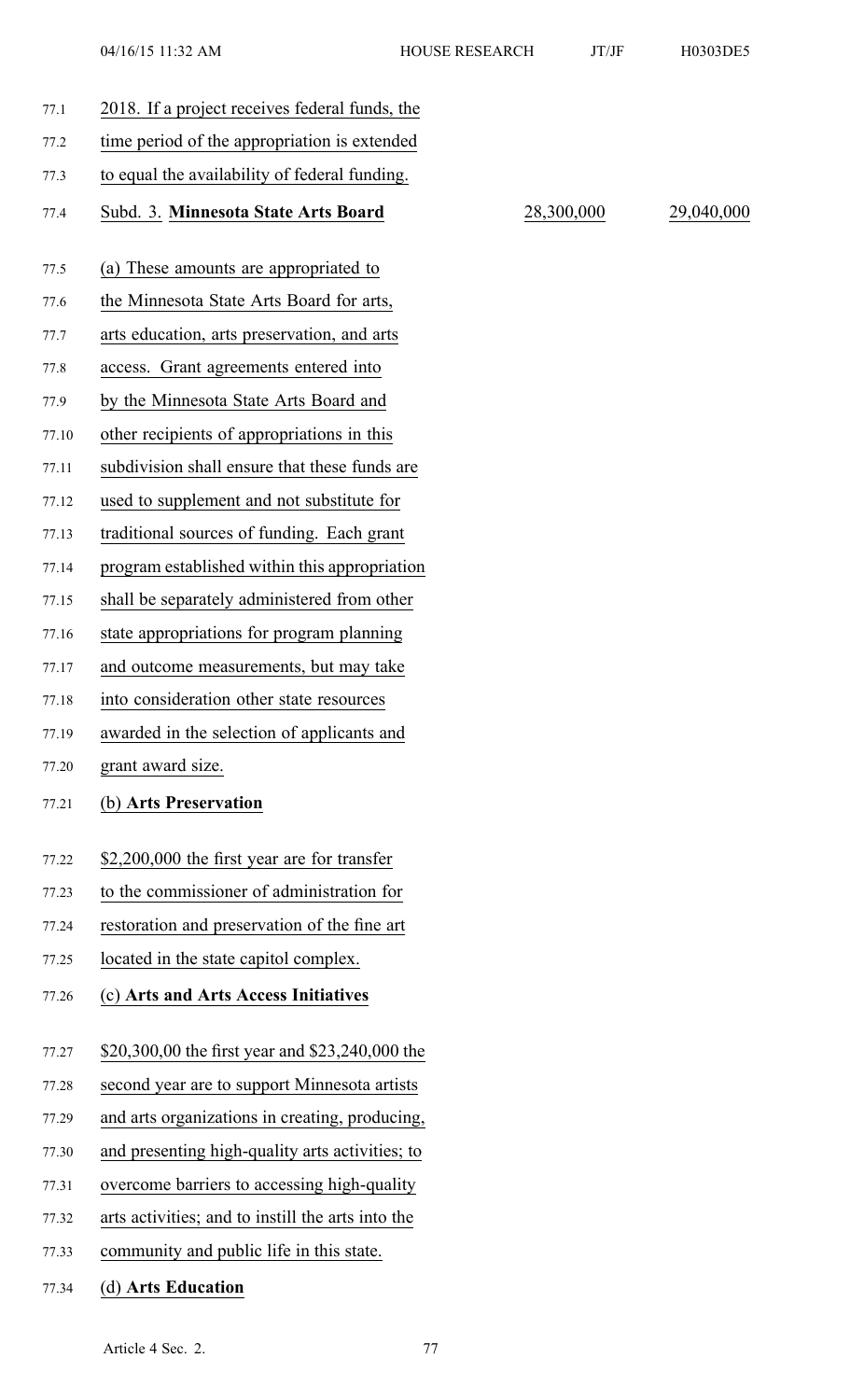78.1 \$4,050,000 the first year and \$4,050,000 78.2 the second year are for high-quality, 78.3 age-appropriate arts education for 78.4 Minnesotans of all ages to develop 78.5 knowledge, skills, and understanding of the 78.6 arts. 78.7 (e) **Arts and Cultural Heritage** 78.8 \$1,750,000 the first year and \$1,750,000 the 78.9 second year are for events and activities that 78.10 represen<sup>t</sup> the diverse cultural arts traditions, 78.11 including folk and traditional artists and art 78.12 organizations, represented in this state. 78.13 (f) Up to 4.5 percen<sup>t</sup> of the funds appropriated 78.14 in paragraphs (b) to (d) may be used by the 78.15 board for administration of gran<sup>t</sup> programs, 78.16 delivering technical services, providing 78.17 fiscal oversight for the statewide system, and 78.18 ensuring accountability. 78.19 (g) Thirty percen<sup>t</sup> of the remaining total 78.20 appropriation to each of the categories listed 78.21 in paragraphs (b) to (d) is for grants to the 78.22 regional arts councils. Notwithstanding any 78.23 other provision of law, regional arts council 78.24 grants or other arts council grants for touring 78.25 programs, projects, or exhibits shall be able 78.26 to tour in their own region as well as all other 78.27 regions of the state. 78.28 (h) Any unencumbered balance remaining 78.29 under this section in the first year does not 78.30 cancel, but is available for the second year 78.31 of the biennium. 78.32 Subd. 4. **Minnesota Historical Society** 15,995,000 16,415,000 78.33 (a) These amounts are appropriated to the 78.34 governing board of the Minnesota Historical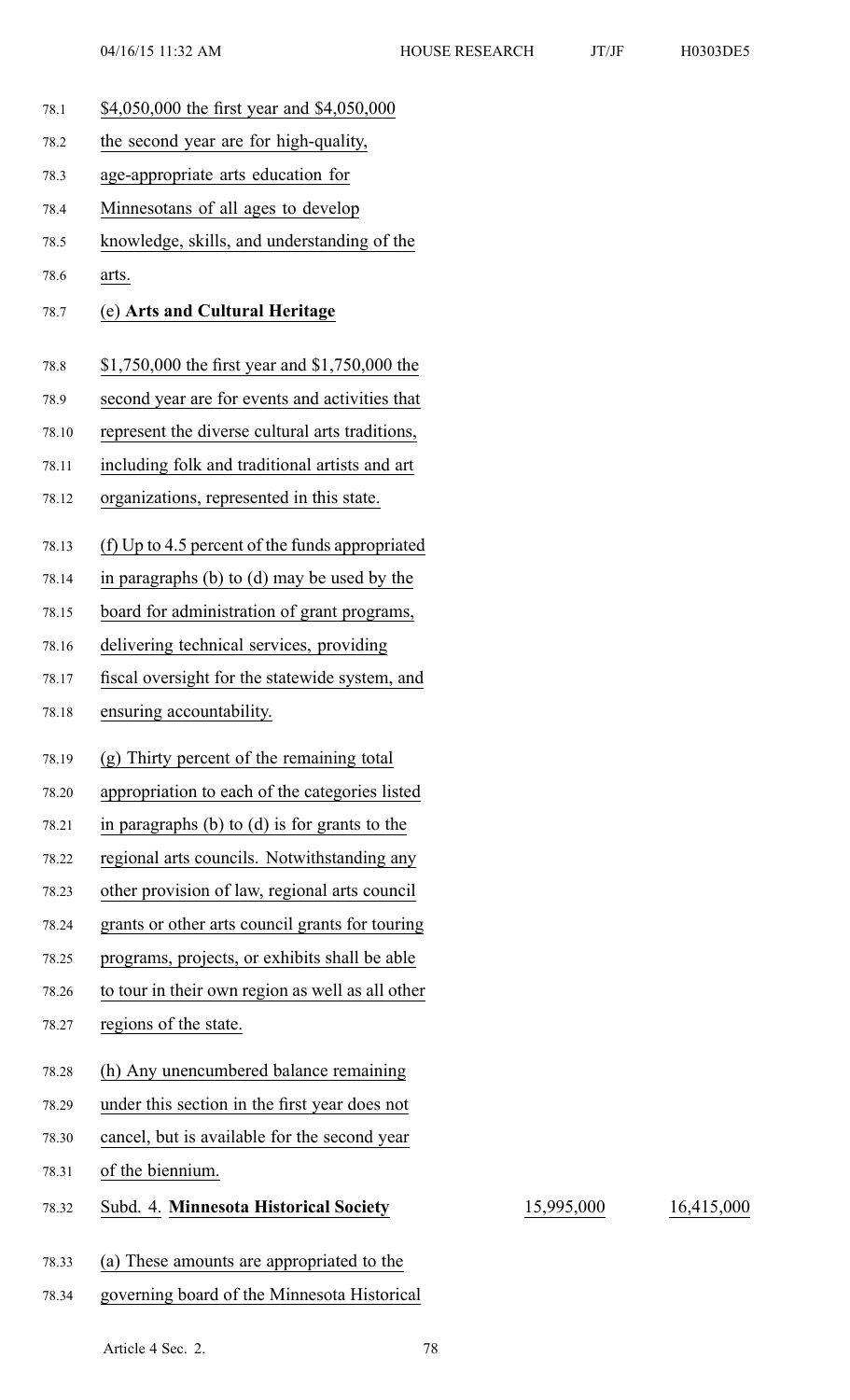| 79.1  | Society to preserve and enhance access to       |  |  |
|-------|-------------------------------------------------|--|--|
| 79.2  | Minnesota's history and its cultural and        |  |  |
| 79.3  | historical resources. Grant agreements          |  |  |
| 79.4  | entered into by the Minnesota Historical        |  |  |
| 79.5  | Society and other recipients of appropriations  |  |  |
| 79.6  | in this subdivision must ensure that            |  |  |
| 79.7  | these funds are used to supplement and          |  |  |
| 79.8  | not substitute for traditional sources of       |  |  |
| 79.9  | funding. Funds directly appropriated to the     |  |  |
| 79.10 | Minnesota Historical Society shall be used to   |  |  |
| 79.11 | supplement, and not substitute for, traditional |  |  |
| 79.12 | sources of funding. Notwithstanding             |  |  |
| 79.13 | Minnesota Statutes, section 16A.28, for         |  |  |
| 79.14 | historic preservation projects that improve     |  |  |
| 79.15 | historic structures, the amounts are available  |  |  |
| 79.16 | until June 30, 2019. The Minnesota              |  |  |
| 79.17 | Historical Society or grant recipients of the   |  |  |
| 79.18 | Minnesota Historical Society using arts and     |  |  |
| 79.19 | cultural heritage funds under this subdivision  |  |  |
| 79.20 | must give consideration to Conservation         |  |  |
| 79.21 | Corps Minnesota and Northern Bedrock            |  |  |
| 79.22 | Conservation Corps, or an organization          |  |  |
| 79.23 | carrying out similar work, for projects with    |  |  |
| 79.24 | the potential to need historic preservation     |  |  |
| 79.25 | services.                                       |  |  |
| 79.26 | (b) Historical Grants and Programs              |  |  |
| 79.27 | (1) Statewide Historic and Cultural Grants      |  |  |
| 79.28 | \$5,600,000 the first year and \$6,000,000 the  |  |  |
| 79.29 | second year are for history programs and        |  |  |
| 79.30 | projects operated or conducted by or through    |  |  |
| 79.31 | local, county, regional, or other historical    |  |  |
| 79.32 | or cultural organizations or for activities     |  |  |
| 79.33 | to preserve significant historic and cultural   |  |  |
| 79.34 | resources. Funds are to be distributed through  |  |  |
| 79.35 | a competitive grant process. The Minnesota      |  |  |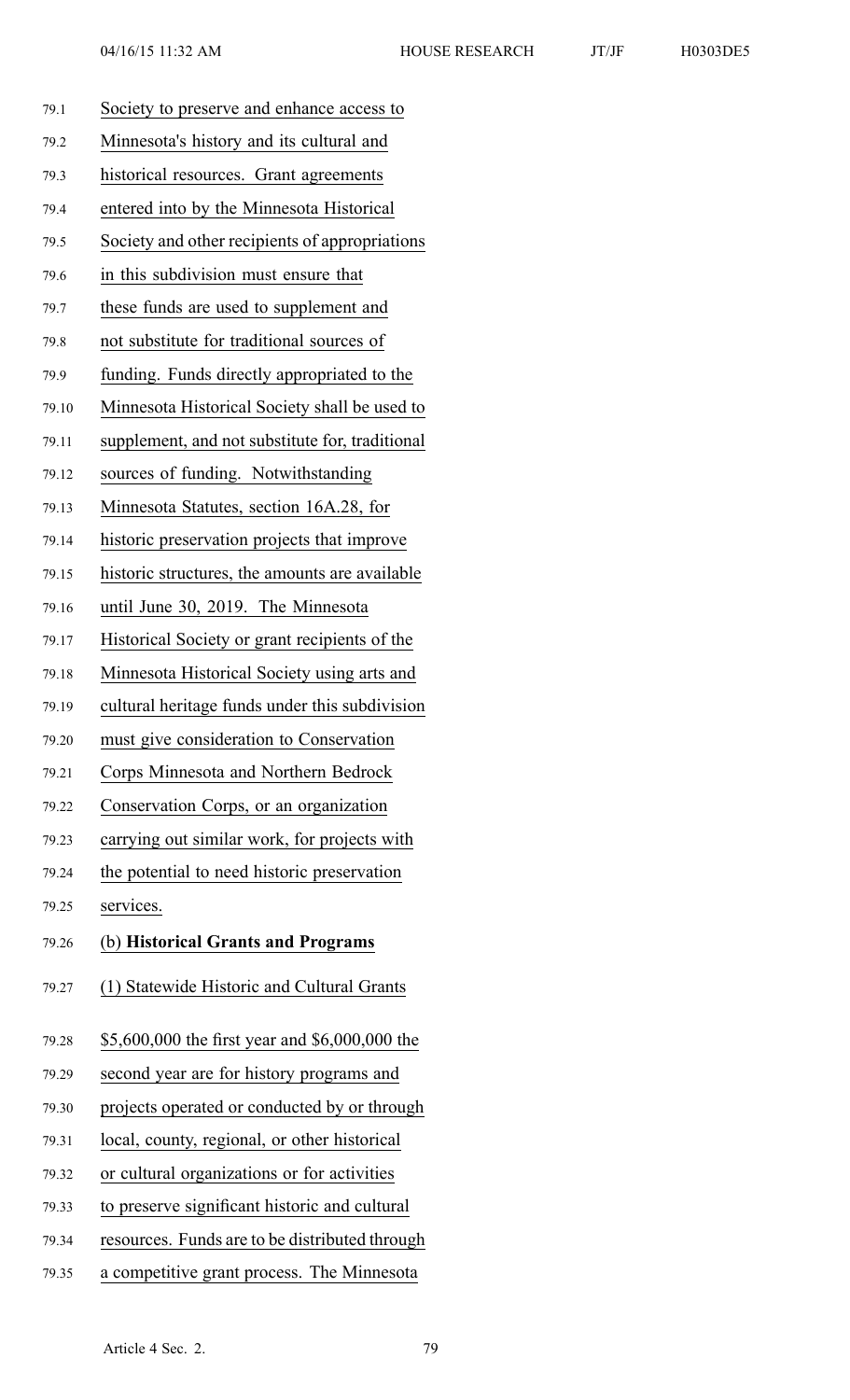| 80.1           | Historical Society shall administer these                             |  |  |
|----------------|-----------------------------------------------------------------------|--|--|
| 80.2           | funds using established grant mechanisms,                             |  |  |
| 80.3           | with assistance from the advisory committee                           |  |  |
| 80.4           | created under Laws 2009, chapter 172, article                         |  |  |
| 80.5           | 4, section 2, subdivision 4, paragraph (b),                           |  |  |
| 80.6           | item (ii). Notwithstanding these guidelines,                          |  |  |
| 80.7           | the historical society and the advisory                               |  |  |
| 80.8           | committee may consider a grant to the                                 |  |  |
| 80.9           | Gunflint Trail Historical Society for the                             |  |  |
| 80.10          | Chik-Wauk Museum.                                                     |  |  |
| 80.11          | (2) Programs                                                          |  |  |
| 80.12          | \$5,660,000 the first year and \$6,000,000 the                        |  |  |
| 80.13          | second year are for programs and purposes                             |  |  |
| 80.14          | related to the historical and cultural heritage                       |  |  |
| 80.15          | of the state of Minnesota, conducted by                               |  |  |
| 80.16          | the Minnesota Historical Society. Of the                              |  |  |
| 80.17          | amount in this paragraph, \$60,000 in the                             |  |  |
| 80.18          | first year are for the Minnesota Historical                           |  |  |
| 80.19          | Society to develop a museum installation                              |  |  |
| 80.20          | celebrating the legacy of Minnesota disability                        |  |  |
| 80.21          | culture. The Minnesota Historical Society                             |  |  |
| 80.22          | shall collaborate with the Minnesota State                            |  |  |
| 80.23          | Council on Disabilities to create the museum                          |  |  |
| 80.24          | installation and may use the funding to                               |  |  |
| 80.25          | promote the exhibit and increase access to                            |  |  |
| 80.26          | the exhibit.                                                          |  |  |
| 80.27          | (3) History Partnerships                                              |  |  |
| 80.28          | \$2,300,000 the first year and \$2,340,000 the                        |  |  |
| 80.29          | second year are for partnerships involving                            |  |  |
| 80.30          | multiple organizations, which may include                             |  |  |
| 80.31          | the Minnesota Historical Society, to preserve                         |  |  |
| 80.32          | and enhance access to Minnesota's history                             |  |  |
| 80.33          | and cultural heritage in all regions of the state.                    |  |  |
| 80.34<br>80.35 | (4) Statewide Survey of Historical and<br><b>Archaeological Sites</b> |  |  |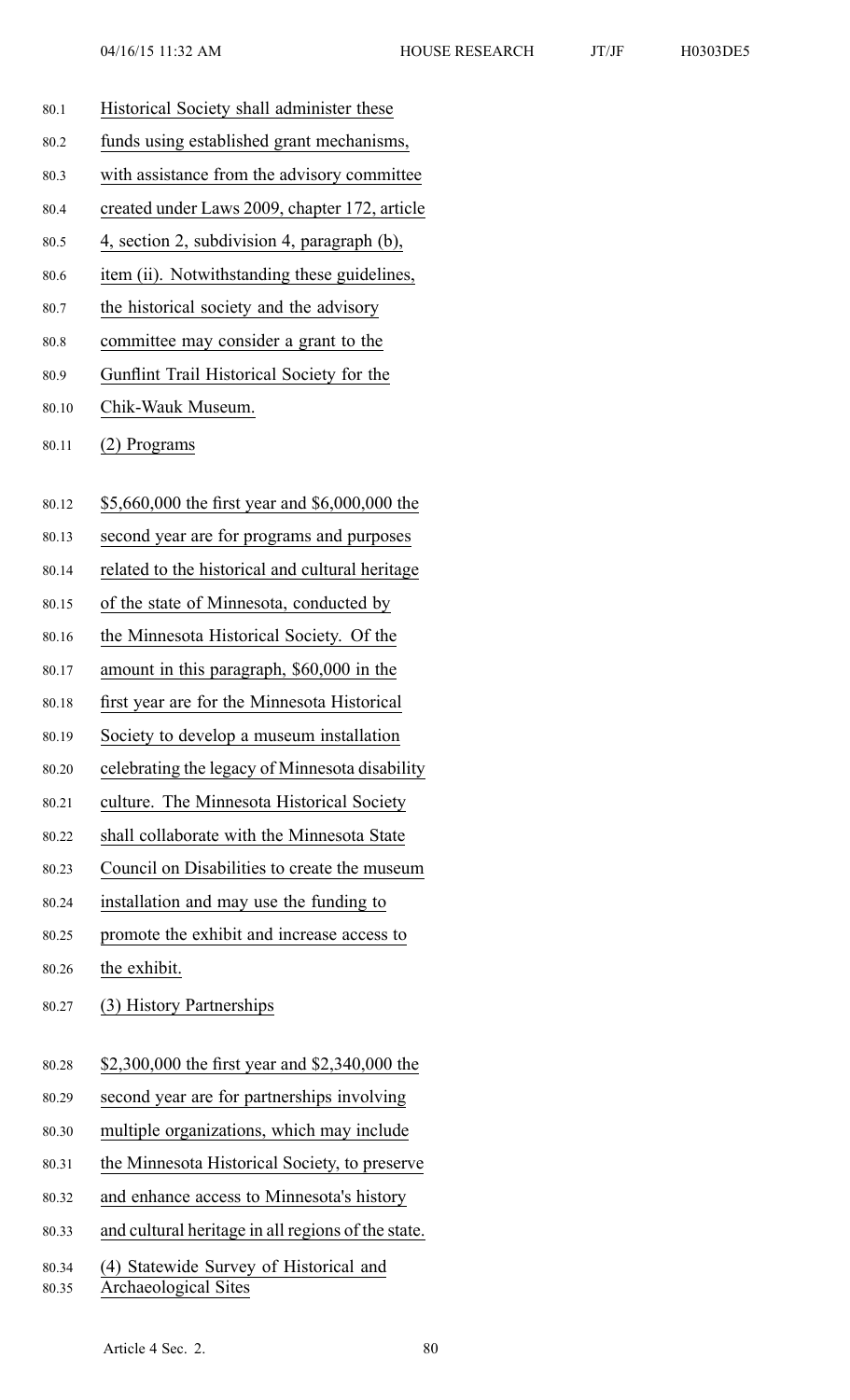81.1 \$280,000 the first year and \$300,000 the 81.2 second year are for <sup>a</sup> contract or contracts 81.3 to be awarded on <sup>a</sup> competitive basis to 81.4 conduct statewide surveys of Minnesota's 81.5 sites of historical, archaeological, and 81.6 cultural significance. Results of the surveys 81.7 must be published in <sup>a</sup> searchable form 81.8 and available to the public on <sup>a</sup> cost-free 81.9 basis. The Minnesota Historical Society, the 81.10 Office of the State Archaeologist, and the 81.11 Indian Affairs Council shall each appoint <sup>a</sup> 81.12 representative to an oversight board to select 81.13 contractors and direct the conduct of the 81.14 surveys. The oversight board shall consult 81.15 with the Departments of Transportation and 81.16 Natural Resources. 81.17 (5) Digital Library 81.18 \$280,000 the first year and \$300,000 the 81.19 second year are for <sup>a</sup> digital library project 81.20 to preserve, digitize, and share Minnesota 81.21 images, documents, and historical materials. 81.22 The Minnesota Historical Society shall 81.23 cooperate with the Minitex interlibrary 81.24 loan system and shall jointly share this 81.25 appropriation for these purposes. 81.26 (6) Historic Recognition Grants Program 81.27 \$1,875,050 the first year and \$1,475,050 81.28 the second year are for <sup>a</sup> competitive grants 81.29 program to provide grants for projects 81.30 that preserve, recognize, and promote the 81.31 historic legacy of Minnesota. Grants may be 81.32 awarded to projects that honor the history 81.33 of Minnesota, including but not limited to: 81.34 projects to build or design exhibits; artistic 81.35 productions including film, television,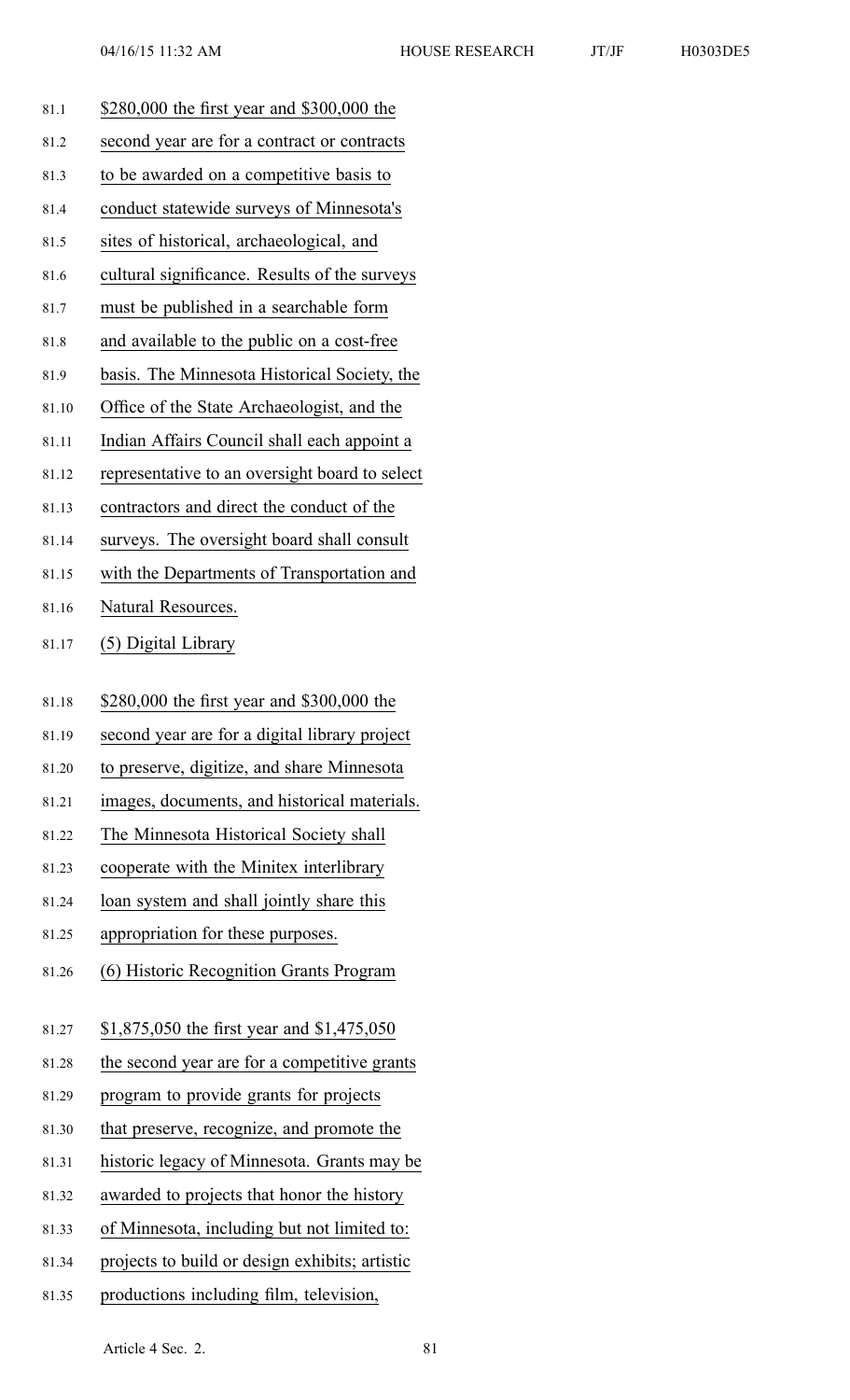04/16/15 11:32 AM HOUSE RESEARCH JT/JF H0303DE5

| 82.1  | and music; education presentations; and        |           |           |
|-------|------------------------------------------------|-----------|-----------|
| 82.2  | commemorative events.                          |           |           |
| 82.3  | Subd. 5. Department of Education               | 1,500,000 | 2,500,000 |
|       |                                                |           |           |
| 82.4  | These amounts are appropriated to the          |           |           |
| 82.5  | commissioner of education for grants to        |           |           |
| 82.6  | the 12 Minnesota regional library systems      |           |           |
| 82.7  | to provide educational opportunities in        |           |           |
| 82.8  | the arts, history, literary arts, and cultural |           |           |
| 82.9  | heritage of Minnesota. These funds shall be    |           |           |
| 82.10 | allocated using the formula in Minnesota       |           |           |
| 82.11 | Statutes, section 134.355, subdivisions 3,     |           |           |
| 82.12 | 4, and 5, with the remaining 25 percent to     |           |           |
| 82.13 | be distributed to all qualifying systems in    |           |           |
| 82.14 | an amount proportionate to the number of       |           |           |
| 82.15 | qualifying system entities in each system.     |           |           |
| 82.16 | For purposes of this subdivision, "qualifying  |           |           |
| 82.17 | system entity" means a public library, a       |           |           |
| 82.18 | regional library system, a regional library    |           |           |
| 82.19 | system headquarters, a county, or an outreach  |           |           |
| 82.20 | service program. These funds may be used       |           |           |
| 82.21 | to sponsor programs provided by regional       |           |           |
| 82.22 | libraries or to provide grants to local arts   |           |           |
| 82.23 | and cultural heritage programs for programs    |           |           |
| 82.24 | in partnership with regional libraries.        |           |           |
| 82.25 | These funds shall be distributed in ten        |           |           |
| 82.26 | equal payments per year. Notwithstanding       |           |           |
| 82.27 | Minnesota Statutes, section 16A.28, the        |           |           |
| 82.28 | appropriations encumbered on or before         |           |           |
| 82.29 | June 30, 2017 as grants or contracts in this   |           |           |
| 82.30 | subdivision are available until June 30, 2019. |           |           |
| 82.31 | Subd. 6. Department of Administration          | 9,172,000 | 8,643,000 |
|       |                                                |           |           |
| 82.32 | (a) These amounts are appropriated to          |           |           |
| 82.33 | the commissioner of administration for         |           |           |
| 82.34 | grants to the named organizations for the      |           |           |
| 82.35 | purposes specified in this subdivision. Up     |           |           |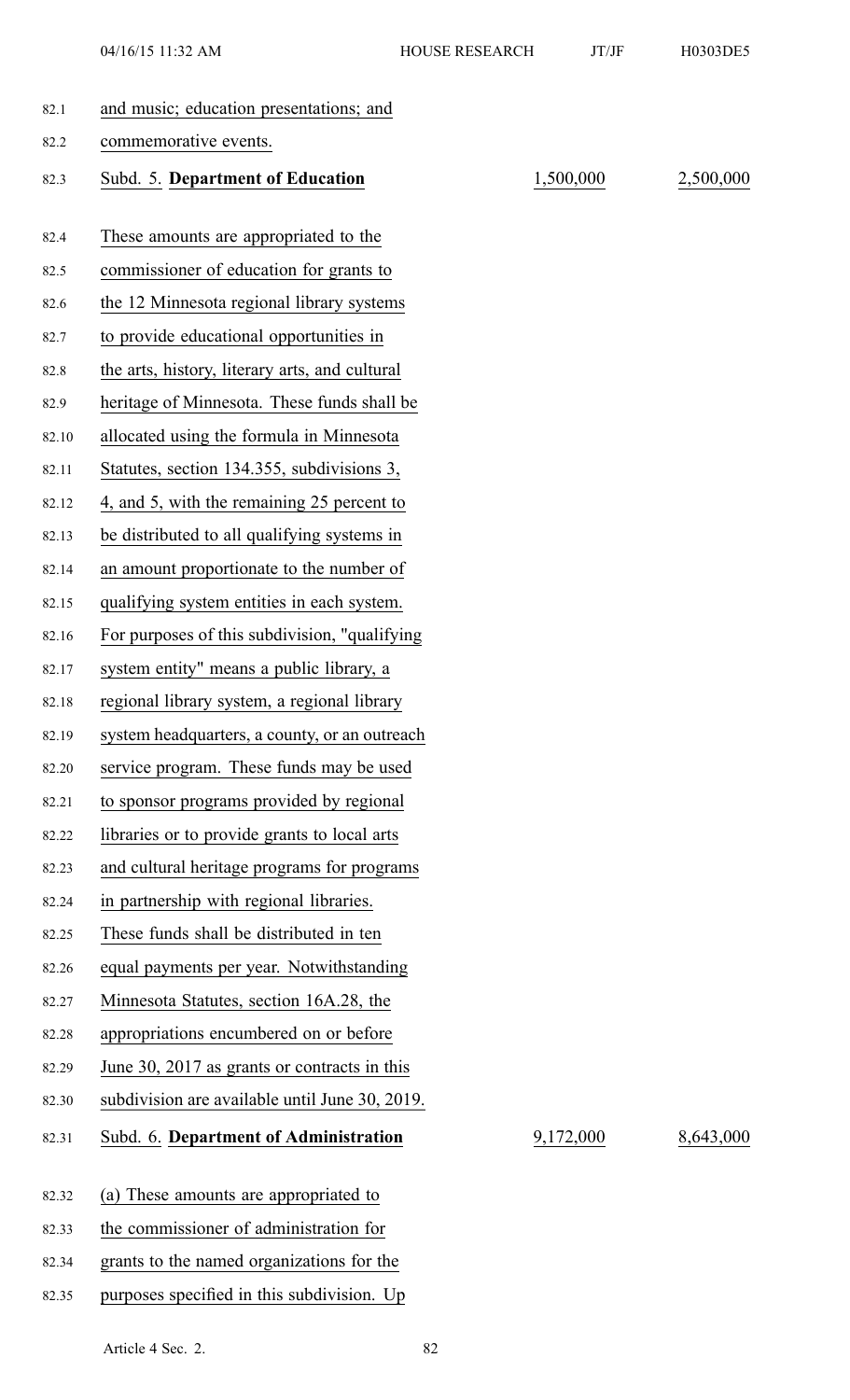- 83.1 to one percen<sup>t</sup> of funds may be used by the
- 83.2 commissioner for grants administration.
- 83.3 (b) Grant agreements entered into by
- 83.4 the commissioner and recipients of
- 83.5 appropriations in this subdivision must
- 83.6 ensure that money appropriated in this
- 83.7 subdivision is used to supplement and not
- 83.8 substitute for traditional sources of funding.

### 83.9 (c) **Veterans Rest Camp**

- 83.10 \$113,000 the first year for the Disabled
- 83.11 Veterans Rest Camp Association for the
- 83.12 veterans rest camp on Big Marine Lake for
- 83.13 parks, trails, and recreation areas.

## 83.14 (d) **Minnesota Public Radio**

- 83.15 \$1,417,000 each year are for Minnesota
- 83.16 Public Radio to create programming and
- 83.17 expand news service on Minnesota's cultural
- 83.18 heritage and history.

### 83.19 (e) **Association of Minnesota Public** 83.20 **Educational Radio Stations**

- 83.21 \$1,417,000 each year are appropriated for <sup>a</sup>
- 83.22 gran<sup>t</sup> to the Association of Minnesota Public
- 83.23 Educational Radio Stations for production
- 83.24 and acquisition grants in accordance with
- 83.25 Minnesota Statutes, section 129D.19.
- 83.26 (f) **Public Television**
- 83.27 \$3,000,000 the first year and \$3,834,000
- 83.28 the second year are for grants to the
- 83.29 Minnesota Public Television Association for
- 83.30 production and acquisition grants according
- 83.31 to Minnesota Statutes, section 129D.18.
- 83.32 (g) **Wilderness Inquiry**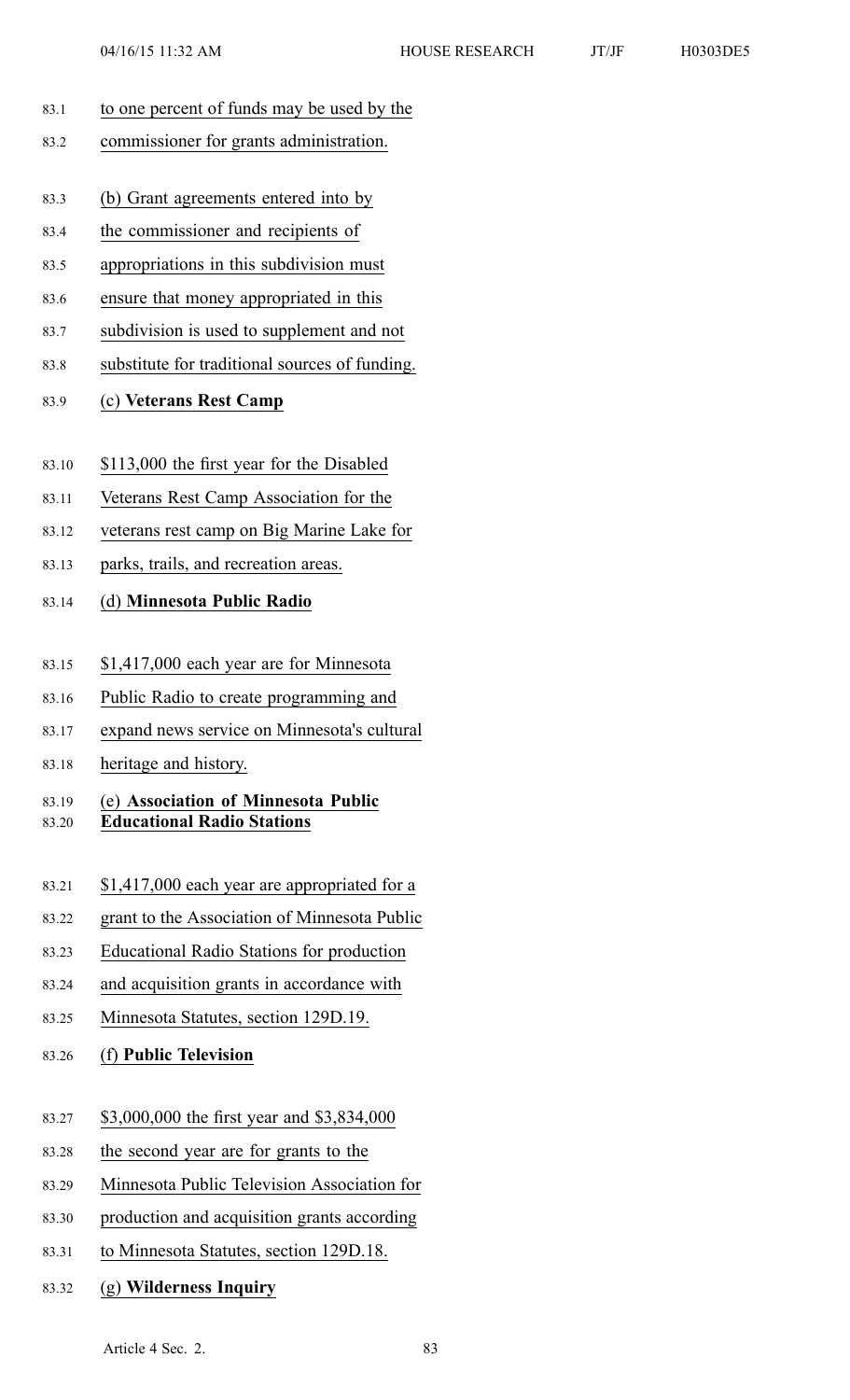84.1 \$250,000 each year are for grants to 84.2 Wilderness Inquiry to preserve Minnesota's 84.3 outdoor history, culture and heritage by 84.4 connecting Minnesota youth to natural 84.5 resources. 84.6 (h) **Como Park Zoo** 84.7 \$1,125,000 each year are for the Como 84.8 Park Zoo for program development that 84.9 features education programs and habitat 84.10 enhancement, special exhibits, music 84.11 appreciation programs, and historical garden 84.12 access and preservation. 84.13 (i) **Science Museum of Minnesota** 84.14 \$600,000 each year are for arts, arts 84.15 education, and arts access and to preserve 84.16 Minnesota's history and cultural heritage 84.17 including student and teacher outreach and 84.18 expansion of the museum's American Indian 84.19 initiatives programs. 84.20 (j) **Lake Superior Center Authority** 84.21 \$250,000 in the first year is for development, 84.22 preparation, and construction of an exhibit 84.23 on the unsalted seas to preserve Minnesota's 84.24 history and cultural heritage related to fresh 84.25 water lakes. 84.26 (k) **Capitol Art Preservation** 84.27 \$1,000,000 the first year for restoration and 84.28 preservation of the fine art located in the state 84.29 capitol complex. 84.30 Subd. 7. **Minnesota Zoo** 1,125,000 1,125,000 84.31 These amounts are appropriated to the 84.32 Minnesota Zoological Board for programs 84.33 and development of the Minnesota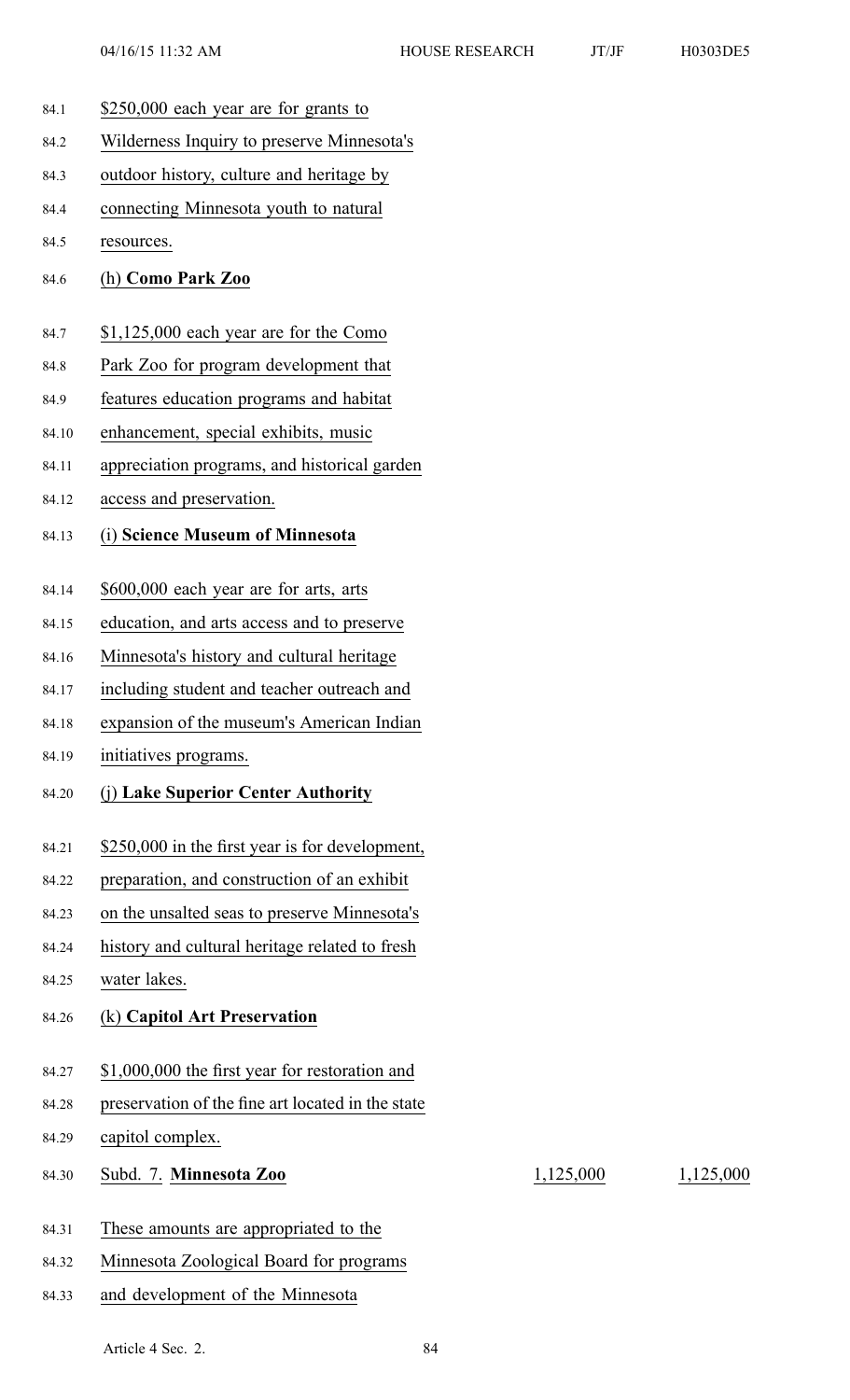| 85.1  | Zoological Garden and to provide access and   |           |           |
|-------|-----------------------------------------------|-----------|-----------|
| 85.2  | education related to programs on the cultural |           |           |
| 85.3  | heritage of Minnesota.                        |           |           |
| 85.4  | Subd. 8. Minnesota Humanities Center          | 2,750,000 | 2,750,000 |
| 85.5  | (a) These amounts are appropriated to         |           |           |
| 85.6  | the Board of Directors of the Minnesota       |           |           |
| 85.7  | Humanities Center for the purposes            |           |           |
| 85.8  | specified in this subdivision. The Minnesota  |           |           |
| 85.9  | Humanities Center may use a portion of        |           |           |
| 85.10 | the following grants to cover the cost of     |           |           |
| 85.11 | administering, planning, evaluating, and      |           |           |
| 85.12 | reporting these grants.                       |           |           |
| 85.13 | (b) Programs and Purposes                     |           |           |
|       |                                               |           |           |
| 85.14 | \$825,000 each year are for programs and      |           |           |
| 85.15 | purposes of the Minnesota Humanities          |           |           |
| 85.16 | Center. Of this amount, \$100,000 each year   |           |           |
| 85.17 | may be used for the veterans' voices program. |           |           |
| 85.18 | The Minnesota Humanities Center may           |           |           |
| 85.19 | consider museums and organizations            |           |           |
| 85.20 | celebrating the identities of Minnesotans for |           |           |
| 85.21 | grants from these funds. The Minnesota        |           |           |
| 85.22 | Humanities Center may develop a written       |           |           |
| 85.23 | plan for the competitive issuance of these    |           |           |
| 85.24 | grants and, if developed, shall submit        |           |           |
| 85.25 | that plan for review and approval by the      |           |           |
| 85.26 | Department of Administration.                 |           |           |
| 85.27 | (c) Heritage Grants Program                   |           |           |
| 85.28 | \$900,000 each year are for a competitive     |           |           |
| 85.29 | grants program to provide grants to preserve  |           |           |
| 85.30 | and promote the cultural heritage of          |           |           |
| 85.31 | Minnesota.                                    |           |           |
| 85.32 | The Minnesota Humanities Center shall         |           |           |
| 85.33 | operate a competitive grants program to       |           |           |
| 85.34 | provide grants for programs, including but    |           |           |
|       |                                               |           |           |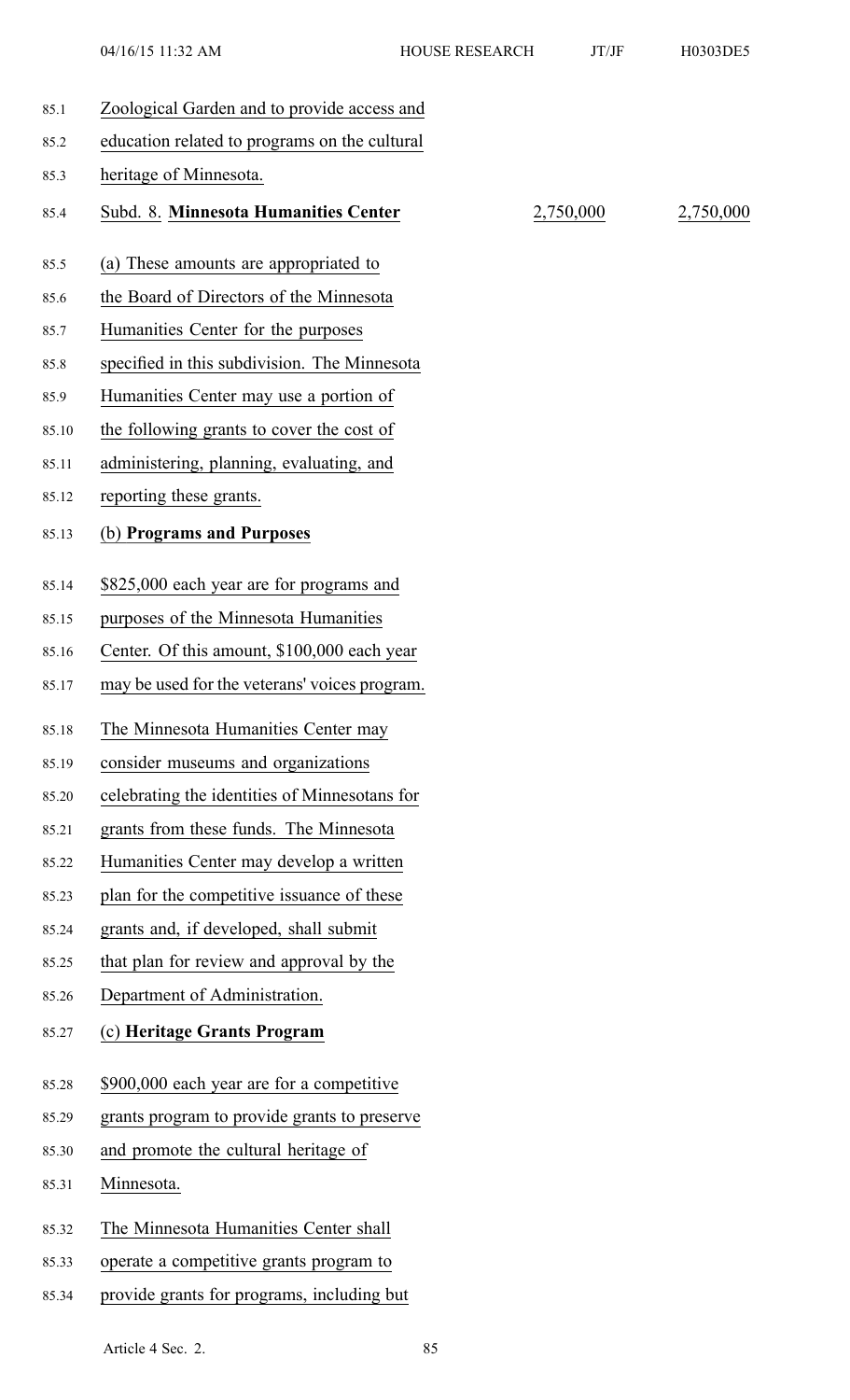- 86.1 not limited to: music, film, television, radio, 86.2 recreation, or the design and use of public 86.3 spaces that preserves and honors the cultural 86.4 heritage of Minnesota. Grants made under 86.5 this paragraph shall not be used for travel 86.6 costs inside or outside of the state. 86.7 (d) **Children's Museum Grants** 86.8 \$875,000 each year are for arts and cultural 86.9 heritage grants to children's museums. 86.10 Of this amount, \$500,000 each year are 86.11 for the Minnesota Children's Museum 86.12 including the Minnesota Children's Museum 86.13 in Rochester, \$125,000 each year is for the 86.14 Duluth Children's Museum, \$125,000 each 86.15 year is for the Grand Rapids Children's 86.16 Museum, and \$125,000 each year is for the 86.17 Southern Minnesota Children's Museum. 86.18 (e) **Civics Programs** 86.19 \$150,000 each year are for grants to 86.20 Kids Voting St. Paul, Learning Law 86.21 and Democracy Foundation, and YMCA 86.22 Youth in Government, to conduct civics 86.23 education programs for the civic and cultural 86.24 development of Minnesota youth. Civic 86.25 education is the study of constitutional 86.26 principles and the democratic foundation 86.27 of our national, state, and local institutions 86.28 and the study of political processes and 86.29 structures of government, grounded in the 86.30 understanding of constitutional governmen<sup>t</sup> 86.31 under the rule of law. 86.32 Subd. 9. **Perpich Center for Arts Education** 500,000 500,000
	-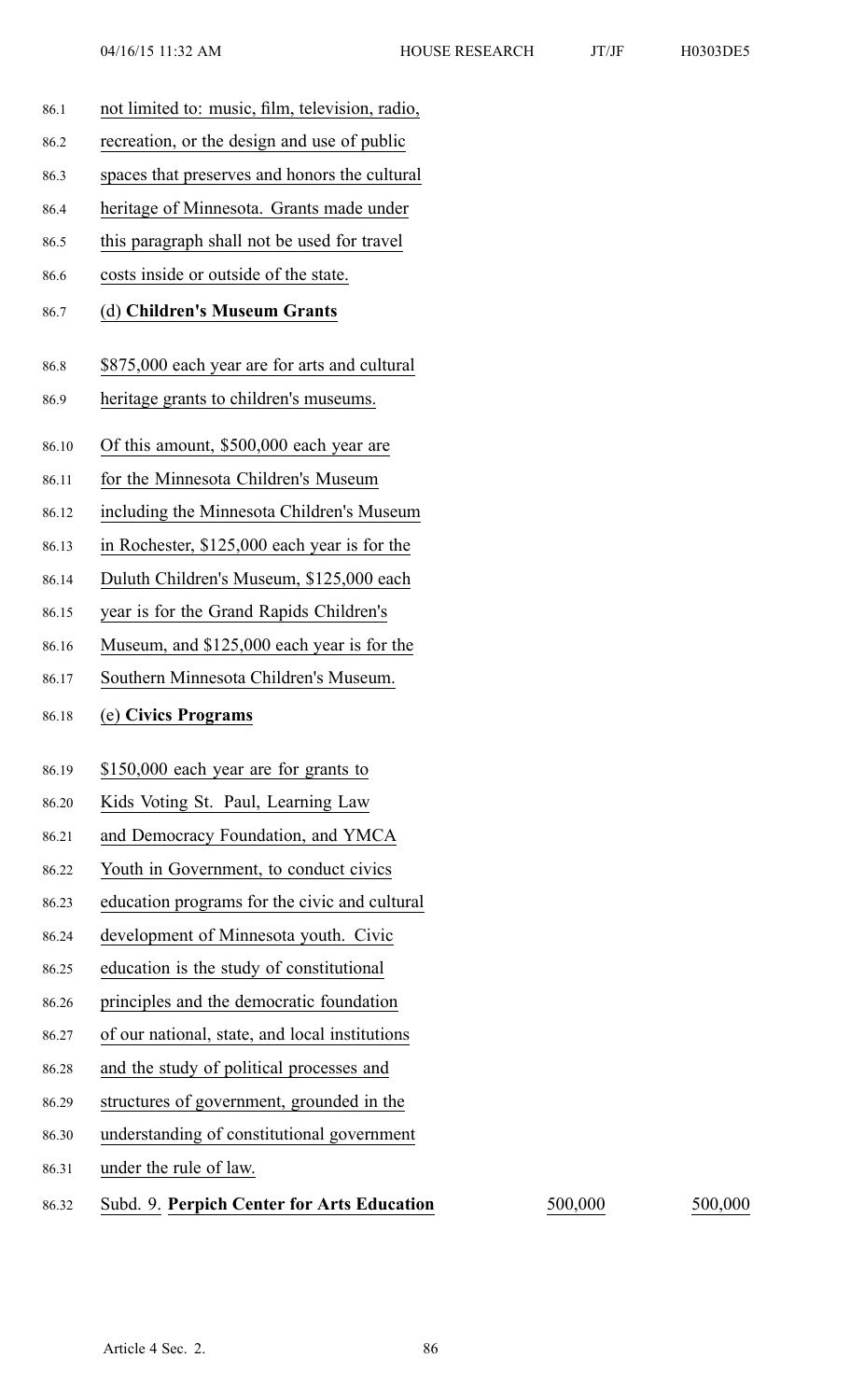| 87.1  | (a) These amounts are appropriated to the     |           |           |
|-------|-----------------------------------------------|-----------|-----------|
| 87.2  | Board of Directors of the Perpich Center for  |           |           |
| 87.3  | Arts Education for the following programs.    |           |           |
| 87.4  | (b) Notwithstanding Minnesota Statutes,       |           |           |
| 87.5  | section 16A.28, the appropriations            |           |           |
| 87.6  | encumbered on or before June 30, 2017, are    |           |           |
| 87.7  | available until June 30, 2019.                |           |           |
| 87.8  | (c) Arts Integration and Turnaround Programs  |           |           |
| 87.9  | \$500,000 the first year and \$500,000 the    |           |           |
| 87.10 | second year are for the arts integration      |           |           |
| 87.11 | program and turnaround arts programs to       |           |           |
| 87.12 | assist schools and programs throughout the    |           |           |
| 87.13 | state.                                        |           |           |
| 87.14 | Subd. 10. Indian Affairs Council              | 1,325,000 | 1,325,000 |
| 87.15 | (a) $$1,250,000$ each year are for the Indian |           |           |
| 87.16 | Affairs Council to provide grants to preserve |           |           |
| 87.17 | Dakota and Ojibwe Indian language and to      |           |           |
| 87.18 | foster education programs and immersion       |           |           |
| 87.19 | programs in Dakota and Ojibwe language.       |           |           |
| 87.20 | (b) $$75,000$ each year are for the Indian    |           |           |
| 87.21 | Affairs Council to carry out responsibilities |           |           |
| 87.22 | under Minnesota Statute section 307.08,       |           |           |
| 87.23 | and to comply with Public Law 101-601,        |           |           |
| 87.24 | the Native American Graves Protection         |           |           |
| 87.25 | and Repatriation Act, and to develop an       |           |           |
| 87.26 | osteology laboratory and repository for       |           |           |
| 87.27 | American Indian human remains.                |           |           |
| 87.28 | Subd. 11. Board of Regents                    | 125,000   | 125,000   |
| 87.29 | This amount is appropriated to the Board of   |           |           |
| 87.30 | Regents of the University of Minnesota for a  |           |           |
| 87.31 | grant to the Bell Museum of Natural History   |           |           |
| 87.32 | for the planetarium network and portable      |           |           |
| 87.33 | planetarium program. This appropriation       |           |           |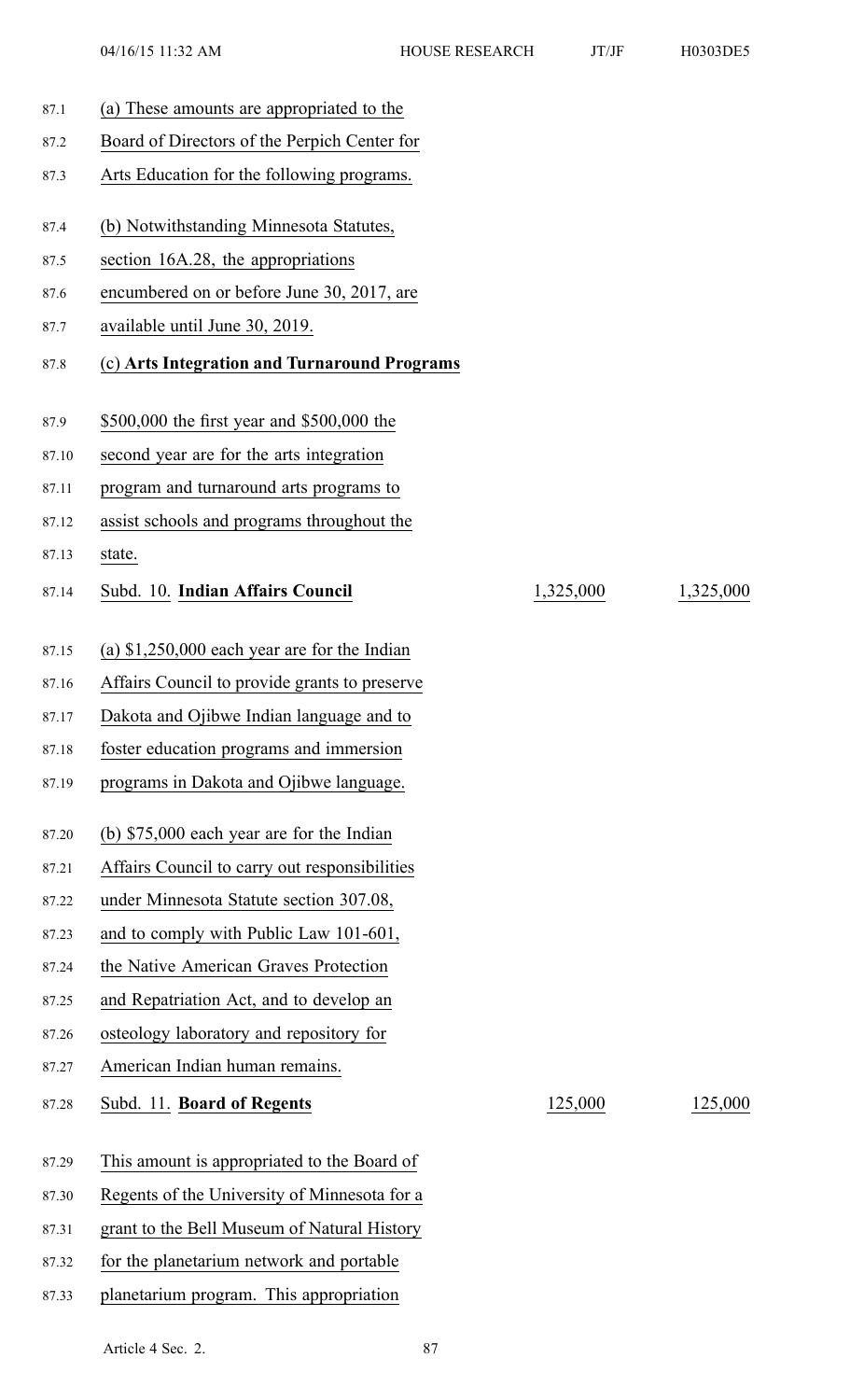|       | 04/16/15 11:32 AM                                                                             | HOUSE RESEARCH                                                                 | JT/JF   | H0303DE5 |
|-------|-----------------------------------------------------------------------------------------------|--------------------------------------------------------------------------------|---------|----------|
| 88.1  | shall not be used for the purchase of motor                                                   |                                                                                |         |          |
| 88.2  | vehicles.                                                                                     |                                                                                |         |          |
| 88.3  | Subd. 12. Legislature                                                                         |                                                                                | 400,000 | 400,000  |
| 88.4  | This amount is appropriated to the Legislative                                                |                                                                                |         |          |
| 88.5  | Coordinating Commission to operate the                                                        |                                                                                |         |          |
| 88.6  | Web site for dedicated funds required                                                         |                                                                                |         |          |
| 88.7  | under Minnesota Statutes, section 3.303,                                                      |                                                                                |         |          |
| 88.8  | subdivision 10.                                                                               |                                                                                |         |          |
| 88.9  |                                                                                               | <b>ARTICLE 5</b>                                                               |         |          |
| 88.10 |                                                                                               | <b>GENERAL PROVISIONS; ALL LEGACY FUNDS</b>                                    |         |          |
| 88.11 | Section 1. Minnesota Statutes 2014, section 16B.24, is amended by adding a                    |                                                                                |         |          |
| 88.12 | subdivision to read:                                                                          |                                                                                |         |          |
| 88.13 |                                                                                               | Subd. 12. State band. The commissioner must provide free rehearsal and storage |         |          |
| 88.14 | space in the same building in the capitol area to an entity known as the Minnesota State      |                                                                                |         |          |
| 88.15 | Band, which is a tax-exempt organization under section $501(c)(3)$ of the Internal Revenue    |                                                                                |         |          |
| 88.16 | Code.                                                                                         |                                                                                |         |          |
| 88.17 | <b>EFFECTIVE DATE.</b> This section is effective the day following final enactment.           |                                                                                |         |          |
| 88.18 | Sec. 2. Minnesota Statutes 2014, section 85.53, subdivision 2, is amended to read:            |                                                                                |         |          |
| 88.19 | Subd. 2. Expenditures; accountability. (a) A project or program receiving funding             |                                                                                |         |          |
| 88.20 | from the parks and trails fund must meet or exceed the constitutional requirement to          |                                                                                |         |          |
| 88.21 | support parks and trails of regional or statewide significance. A project or program          |                                                                                |         |          |
| 88.22 | receiving funding from the parks and trails fund must include measurable outcomes, as         |                                                                                |         |          |
| 88.23 | defined in section 3.303, subdivision 10, and a plan for measuring and evaluating the         |                                                                                |         |          |
| 88.24 | results. A project or program must be consistent with current science and incorporate         |                                                                                |         |          |
| 88.25 | state-of-the-art technology, except when the project or program is a portrayal or restoration |                                                                                |         |          |
| 88.26 | of historical significance.                                                                   |                                                                                |         |          |
| 88.27 | (b) Money from the parks and trails fund shall be expended to balance the benefits            |                                                                                |         |          |
| 88.28 | across all regions and residents of the state.                                                |                                                                                |         |          |
| 88.29 | (c) A state agency or other recipient of a direct appropriation from the parks and            |                                                                                |         |          |
| 88.30 | trails fund must compile and submit all information for funded projects or programs,          |                                                                                |         |          |
| 88.31 | including the proposed measurable outcomes and all other items required under section         |                                                                                |         |          |
| 88.32 | 3.303, subdivision 10, to the Legislative Coordinating Commission as soon as practicable      |                                                                                |         |          |
| 88.33 | or by January 15 of the applicable fiscal year, whichever comes first. The Legislative        |                                                                                |         |          |
|       |                                                                                               |                                                                                |         |          |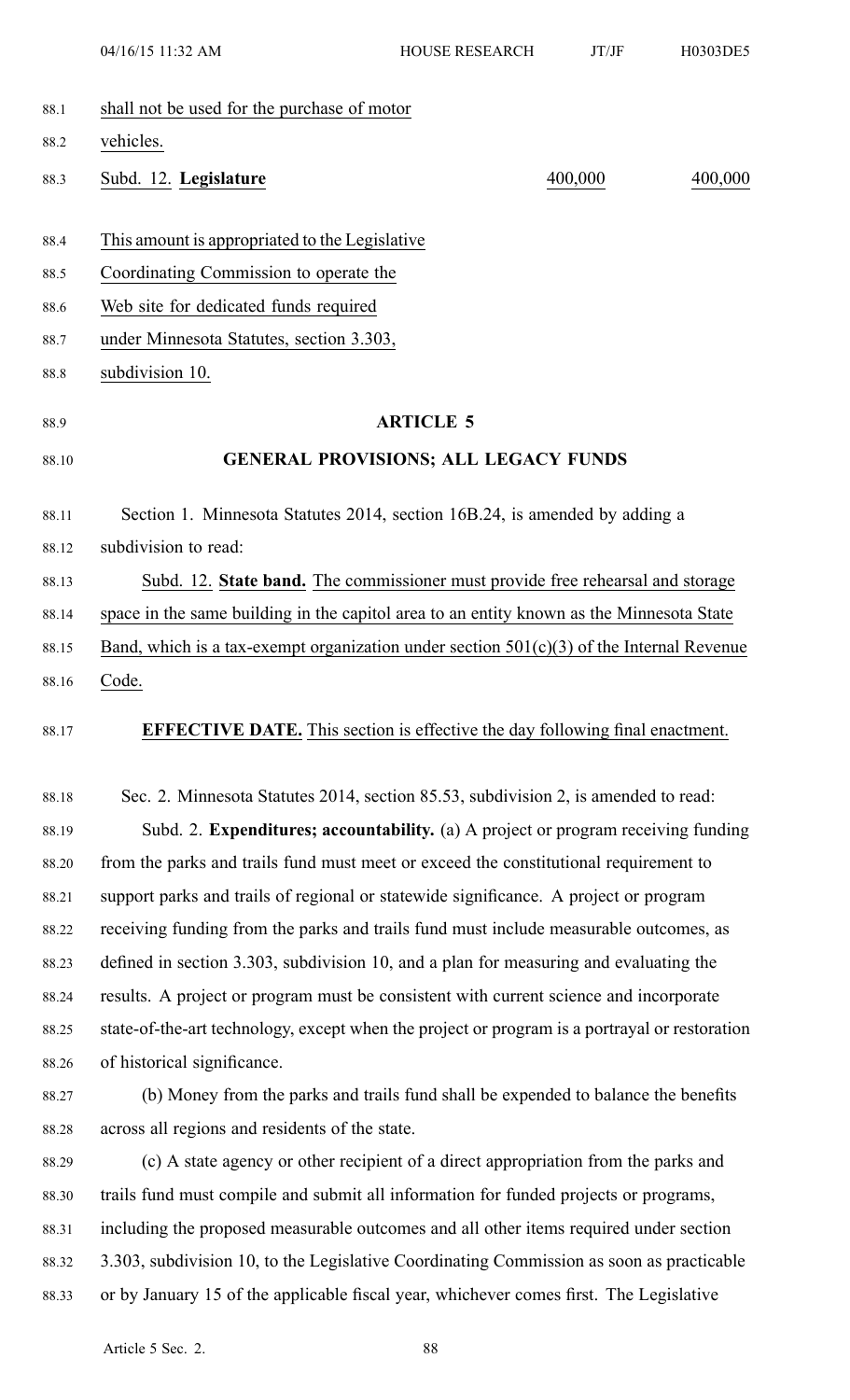89.1 Coordinating Commission must pos<sup>t</sup> submitted information on the Web site required 89.2 under section 3.303, subdivision 10, as soon as it becomes available.

89.3 (d) Grants funded by the parks and trails fund must be implemented according to 89.4 section 16B.98 and must account for all expenditures. Proposals must specify <sup>a</sup> process 89.5 for any regranting envisioned. Priority for gran<sup>t</sup> proposals must be given to proposals 89.6 involving grants that will be competitively awarded.

89.7 (e) Money from the parks and trails fund may only be spen<sup>t</sup> on projects located 89.8 in Minnesota.

89.9 (f) When practicable, <sup>a</sup> direct recipient of an appropriation from the parks and 89.10 trails fund shall prominently display on the recipient's Web site home page the legacy 89.11 logo required under Laws 2009, chapter 172, article 5, section 10, as amended by Laws 89.12 2010, chapter 361, article 3, section 5, accompanied by the phrase "Click here for more 89.13 information." When <sup>a</sup> person clicks on the legacy logo image, the Web site must direct 89.14 the person to <sup>a</sup> Web page that includes both the contact information that <sup>a</sup> person may 89.15 use to obtain additional information, as well as <sup>a</sup> link to the Legislative Coordinating 89.16 Commission Web site required under section 3.303, subdivision 10.

89.17 (g) Future eligibility for money from the parks and trails fund is contingent upon <sup>a</sup> 89.18 state agency or other recipient satisfying all applicable requirements in this section, as 89.19 well as any additional requirements contained in applicable session law. If the Office of 89.20 the Legislative Auditor, in the course of an audit or investigation, publicly reports that <sup>a</sup> 89.21 recipient of the parks and trails fund has not complied with the laws, rules, or regulations 89.22 in this section or other laws applicable to the recipient, the recipient shall be listed in an 89.23 annual repor<sup>t</sup> to the committees with jurisdiction over the legacy funds for the senate and 89.24 house of representatives. The list shall be publicly available and the legislative auditor 89.25 shall remove recipients upon determination that the recipient is in compliance. The 89.26 recipients on the list shall not be eligible for future funding from the parks and trails fund 89.27 until the recipient demonstrates compliance to the legislative auditor.

89.28 Sec. 3. Minnesota Statutes 2014, section 97A.056, subdivision 11, is amended to read: 89.29 Subd. 11. **Recipient requirements.** (a) A state agency or other recipient of <sup>a</sup> direct 89.30 appropriation from the outdoor heritage fund must compile and submit all information 89.31 for funded projects or programs, including the proposed measurable outcomes and all 89.32 other items required under section 3.303, subdivision 10, to the Legislative Coordinating 89.33 Commission as soon as practicable or by January 15 of the applicable fiscal year, whichever 89.34 comes first. The Legislative Coordinating Commission must pos<sup>t</sup> submitted information on 89.35 the Web site required under section 3.303, subdivision 10, as soon as it becomes available.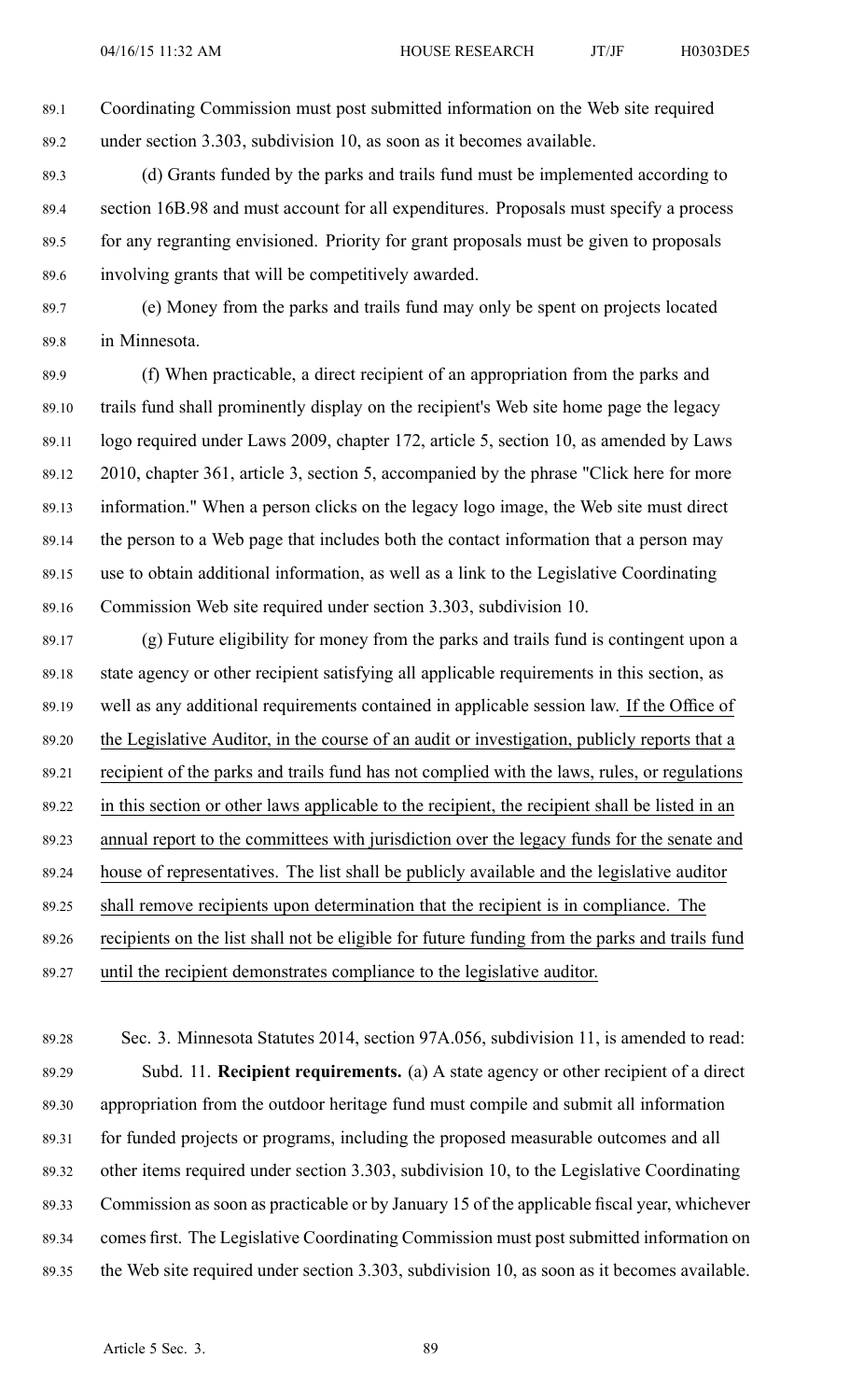90.1 (b) When practicable, <sup>a</sup> direct recipient of an appropriation from the outdoor 90.2 heritage fund shall prominently display on the recipient's Web site home page the legacy 90.3 logo required under Laws 2009, chapter 172, article 5, section 10, as amended by Laws 90.4 2010, chapter 361, article 3, section 5, accompanied by the phrase "Click here for more 90.5 information." When <sup>a</sup> person clicks on the legacy logo image, the Web site must direct 90.6 the person to <sup>a</sup> Web page that includes both the contact information that <sup>a</sup> person may 90.7 use to obtain additional information, as well as <sup>a</sup> link to the Legislative Coordinating 90.8 Commission Web site required under section 3.303, subdivision 10.

90.9 (c) Future eligibility for money from the outdoor heritage fund is contingent upon <sup>a</sup> 90.10 state agency or other recipient satisfying all applicable requirements in this section, as 90.11 well as any additional requirements contained in applicable session law. If the Office of 90.12 the Legislative Auditor, in the course of an audit or investigation, publicly reports that <sup>a</sup> 90.13 recipient of the outdoor heritage fund has not complied with the laws, rules, or regulations 90.14 in this section or other laws applicable to the recipient, the recipient shall be listed in an 90.15 annual repor<sup>t</sup> to the committees with jurisdiction over the legacy funds for the senate and 90.16 house of representatives. The list shall be publicly available and the legislative auditor 90.17 shall remove recipients upon determination that the recipient is in compliance. The 90.18 recipients on the list shall not be eligible for future funding from the outdoor heritage fund 90.19 until the recipient demonstrates compliance to the legislative auditor.

- 90.20 Sec. 4. Minnesota Statutes 2014, section 114D.50, subdivision 4, is amended to read: 90.21 Subd. 4. **Expenditures; accountability.** (a) A project receiving funding from the 90.22 clean water fund must meet or exceed the constitutional requirements to protect, enhance, 90.23 and restore water quality in lakes, rivers, and streams and to protect groundwater and 90.24 drinking water from degradation. Priority may be given to projects that meet more than 90.25 one of these requirements. A project receiving funding from the clean water fund shall 90.26 include measurable outcomes, as defined in section 3.303, subdivision 10, and <sup>a</sup> plan for 90.27 measuring and evaluating the results. A project must be consistent with current science 90.28 and incorporate state-of-the-art technology.
- 90.29 (b) Money from the clean water fund shall be expended to balance the benefits 90.30 across all regions and residents of the state.
- 90.31 (c) A state agency or other recipient of <sup>a</sup> direct appropriation from the clean 90.32 water fund must compile and submit all information for proposed and funded projects 90.33 or programs, including the proposed measurable outcomes and all other items required 90.34 under section 3.303, subdivision 10, to the Legislative Coordinating Commission as soon 90.35 as practicable or by January 15 of the applicable fiscal year, whichever comes first. The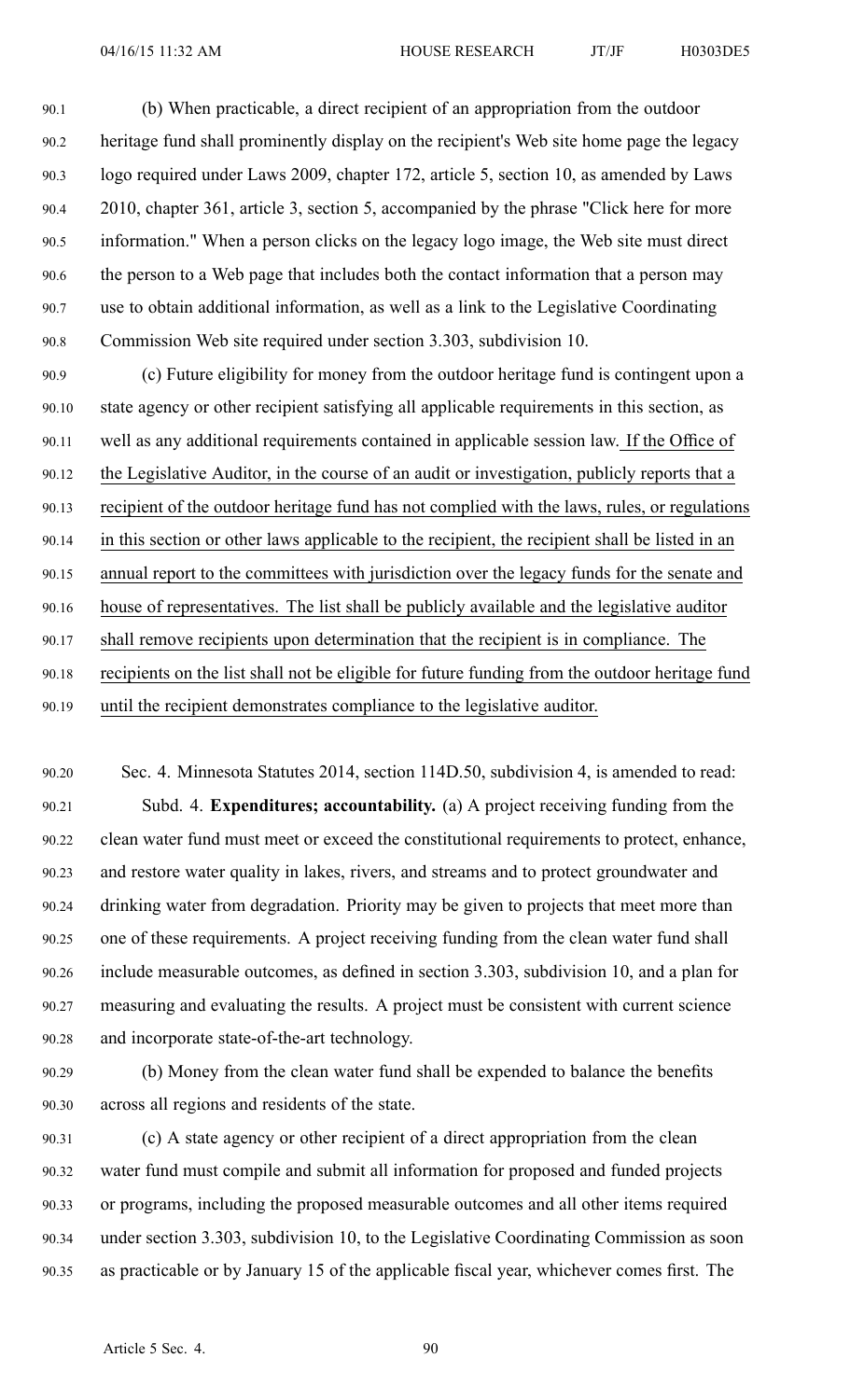91.1 Legislative Coordinating Commission must pos<sup>t</sup> submitted information on the Web site 91.2 required under section 3.303, subdivision 10, as soon as it becomes available. Information 91.3 classified as not public under section 13D.05, subdivision 3, paragraph (d), is not required 91.4 to be placed on the Web site.

91.5 (d) Grants funded by the clean water fund must be implemented according to section 91.6 16B.98 and must account for all expenditures. Proposals must specify <sup>a</sup> process for any 91.7 regranting envisioned. Priority for gran<sup>t</sup> proposals must be given to proposals involving 91.8 grants that will be competitively awarded.

91.9 (e) Money from the clean water fund may only be spen<sup>t</sup> on projects that benefit 91.10 Minnesota waters.

91.11 (f) When practicable, <sup>a</sup> direct recipient of an appropriation from the clean water fund 91.12 shall prominently display on the recipient's Web site home page the legacy logo required 91.13 under Laws 2009, chapter 172, article 5, section 10, as amended by Laws 2010, chapter 91.14 361, article 3, section 5, accompanied by the phrase "Click here for more information." 91.15 When <sup>a</sup> person clicks on the legacy logo image, the Web site must direct the person to 91.16 <sup>a</sup> Web page that includes both the contact information that <sup>a</sup> person may use to obtain 91.17 additional information, as well as <sup>a</sup> link to the Legislative Coordinating Commission Web 91.18 site required under section 3.303, subdivision 10.

91.19 (g) Future eligibility for money from the clean water fund is contingent upon <sup>a</sup> 91.20 state agency or other recipient satisfying all applicable requirements in this section, as 91.21 well as any additional requirements contained in applicable session law. If the Office of 91.22 the Legislative Auditor, in the course of an audit or investigation, publicly reports that 91.23 <sup>a</sup> recipient of the clean water fund has not complied with the laws, rules, or regulations 91.24 in this section or other laws applicable to the recipient, the recipient shall be listed in an 91.25 annual repor<sup>t</sup> to the committees with jurisdiction over the legacy funds for the senate and 91.26 house of representatives. The list shall be publicly available and the legislative auditor 91.27 shall remove recipients upon determination that the recipient is in compliance. The 91.28 recipients on the list shall not be eligible for future funding from the clean water fund until 91.29 the recipient demonstrates compliance to the legislative auditor.

91.30 (h) Money from the clean water fund may be used to leverage federal funds through 91.31 execution of formal project partnership agreements with federal agencies consistent with 91.32 respective federal agency partnership agreemen<sup>t</sup> requirements.

91.33 Sec. 5. Minnesota Statutes 2014, section 129D.17, subdivision 2, is amended to read: 91.34 Subd. 2. **Expenditures; accountability.** (a) Funding from the arts and cultural 91.35 heritage fund may be spen<sup>t</sup> only for arts, arts education, and arts access, and to preserve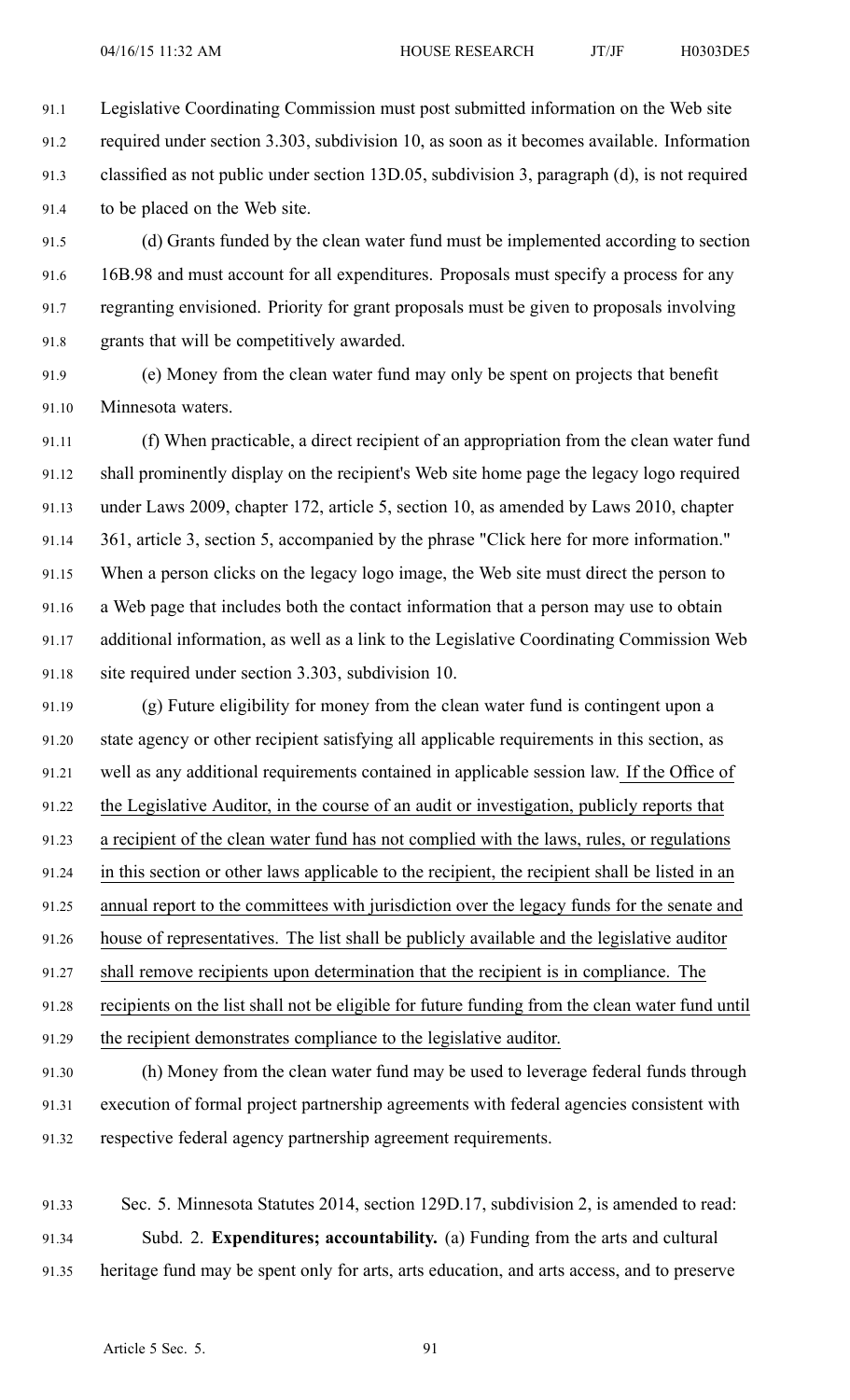92.1 Minnesota's history and cultural heritage. A project or program receiving funding from 92.2 the arts and cultural heritage fund must include measurable outcomes, and <sup>a</sup> plan for 92.3 measuring and evaluating the results. A project or program must be consistent with current 92.4 scholarship, or best practices, when appropriate and must incorporate state-of-the-art 92.5 technology when appropriate.

92.6 (b) Funding from the arts and cultural heritage fund may be granted for an entire 92.7 project or for par<sup>t</sup> of <sup>a</sup> project so long as the recipient provides <sup>a</sup> description and cost for 92.8 the entire project and can demonstrate that it has adequate resources to ensure that the 92.9 entire project will be completed.

92.10 (c) Money from the arts and cultural heritage fund shall be expended for benefits 92.11 across all regions and residents of the state.

92.12 (d) A state agency or other recipient of <sup>a</sup> direct appropriation from the arts and 92.13 cultural heritage fund must compile and submit all information for funded projects or 92.14 programs, including the proposed measurable outcomes and all other items required 92.15 under section 3.303, subdivision 10, to the Legislative Coordinating Commission as soon 92.16 as practicable or by January 15 of the applicable fiscal year, whichever comes first. The 92.17 Legislative Coordinating Commission must pos<sup>t</sup> submitted information on the Web site 92.18 required under section 3.303, subdivision 10, as soon as it becomes available.

92.19 (e) Grants funded by the arts and cultural heritage fund must be implemented 92.20 according to section 16B.98 and must account for all expenditures of funds. Priority for 92.21 gran<sup>t</sup> proposals must be given to proposals involving grants that will be competitively 92.22 awarded.

92.23 (f) All money from the arts and cultural heritage fund must be for projects located 92.24 in Minnesota.

92.25 (g) When practicable, <sup>a</sup> direct recipient of an appropriation from the arts and cultural 92.26 heritage fund shall prominently display on the recipient's Web site home page the legacy 92.27 logo required under Laws 2009, chapter 172, article 5, section 10, as amended by Laws 92.28 2010, chapter 361, article 3, section 5, accompanied by the phrase "Click here for more 92.29 information." When <sup>a</sup> person clicks on the legacy logo image, the Web site must direct 92.30 the person to <sup>a</sup> Web page that includes both the contact information that <sup>a</sup> person may 92.31 use to obtain additional information, as well as <sup>a</sup> link to the Legislative Coordinating 92.32 Commission Web site required under section 3.303, subdivision 10.

92.33 (h) Future eligibility for money from the arts and cultural heritage fund is contingent 92.34 upon <sup>a</sup> state agency or other recipient satisfying all applicable requirements in this section, 92.35 as well as any additional requirements contained in applicable session law. If the Office of 92.36 the Legislative Auditor, in the course of an audit or investigation, publicly reports that <sup>a</sup>